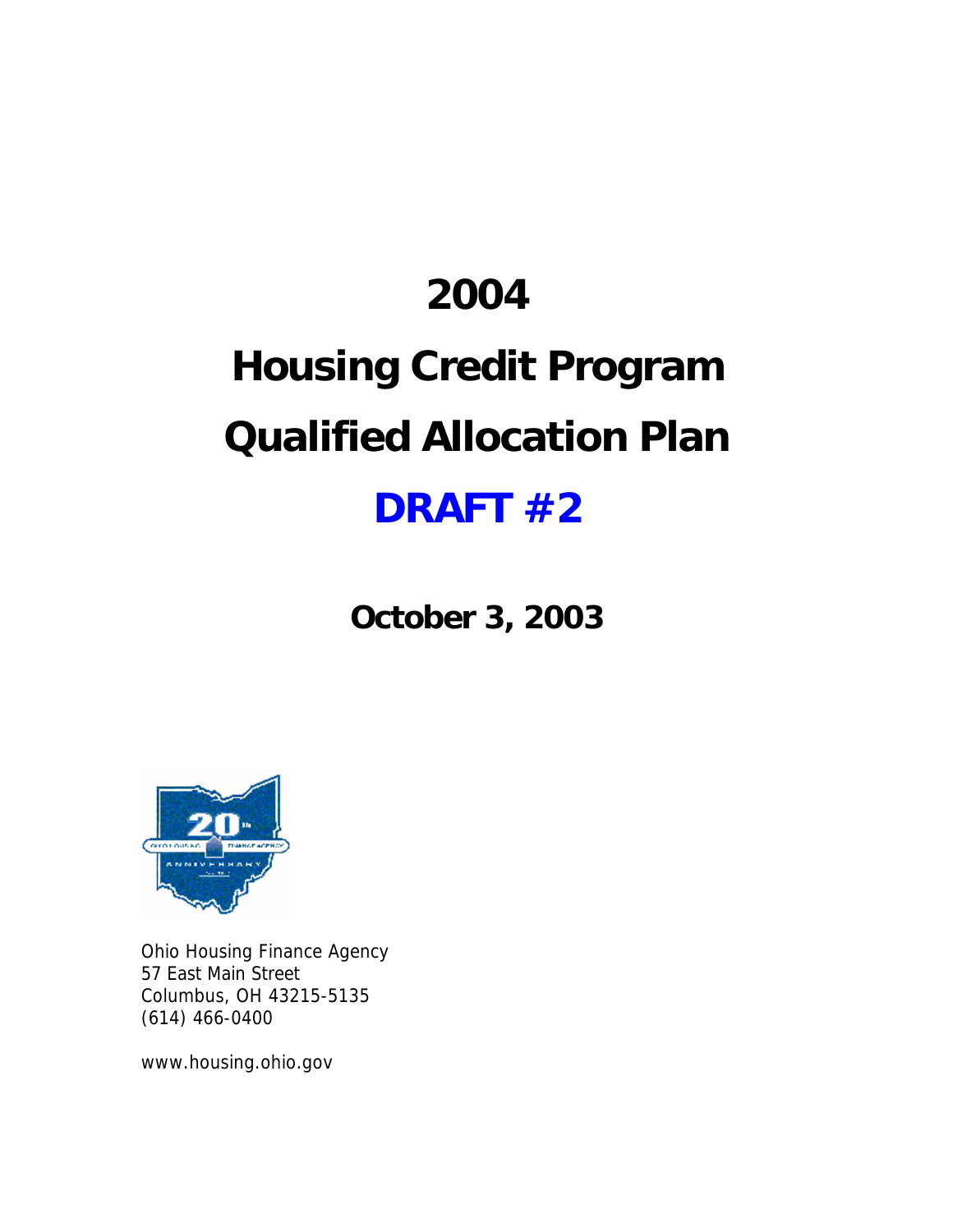*2004 Housing Credit Qualified Allocation Plan Ohio Housing Finance Agency DRAFT #2*

Additions in *bold italics* Deletions in strikethrough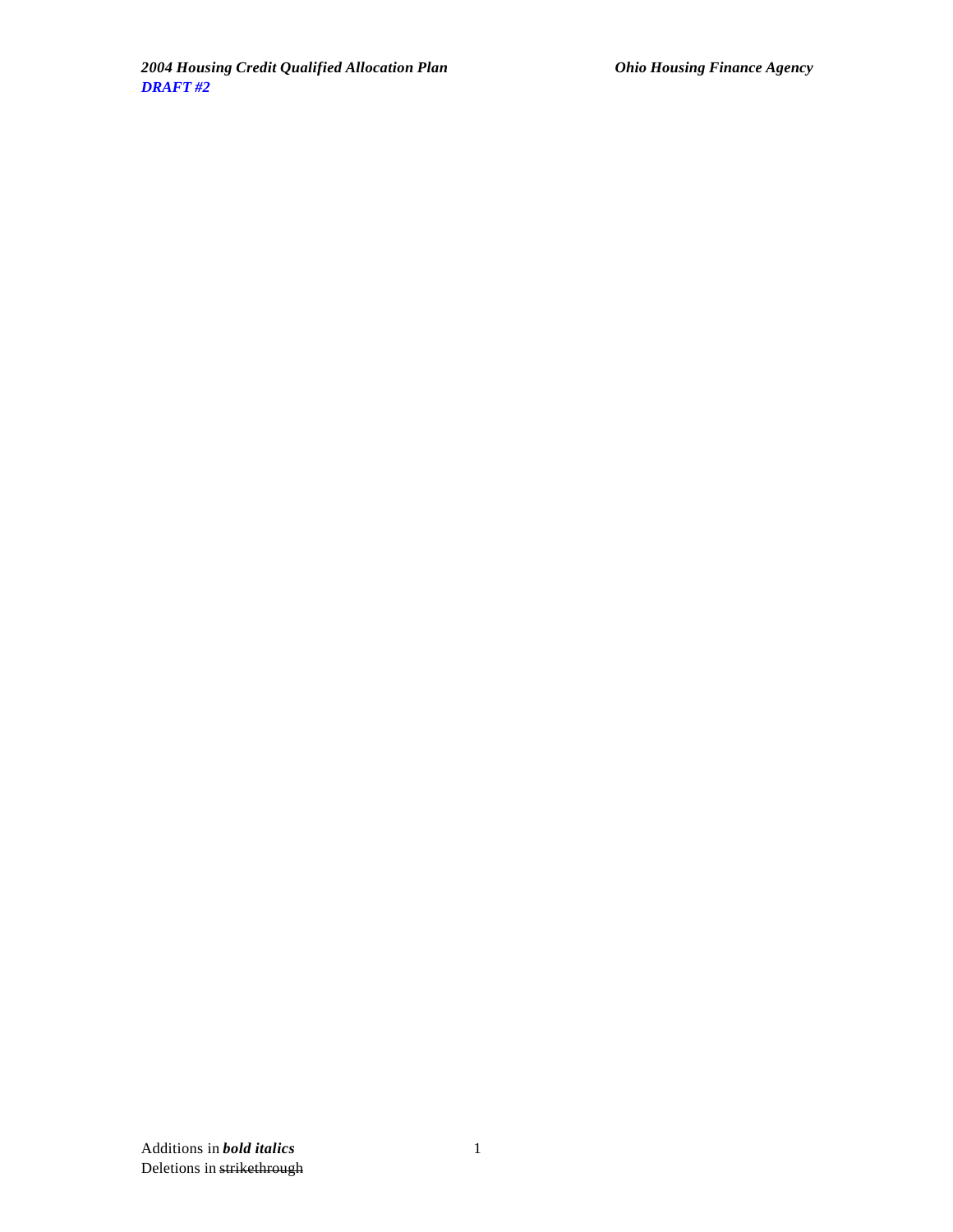# **TABLE OF CONTENTS**

| I.             |                  |                                                                                      |  |
|----------------|------------------|--------------------------------------------------------------------------------------|--|
| A <sub>1</sub> |                  |                                                                                      |  |
| B.             |                  |                                                                                      |  |
| C.             |                  |                                                                                      |  |
| D.             |                  |                                                                                      |  |
| П.             |                  |                                                                                      |  |
| A <sub>1</sub> |                  |                                                                                      |  |
| <b>B.</b>      |                  |                                                                                      |  |
| $C_{\cdot}$    |                  |                                                                                      |  |
|                |                  |                                                                                      |  |
|                | 1.               |                                                                                      |  |
|                | 2.               |                                                                                      |  |
|                | $\mathfrak{Z}.$  |                                                                                      |  |
|                | $\overline{4}$ . |                                                                                      |  |
|                | 5.               |                                                                                      |  |
|                | 6.               |                                                                                      |  |
|                | 7.               |                                                                                      |  |
|                | 8.               |                                                                                      |  |
|                | 9.               |                                                                                      |  |
|                | 10.              |                                                                                      |  |
|                | 11.              |                                                                                      |  |
|                | 12.              |                                                                                      |  |
|                | 13.              |                                                                                      |  |
|                | 14.              |                                                                                      |  |
|                | 15.              |                                                                                      |  |
|                | 16.              |                                                                                      |  |
|                | 17.              |                                                                                      |  |
|                | 18.              |                                                                                      |  |
|                | 19.              |                                                                                      |  |
|                | 20.              |                                                                                      |  |
|                | 21.              | Conformity with Local Consolidated Plan/Comprehensive Housing Improvement Strategy24 |  |
| D.             |                  |                                                                                      |  |
|                | I.               |                                                                                      |  |
|                | Н.               |                                                                                      |  |
|                | Ш.               |                                                                                      |  |
|                | IV.              |                                                                                      |  |
|                | V.               |                                                                                      |  |
|                | VI.              |                                                                                      |  |
| E.             |                  |                                                                                      |  |
| F.             |                  |                                                                                      |  |
| G.             |                  |                                                                                      |  |
| H.             |                  |                                                                                      |  |
| Ш.             |                  |                                                                                      |  |
|                |                  |                                                                                      |  |
| IV.            |                  |                                                                                      |  |
| V.             |                  |                                                                                      |  |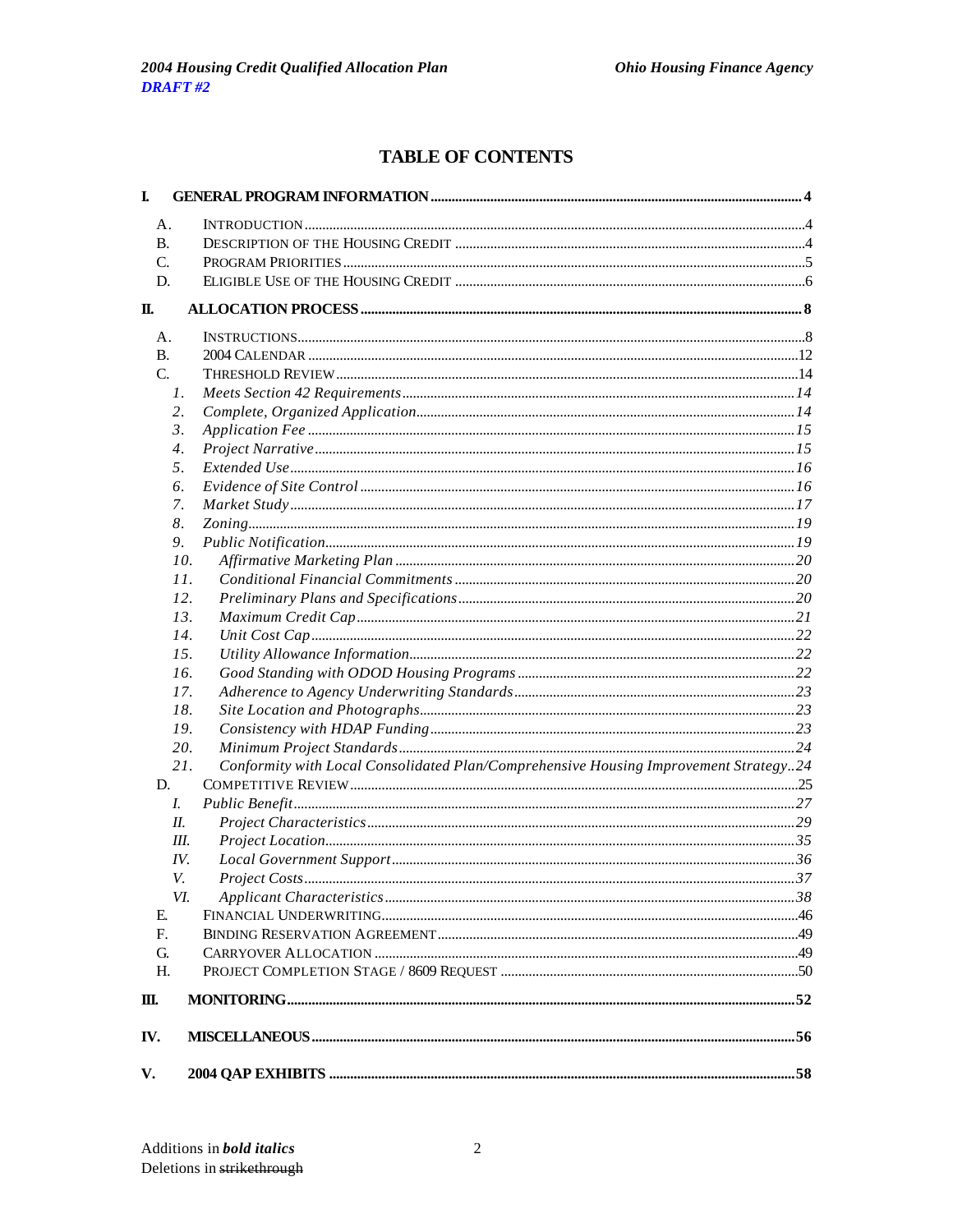*2004 Housing Credit Qualified Allocation Plan Ohio Housing Finance Agency DRAFT #2*

Additions in *bold italics* Deletions in strikethrough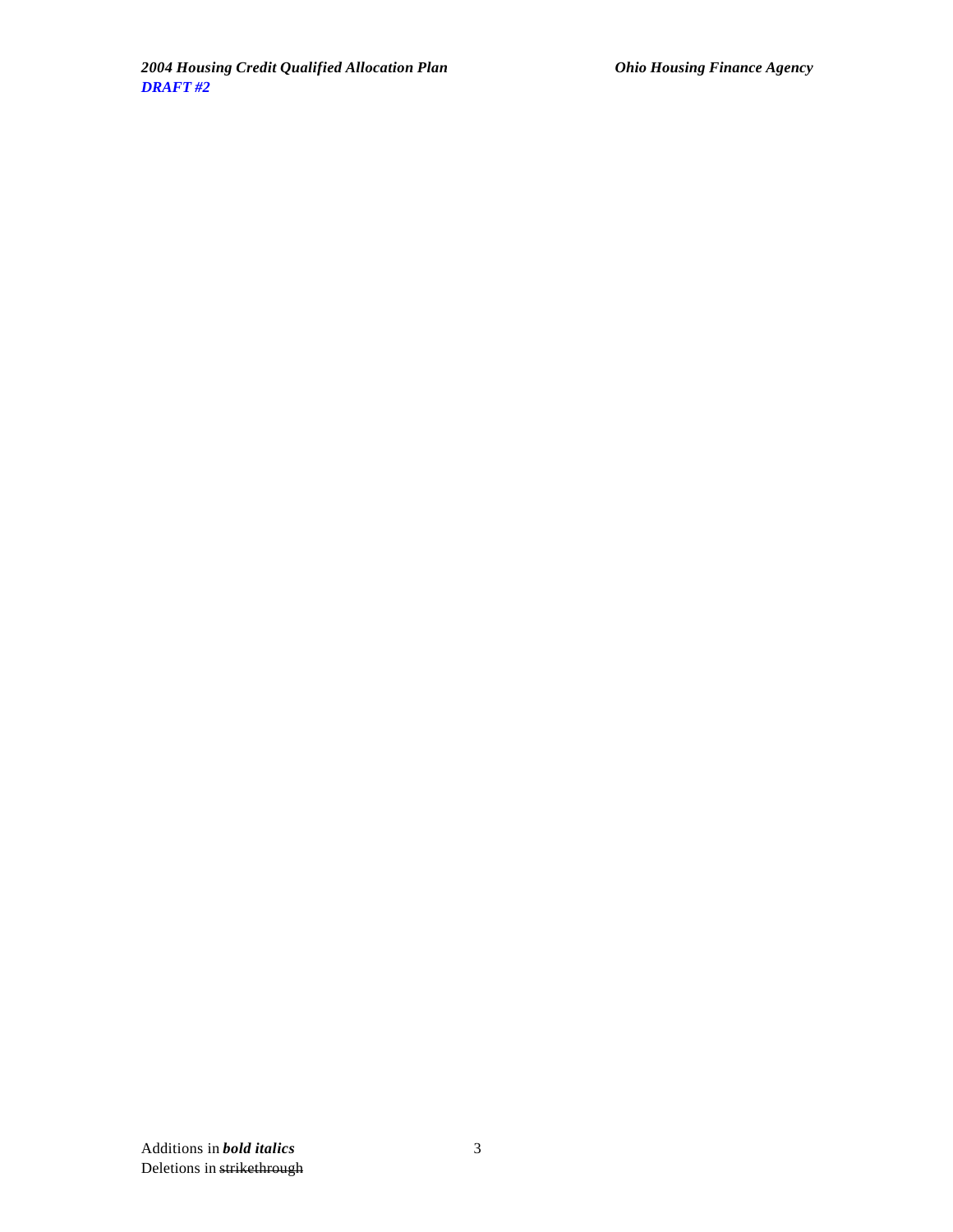# **I. GENERAL PROGRAM INFORMATION**

# **A. Introduction**

The Housing Credit Program is designed to increase the supply of quality affordable rental housing throughout the country. These federal income tax credits provide the private housing development community the incentives to develop affordable housing by offsetting building acquisition, new construction, or substantial rehabilitation costs. Since 1987, the Ohio Housing Finance Agency (OHFA or "the Agency"), within the Ohio Department of Development (ODOD), has used the Housing Credit Program to facilitate the development of over \_\_\_\_\_\_\_ affordable rental housing units in Ohio.

The Internal Revenue Service (IRS) regulations for the Housing Credit Program can be found under Section 42 of the Internal Revenue Code (IRC). Applicants should be familiar with Section 42 of the IRC, regulations and administrative documents (revenue rulings, revenue notices), and all relevant material published by the IRS. Applicants should also consult with their attorney and accountant in order to comply with all program requirements.

The Qualified Allocation Plan (QAP) may be subject to change in the future, pending developments in federal and state legislative requirements and/or Agency policy. The Agency reserves the right to make all necessary changes to the QAP.

The QAP is designed specifically for OHFA's Housing Credit Program and is not meant to describe guidelines for other State funding, including OHFA's Multifamily Bond Program, Affordable Housing Loan Program, or the Housing Development Assistance Program (HDAP). Please see the guidelines established for these and other ODOD programs for further information on specific program requirements.

# **B. Description of the Housing Credit**

The Housing Credit was created by Congress in 1986, replacing earlier federal tax incentives for the development of affordable rental housing.

Housing Credits are used to offset an individual's or corporation's federal income tax liability. The amount of Housing Credit received can be subtracted on a dollar-for-dollar basis from the federal income tax liability.

The Housing Credit is received each year for 10 years - the period the taxpayer claims the Housing Credit on his/her federal income tax return. The owner must maintain the income and rent restrictions continuously for 15 years - this is the compliance period. Additionally, the owner must enter into an extended use period of an additional 15 years by filing a Restrictive Covenant on the project with the County Recorder.

The taxpayer may claim the Housing Credit beginning either with the taxable year in which the building is placed-in-service, or in the following year at the owner's election (or the Agency's determination, if necessary). The allocated Housing Credit amount taken by the taxpayer is based on the portion of the building occupied by low-income tenants at the end of the first year of the Housing Credit period.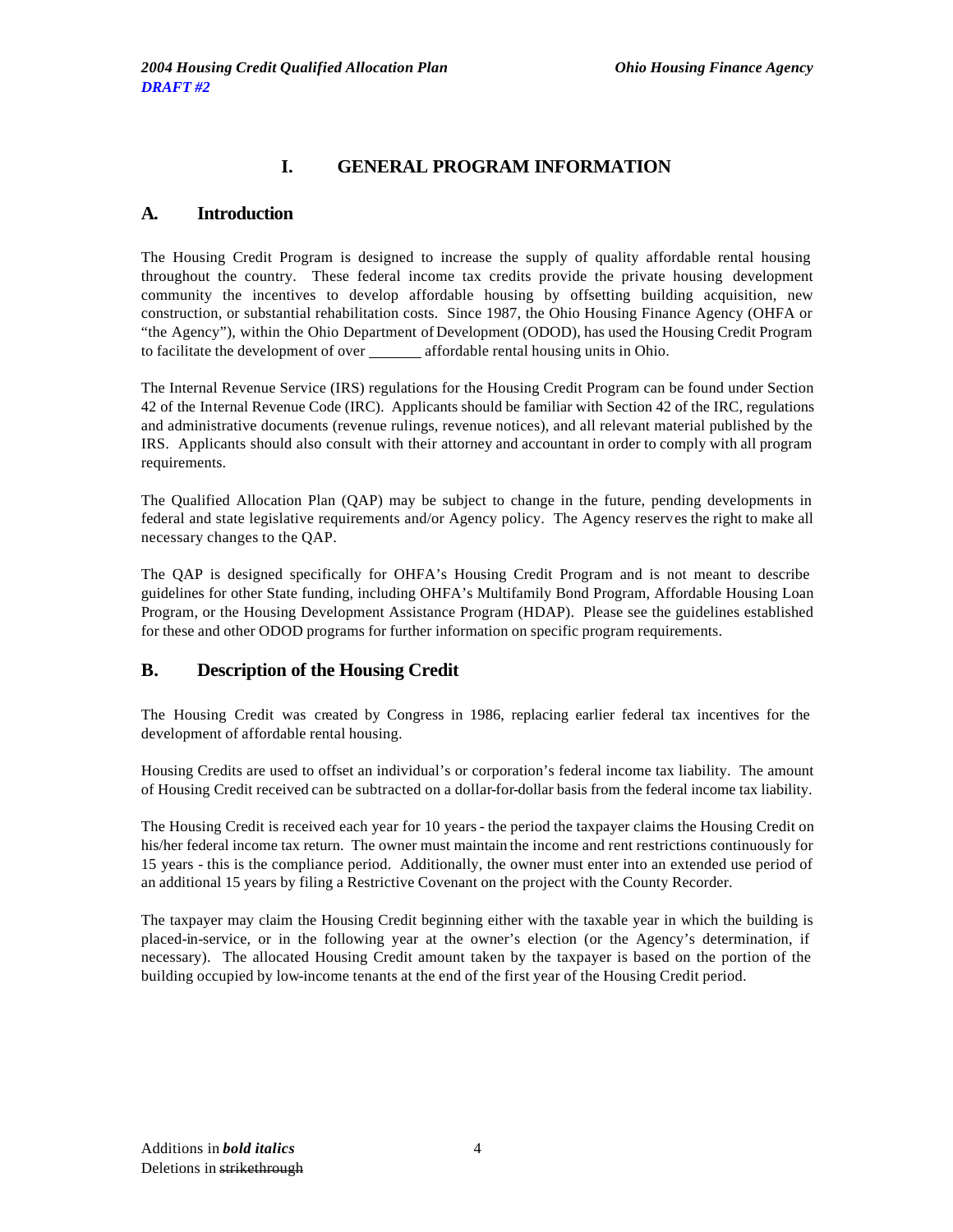# **C. Program Priorities**

The priorities of the Housing Credit program are a blend of state and federal priorities.

The ODOD evaluates housing needs of the state and identifies actions to alleviate these needs. The State's Consolidated Plan (ConPlan) contains information regarding some of the State's housing priorities. The Agency also seeks input from its various housing advisory committees to assist in determining the State's housing needs. The Agency supports all state and federal fair-housing laws and strives to expand housing opportunities for people who are unable to secure safe, decent, and sanitary affordable housing in the private marketplace.

The following is a listing of priorities of the Housing Credit program in Ohio:

**Income Targeting.** A project qualifies for Housing Credit if at least 20% of the project is occupied by households with incomes at or below 50% (20/50 projects) of the Area Median Gross Income (AMGI) or at least 40% of the project is occupied by households with incomes at or below 60% (40/60 projects) of the AMGI. The AMGI limits are published by the Department of Housing and Urban Development (HUD) annually. Incomes are adjusted by household size. OHFA has provided the income limitations by county (See Exhibit A).

Historically in Ohio, most projects have been 100% occupied by households with incomes at or below 60% of the AMGI, in order to have a large applicable fraction. The applicable fraction is defined as the lesser of A.) the number of low-income units divided by the total number of units (unit fraction) or B.) the amount of low-income unit square footage divided by the total amount of residential unit square footage (floor-space fraction). Low-income units are defined as units occupied by households with incomes at or below 50% or 60% AMGI - depending on the minimum set-aside selected by the owner. The applicable fraction is used in the calculation of the annual Housing Credit amount.

**Rent Restriction on Units.** Applicants can receive extra points during the competitive review if they set rents affordable to households with incomes less than 60% of the AMGI. The rent limits are based on the number of bedrooms in the unit. Rent subsidies paid on behalf of the tenant (such as Section 8 program payments) and overage defined by the Rural Development (RD) 515 program are not included in gross rent calculations. Gross rent includes a utility allowance for the utilities paid by the tenant. The Agency has provided the rent limitations by county (See Exhibit A).

In order to assure the units are rented at the specified level elected at application for competitive points, the Agency requires owners to file a Restrictive Covenant in the County Recorder's office where the project is located. The Restrictive Covenant details the restrictions on rent, as well as the term of affordability. Furthermore, the Restrictive Covenant also includes restrictions on the income levels the project is targeting per the election the owner makes on the application.

Utility allowance information is obtained from HUD or the Public Housing Authority in the county where the project is located. If the project is a Rural Development 515 project, the utility allowance is obtained from the Rural Development office.

**Extended Low-Income Use.** Income and rent limitations must be maintained for a minimum period of 15 years and through the extended use period, which is an additional 15 years. Project owners must enter into an extended low-income use agreement with the Agency.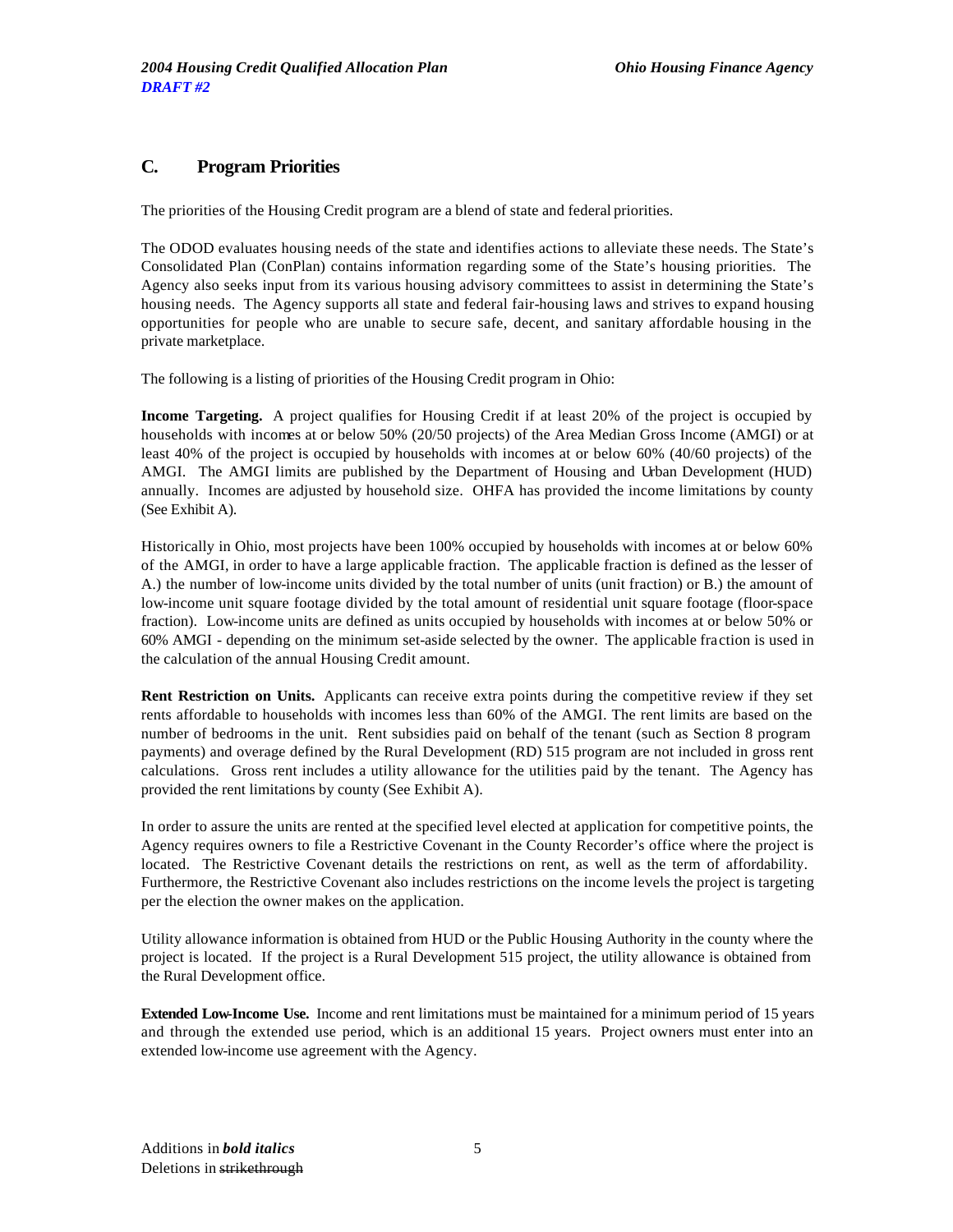**Safe, Decent, & Sanitary Housing.** All projects must meet applicable building codes promulgated by the Ohio Board of Building Standards and local governmental agencies. Projects must also comply with the Americans with Disabilities Act, if applicable.

**"No More Credit Than Necessary".** Section 42 of the IRC specifically mandates that state housing finance agencies must ensure that the amount of Housing Credits awarded to a project is the minimum amount necessary for the project to be placed in service as affordable rental housing. The Agency will complete this designated task by thoroughly underwriting every project receiving Housing Credits.

**Civil Rights Compliance.** It is the responsibility of the owner/developer/borrower and any of its employees, agents or sub-contractors in doing business with OHFA to adhere to and comply with all Federal Civil Rights legislation, inclusive of the Fair Housing Laws, Section 504 of the Rehabilitation Act of 1973, and the Americans With Disabilities Act, as well as any state and local Civil Rights legislation along with any required related codes and laws. Should OHFA not specify any requirements, such as design, it is nonetheless the owners' responsibility to be aware of and comply with all non-discrimination provisions relating to race, color, religion, sex, handicap, familial status, and national origin. This includes design requirements for construction or rehabilitation, Equal Opportunity in regard to marketing and tenant selection and reasonable accommodation and modification for those tenants covered under the Laws. OHFA has provided a brief guide to federal accessibility requirements (see Exhibit O).

# **D. Eligible Use of the Housing Credit**

The Housing Credit can be used to offset the cost of acquiring, substantially rehabilitating, or constructing residential rental housing that is occupied by low-income individuals and families. These units must be available to the general public and have an initial lease of six months or longer.

The costs to develop these low-income units become the building's eligible basis. The Housing Credit can be allocated on common areas as long as these facilities are provided to all tenants without additional fees or charges. It is important to note that units created solely for manager and/or security guard occupancy are considered common space. The Housing Credit is available for the following types of projects:

**Acquisition/Substantial Rehabilitation.** The Housing Credit is available for the acquisition and substantial rehabilitation of a building. The acquisition basis is allocated Housing Credit at the 4% Housing Credit rate. The substantial rehabilitation basis is allocated Housing Credit at the 9% Housing Credit rate. The property cannot have been placed in service within 10 years prior to acquisition. In addition, capital improvements on the building are not eligible cost items if within the previous 10 years, major capital improvements have been made to the building. The new buyer or related entity cannot currently own the building; however, 10% of the ownership may remain unchanged.

The Housing Credit may be claimed on the basis of costs incurred for the substantial rehabilitation of a property without claiming credit on the acquisition basis of the project. At a minimum, non-cosmetic improvements must total \$6,000 per unit, or 10% of total project costs.

**New Construction.** The Housing Credit at the 9% Housing Credit rate is available for the eligible costs to construct a new building or buildings.

**Housing Credit Rate.** The applicable fraction multiplied by the eligible basis is the project's qualified basis. The applicable Housing Credit percentage (commonly referred to as the 9% and 4% Housing Credit rate) is the percentage used to determine the annual Housing Credit amount by multiplying it by the total qualified basis. The Housing Credit rates fluctuate from month to month, and the IRS publishes the new rates monthly. The recipient of an allocation of Housing Credits may "lock-in" the Housing Credit rates at the date of the Binding Reservation Agreement with OHFA or at the date the project is placed into service.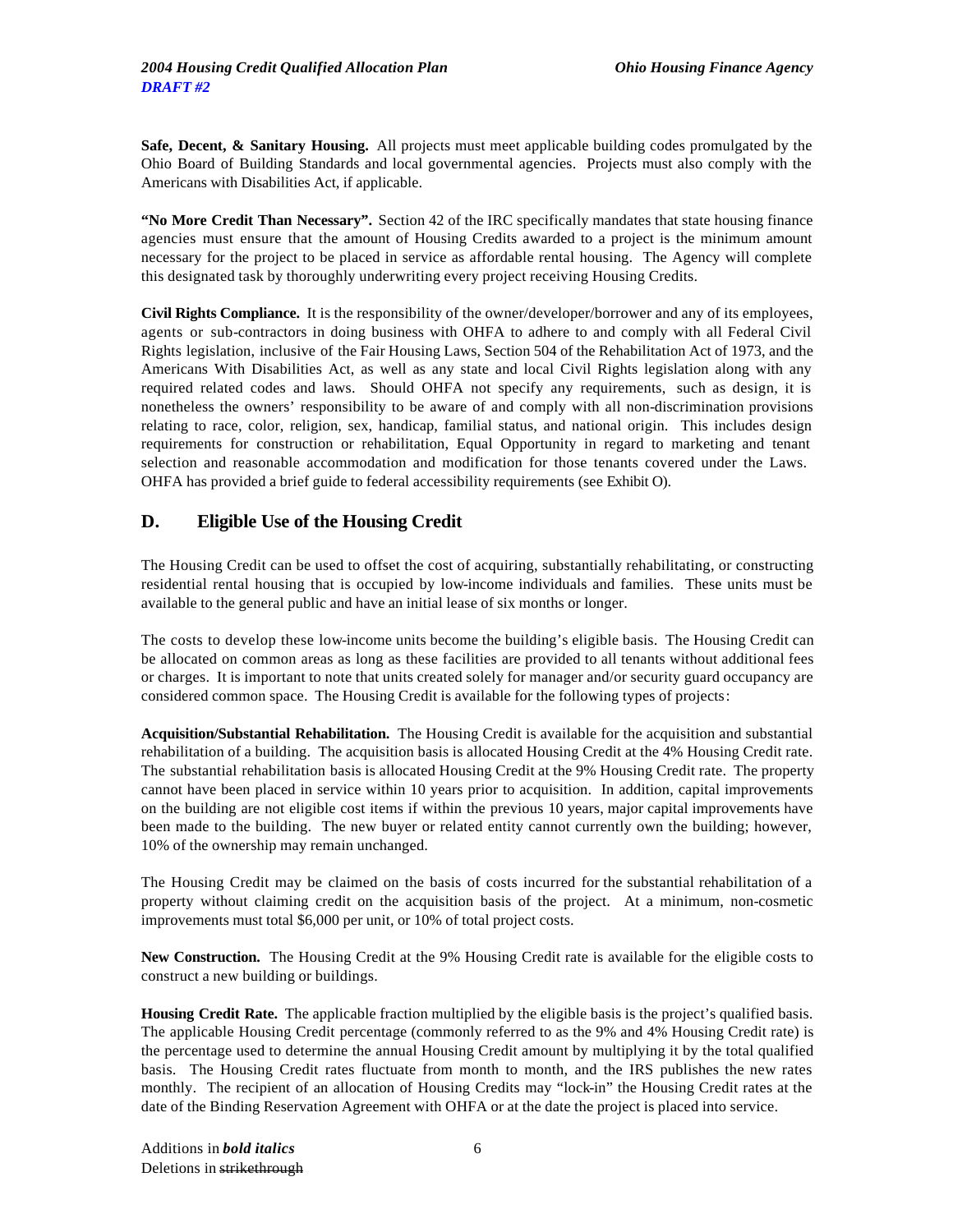**Single Room Occupancy (SRO).** *SRO housing is defined as a residential property that includes multiple single room dwelling units. Each unit is for occupancy by a single eligible individual. The unit need not, but may, contain food preparation or sanitary facilities, or both.* SRO housing may qualify for the Housing Credit even though cooking or sanitation *such* facilities are provided on a shared basis rather than separately within each unit. In certain circumstances it may be possible to lease SRO units for less than a six-month lease term without violating the non-transient use requirement of the IRC. Please consult with legal experts if pursuing this option.

**Community Service Facility.** The costs of constructing or rehabilitating a community service facility, such as a daycare building, located in a qualified census tract may be included with the eligible basis of a housing credit project. These additional costs cannot exceed 10% of the eligible basis for the entire project. All community service facilities that are part of the same qualified project shall be treated as one facility. A community service facility must be designed to serve primarily individuals, not necessarily residents of the project, whose incomes are 60% or less of the AMGI.

Applicants wishing to include a community service facility with a project must so indicate on the application and provide a thorough description of facility or facilities in the project narrative. The Agency will consider all reasonable documented requests, but as with all basis items, the IRS will make the final determination of what costs can or cannot be included with the eligible basis of a project. Please refer to Section  $42(d)(4)(C)$ of the Internal Revenue Code (IRC) for more information.

**Ineligible Costs.** Certain project costs are not subject to inclusion into eligible basis upon which the Housing Credits are derived. These include:

- 1. Commercial Building Costs.
- 2. Land.
- 3. Permanent Financing Fees.
- 4. Reserves.
- 5. Off-Site Improvements.
- 6. Syndication Expenses (including legal, accounting, and bridge loan interest).
- 7. Any expense that cannot be depreciated with the building.
- 8. OHFA Compliance Fee.
- 9. *In-kind contributions to a project.*

This list is not inclusive of all costs that may be ineligible for Housing Credits. Please refer to Section 42 of the IRC for more information or consult a Housing Credit tax advisor.

The Housing Credit is not available for any of the following facilities: hospitals, nursing homes, sanitariums, lifecare facilities, retirement homes (if providing significant services other than housing are mandatory for residents), employer housing, mobile homes and student housing. Factory-made housing that is permanently fixed to real property may qualify for the Housing Credit. Congregate care facilities may be eligible if the "additional supportive services" are provided to the tenant as a voluntary option and the tenant is not charged mandatory fees for those services. Please refer to Section 42 of the IRC for more information.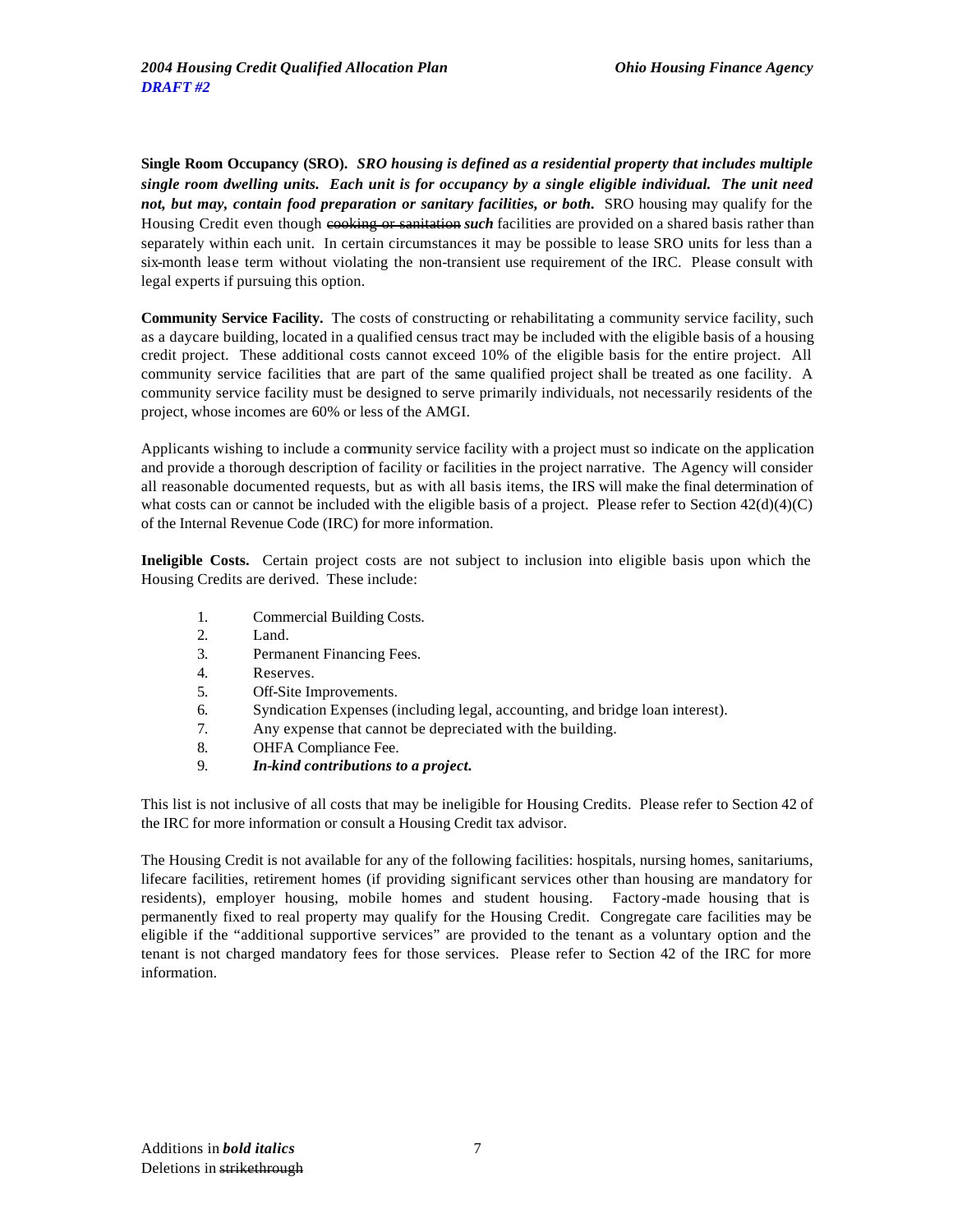# **II. ALLOCATION PROCESS**

# **A. Instructions**

In order to apply for 2004 Housing Credits, submit an application to the **Office of Planning, Preservation, and Development; OHFA; 57 East Main Street, Columbus, Ohio 43215.** The application must be received no later than 5:00 p.m. by the date listed in the program calendar. Applicants must use the 2004 ODOD Affordable Housing Funding Application (AHFA) and submit the appropriate application fee. This submission should include the actual application and all attachments required by the Agency to ensure proper processing of the application. The AHFA may *must* be completed by typewriter or electronically via Microsoft Excel. Please include a copy of the *AHFA on a* computer disk if the AHFA is prepared in Excel.

All initial applications must be received by the deadline listed in the program calendar (see Page 10). Housing Credits will *may* then be reserved in two funding rounds *depending on the availability of Housing Development Assistance Program (HDAP) funds*. The applications will be ranked according to the competitive review scoring procedure outlined on Page 22 based on their initial competitive score. Those applicants who are projected to receive Housing Credits and have also requested HDAP funds will be awarded HDAP funds according to their initial competitive score in the following order: Pool C; Preservation Pool projects that are eligible for Pool C; Pool B; Preservation Pool projects that are eligible for Pool B; Pool A; Preservation Pool projects that are eligible for Pool A; and then the General Pool. The first round will end when all available HDAP funds have been exhausted, and when the next eligible applicant has requested HDAP funds.

Applicants that do not receive a reservation in the first round are *will be* eligible for the second round and may submit revisions to their application. The competitive score may not increase, and items such as the development team and location of the project may not be changed. Applicants who have sought but not been awarded HDAP funds must submit a revised financial structure to be considered in the second round. The Agency will accept forward commitments for financial resources, i.e. local government HOME funds. All remaining credits will be reserved in the second round. If an applicant does not receive a Housing Credit reservation in either the first or the second round, then they will not receive HDAP funds.

In addition, funding from the Affordable Housing Loan Program (AHLP) may not be available to all Housing Credit applicants. These applications may be revised if AHLP funding is not awarded.

The application round will incorporate three review phases: threshold, competitive, and underwrite. Threshold review is an evaluation of an applicant's ability to meet certain minimum requirements set forth in the Allocation Plan. Competitive review is the scoring of applications through criteria reflecting Congressional mandates and state housing policy as well as input from interested parties. These project scores serve as the basis of the Agency's funding determination. The Agency will allow applicants to remedy threshold and competitive deficiencies after the initial review. Finally, the Agency will review the financial feasibility of the project and the amount of Housing Credit necessary for the development to proceed.

**Special Allocation**: A project that has returned a Housing Credit allocation from a previous year due to the inability to proceed resulting from local government action that has been determined through the judicial system to be inappropriate may seek an allocation of credit in the current year. In order to qualify to apply for this relief, the project must meet the following requirements:

1. The project must have received an allocation of competitive Housing Credits from OHFA in a previous year.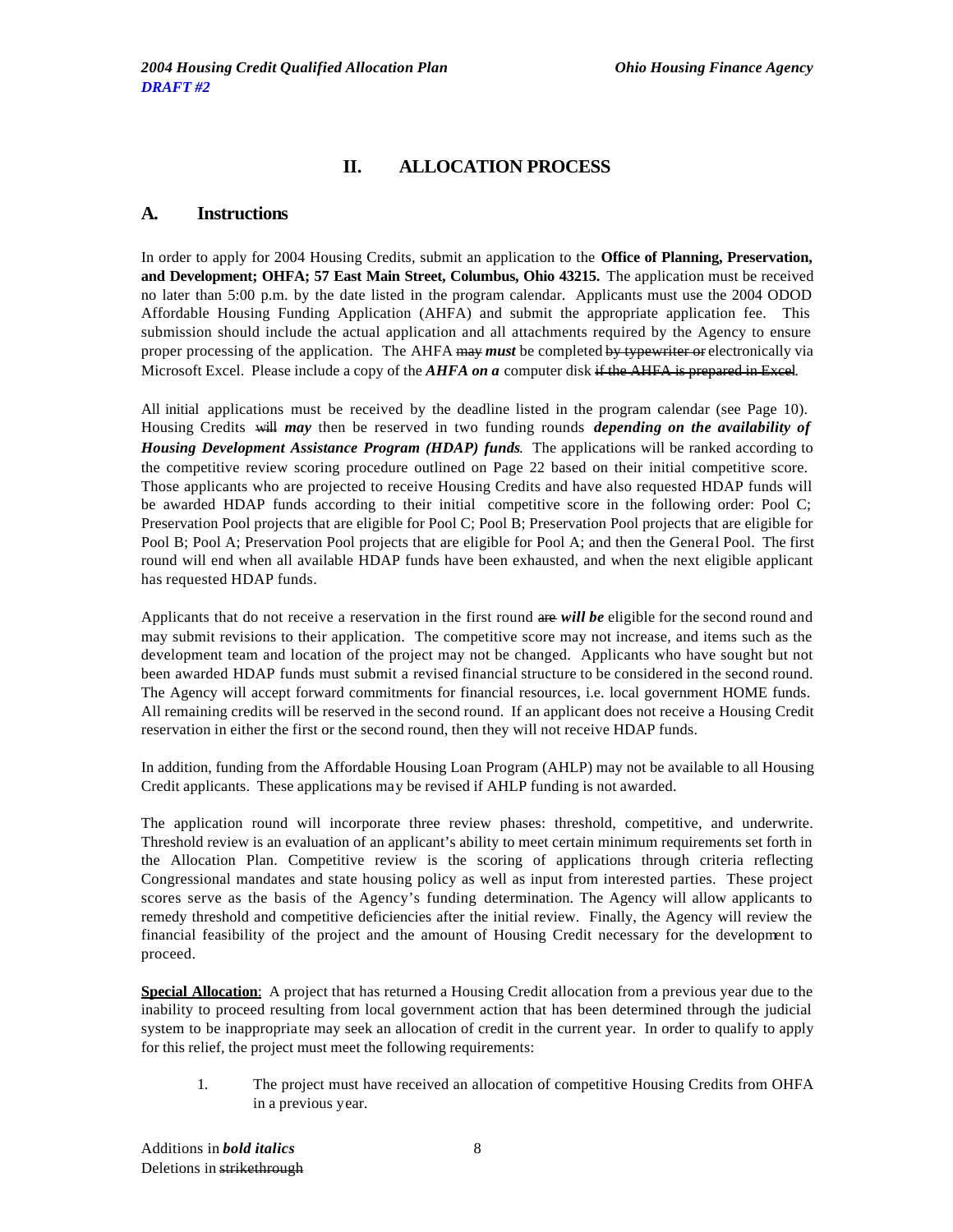- 2. The owner of the allocation must have returned the Housing Credits to OHFA prior to the required placed-in-service date.
- 3. The underlying reason for the return of the credit allocation must relate to action or inaction of the local government approval process to allow for plan approval or building permit issuance.
- 4. The owner of the project must obtain either a final judicial determination that the local action or inaction is inappropriate or a settlement or consent of all parties to an appealable judicial action that no appeal will be taken from a judicial decree or that determines the local activity is inappropriate. As a result of this judicial decree or settlement, the owner of the project must demonstrate that the project can now proceed. OHFA *or ODOD* legal counsel and/or the Ohio Attorney General's office will make the determination of these requirements.
- 5. The project will complete a current year application and request OHFA Board consideration to obtain a current year Housing Credit reservation.
- 6. OHFA staff will evaluate the project based on current year criteria, although waivers from current year requirements may be requested and considered. It is OHFA's expectation that comparable competitive commitments will be made. It is expected that any monetary damages received which are related to the project, less direct costs of litigation apportioned between damages that are related and unrelated to the project will be pledged to the project.

Qualifying requests will be summarized and presented to OHFA multifamily subcommittee and Board for consideration and approval. OHFA has no affirmative obligation to grant approval to any project seeking relief.

**Previous Allocation**: Owners of projects that received a prior allocation of Housing Credits may apply for additional credit if necessary for the continued financial feasibility of the project. The ownership structure, development team members, rent elections, applicable fraction, developer's fee, special needs population served (if any), and physical structure of the project may not be changed unless approved in advance by the Agency. **All requests for changes must be received no later than 30 days prior to the 2004 application deadline**.

Applications for additional credit must include documentation dated within one year prior to application for Housing Credits.

Owners of projects that received an allocation of Housing Credits in previous years and are placed-inservice may only apply for additional Housing Credits if 10% or more residential square footage, and/or 5% or more units have been added to the project. OHFA may waive the previously mentioned requirements if an applicant can demonstrate the following: the project requires an extreme amount of repairs, the project is supported by the local government, and the local government and/or a federal agency is providing additional financial assistance. An extreme amount of repairs is defined as a situation in which the rehabilitation hard costs equal or exceed 50% of the total project cost. In addition, the Agency reserves the right to place restrictions on new ownership or management, limit the developer's fee, and require a capital needs assessment with the application. Applicants must include a narrative with the application that outlines the need for the waiver. OHFA has the sole discretion to approve such requests and will judge the requests on a case-by-case basis.

All placed-in-service Housing Credit projects (with no tax-exempt bond financing) must apply during a standard application round, and will be reviewed according to the current year's competitive criteria. In addition, projects that re-apply may be subject to additional underwriting requirements. Projects must provide the previous Housing Credit allocation amount, the previous project square footage, and previous number of units on the new application and in the project narrative. Placed-in-service Housing Credit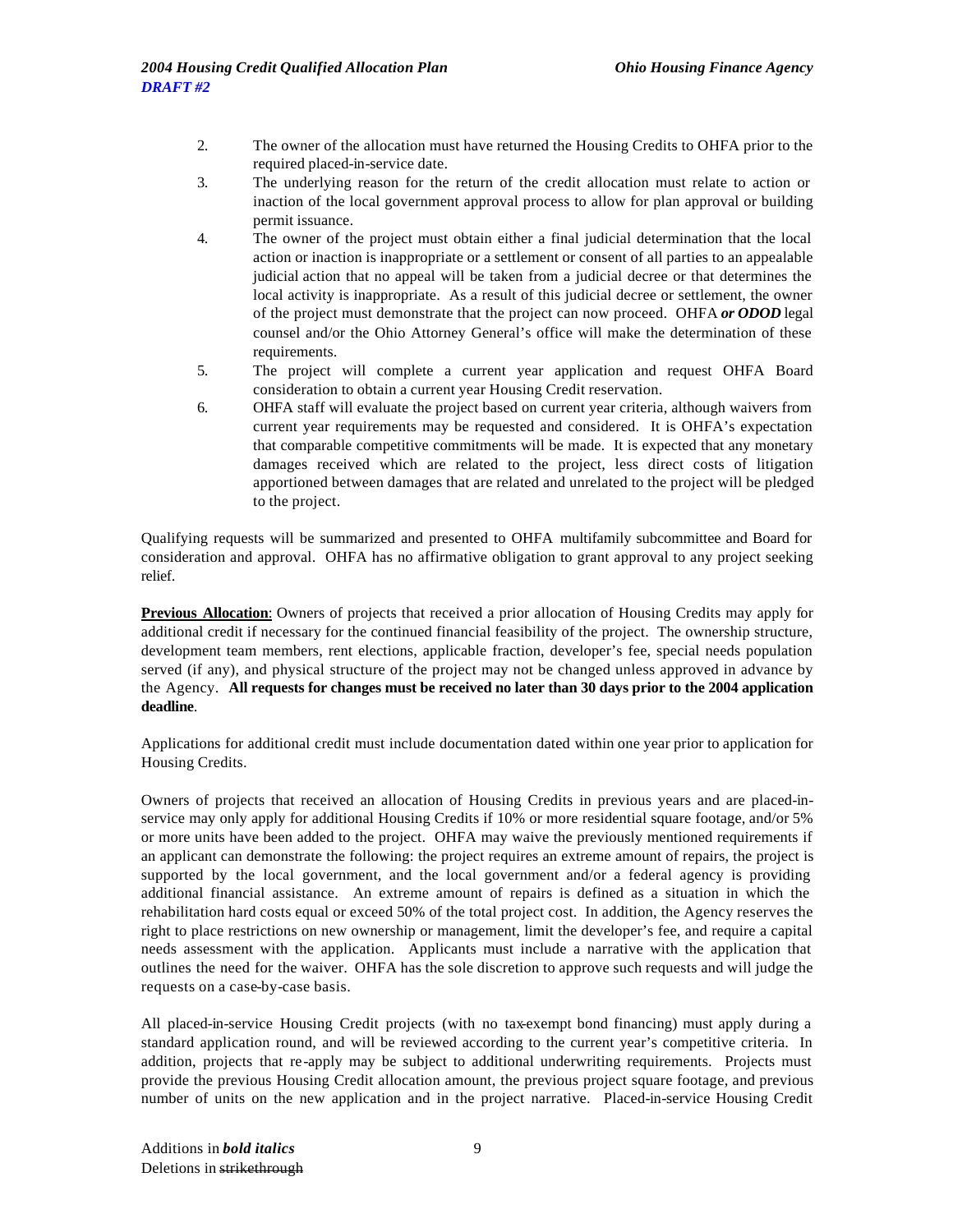projects are also subject to rules outlined in Section 42 of the Internal Revenue Code and Treasury Regulations.

**Waiting List**: Projects that do not receive a reservation in the second *competitive* funding round will be given the opportunity to be placed on a waiting list for Housing Credits that are returned later in the year.

At the conclusion of the second round a waiting list will be created for the preservation pool, each geographic pool and the general pool. Projects will be ranked by their scores in each pool. If a project returns Housing Credits that were reserved in the preservation or geographic pools during 2004 AND the total amount awarded, less the returned credits falls below the minimum amount of credits set aside for that particular pool, then the highest scoring project from that pool will receive an offer for a reservation of credits. If credits reserved in the 2004 general pool or in any other pool from any other year are returned, the highest scoring project from the general pool waiting list will receive an offer of credits. Please note that if a project returns credits *that were awarded during 2004,* from the preservation pool or a geographic pool then any HDAP or AHLP awarded must also be returned. Projects that receive credits from the preservation or geographic waiting lists may then be considered for HDAP or AHLP funding.

The Agency will contact representatives of the waiting list projects when Housing Credits become available. The Agency will set a deadline for the applicant to respond to any offer.

**Projects with Tax-Exempt Bond Financing**: Projects receiving tax-exempt bonds that finance over 50% of the project's total aggregate basis *may apply for an award of Housing Credits. These applicants* must only pass the *meet all* threshold review *requirements* and meet OHFA underwriting standards in order to receive a letter of eligibility for Housing Credits. These projects do not have to compete for Housing Credits and will not receive a competitive score. The Agency is the final judge of eligibility for the amount of Housing Credits awarded to all tax-exempt bond financed projects. Project-specific conditions will be listed in the eligibility letter. The annual Maximum *Credit Cap criterion* Housing Credit per project and per developer cap does not apply to these projects. In addition, OHFA may also waive the Unit Cost Cap criterion for tax-exempt bond financed projects. Applicants must include a narrative with the application that describes the need for the waiver. OHFA has the sole discretion to approve such requests and will judge each request on a case-by-case basis.

In addition to the threshold *and underwriting* requirements listed in the QAP, the applicant must *also meet* supply evidence of the following *requirements*:

- 1. For non-OHFA-issued bonds, the inducement resolution or final approval resolution of the issuer is required. In addition, a letter from the bond underwriter indicating the anticipated interest rate, term, and amortization of the bonds must be submitted.
- 2. For OHFA-issued bonds, the Housing Credit letter of eligibility will be executed following final approval of the bond issuance by the OHFA Board.
- 3. The Agency reserves the right to require a legal opinion stating that the project is eligible to receive an allocation of Housing Credits pursuant to Section 42(h)(4) of the Internal Revenue Code.
- *4. The average rent election for the low-income units must be no higher than 56% of area median gross income (AMGI).*
- *5. The market study must evidence that the net rents are no higher than 90% of the market rents for comparable units in the effective market area.*
- *6. The market study must evidence a capture rate of no higher than 10%.*
- *7. A representative of the developer or management company must meet with OHFA Housing management staff within 12 months of issuance of the letter of eligibility to*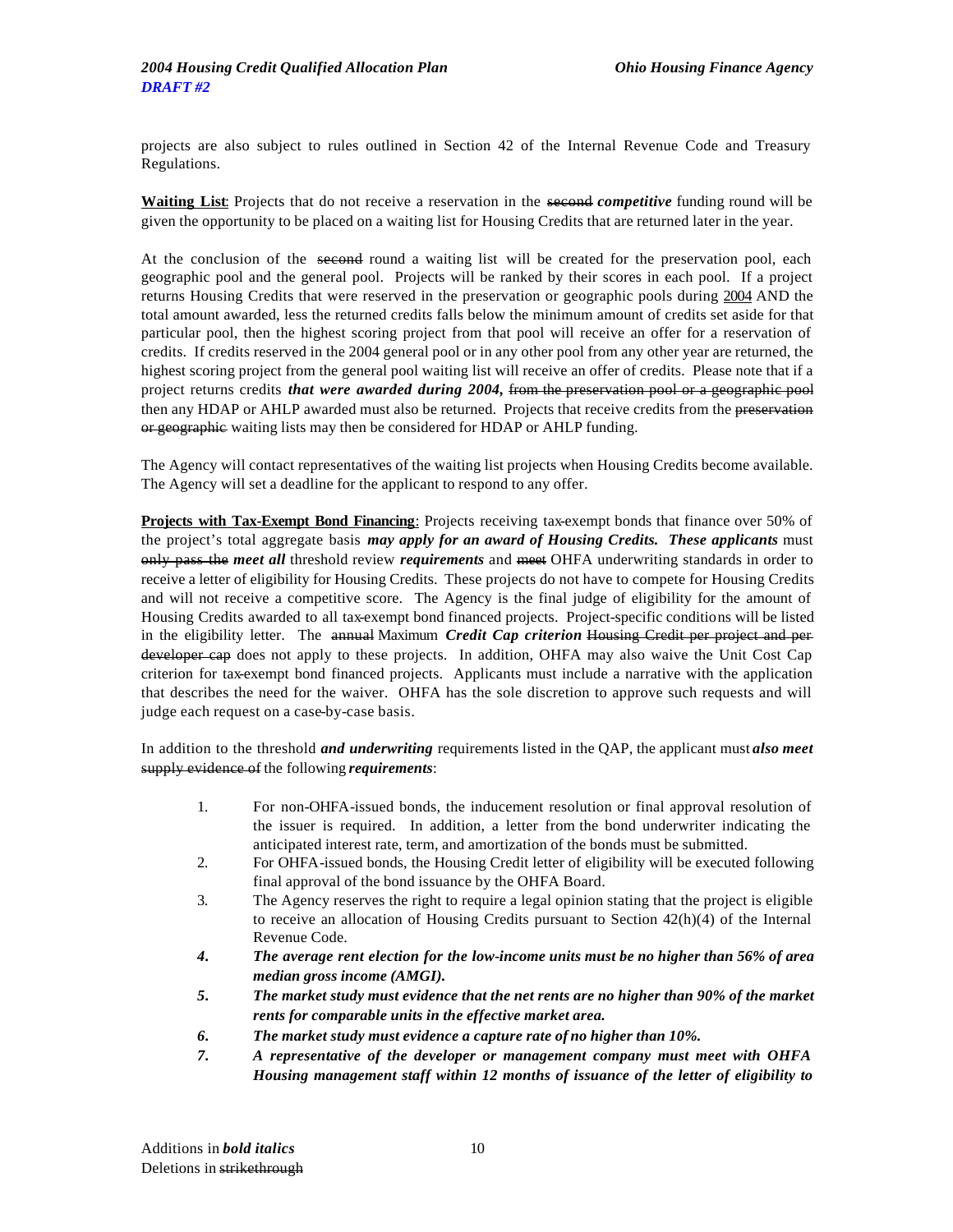#### *review management practices and establish a timetable for the placed-in-service review.*

These projects will be underwritten using the same standards outlined in these guidelines except that the owner has the option to elect the Housing Credit rate during the month in which the bonds are issued or the month the project is placed-in-service. Please note that the rate election period is tied to the month the notice of issuance indicates. If a project closes in escrow, the rate election applies to that month, not when the final closing occurs. Furthermore, if a bond closes in escrow and does not make a rate election in that month, the credit rate utilized will be the credit rate applicable at the time and for the month in which each building is placed-in-service. Please note that the owner has up to five days following the month in which the bonds are issued to notify OHFA of the rate election, otherwise the month the project is placed-inservice will be used.

For non-OHFA issued bonds, applicants may apply at any time during the year. If public notification requirements have been met and any threshold deficiencies have been corrected, the Agency may take up to six (6) weeks to review an application and issue a letter of eligibility. These projects will not need a Carryover Allocation Agreement, but the owner must follow all 8609 Form request procedures outlined in the Qualified Allocation Plan (QAP) and any conditions outlined in the letter of eligibility. Applicants must provide the Agency with a copy of the property's recorded deed, legal description, and permanent parcel numbers by the Carryover submission deadline or 60 days after the letter of eligibility is issued, whichever is longer. OHFA must receive all documentation such as an appraisal for new construction and physical needs assessment for rehab projects no later than the request for Form(s) 8609.

For OHFA issued bonds, please consult the most recent OHFA Multifamily Bond Program guidelines for appropriate submission deadlines.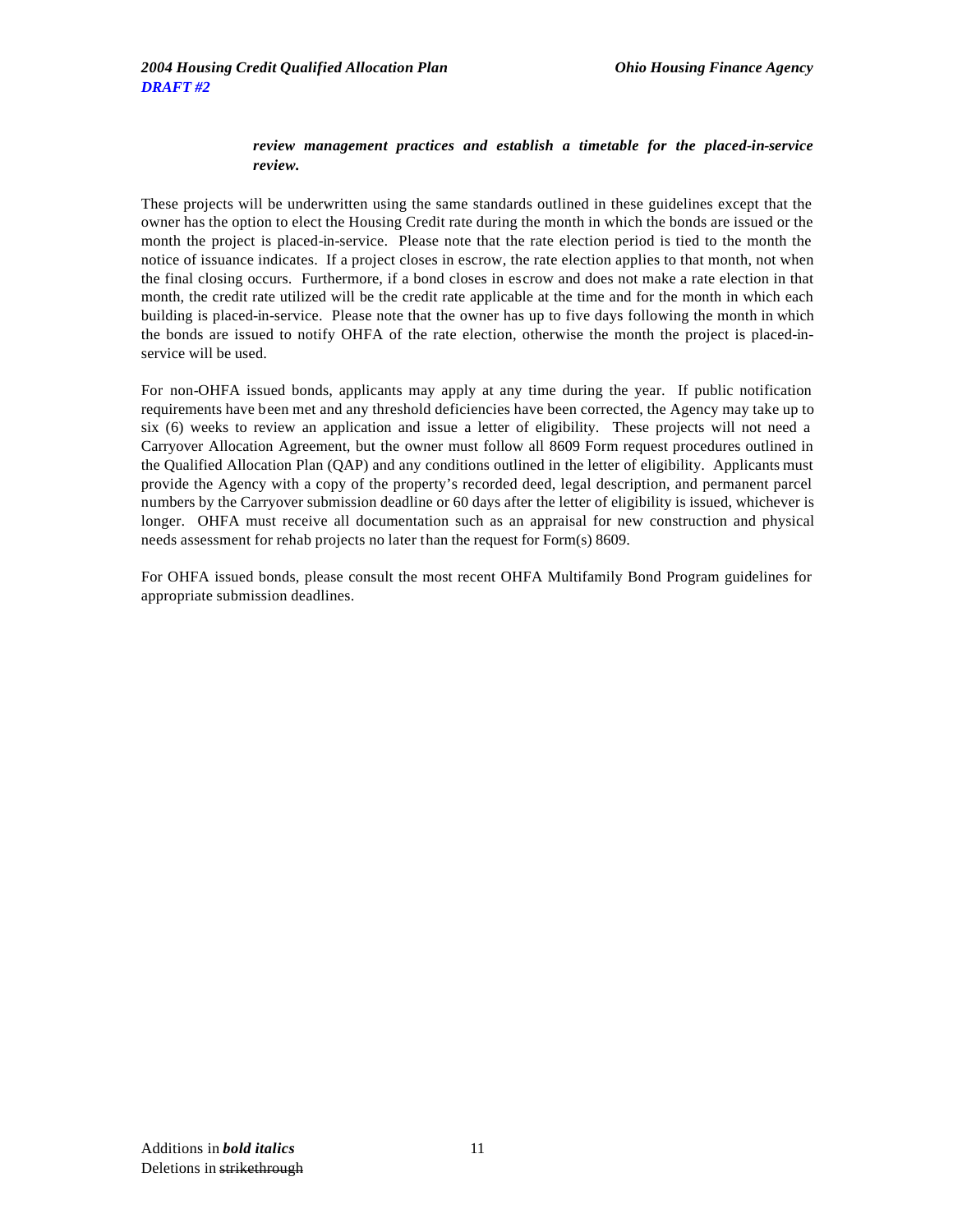# **B. 2004 Calendar** *(Subject to Change)*

#### **January**

| 5             | 2004 QAP and AHFA Ready for Distribution                          |
|---------------|-------------------------------------------------------------------|
| 20            | 2004 Program Training                                             |
| 26            | 2004 Program Training                                             |
| February      |                                                                   |
| <b>March</b>  |                                                                   |
| 18            | <b>Application Deadline</b>                                       |
| 25            | Agency Notification of Public Notification Deficiencies           |
| April         |                                                                   |
| 1             | Applicant Response Deadline for Public Notification Corrections   |
| 29            | Agency Notification of Threshold Deficiencies                     |
| <u>May</u>    |                                                                   |
| 6             | Applicant Response Deadline for Threshold Corrections             |
| <u>June</u>   |                                                                   |
| 3             | Agency Notification of Preliminary Competitive Scores             |
| 10            | Applicant Response Deadline for Appeals/Competitive Corrections   |
| <u>July</u>   |                                                                   |
| 1             | First Round Reservation Agreements Issued                         |
| 15            | First Round Reservation Agreements Due                            |
| 22            | Deadline for Revised Applications for Second Round (if necessary) |
| 29            | Next Steps Meeting for Successful First Round Applicants          |
| <u>August</u> |                                                                   |
|               | 2005 QAP Process Begins                                           |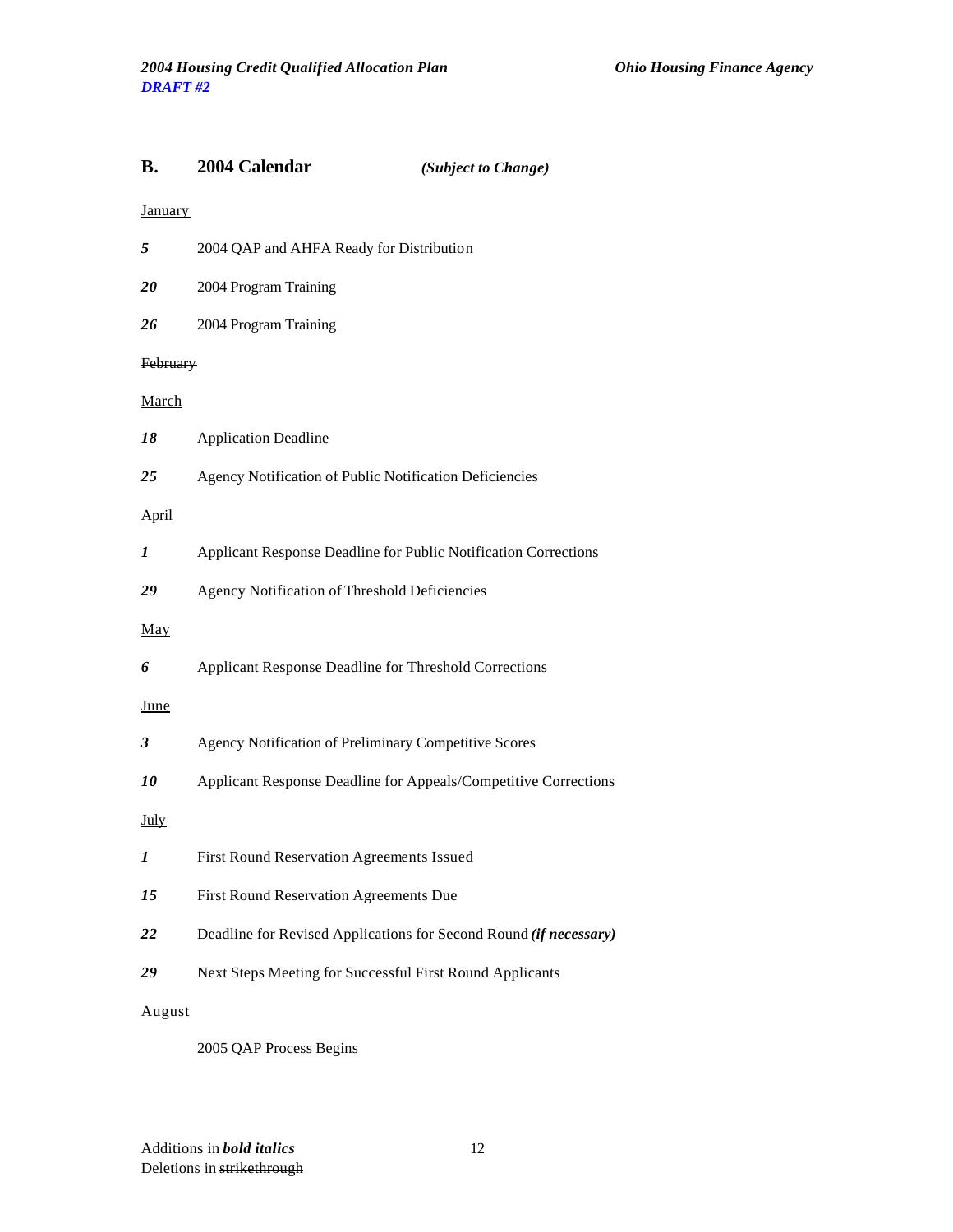#### September

- *1* Second Round Reservation Agreements Issued *(if necessary)*
- *15* Second Round Reservation Agreements Due *(if necessary)*

#### **October**

*28* First Round Carryover Deadline

#### November

- *18* Carryover Extension Deadline
- *18* Second Round Carryover Deadline *(if necessary)*

# December

- *17* Carryover Allocation Agreements Issued
- 29 Carryover Allocation Agreements Due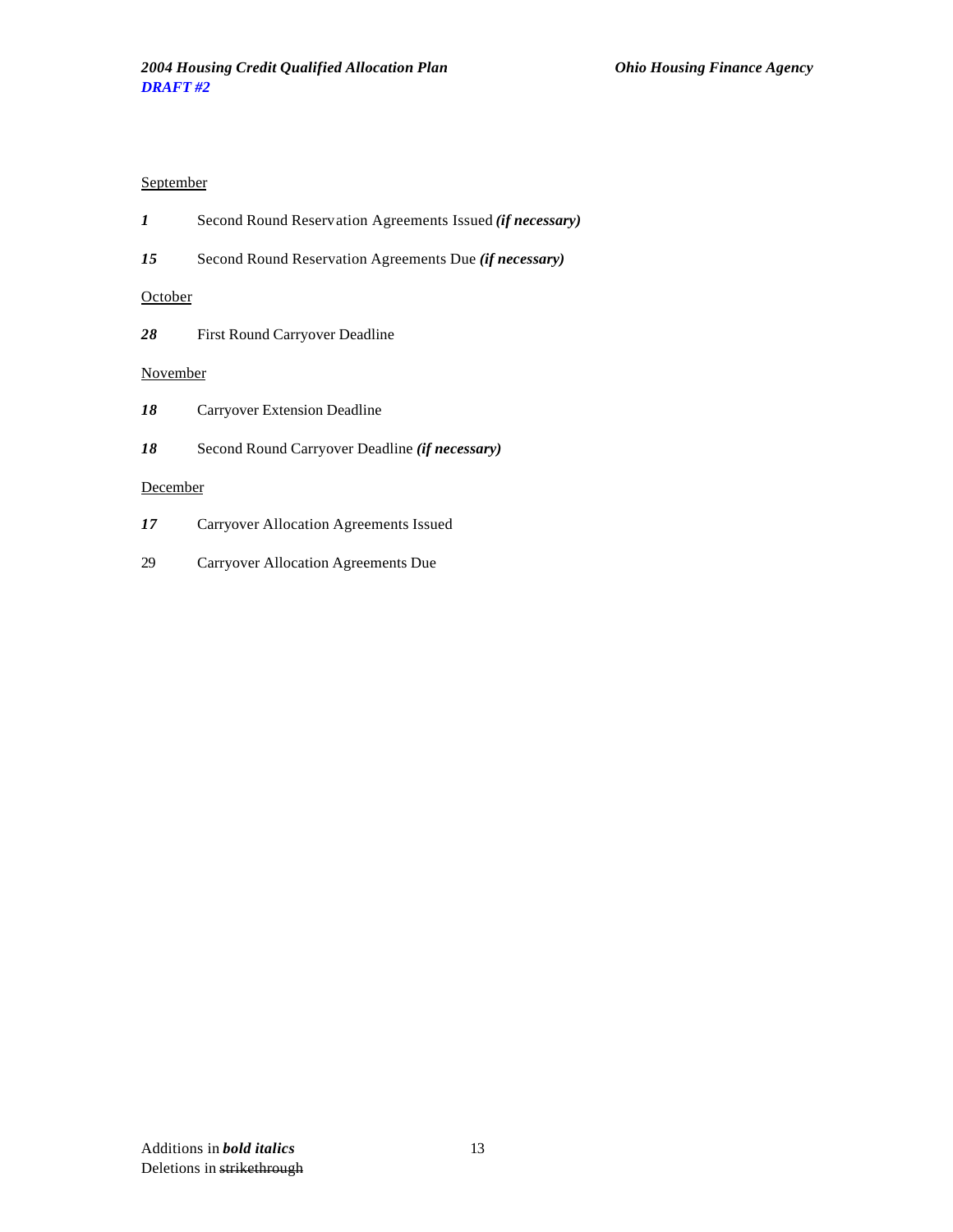# **C. Threshold Review**

The Agency has established the following threshold criteria that must be met in order to qualify for the competitive review stage. In addition, all projects with tax-exempt bond financing must meet all threshold requirements to receive a reservation of Housing Credits (see "Projects with Tax-Exempt Bond Financing", Page 9). Threshold review is a basic review of the application to determine if it is complete, all necessary forms, supporting evidence, and fees are included, and the project meets minimum program requirements.

The Agency will complete threshold reviews of applications and offer the applicants the opportunity to correct deficiencies in their applications. Please refer to the calendar on the preceding pages for timelines for deficiency correction.

Threshold Review Criteria:

- 1. Meets Section 42 Requirements
- 2. Complete, Organized Application
- 3. Application Fee
- 4. Project Narrative
- 5. Extended Use Term
- 6. Site Control
- 7. Market Study
- 8. Zoning
- 9. Public Notification
- 10. Affirmative Marketing Plan
- 11. Conditional Financing Commitments
- 12. Preliminary Plans and Specifications
- 13. Maximum Credit Cap
- 14. Unit Cost Cap
- 15. Utility Allowance Information
- 16. Good Standing in ODOD Housing Programs
- 17. Adherence to Agency Underwriting Standards
- 18. Site Location and Photographs
- 19. Consistency with HDAP Funding
- 20. Minimum Project Standards
- 21. Conformity with Local Consolidated Plan/Comprehensive Housing Improvement Strategy

#### **1. Meets Section 42 Requirements**

The project must meet all the requirements set forth in Section 42 of the Internal Revenue Code of 1986, as amended, and all relevant U.S. Department of the Treasury regulations, notices, and rulings.

#### **2. Complete, Organized Application**

Applications must be submitted in a three-ring binder, utilizing the index provided with the application and appropriate tabbing. Applications must be complete and consistent with all supporting documentation. Any applications that are incomplete, inconsistent, and/or illegible will be rejected.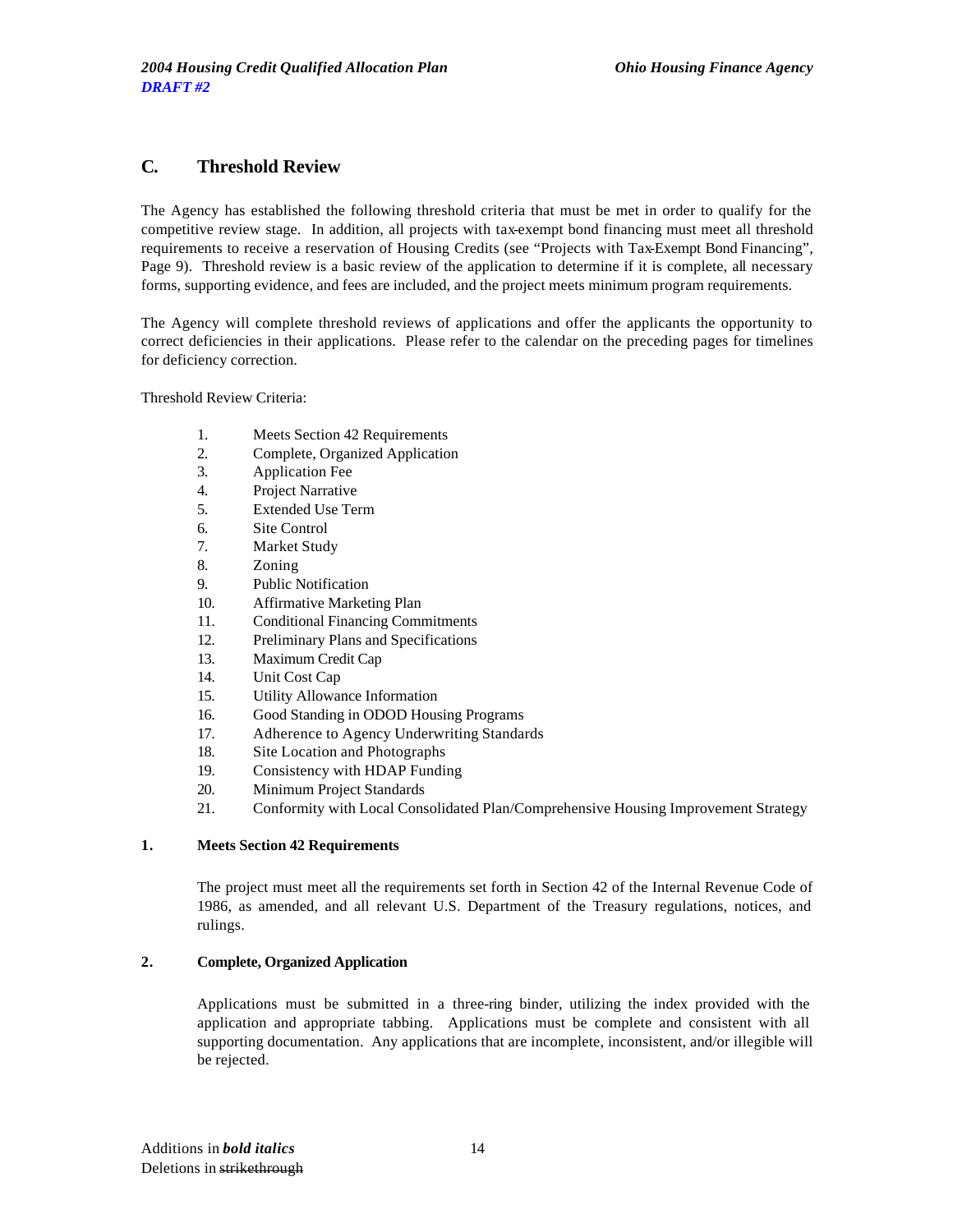#### **3. Application Fee**

The appropriate processing fee must accompany each application. If a check is returned for insufficient funds, the application will be immediately rejected. The amount of the application fee is *\$1,000 for all Housing Credit applicants.* dependent upon the number of units in the project (including market rate and employee units) and is scaled as follows:

| Projects 25 units or less: | \$250  |
|----------------------------|--------|
| Projects 26-50 units:      | \$500  |
| Projects 51-75 units:      | \$750  |
| Projects 76+ units:        | \$1000 |

Projects with threshold deficiencies will be charged a resubmission fee. The resubmission fee will equal \$50 per corrected threshold review criterion up to a maximum of \$250 *\$500*. *This fee will apply to all applicants, including tax-exempt bond projects seeking an award of Housing Credits.* If a resubmission fee check is returned twice for insufficient funds, the application will be rejected. The threshold resubmission fee does not apply to projects with tax-exempt bond financing, and does not apply to the Public Notification threshold criterion.

#### **4. Project Narrative**

The applicant must submit a project narrative using the outline listed below:

- 1.1 Briefly describe the project and its location(s), project design, target population, development team members, financing, and project timeline.
- 2.1 Briefly describe the history of each organization with an ownership interest in the project, including accomplishments with respect to past projects; programs and services provided to the community or neighborhood served, particularly those activities related to housing; and the service area of the organization.
- 2.2 Describe how each organization will be involved in the project with respect to specific areas of responsibility, and how each organization will function as part of the development team, including the roles of the other members of the development team. Identify specifically what staff members will be involved in the project and their roles. Explain how this project will affect staff capacity, and, if staff capacity is lacking, explain how the organization will expand staff capacity.
- 3.1 Discuss any pre-development funding that is being provided to the project, including whether funds are in the form of a loan or a grant, and the expenses and activities covered by the pre-development funding.
- 3.2 Discuss the financial structure of the project, including how funds will flow into the project, and the terms of grants or loans, including collateral positions and security arrangements of the various funding sources.
- 3.3 Describe the provisions made for project reserves, including operating reserve, replacement reserve, lease-up reserve, and any lender reserve. Provide the assumptions used to estimate the reserve needs.
- 3.4 Describe any specific line items (i.e. miscellaneous or other items) in the operating proforma that may need further explanation.
- 3.5 If the ownership and/or financial structure is anticipated to change during the life of the project, please explain in detail when and how this will occur. For example, the exercising of a lease purchase option, withdrawal of a general partner, or acquisition of the project by a non-profit organization.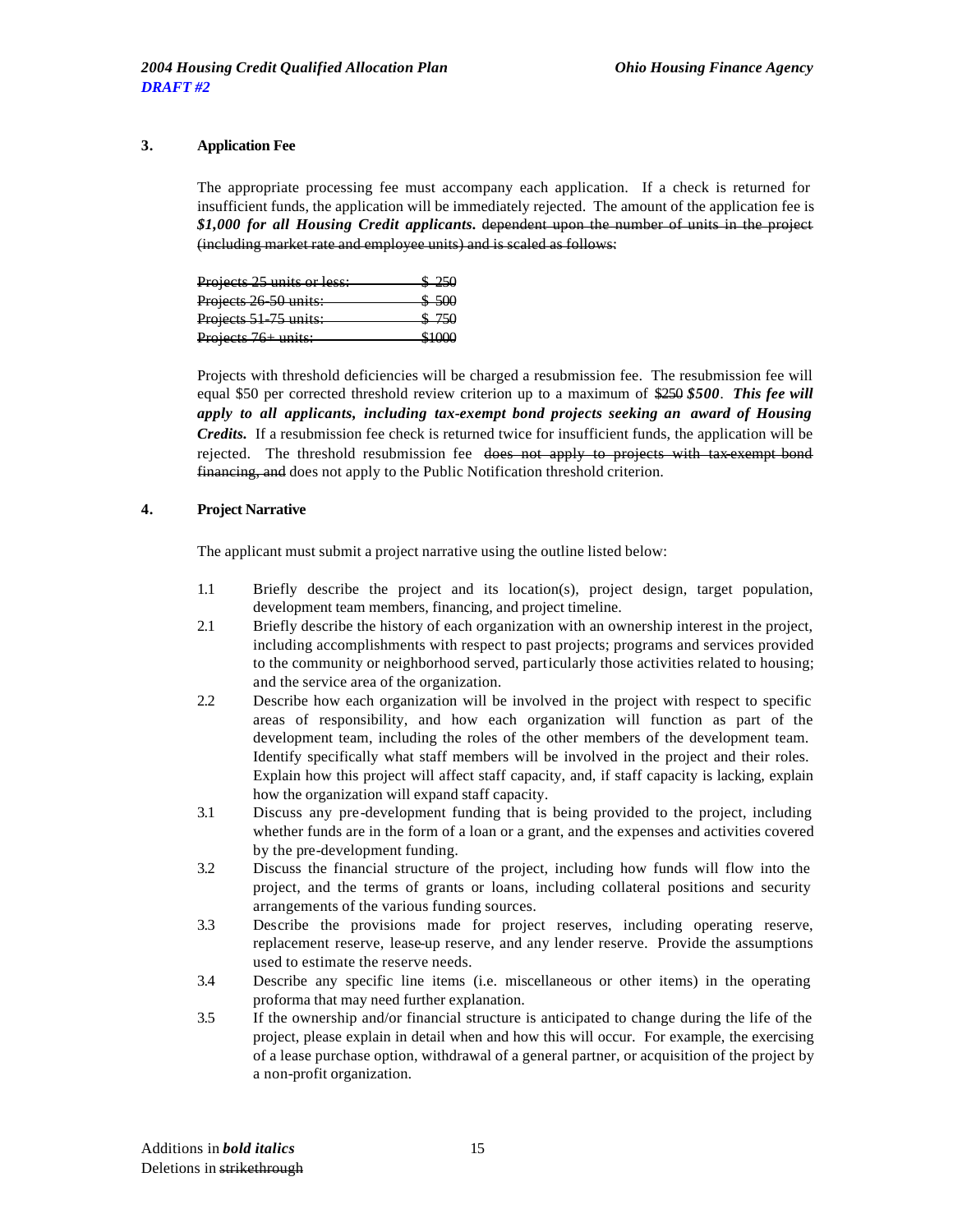#### **5. Extended Use**

All projects must commit to an extended use term of a minimum of 30 years of affordability. Projects with tax-exempt bond financing must commit to an extended use term of the greater of 30 years or the outstanding term of the bonds. *If an allocation of Housing Credits is received,* the owner must file a Restrictive Covenant (provided by the Agency) to waive the right to petition the Agency to terminate the extended use term as described in Section 42 of the Internal Revenue Code.

#### **6. Evidence of Site Control**

Both the buyer and seller must evidence site control. The executed and recorded deed(s) of the current owner(s) must be included with the application. In addition, if the current owner(s) is not the applicant, then one of the following must be submitted to properly evidence site control:

- a. Executed purchase option with date certain performance;
- b. Executed purchase contract;
- c. Executed land contract; or
- d. Executed and recorded long-term (35 or more years) land lease *agreement with an executed and recorded memorandum of lease*.

### *If parcels will be purchased from a City land bank, then a copy of the final City Council Resolution approving the transfer of all applicable lots may be submitted with the deeds of the current owner as evidence of site control.*

For portfolio re-engineering projects, applicant must provide evidence that a Transfer of Physical Assets (TPA) application has been submitted to the appropriate party, either the Participating Administrative Entity (PAE) or HUD, no later than 30 days following the issuance of a binding reservation agreement.

The items listed above are the minimum required to meet the Agency's threshold requirements. The Agency reserves the right to require, as needed, additional documentation that evidences proper site control.

Each of the site options/contracts, as applicable, must not expire before 120 days following the submission of the application. Applicants may be required to extend their options in order to be considered in the second funding round. The Agency reserves the right to waive this requirement for projects with tax-exempt bond financing.

There are two exceptions to the site control requirements listed above:

a. For *A* scattered site project with 10 or more sites the Agency will require that *is required to have* at least  $35\%$  of the sites be under control at the time of application. A project qualifies as scattered site if there are 10 or more sites AND no more than 50% of the sites are contiguous. *Contiguous sites are defined as two or more sites that share common boundaries, and cannot be separated by vacant or developed land, railroad tracks, rivers, creeks, etc*. A site is defined as a parcel with an assigned permanent parcel number as it exists at application. For scattered site projects that contain a mix of rehabilitated and newly constructed units, the sites under control must reflect the proportion of rehab units to new construction units. The Agency reserves the right to reduce basis at Carryover if the site control percentage at application is not maintained at Carryover.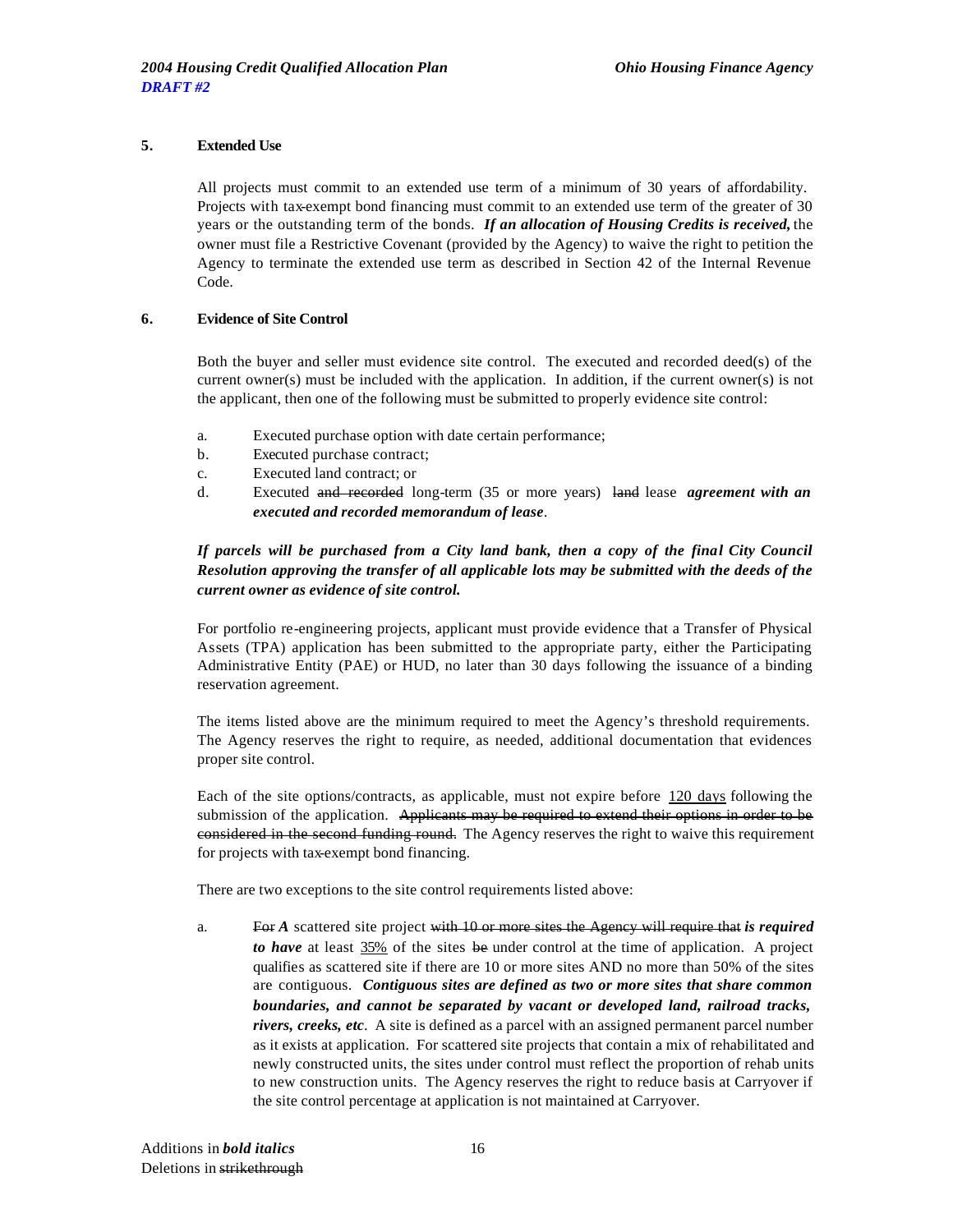b. For single-site properties that are currently in default to a mortgage held by a federal agency, the documentation of site control may be held in abeyance until Carryover. In lieu of site control documentation, the project sponsor must produce a deed of the current owner, a letter from the federal agency indicating that the first mortgage which it holds is currently in default, that the federal agency is willing to proceed with a foreclosure action if the project is otherwise eligible for a tax credit reservation, and that foreclosure will be completed and title transferred to the project sponsor prior to the Carryover deadline for the project. No Carryover extensions will be permitted for any project that seeks this avenue of site control.

#### **7. Market Study**

A market study conducted by an independent, disinterested*,* third-party market study professional must be submitted with the application.

The market study provider must organize the study using the index provided by the Agency (refer to Exhibit K) *and complete the market study checklist (ODOD Form \_\_\_).*

The study must include all of the following:

- a. Provide a brief executive summary in bullet format that briefly reviews *all of* the *market study* requirements, listed below *and indicates any recommendations or suggested modifications to the proposed project*.
- b. Provide a concise conclusion by the author that indicates a market exists for the proposed project. The conclusion must include the estimated stable year vacancy rate and the estimated time needed to fully lease-up the proposed project. If the estimated stable year vacancy rate exceeds 7% and/or the estimated lease-up time exceeds one year, provide a detailed explanation for the higher rates.
- c. Describe the proposed project including *all of the following:* location *the site and adjacent parcels; visibility and accessibility of the site; project design (walk-up, elevators, etc.);* number of units; number of bedrooms (efficiency, SRO, 1, 2, 3, etc.) *and baths; unit and project amenities; proposed* rents *and utility allowances; and population served*. This information must be consistent with the AHFA. *The author must review the site and floor plans and indicate whether the plans are appropriate or need certain modifications.*
- d. Describe and provide a map of the effective *primary* market area for the proposed project, *including the methodology used to determine the boundaries*. Provide a detailed explanation if the effective *primary* market area includes *any* areas outside of a five-mile radius from the proposed project.
- e. Analyze *Compare* the rents of the proposed project and *to* the market rents for *comparable units in* the effective *primary* market area. Include the methodology for the calculation of the market rents.
- f. Describe the number of **income-eligible renter households** in the proposed project's effective *primary* market area. Indicate the percentage of these households that are required to fully lease-up the project *("capture rate")*. If this percentage exceeds 10%, provide a detailed explanation for the higher rate.
- g. Describe and evaluate the public services (*including* transportation, police, fire department, and schools), infrastructure (*including* roads and traffic), community services (*including* shopping, recreation, transportation medical *services*, and services for special needs if applicable), *and employers* in the effective *primary* market area. List the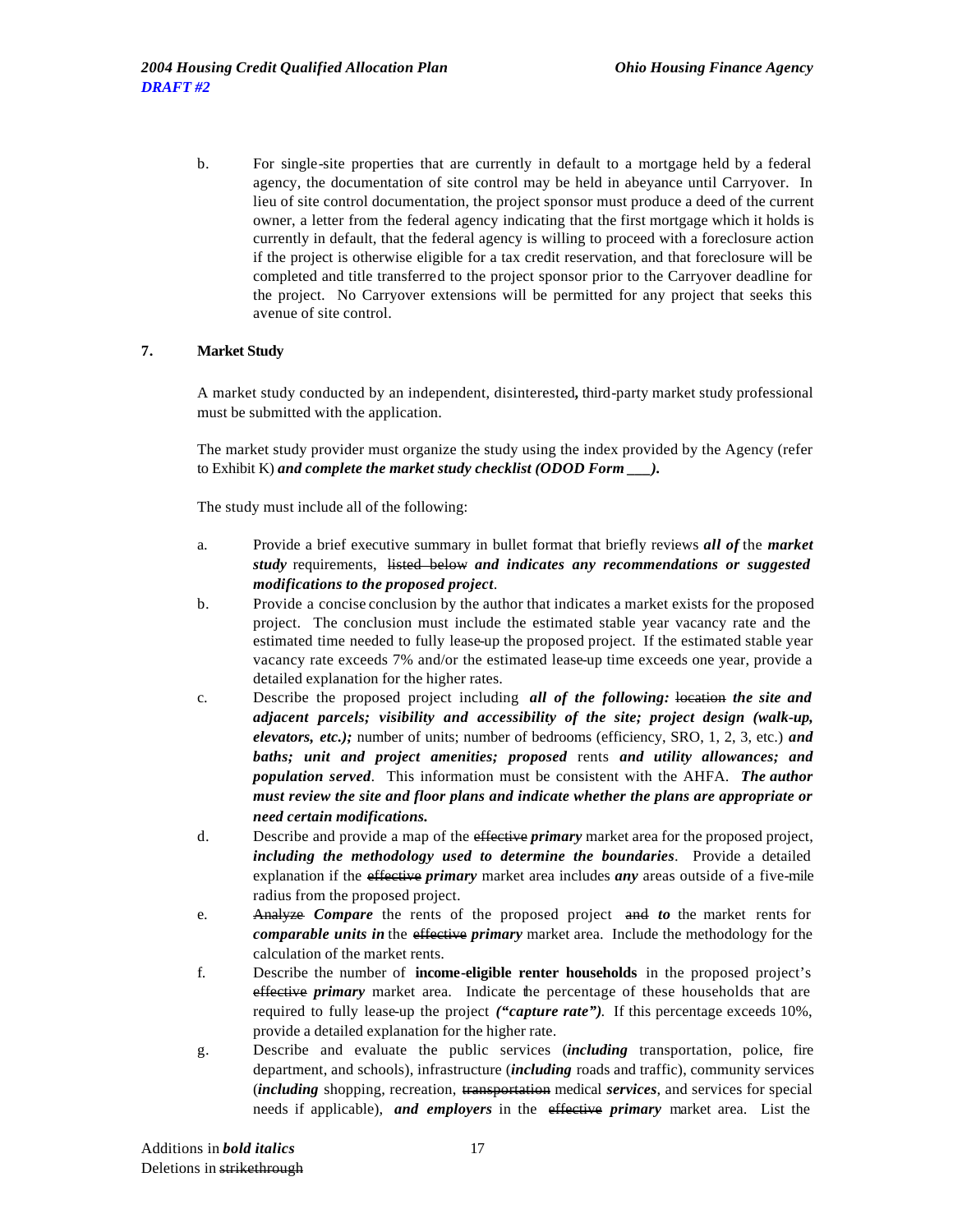approximate distances to all the services. Also include a description and evaluation of employers serving the effective market area.

- h. If the project will be serving a special needs population, identify the number of special needs households residing in the effective *primary* market area. Indicate the percentage of these households that are required to meet the project's special needs set-aside. Information regarding the number of special needs households may be obtained from the local Continuum of Care study, local CHIS or Consolidated Plan, local Mental Health or MR/DD Board, homeless shelters, or other community social services agencies. Please document the source of your information.
- i. Describe the federally subsidized developments and Housing Credit projects (both operating and not yet placed-in-service) located in the project's effective *primary* market area. Housing Credit projects not yet placed in service must be included in the analysis. Provide the current vacancy rate for each project. Also, include the person(s) contacted for each competing project and the method of contact. Compare the rents, amenities, unit sizes, bedroom sizes, and populations served of the competing projects to the proposed project. Projects that receive a reservation may be required to amend their market study to incorporate those other projects receiving an allocation in the same round and are located in the same effective *primary* market area. A listing of Housing Credit projects in service and in development is located on the OHFA web site at **www.housing.ohio.gov**. Calculate the ratio of subsidized and Housing Credit units to income eligible renter households.
- j. Estimate the vacancy rates of the Housing Credit projects (only those currently operating) located in the project's effective *primary* market area during the first stabilized year of the proposed project. If the estimated vacancy rate exceeds 10% *for any Housing Credit project*, provide a detailed explanation for the higher rates.
- k. Describe other comparable market rate developments located in the effective *primary* market area. Provide the current vacancy rate for each project. Also, include the person(s) contacted for each competing project and the method of contact. Compare the rents, amenities, unit sizes, bedroom sizes, and populations served of the competing projects to the proposed project.
- l. Evaluate and address the concerns or issues raised by the most local Public Housing Authority (PHA). The applicant or market study author must send a letter via certified mail to the local PHA. The letter must contain a brief description of the project and target population, instructions for the PHA to forward all comments to the market study author, and a statement that all comments must be submitted within 30 days from receipt of the letter. If the PHA does not respond to the letter or comments are submitted after the 30 day comment period, the market study author does not need to analyze the PHA's issues or concerns. Include in the market study a copy of the letter, certified mail receipt, and a copy of any letters from the PHA.
- m. Include an executed original ODOD Form 008 Market Study Certification. The market analyst shall have no financial interest in the proposed project. Financial interest is deemed to be any remuneration other than the fee for preparing the market study. Furthermore, the fee assessed for the study shall not be contingent upon the proposed project being approved by the Ohio Housing Finance Agency.
- n. Provide a listing of all data sources used in the study.

The study must have been completed or updated by the author within one year prior to the application for Housing Credits.

The characteristics listed above are the minimum required to meet the OHFA threshold requirements. OHFA reserves the right to independently determine if a market exists for the proposed project and to require additional information and/or another market study.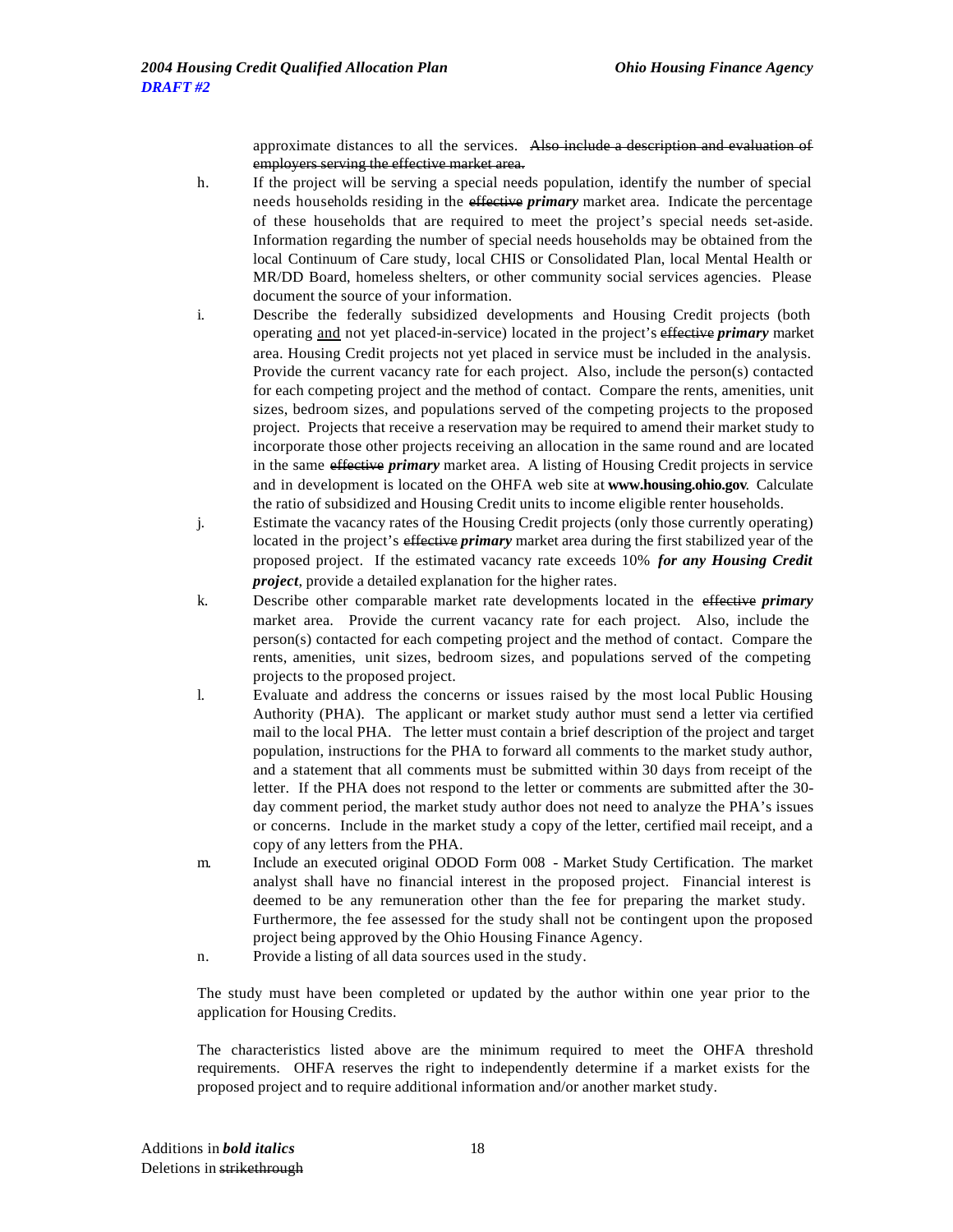# **8. Zoning**

The applicant must demonstrate that the zoning for each site on which the project will be located allows for the use(s) proposed by the applicant. Thus, at a minimum, the zoning designation for each site must allow residential use. Applicants must include the section of the local zoning map that clearly displays the project site location and the date of the map. In addition, a letter from the local jurisdiction must be submitted to confirm the zoning, and must include the following:

- a. The actual zoning designation and a description of this designation; and
- b. Any density and/or lot coverage requirements; and
- c. If a conditionally permitted use, explanation of the conditions to be met for the project to be considered a permitted use; and
- d. A description of any overlay or planned development district regulations that would further condition the development of the project.

For jurisdictions with no zoning regulations in effect, a letter from the jurisdiction so stating is required.

#### **9. Public Notification**

The applicant must notify, in writing, certain officials from:

- a. The political jurisdiction(s) in which the project will be located; and
- b. Any political jurisdiction(s) whose boundaries are located within one-half mile of the project's location.

The applicant must use the letter template provided in Exhibit I of the 2004 QAP.The notification must state the applicant's intent to develop a project using OHFA funding. The notification must be in writing and sent via certified mail, return receipt requested. *Each official must be notified with an individual certified letter*. Please provide a copy of the stamped post office receipt (return receipt not required) for certified mail and copies of your notification letters with your application. The letter must include *the following information about the proposed project*:

- a. The project's address *of each site in the project*;
- b. The maximum number of units;
- c. The nature of the project (i.e. new construction or rehabilitation);
- d. **All OHFA programs utilized in the project**;
- e. A statement regarding the recipient's right to submit comments;
- f. The address of OHFA and to whom comments should be sent; and
- g. The recipient's rights and procedures to express disapproval or objection.

The officials to be notified include:

- a. Highest elected executive local political official and each member of the elected legislative body (i.e. mayor, city council);
- b. Members of the board of township trustees;
- c. Members of the board of county commissioners;
- d. State Representative(s);
- e. State Senator(s); and
- f. Governor's Regional Economic Development Representative (see Exhibit M).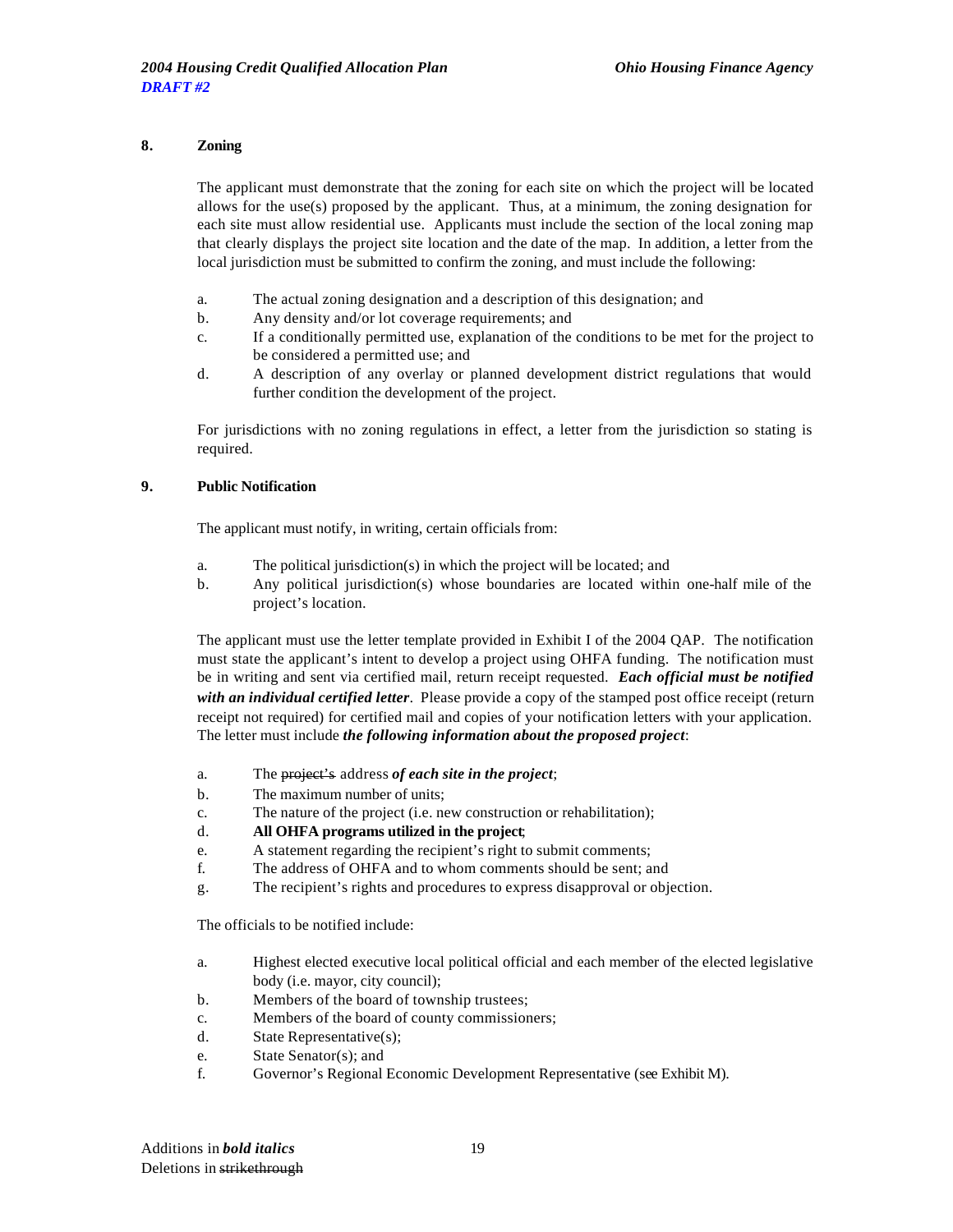Scattered site projects must complete the public notification process for sites under control at application and then again for remaining sites prior to the Carryover deadline. The notification must be evidenced at Carryover.

#### **10. Affirmative Marketing Plan**

The applicant must complete ODOD Form AFHM-98 -- Affirmative Fair Housing Marketing Plan. **All items on the form must be completed correctly including all attachments**. The applicant must include on the form a description of the outreach, marketing, and advertising methods used in order to affirmatively market the project. The form and instructions are located in the AHFA.

#### **11. Conditional Financial Commitments**

All non-ODOD construction and permanent financing, grants, and equity sources shall be conditionally committed at the time of application. An executed conditional commitment letter from each source must be included with the application. *A letter or an explanation for all sources must be submitted.* A conditional financing commitment shall contain at a minimum a) the amount of financing, b) the interest rate of the loan, c) the term and amortization period of the loan, and d) the contact person's name and telephone number.

Those applicants seeking funding from a local government, Federal Home Loan Bank, or other public or quasi-public funding source that does not issue a funding decision prior to the Housing Credit application deadline must substitute a letter of application or letter of intent from the funding source. The letter of application or letter of intent must be signed by the funding source and shall include the name of the project, the number of units, the amount of funding sought, the terms and rates for the funding sought, anticipated date of funding decision, and a statement that the project is or will be considered for funding.

A conditional equity commitment must contain at a minimum a) The amount of Housing Credit equity - net and gross, b) The pay-in schedule for the equity, c) The cents per Housing Credit dollar factor used, and d) amount of historic equity (if any). The conditional commitment letters must be consistent with the information provided on the Housing Credit application.

OHFA reserves the right to verify these *any financial* commitment(s) and to require a legal opinion that will state that *indicating whether* the project's sources should or should not affect the project's eligible basis and/or Housing Credit rate.

Projects participating in HUD's portfolio re-engineering program (Mark-to-Market) must provide a copy of the most recent underwriting model, if available, or other acceptable evidence to substantiate the anticipated amount of any HUD second mortgage.

Applicants who have been denied requested ODOD loans and/or grants may be required to submit conditional-funding commitments that will match the funding sought from ODOD. Failure to provide these conditional commitments may result in the rejection of the application or revocation of the project's reservation.

#### **12. Preliminary Plans and Specifications**

The applicant must submit preliminary plans and specifications that provide a description of the proposed development. All projects should submit the following: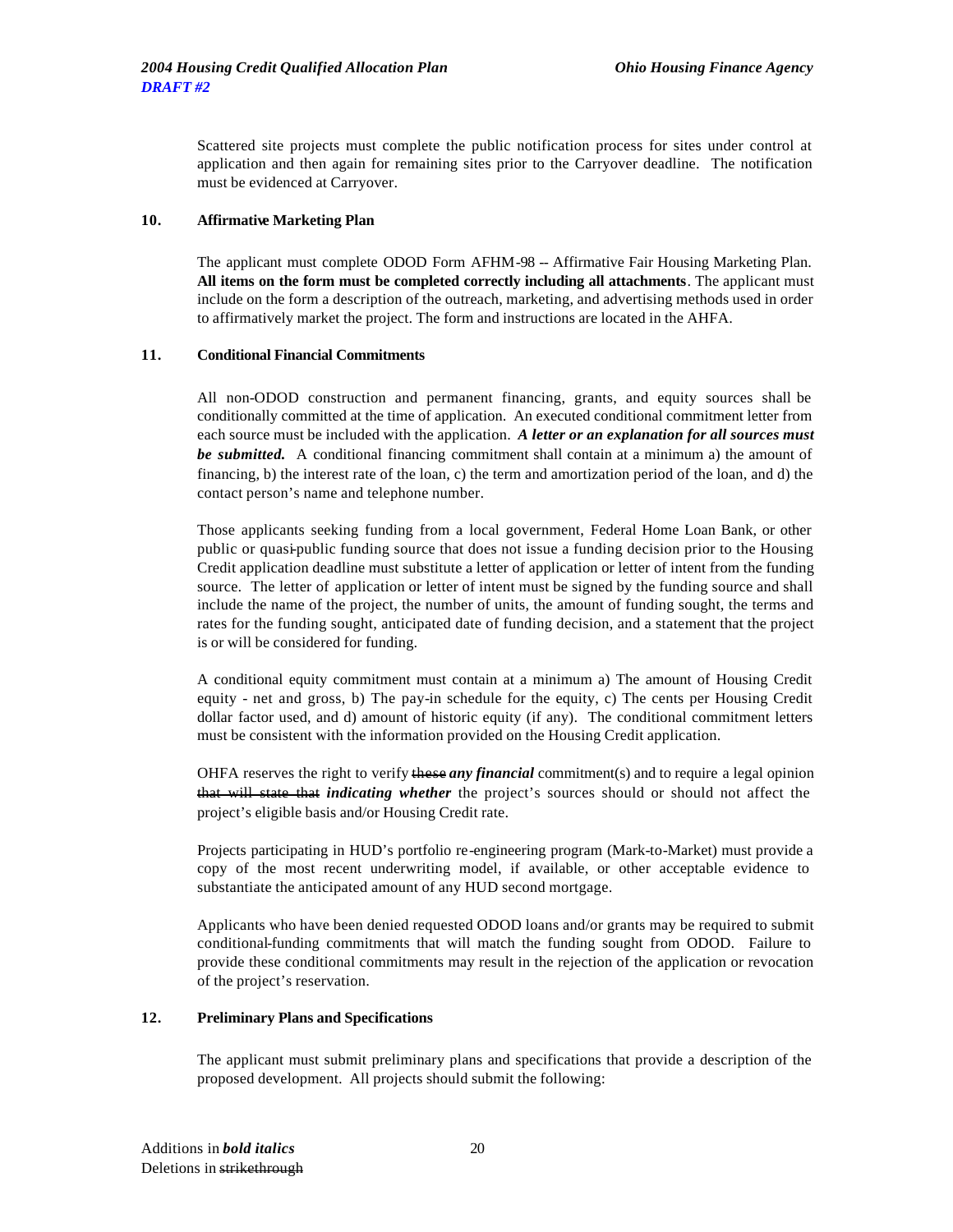- 1. Typical unit plan(s) including the square footage of each unit;
- 2. Building elevation (photographs are acceptable for rehabilitation projects);
- 3. Site plan (scattered site projects exempted);
- 4. Detailed scope of work (rehabilitation projects only); and
- 5. Completed ODOD Form 002 Accessibility Certification.

The Agency reserves the right to reject any unit plans that are not drawn accurately and to scale.

#### **13. Maximum Credit Cap**

The Agency restricts any project to \$1,100,000 in annual Housing Credits. The Agency also restricts any user to \$1,100,000 in annual Housing Credits. However, any user is eligible for an additional \$400,000 in annual credits for projects that are eligible to participate in the Preservation Pool (see Page 22).

"Users" to which the credit cap applies are actual general partners, and parent organizations of general partner entities or affiliates of the general partner or managing members of entities to which tax credits have been awarded. Affiliate is any entity that directly or indirectly controls another entity or has a Controlling Interest in the entity. Controlling Interest is defined as the possession, directly or indirectly, of the power to direct or cause the direction of the management and policies of an entity, whether through the means of ownership, position, contract, or otherwise. In addition, controlling means the possession, directly or indirectly, of the power to direct or cause the direction of the management and policies of an entity, whether through the means of ownership, position, contract, or otherwise.

*The Agency also restricts any organization acting as a developer or general contractor to \$3,000,000 of annual Housing Credits. An organization to which this cap applies is defined as the actual entity indicated in the AHFA, and any parent organization or affiliate of such entity (see the preceding paragraph for definitions of affiliate and other applicable terms). This restriction includes any applications in which such organization is indicated as a general partner or as a consultant. If a developer or general contractor enters any additional projects after the reservation agreements are issued, these will count against their cap for the following year. Full disclosure of identity of interest between all development team members must be included in the application. At the time of reservation and allocation, each general partner, developer and general contractor must execute a certification that their participation in Housing Credit projects is limited to the maximum credit cap amounts. If an entity does not fully disclose all participation, then such entity and all affiliated organizations will be banned from participating in the Housing Credit program for one year from the date of discovery by the OHFA.*

#### *Any entity that applies for Housing Credits in excess of the amounts stated above must submit an explanation of how they plan to proceed if all of their applications receive funding.*

The Agency reserves the right to determine to which entities the maximum credit cap may apply. Any such determinations shall apply only to the applications received in 2004, and such determinations shall not be bound or limited by any determinations by the Agency for any previous year. The Agency reserves the right to combine the credit amounts for projects located in close proximity to each other and sharing similar attributes. Possible examples include similar project type, construction style, or development team. The annual credit total will be applied equally to the general partners *or developers*, regardless of ownership interest; thus, a 51% general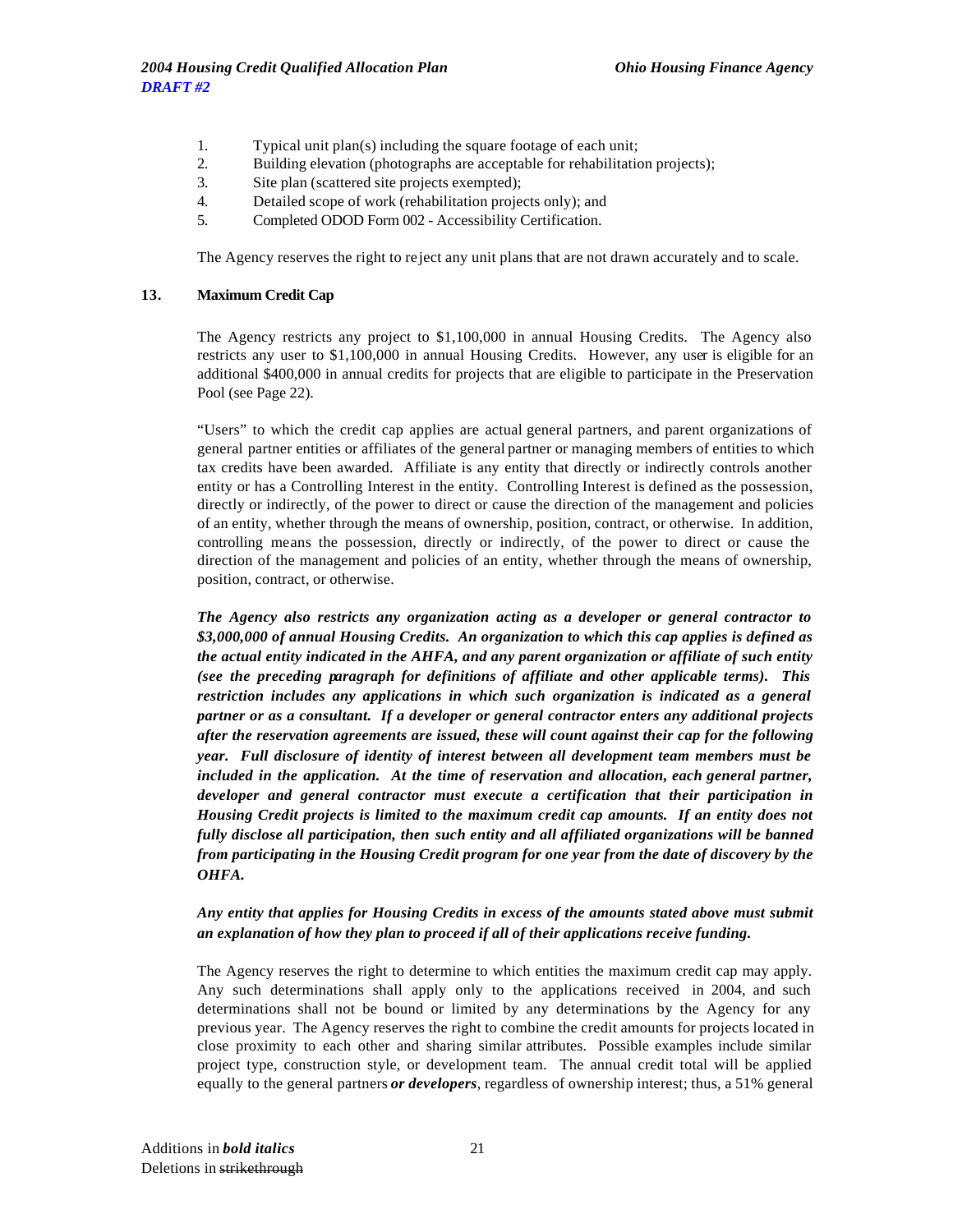partner will have the entire project credit total applied toward its cap, rather than 51% of the credit total.

#### **14. Unit Cost Cap**

The total development cost (total project cost minus cost of land, commercial hard construction, bridge loan interest, operating reserves, OHFA compliance monitoring fee and replacement reserves) per unit must not exceed 110% *100%* of the HUD 221 (d)(3) mortgage limits by bedroom size (see Exhibit C).

Projects receiving historic rehabilitation tax credits will be allowed to deduct the residential portion of the historic tax credit from the project cost to allow for stricter rehabilitation standards. The Agency may, on a case-by-case basis, allow a project receiving historic rehabilitation tax credits or participating in the HUD portfolio re-engineering program to exceed the unit cost cap. *A request to waive this requirement must be submitted with the application, and* portfolio re-engineering projects should include a copy of the project's Physical Condition Assessment to demonstrate the potential unit cost. However, total adjusted eligible basis (before qualified census tract adjustment) will be limited to 110% *100%* of the HUD 221(d)(3) mortgage limits in any case. The Agency reserves the right to reduce basis for all projects at Carryover and 8609 reviews to compensate for increased costs.

#### **15. Utility Allowance Information**

Utility allowance information provided must be *submitted that is* consistent with Section 42 of the IRC and IRS Regulation 1.42-10.

#### **16. Good Standing with ODOD Housing Programs**

If any controlling or managing owner (LLC or proprietorship), or general partner (partnership) was involved with a project that is in a state of uncured noncompliance (both IRS regulations and OHFA application requirements) due to site audits or the failure to comply with owner reporting requirements during the period of January 1, 2003 through date of application or remains in a state of noncompliance from a previous year, the project will be rejected. Owners who received an uncured Form 8823 due to a building transfer will still be considered in good standing. In addition, *exceptions may be granted on a case-by-case basis for 8823 events that are not the fault of the owner, such as a casualty loss.* Owners or general partners not in compliance or not in good standing with other OHFA programs will be subject to threshold rejection of their applications.

Non-profits and/or for-profit housing developers that previously received assistance from the Office of Housing and Community Partnerships (OHCP) or any other Ohio Department of Development division must be in compliance with the applicable program regulations and guidelines. Aforementioned entities that are not in compliance will have 15 working days from receipt of a deficiency letter to rectify the deficiencies or be subject to a threshold rejection of the application(s).

Owners, general partners, and other development team members involved with projects subject to a Voluntary Compliance Agreement or other similar agreements between ODOD and HUD must be currently complying with the terms of the agreement. OHFA reserves the right to reject the current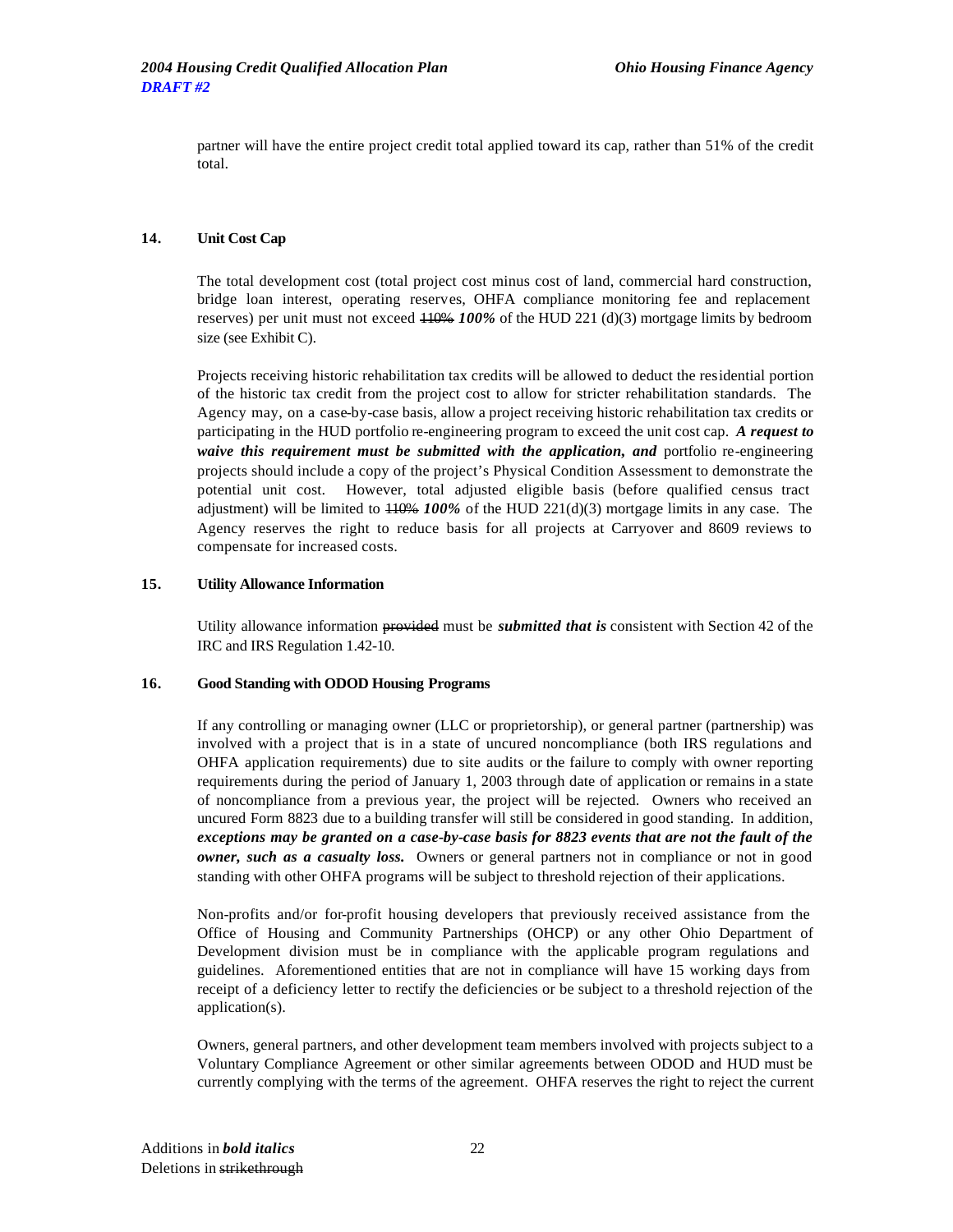application of owners, general partners, and other development team members who are either not cooperating with, or are in violation of an agreement.

Owners of projects that received funding from OHFA must also comply with reasonable requests for information (such as the annual operating survey) in accordance with Agency timelines in order to remain in good standing.

#### **17. Adherence to Agency Underwriting Standards**

The Agency has certain underwriting standards that must be met or exceeded to pass threshold review. In addition, the Agency may require a legal opinion stating that any government sources utilized by the project will or will not affect the eligible basis and/or credit rate as a condition of the Housing Credit reservation. The project must comply with the following underwriting standards:

- a. Developer fees and overhead (less one-half of the deferred portion of the fee) and any consultant fees may not exceed 15% of total eligible basis. Projects with 32 units or less may go up to 20% of total eligible basis. The Agency reserves the right to combine the costs for projects located in close proximity to each other and share similar attributes such as project type, construction style, or development team. The Agency will use the combined costs to evaluate the fee percentages for the projects.
- b. Contractor's profit, overhead, and general requirements may not exceed 14% of total eligible basis.
- c. Total soft costs may not exceed 35% of total eligible basis. Total soft costs means the sum of general requirements, contractor overhead, contractor profit, architectural fees, survey costs, engineering fees, permanent loan fees, cost of tax-exempt bond issuance, taxes, appraisal, market study, environmental report, rent-up/marketing costs, title  $\&$ recording fees, non-syndication legal fees, accounting fees, developer fees & overhead, consultant fees, organizational fees, and syndication expenses.
- d. The total of the project's permanent financing sources must equal the total project costs at the time of application. After the Agency's initial underwrite, any financial shortfalls cannot exceed 10% of total project costs.

#### **18. Site Location and Photographs**

Applicants must include a clear map identifying the exact location of the project site(s). In addition, color photographs of each site location must be included with the application. Please include clearly labeled photographs of the area surrounding the project.

#### **19***.* **Consistency with HDAP Funding**

Projects seeking funding through the Housing Development Assistance Program (HDAP) must initially meet the following requirements:

- a. Minimum of 40% of the units occupied by and affordable to households at or below 50% of AMGI and cannot exceed the HUD Low- *and High-*HOME rent for the county where the project will be located. If the project is located in a non-participating jurisdiction, the project must commit a minimum of 35% of the units to occupancy and affordability at 50% of AMGI with rents at the HUD Low- *and High-*HOME rent.
- b. Completion of the appropriate section of the AHFA.
- c. The applicant must comply with all requirements of the 2004 HDAP Program Guidelines.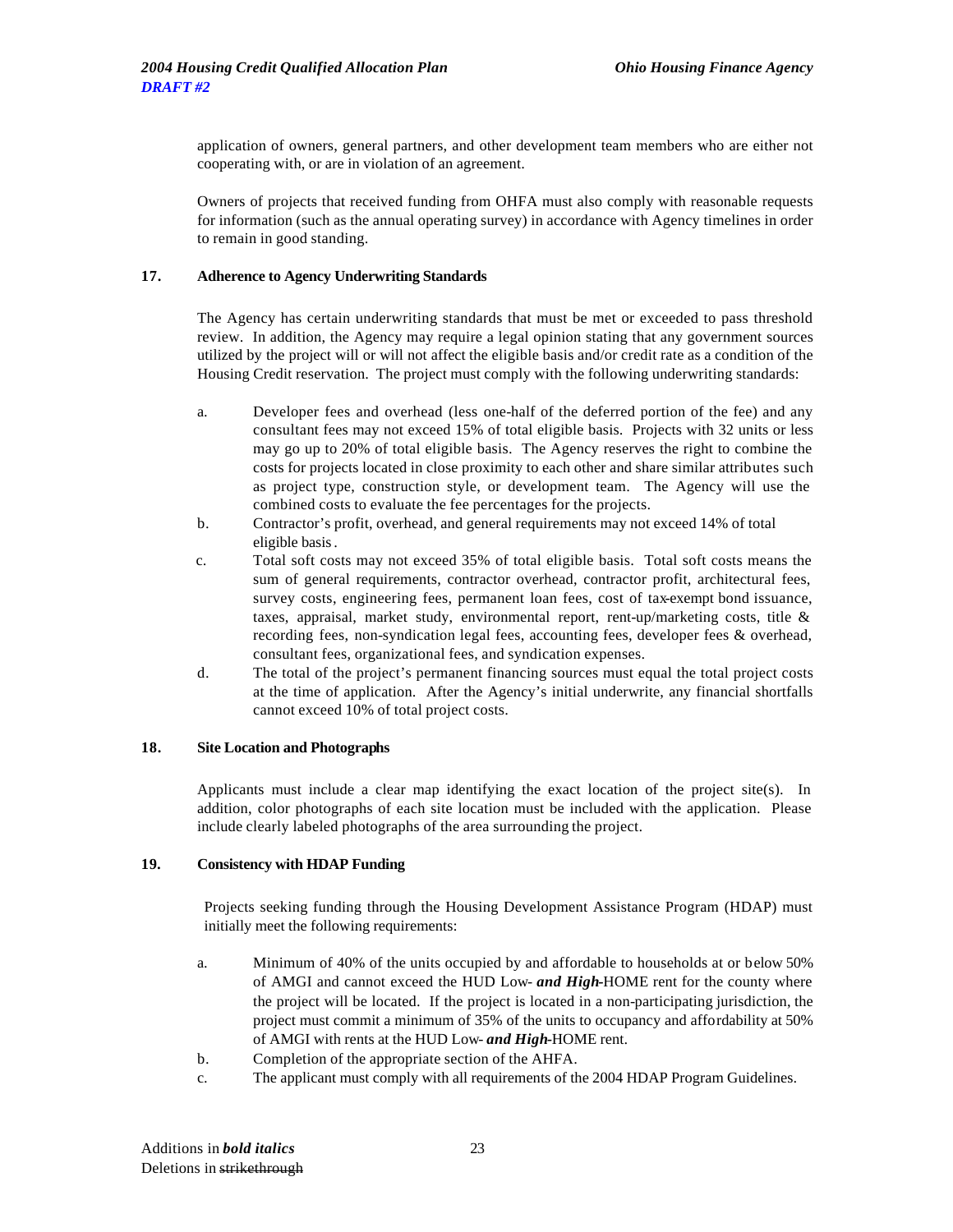*d. A project that receives HOME funds must comply with all HOME program rules, including environmental review and the requirement that residents may not be evicted other than for good cause.*

#### **20. Minimum Project Standards**

- a. In addition to meeting all new construction and rehabilitation standards required within Section 42 and local and state building codes, each unit must provide a refrigerator and stove in good working order. OHFA reserves the right to allow exceptions to these standards on a case-by-case basis.
- b. Each bedroom in new construction or adaptive reuse units must be at least seven feet in each direction, at least 100 square feet total, and contain a closet in addition to the minimum square footage. Existing housing units are exempt from this criterion.
- c. The minimum hard construction cost for rehabilitation must be at least \$6,000 per unit. *Applicable costs include residential hard construction costs, on-site improvements, construction contingency, furnishings and appliances.*
- d. *A minimum of twelve (12) universal design features must be incorporated into the project. ODOD Form 005 must be completed to certify this item.*
- e. *A single-site multifamily project must provide a parking lot with concrete curbs and at least one parking space for each unit in the project. Exceptions to this requirement may be permitted on a case-by-case basis to projects located in dense urban areas, or to projects serving the elderly or permanent supportive housing populations.*

#### **21***.* **Conformity with Local Consolidated Plan/Comprehensive Housing Improvement Strategy**

Applicants must evidence that their project meets community housing needs through the local Consolidated Plan or Comprehensive Housing Improvement Strategy (CHIS). Applicants will be required to secure approval from the local agency that administers the Consolidated Plan or CHIS. It is the responsibility of the applicant to determine which plan applies. Please see Exhibits E and F for a listing of cities and counties with a Consolidated Plan or CHIS. If no local Consolidated Plan or CHIS exists in the community in which the project is located, the project must conform to the state Consolidated Plan. A completed ODOD Form 003 signed by the appropriate official from the city, county, or state must be included with the application.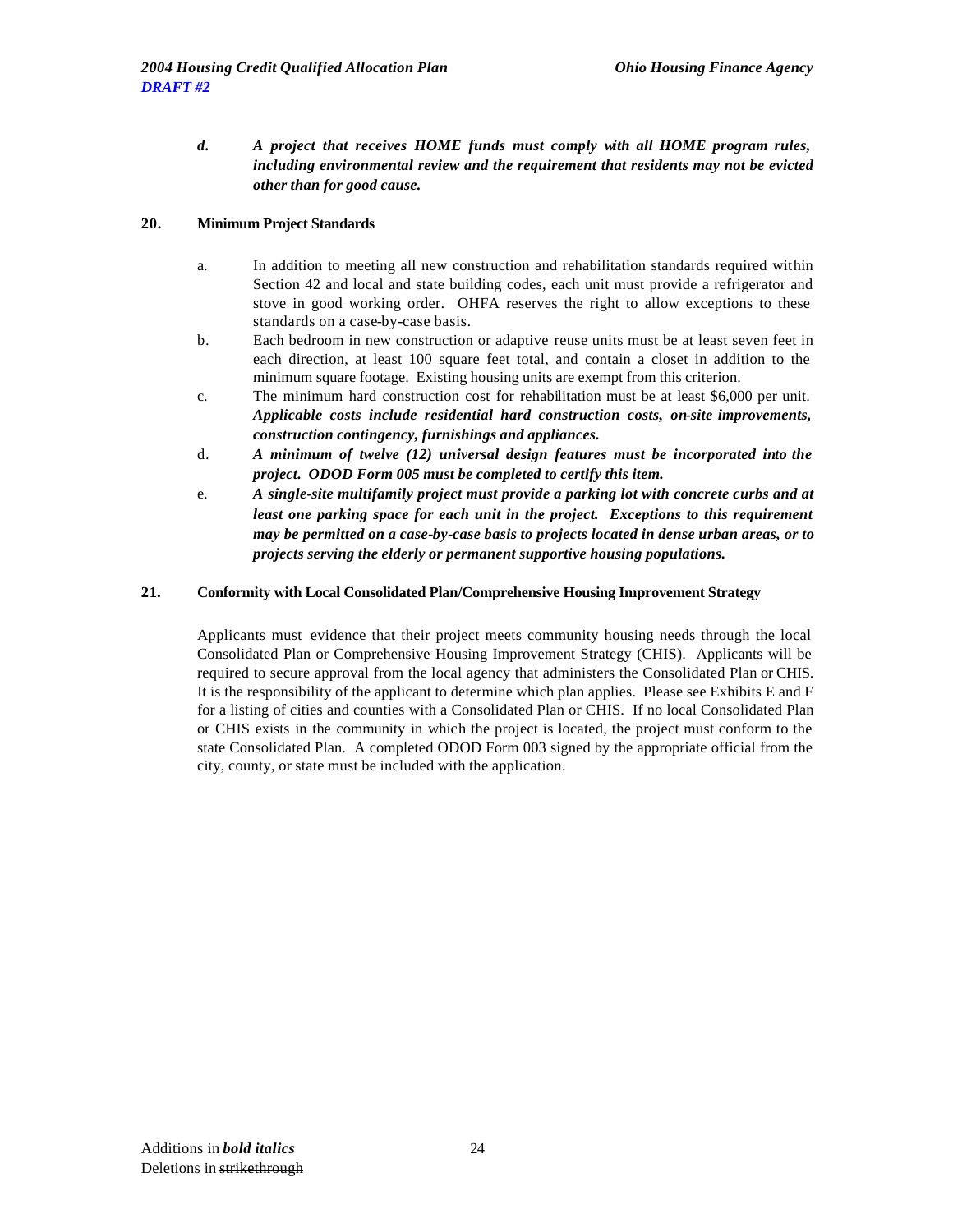# **D. Competitive Review**

The Agency has developed an allocation scoring system based on the identified housing needs for Ohio, as well as federal mandates for the Housing Credit Program. Points are awarded based on the criteria illustrated below, and reflect a scale of *#* points.

Ohio is a diverse state incorporating urban, suburban, small cities, and rural areas. Due to Ohio's diversity and the goal of equitable distribution of the credit, the population credit will be divided to accommodate minimum amounts of credit distributed throughout Ohio. Approximately 65% *75%* of the population credit will be divided between the preservation pool (described below) and the three geographic pools (described in Exhibit J of the QAP) *as follows:*

| Geographic Pool A: | <b>22%</b> | Geographic Pool C:        | 20% |
|--------------------|------------|---------------------------|-----|
| Geographic Pool B: | 18%        | <b>Preservation Pool:</b> | 15% |

Approximately 35% *25%* of the population credit will be allocated to a general pool. Applications will be reviewed in all applicable pools. (NOTE: The "New Applicants" pool proposed in Draft #1 has been replaced by bonus points in the General Partner Experience categories, detailed on Page 37.)

OHFA reserves the right to limit the amount of credits in the geographic pools or the preservation *any* pool if the project scores in any *such* pool are not determined to be competitive by OHFA. OHFA will utilize funds from the general pool to fully fund projects that qualify for partial funding from the geographic pools or the preservation *any other* pool.

**Scoring/Ranking Procedure:** Projects will be evaluated in three stages:

**Stage One - Geographic Pools:** The projects will be separated based on their location into three geographic pools (see Exhibit J). The points for the Project Location criterion will be subtracted from the projects' scores. The projects will then be ranked from highest score to lowest in each pool, and OHFA will award, from highest scoring project to lowest, up to the maximum amount of Housing Credits for each pool. Any remaining credits will be allocated to the general pool.

**Stage Two - Preservation Pool:** The Agency will award approximately 15% of the population credit in a preservation pool. Projects that are eligible for at least 90% of the points in the At-Risk Housing criterion (criterion II.b. - Page 29) or received an allocation of credits in 1987, 1988, or 1989 may participate in this pool.

Projects in the preservation pool will be evaluated as follows: The points for the At-Risk Housing criterion will be subtracted from the projects' scores. The projects will then be ranked from highest score to lowest in the pool, and OHFA will award, from highest scoring project to lowest, up to the maximum amount of Housing Credits for this pool. Any remaining credits will be allocated to the general pool.

# *(NOTE: The "New Applicants" pool proposed in Draft #1 has been replaced by bonus points in the General Partner Experience categories, detailed on Page 37.)*

**Stage Three - General Pool:** Projects that did not receive an allocation in the geographic or preservation *other* pools will be grouped into one general pool. The projects will be ranked from highest score to lowest, and OHFA will award, from highest scoring project to lowest, up to the maximum amount of Housing Credits for the general pool.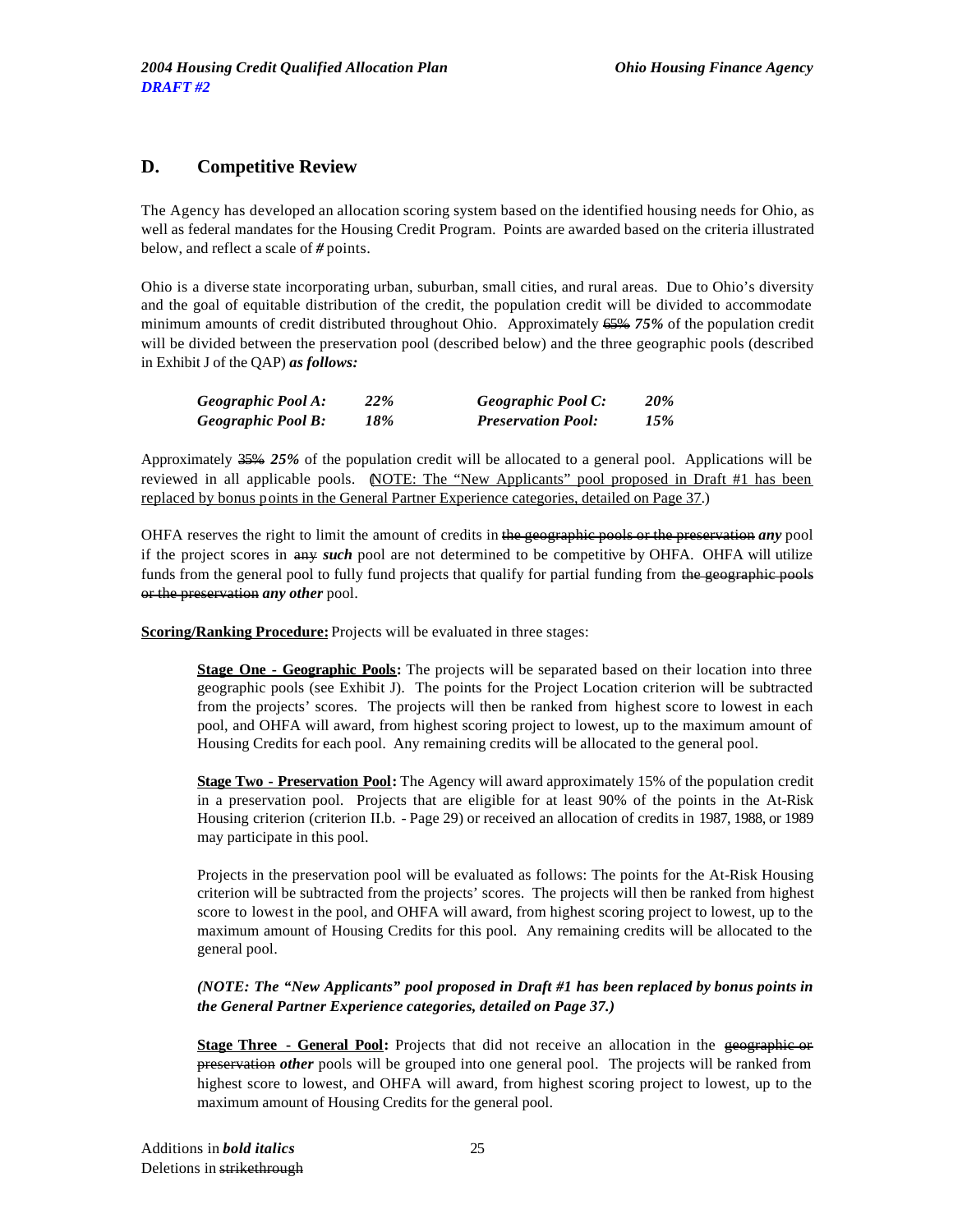**Tie-Breaking Procedure:** In case of a tie score in any of the pools, the Agency will rank the projects by the following:

- 1. Most underserved county in that particular pool. This will be determined using the ratio of 2004 Housing Credits reserved in the county in that pool to the county population as identified in the 2000 Census.
- 2. Lowest amount of Housing Credits requested.

OHFA will institute the tie-breaking procedure in all pools.

**Competitive Cure Period:** Applicants will have a <u>one-time</u> opportunity to correct up to two administrative errors or omissions regarding certain competitive criteria. Corrections will only be permitted for the following items:

| Special Needs Supportive Service Plan Documentation | <b>At-Risk Housing Documentation</b>   |
|-----------------------------------------------------|----------------------------------------|
| Documentation of Leveraging of Federal Funds        | Documentation of Historic Status       |
| Letters of Local Government Support                 | Lease-Purchase Strategy                |
| Letters of Other Local Support                      | Documentation of Value-Added Items     |
| <b>Evidence of General Partner Experience</b>       | Documentation of Ownership Value-Added |
| Evidence of Management Company Experience           | Evidence of Ability to Proceed         |

During the round, the Agency will notify all applicants of their preliminary project scores, and then applicants will have one week to submit additional information. Based on the original application and any additional documents, the Agency will issue revised scores for the projects. The Agency will not accept any additional information after the one-week cure period. All changes including but not limited to changes in ownership, development team, project physical structure, project costs, project financing, site(s), special needs population, value-added items and project location will not be permitted. Please be advised that certain items are date sensitive and must have been completed on or before the application deadline to be eligible for points. Please review the descriptions of the Competitive Criteria (pages 24-39) for more information.

**Appeals:** Applicants may appeal their preliminary project score, Housing Credit amount (at Binding Reservation, Carryover and 8609), or Threshold rejection if the applicant believes OHFA has erred in its determination. The applicant must submit the appeal in writing to the Director of the Office of Planning, Preservation & Development. The appeal must be sent to the Agency within one week of notification of results.

In the appeal, the applicant must state the objections to the Agency's determinations and give specific reasons why the Agency's decision should be overturned. Any documentation to support the Threshold and Competitive appeal may be provided, but will not override the documentation or materials that were included in the original application or provided during the threshold or competitive correction period.

Upon receipt of the appeal letter An appeals committee comprised of Agency personnel, excluding Housing Credit staff, will review *any appeal of a preliminary project score* and respond in writing to the sponsor. This committee may review the project in its entirety. The appeal will be granted only if the applicant can document that the Agency has erred in its review of the project application or in determining the credit amount.

**AN APPEAL IS JUDGED SOLELY UPON THE MATERIALS THAT WERE PROPERLY AND TIMELY SUBMITTED WITH THE ORIGINAL APPLICATION OR DURING THE THRESHOLD AND COMPETITIVE REVIEW DEFICIENCY CORRECTION PERIOD.**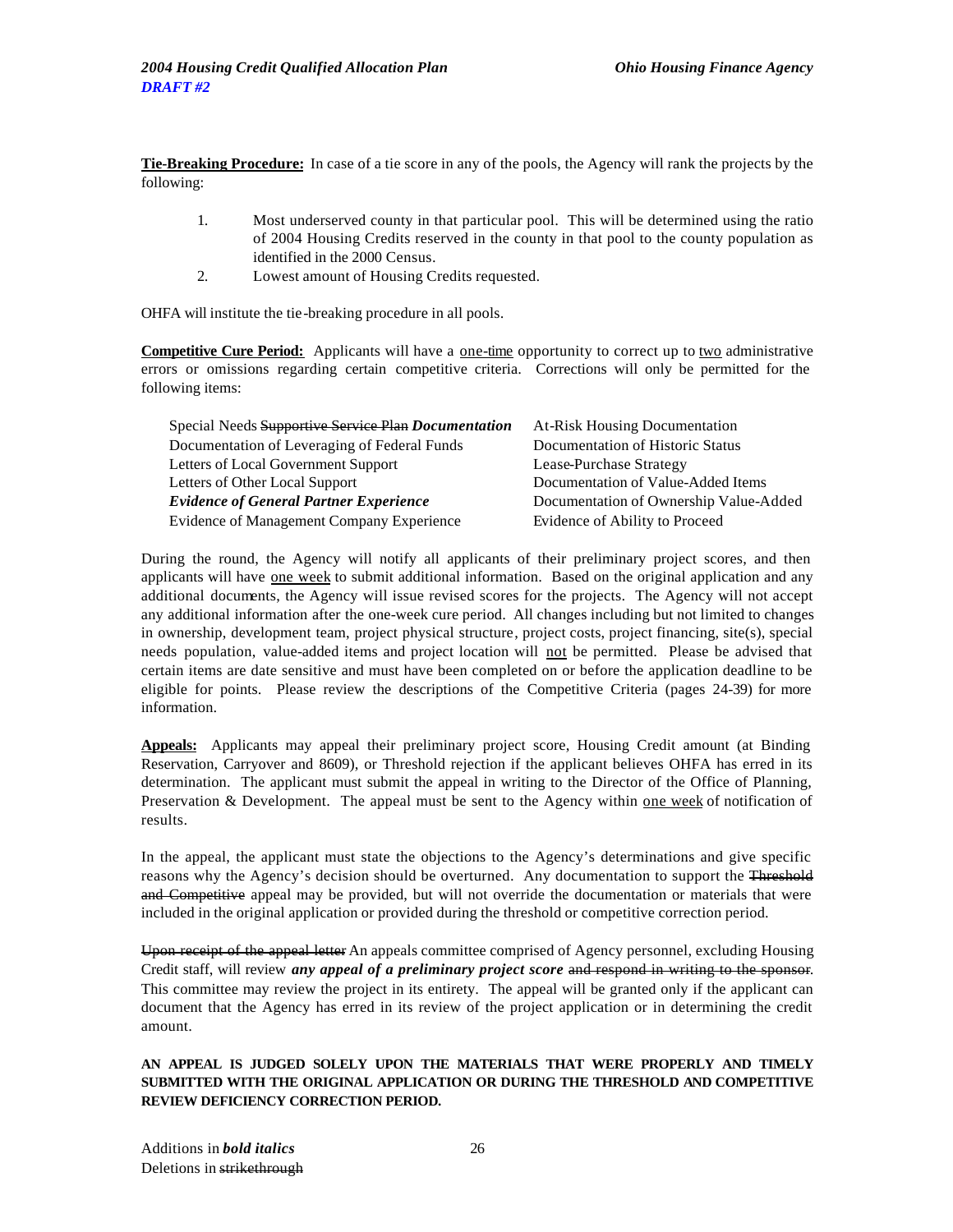#### **COMPETITIVE CRITERIA**

# **I. Public Benefit**

#### **a. Project Rents -- 200 Point Maximum**

Preference will be given to projects whose rent structure will be affordable to households below 60% of AMGI (defined by HUD), adjusted for family size (see Exhibit A). Ten (10) points will be given for each 1% below 60% AMGI, down to 40% AMGI. The applicant may choose up to three rent elections, upon which a rent average will be derived *for scoring purposes*.

Projects located in counties with AMGI levels below the county(s) with the highest state AMGI will receive points toward the maximum rent score (see Exhibit B for income adjustment points, which are subject to change based on the 2004 HUD Rent & Income Limits). The sum of the points for the rent structure and the income adjustment points applicable to the project location will determine the total points in this category, but in no case will points total more than 200.

#### **b. Mixed-Income Projects -- 10 Point Maximum**

The Agency uses the Internal Revenue Service definition of mixed-income as any unit that is not a tax credit unit. Preference will be given to projects that consist of market rate and affordable rental housing units. The market rate units must be dispersed throughout the project and cannot all be located in one building or selected floors within a building. Points will be awarded based on the ratio of market rate units to total project units, according to the following scale:

50% or greater market rate units: 10 Points

Scattered site projects are ineligible for Mixed-Income Project points. The Agency reserves the right to combine projects located in close proximity to each other and share similar attributes such as project type, construction style, or development team. The Agency will use the unit mix for the combined projects to determine the "mixed-income" points for each project. Market rate units cannot have any rent or income restrictions imposed by any OHFA program. Projects that are 100% project-based Section 8 *or RD rent subsidized* are not eligible for mixed-income points. However, rent and income restrictions imposed by other entities (e.g. FHLB, etc.) will be acceptable.

#### **c. Special Needs Populations -- 10** *15* **Point Maximum**

Preference will be given to projects that serve special needs populations. Experienced service coordinators, evidence of service coordinator salary or an in-kind service agreement, additional market study requirements (see Page 15) and supportive service plans containing specified services (see Exhibit L.) are required for all special needs populations. With regards to the supportive service plans, applicants will be permitted to provide minimal updates to their plans during the Competitive Cure period. However, in order to receive the special needs points, a reasonable quality plan must be included with the original application by the submission deadline.

Unit set-asides are required for all special needs populations and are based on a percentage of all units in the project. *These units must be dispersed throughout the project and cannot all be located in one building or selected floors within a building.* Exceptions to set-aside requirements may be considered on a case-by-case basis if the set-aside requirement is inconsistent with other federal programs or any fair housing regulations.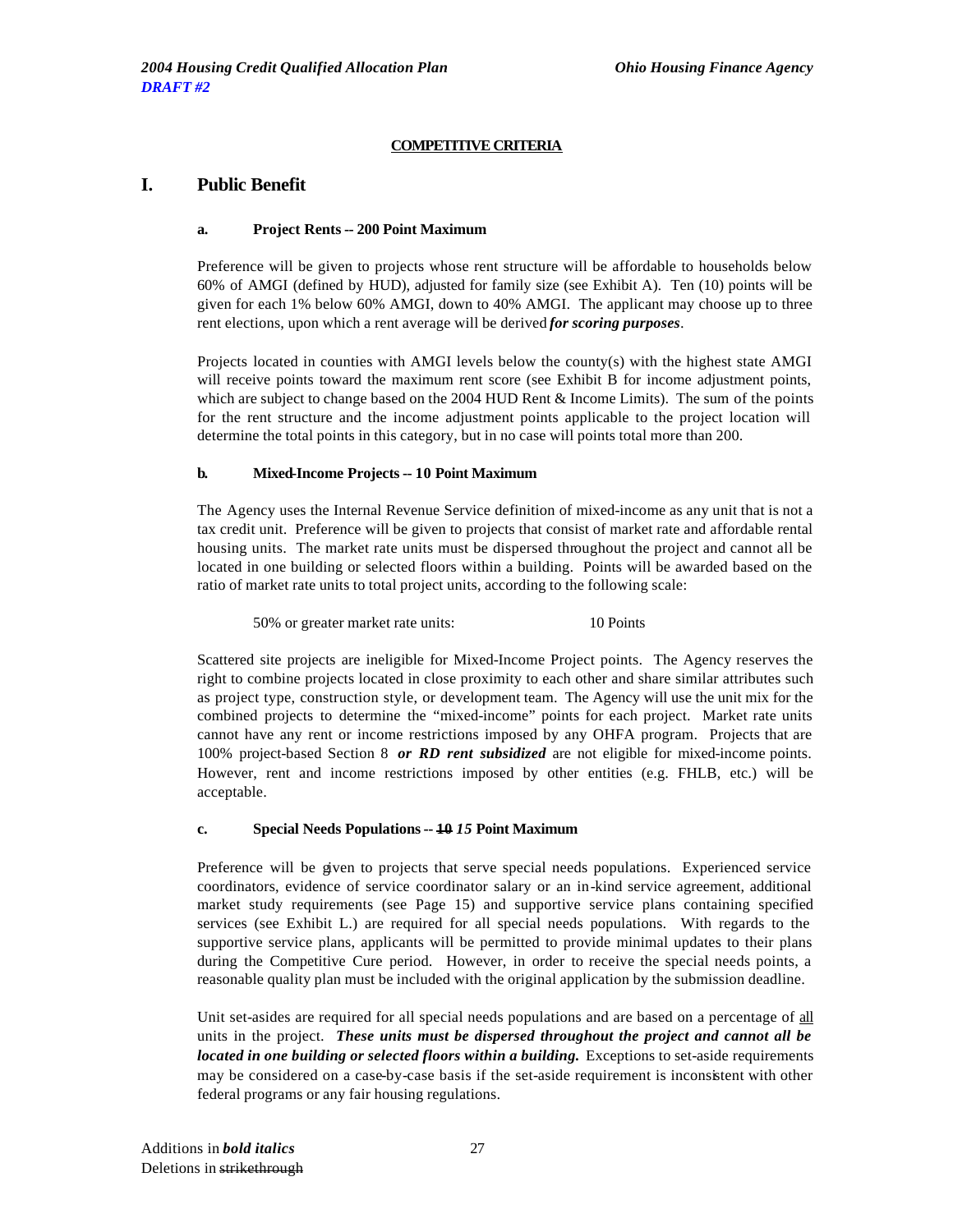Five (5) points will be awarded to projects serving one of the following special needs populations:

- 1. Persons with a mobility or sensory impairment
	- 20% minimum unit set aside.
	- All units and buildings must contain at least 20 universal design features as described on ODOD Form 005.
- 2. Persons with a developmental disability

- 20% maximum unit set aside and exact percentage must be established in collaboration with the local MR/DD agency (owners must initially offer 20% of the units to be set-aside). *The MR/DD agency must specify reasons for a lower set-aside in writing.* The final set-aside must be equal to or greater than 5% of the total units.

3. Persons with severe and persistent mental illness

- 20% maximum unit set aside and exact percentage must be established in collaboration with the local ADAMHS or Mental Health Board (owners must initially offer 20% of the units to be set-aside). *The local board must specify reasons for a lower set-aside in writing.* The final set-aside must be equal to or greater than 5% of the total units.

4. Persons/households that are extremely low-income (35% AMGI or below)

- 20% minimum unit set aside, units must be occupied by and affordable to households with incomes at or below 35% AMGI.

5. Persons who are elderly (55 years and older)

- 100% minimum unit set aside*,* all buildings must contain only one story unless an elevator is provided, and an application cannot receive points for lease purchase of units.

- Units may contain no more than two bedrooms.

- All units and buildings must contain at least 20 universal design features as described on ODOD Form 005 in addition to grab bars in the bathrooms (in shower and around the toilet).

- The project must contain common space equal to the lesser of 5% of the total residential square footage for the entire project or 20 square feet per number of units in entire project. The project must set-aside at least \$100 per unit annually for service coordination *evidenced as an operating expense in the AHFA*.

Ten (10) *Fifteen (15)* points will be awarded to projects serving the following special needs population:

6. Permanent supportive housing for the homeless

Persons/households that are homeless (primary residence is a publicly or privately operated shelter designed to provide temporary living accommodations, or a public or private place not designed for, or ordinarily used as, a regular sleeping accommodation for human beings) and have one or more of the following characteristics: physical, mental or developmental disabilities; alcohol and/or substance abuse problems; HIV/AIDS and related diseases; chronically unemployed, if the project owner provides appropriate employment services.

- At least 50% of the units within the housing development must be reserved for occupancy by the targeted population.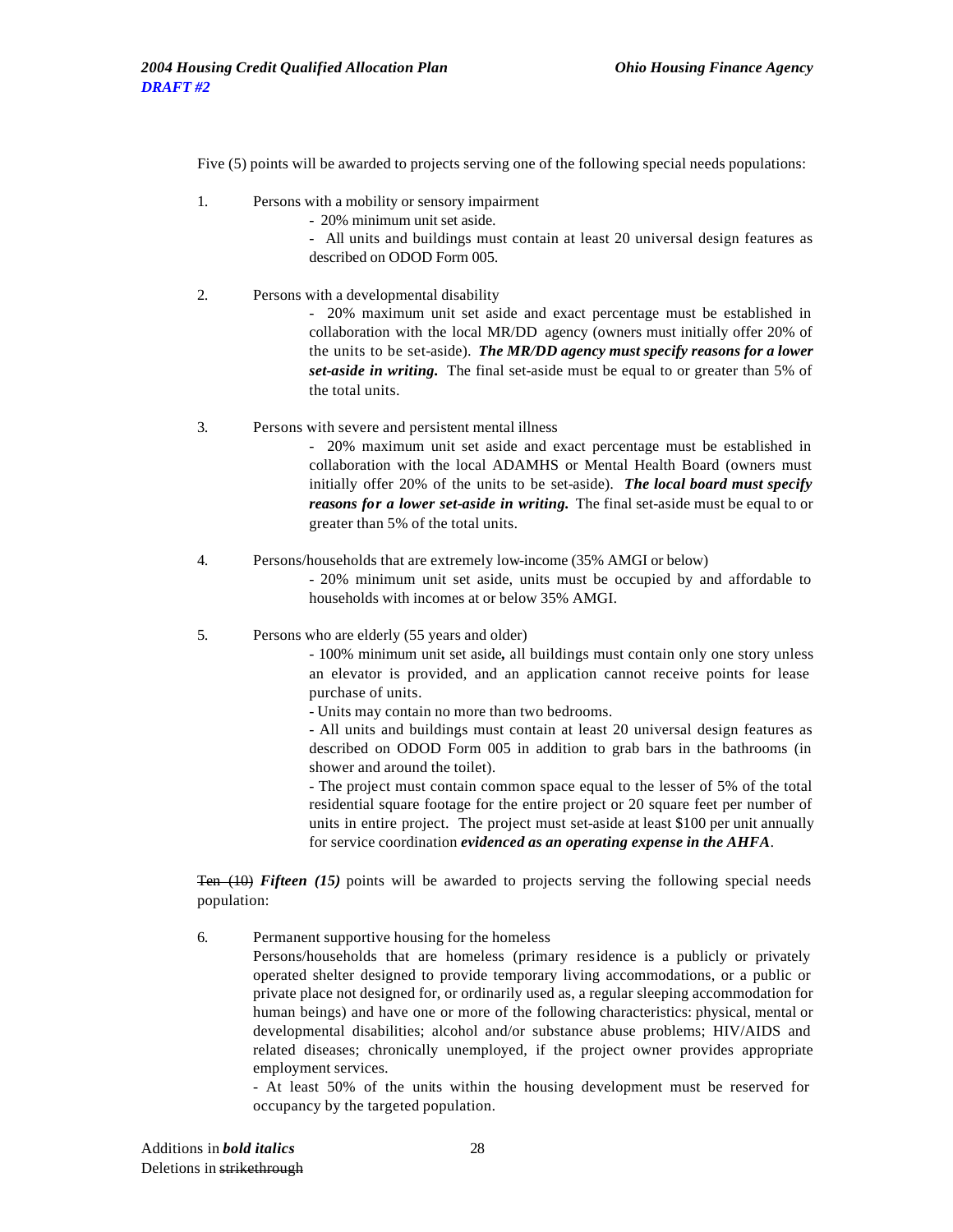- A comprehensive service plan, that is satisfactory to the Agency, must be submitted with the application that identifies (i) the services to be provided; (ii) the anticipated sources of funding for such services; (iii) the physical space that will be used to provide such services; and (iv) the applicant or the contracted (or equivalent relationship) supportive services provider and their experience in providing services to the targeted population.

- The applicant must provide a commitment for rental subsidy for at least 50% of the units. *The subsidy must be specifically committed to the project.* Sources may include projectbased vouchers or other assistance from the local PHA, McKinney-Vento Homelessness grant, or other federal, state or local government source. The organization providing the project-based funding *subsidy* must continue to hold the project in good standing while their funding is in place.

- The applicant must evidence support from the local government jurisdiction (city, village or township) in which the project is located.

- The project is ineligible for mixed-income points.

An additional 5 points will be awarded to the two highest scoring projects in the first funding round for each of the first three special needs populations listed above. A minimum of 10% of the units must be set aside for the population to qualify for these additional points. The points will be awarded after OHFA reviews the scores of all projects, and OHFA will use its tie-breaking procedures (see Page 25) if necessary to determine the two highest scores.

#### **II. Project Characteristics**

#### **a. Creation of Affordable Housing -- 30 Point Maximum**

Preference will be given to projects that create decent, safe, and sanitary affordable housing units, through new construction, adaptive reuse, and/or for substantial rehabilitation. *"Adaptive reuse" is defined as conversion of an existing building to housing from another use.* "Substantial rehabilitation" is defined as rehabilitation hard costs that exceed 50% of total project costs minus costs of land. and in the Preservation Pool and General Pool only Any soft subordinate debt restructured by HUD under the Mark-to-Market Program *will also be deducted from total project cost.* or other HUD programs if the following requirements are met:

- **•** Applicant must submit a letter from HUD, which indicates that the practice of bifurcating debt under said program is (a) subject to existing HUD regulations, or (b) is a standard practice that has been used by HUD in other states in the past.
- **Project-based rental assistance must be provided to the property.**
- **E** The amount of the first mortgage must be greater than or equal to the appraised value of the property. An appraisal that meets all OHFA requirements must be submitted with the application.

Rehabilitation hard costs include hard construction, on-site improvements, construction contingency, furnishings, and appliances. For buildings with multiple uses (commercial and residential), adaptive reuse points will be awarded if at least 50% of the total floor space of the building was non-residential in its most previous use. OHFA will separately analyze the costs of projects that are a combination of new construction and substantial rehabilitation, and will prorate points if necessary.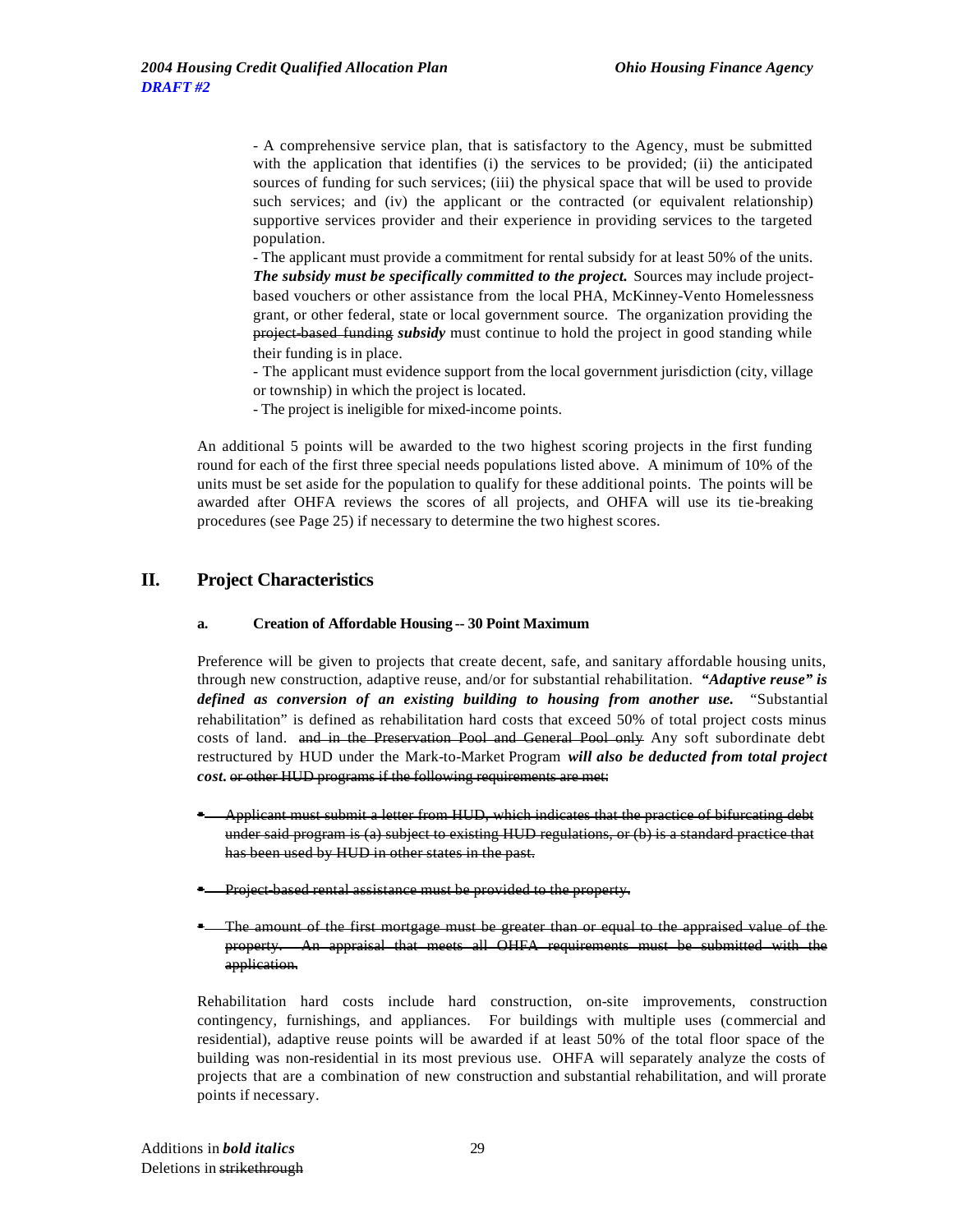#### **b. At-risk Housing -- 25 Point Maximum**

Preference will be given to the following projects:

- 1. Projects receiving project-based rental subsidy through a Section 8 Housing Assistance Payment Program (HAP) contract that has expired or is due to expire by December 31, 2005 *2006*. Documentation from HUD that evidences the assistance and length of the contract must be submitted with the application. A new owner must accept the project-based rental subsidy if it is offered from HUD. If a compelling reason exists for the new owner to not accept the subsidy, the applicant must include a narrative that explains this decision and should submit letters supporting this decision from the tenant council (if one exists), local government official(s), and a local or statewide low-income housing advocacy group that receives OTAG funding from HUD.
- 2. Troubled projects that have received assistance through the USDA Rural Development (RD) office. Applicants must provide a letter from the RD office that details the current situation for the project, explains the need for housing credits, and approves of the current or proposed owner(s) and management company.
- 3. Projects participating in the HUD Portfolio Reengineering Program. Applicants must provide a letter of eligibility from HUD and be assigned to a Participating Administrative Entity (PAE). Projects that have closed their financing under this program since March 1, 2000 *2001* are also eligible for points.
- 4. HUD Section 202 or 811 projects placed-in-service prior to 1979.
- 5. Existing HUD Section 236 projects. The Interest Reduction Payment (IRP) must be decoupled from the Section 236 agreement (an exception may be allowed on a case-bycase basis), and the HUD 236 mortgage insurance *affordability requirements indicated in the Section 236 agreement* must be maintained *for the property*. Any unit not included in the original Section 236 agreement will not qualify for points.

For each project type listed above, points will be prorated based on the percentage of units subsidized or financed through the federal programs listed above. At-risk Housing points will also be prorated further based on the project's applicable fraction (percentage of housing credit units or floor space).

#### **c. Unit Size -- 15 Point Maximum**

Preference will be given to projects whose residential living space for low-income units exceed certain standards for square footage. Points will be awarded based on the following scale:

SRO Units: Exceed 350 S.F. Efficiency: Exceed 450 S.F. 1-Bedroom Units:Exceed 650 S.F. 2-Bedroom Units:Exceed 850 S.F. 3-Bedroom Units:Exceed 1000 S.F.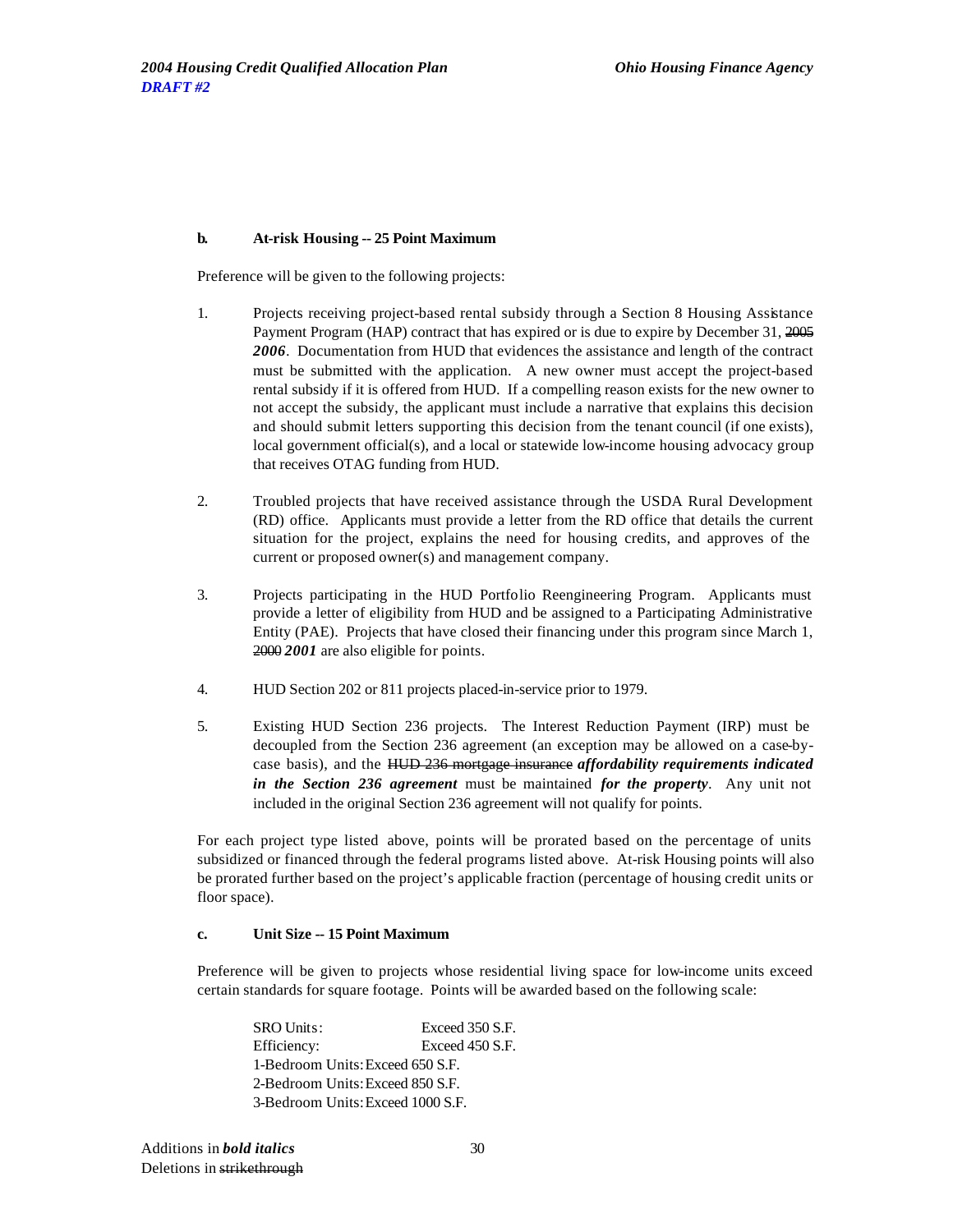4-Bedroom Units:Exceed 1150 S.F.

Points will be calculated as the total number of low-income units that exceed the above standards, divided by the total number of low-income units. This percentage will then be multiplied by 15 to award the points in this category.

#### **d. Preservation of Historic Buildings -- 15 Point Maximum**

Preference will be given to projects that evidence use of historic rehabilitation tax credits. Projects are eligible to receive points if the building(s) is/are individually listed in the National Register of Historic Places. Applicants must include documentation indicating that the project is indeed individually listed in the National Register of Historic Places. If the building(s) is/are not individually listed in the National Register then the project applicant must have submitted a Part 1 application ("Evaluation of Significance") and received a recommendation for approval by the Ohio Historic Preservation Office. Applicants must submit their complete Part 1 application to the Ohio Historic Preservation Office no later than 30 days prior to the round application submission deadline. At least 75% of the total units must be located in eligible historic buildings in order for a project to receive points in this category. Points will be prorated based on the percentage of total units located in eligible historic buildings. In addition, to be eligible for these points, one of the project's General Partners or the Contractor must provide evidence of having successfully completed and placed-in-service at least one other historic project by including with the housing credit application a certificate of occupancy or 8609 Form(s).

#### **e. Lease Purchase of Units -- 15 Point Maximum**

Preference will be given to projects that offer homeownership opportunities to qualified tenants after the initial 15-year compliance period. Applicants must have a viable homeownership strategy for tenants who inhabit the units during the compliance period. The strategy must incorporate an exit strategy, homeownership counseling, and a minimum amount of funds set-aside by the owner for the tenant to assist in the purchase. Applicants will be permitted to provide minimal updates to their lease purchase strategies during the Competitive Cure period. However, in order to receive the lease purchase points, a reasonable quality strategy must be included with the original application by the submission deadline.

Points are available according to the following scale:

| 85% to 100% lease purchase: | 15 points |
|-----------------------------|-----------|
| 70% to 84% lease purchase:  | 10 points |
| 50% to 69% lease purchase:  | 5 points  |

Scattered site projects will be evaluated based on sites under control at application. The percentage of lease purchase units at application must be maintained at Carryover and 8609. All sites must be owned (long-term leases are unacceptable) and properly sub-divided by the Carryover submission deadline. As with site control requirements, projects may be required to reduce overall sites subsequent to application to maintain consistency with their initial lease purchase commitment.

*The lease agreement between the project owner and the resident must specify that the owner may not fail to renew the lease of a resident or may not evict a resident other than for good cause.*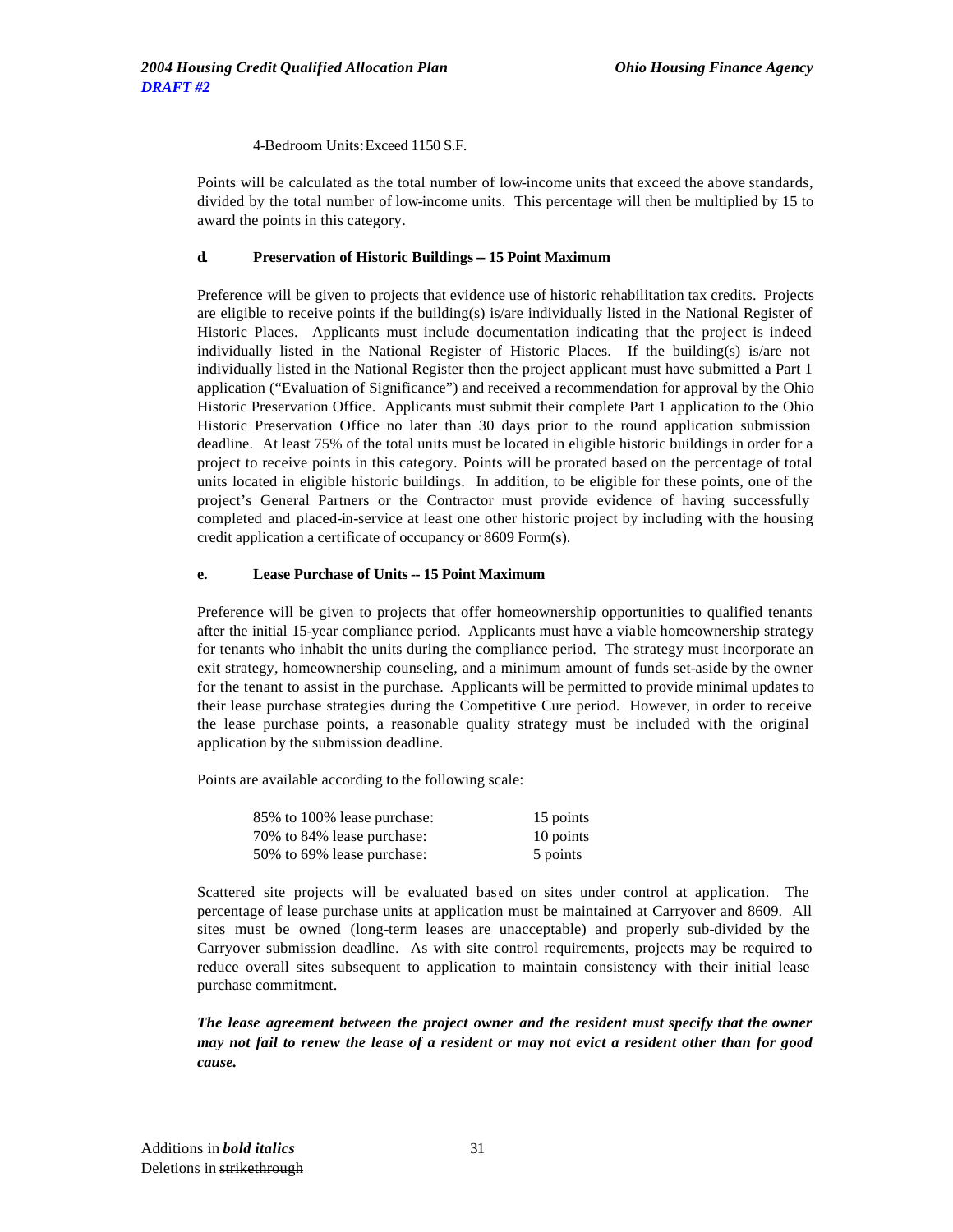The only types of units eligible for these points are single-family detached structures. The detached structures in new construction projects must be at least four (4) feet apart and neither joined nor touching in any manner.

#### **f. Value-Added to a Project -- 55** *60* **Point Maximum**

Preference will be given to owners that provide additional benefits to the housing, residents, and community. Five (5) points will be awarded for each item listed below (except for Items 5 and 12a, which are worth 10 points) that is properly evidenced in the application. A maximum of 55 60 points are available in this category. Projects that receive points for Lease Purchase of Units (criterion II.e.) may receive a maximum of 50 points in this category. Projects that receive points for Historic Preservation (criterion II.d.) or are eligible for the preservation pool may receive a maximum of 45 *50* points in this category. Please refer to the AHFA for additional submission requirements.

- 1. Provide on-site security (at least 20 hours per week), on-site police substation, individual security systems with a basic monitoring service (fee paid by owner), or a block watch implementation plan coordinated with the local police or sheriff departments.
- 2. Provide an on-site manager (at least 20 hours per week) scattered site projects *and single-family homes* are ineligible.
- 3. The project is consistent with a local community revitalization plan (not including the CHIS or Consolidated Plan) that incorporates affordable rental housing. The revitalization plan *must currently be in effect, and* must have been approved by a local *governmental or quasi-governmental* jurisdiction, such as a county, township, municipal government, or neighborhood commission.
- 4. Allow for a non-profit with five years housing experience at the time of application and service in the community, evidenced by a resume, to obtain first position to purchase the limited partner interest at the end of the 15-year compliance period - lease purchase projects are ineligible.
- 5. a) Incorporate twelve universal design features see ODOD Form 005; OR b) Incorporate at least 20 universal design features *into the project.* ODOD Form 005 *must be completed to certify this item*.
- 6. The buildings are townhomes or single-family detached structures. A townhome is a single-family dwelling unit constructed in a group of two or more attached units in which each unit extends from foundation to roof and with open space on at least two sides. *A townhome must consist of at least two stories, with an exception for 5% of the units in order to meet handicap accessibility requirements.* Each unit must have private front and rear entrances. The private front entrance must open to a dedicated sidewalk or parking lot *dedicated for the use of the residents*. Multistory walk-up apartments do not qualify as townhomes. The Agency reserves the right to determine whether a unit is indeed a townhome.
- 7. a) An on-site community room (minimum floor space must be equal to the lesser of 3% of the total residential square footage of the project or 20 square feet per unit, but in no case smaller than 1,000 square feet) that will be available to all residents. The minimum floor space is defined as areas available for all residents and does not include areas utilized by employees of the project, such as maintenance facilities, leasing office, and manager's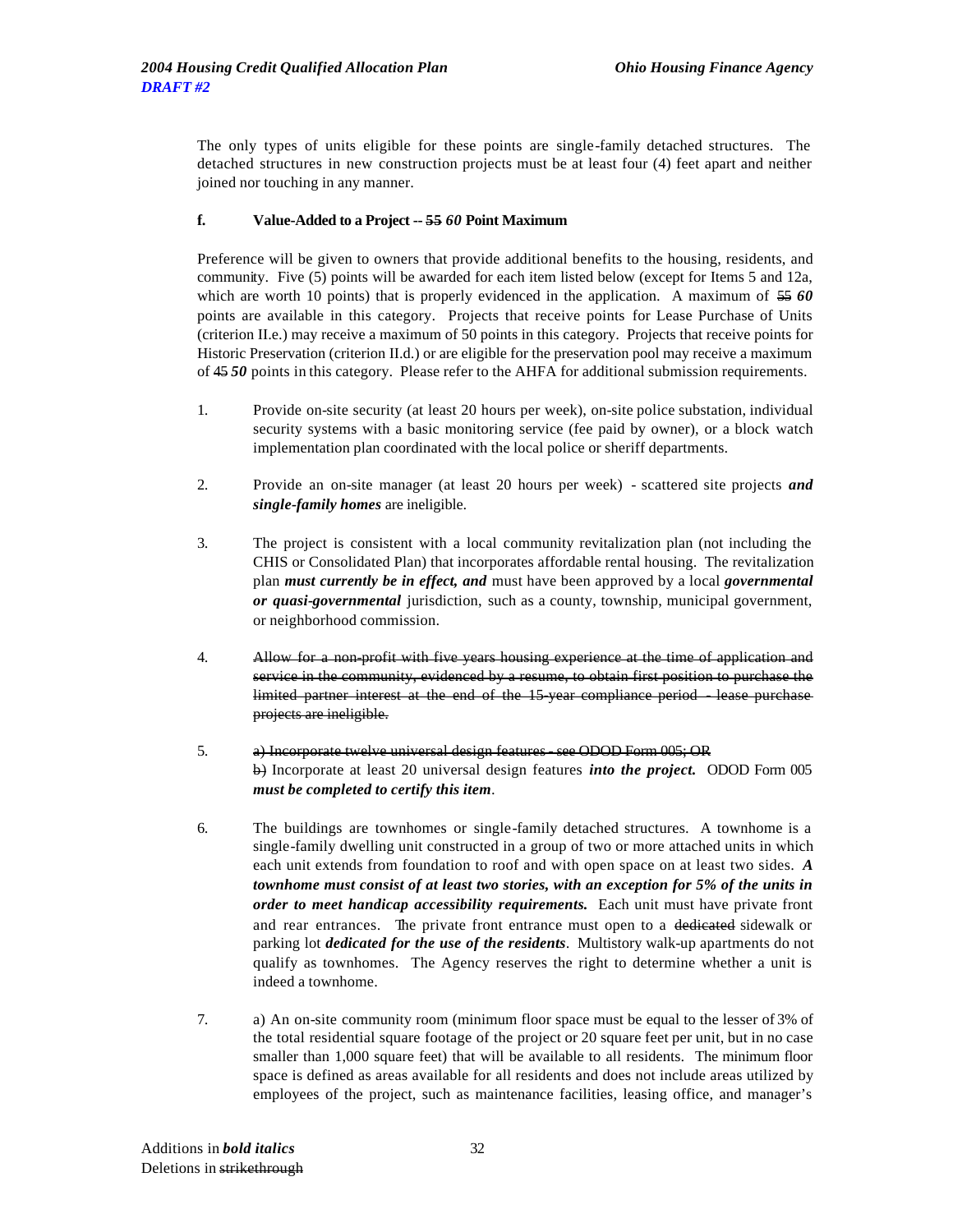office. *The community space may be divided between multiple rooms as long as the floor space requirements are met. Single-family homes are ineligible for this item. OR*

b) Only single-family detached homes may receive points for full basements (must contain at least 200 square feet with seven-foot high ceilings) that are not bedrooms.

- 8. Provide at least 1½ bathrooms in units that contain two or three bedrooms, and provide at least 2 bathrooms in units that contain four or more bedrooms.
- 9. a) Provide on-site individual garages (must contain at least 160 square feet each) without extra charge.

#### *OR*

#### b) *Provide an on-site parking garage for a single site mid-rise or high-rise building. The number of parking spaces must meet local zoning requirements.*

- 10. a) Provide an on-site day care center to all residents. The location must be separate and apart from the office and everyday business transactions. The facility must be accessible and adequate in size and meet all requirements per federal, state and local law. Projects that serve the elderly are ineligible for this item. *The following documentation must be submitted to evidence this item:*
	- ß *A narrative containing a thorough description of the facility and how all requirements will be met, including information regarding licensing requirements and the proposed capacity of the facility (number of children).*
	- ß *The cost of constructing and the operating expenses associated with the facility must be included in the Proforma section of the AHFA.*
	- ß *Site control documentation for the location of the facility.*
	- ß *A preliminary floor plan for the facility.*

#### *OR*

b) Provide an on-site computer learning center to all residents. The location must be separate and apart from the office and everyday business transactions. The center must contain at least one computer workstation for every eight units in the project, and instruction must be made available to the residents on a regular basis.

- 11. Provide a parking lot with concrete curbs for a single site project or a parking garage onsite for a single site mid-rise or high-rise building. The number of parking spaces must meet local zoning requirements. (The parking lot requirement has been moved to Minimum Project Standards in Threshold Review; parking garages have been moved to Item 9B above.)
- 12. a) Incorporate energy efficiency items above minimum code requirements as certified on ODOD Form 009. *b) For an additional 5 points, multifamily projects may incorporate solar photovoltaic (PV) systems as certified on ODOD Form 009*.
- 13. Provide central air conditioning in each of the units *that meets the energy efficiency standard indicated on ODOD Form 009*.
- 14. *Provide a high-speed Internet access data connection in the living area of every unit, with low-cost, fee-based High Speed Internet services offered to all residents. All units must be built with three distinct networks: one installed for telephone services using CAT5e or better wiring; a second for television services using COAX cable; and a third*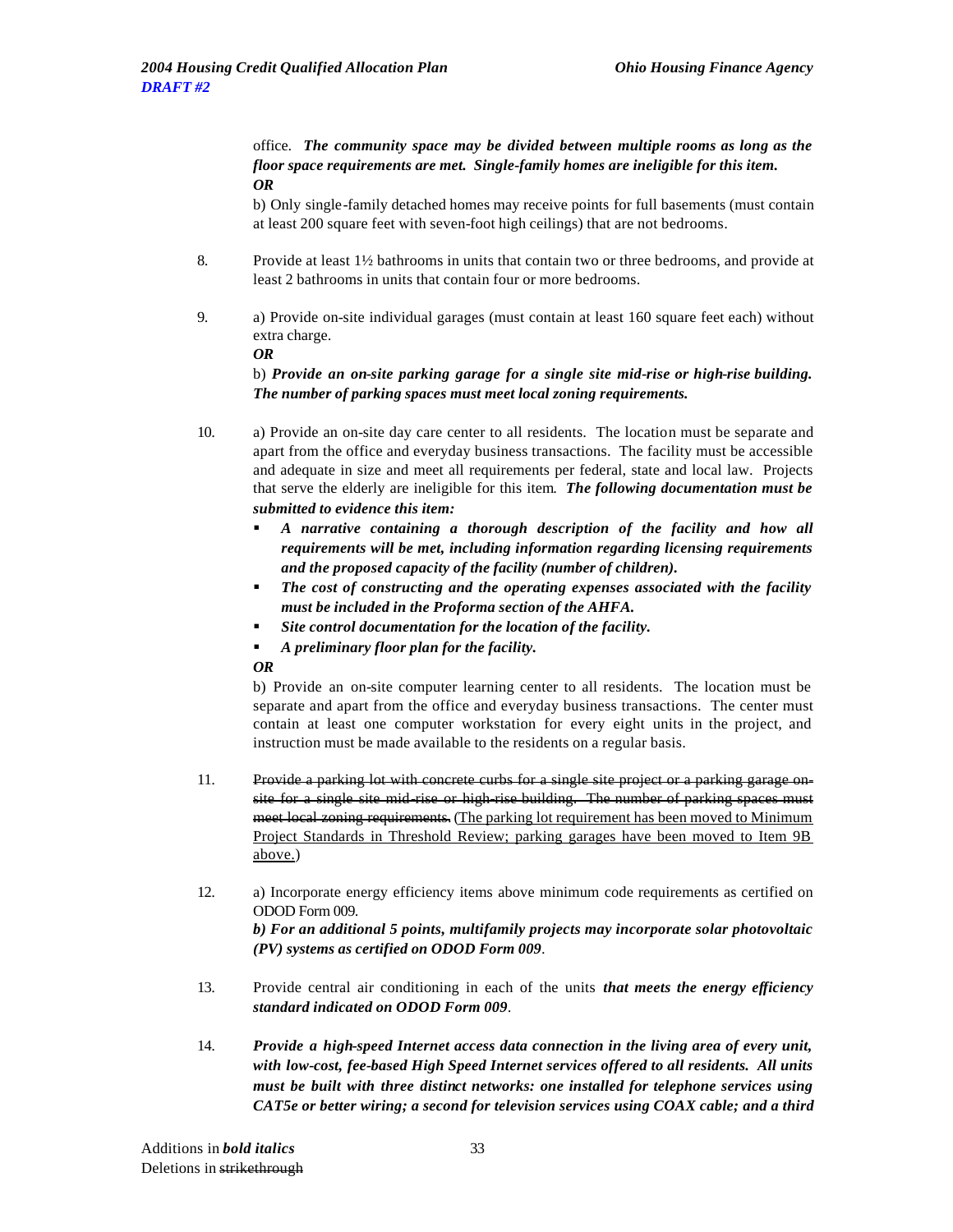*network for data installed using CAT5e or better, networked from the unit back to a central location. Single-family homes are ineligible for this item.*

15. *Provide washer and dryer hookups in each of the units (single-family homes are ineligible for these points).*

An item must apply to at least 50% of all units and will be prorated using the following scale:

| 100% of total units   | 5 points (10 points for Items 5. and 12a. only) |
|-----------------------|-------------------------------------------------|
| 90-99% of total units | 4 points (8 points for Items 5. and 12a. only)  |
| 80-89% of total units | 3 points (6 points for Items 5. and 12a. only)  |
| 65-79% of total units | 2 points (4 points for Items 5. and 12a. only)  |
| 50-64% of total units | 1 point (2 points for Items 5. and 12a. only)   |
|                       |                                                 |

All value-added items must be provided without any additional fees charged to the residents *except as noted above*.

Projects will be monitored based on the above commitments, and may be issued an 8823 form for non-compliance if the items are not being provided.

#### **g. Leveraging Federal Funds – 20 Point Maximum**

Preference will be given to projects that receive specific assistance (see list below) from the U.S. Department of Agriculture or Department of Housing and Urban Development (HUD). The assistance must be conditionally committed by the application deadline. The assistance must finance at least 20% of the total costs for the project or provide operating subsidy for at least 75% of the units in the project. Applicants must provide evidence of the assistance in the application. Projects that receive "at-risk" points (criterion II.b.) are ineligible for these points.

#### **Applicants may receive points for only ONE of the following***:*

1. a) Projects receiving a Rural Development (RD) 515-New Construction Loan will receive 20 points. *The loan must finance at least 20% of the total costs for the project.*

b) Projects receiving a Rural Development (RD) 538-Loan Guarantee will receive 10 *20* points. *The amount of the guarantee must be equal to at least 10% of total project costs. A complete application for the guarantee must be submitted to the RD office by October 28, 2004 or the points will be revoked and the credit reservation may be recaptured. The completeness of such application will be determined by the RD office.*

- 2. Projects receiving capital assistance or operating subsidy from the HUD McKinney-Vento Homeless Assistance Program (Shelter Plus Care, SRO Assistance, or Permanent Housing for the Handicapped Homeless) will receive 15 points. *The assistance must be equal to the maximum amount available to the project based on location and project type (new construction or rehabilitation*). If the entity receiving the McKinney-Vento funding is not part of the project ownership, applications must include evidence that funds are committed to the project and subsidize at least 75% *50%* of the units, copies of the grant award, and copies of the contract between the award recipient and the project.
- 3. Projects funded through a HOPE VI revitalization grant from HUD will receive five (5) *ten (10)* points. *The amount of HOPE VI grant funding used as permanent financing must*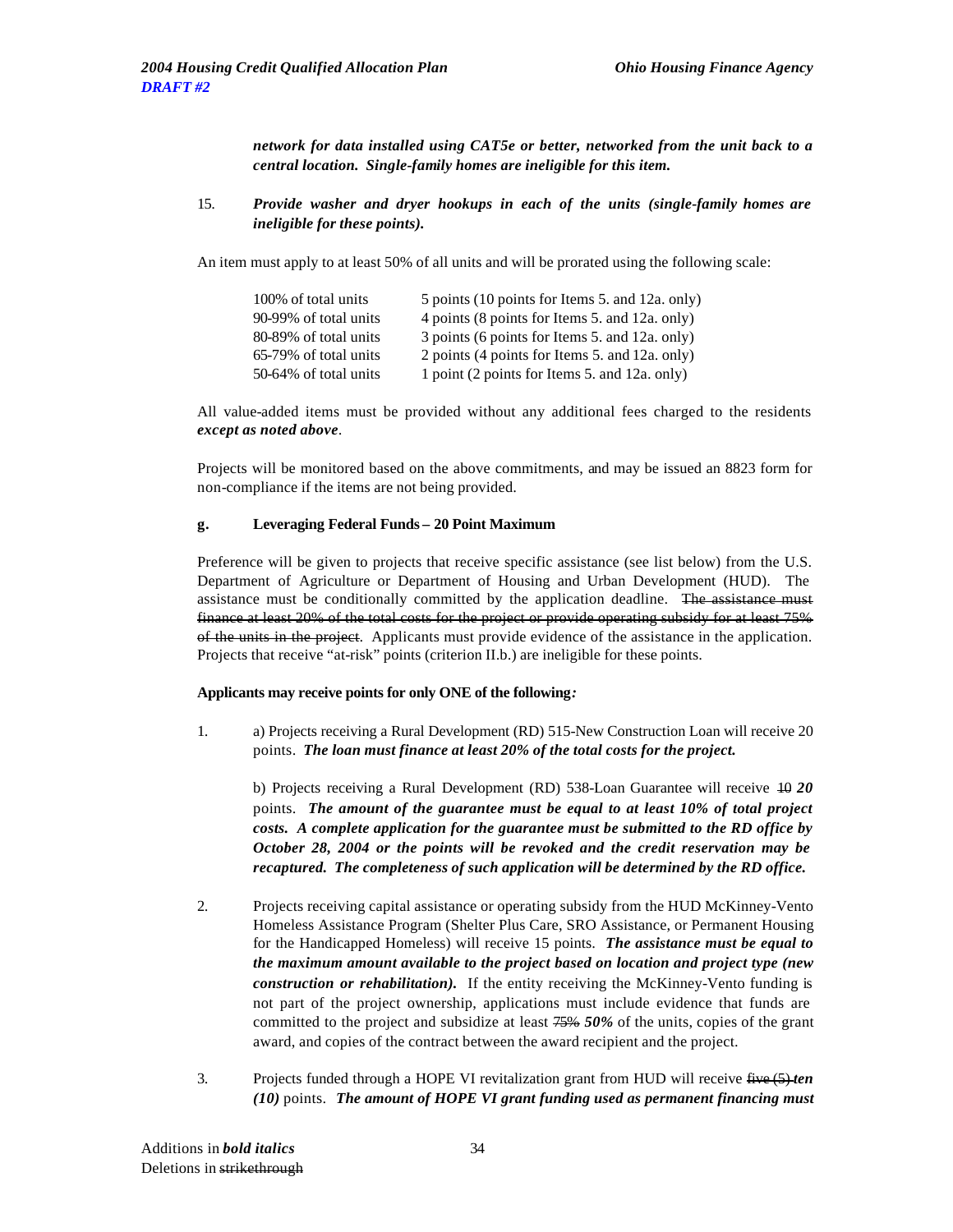*be equal to at least 40% of the total costs for the project.* Applicants must submit *the "Confirmation of Funding Approval" from HUD or equivalent* documentation to evidence the HOPE VI grant award. For purposes of OHFA's maximum credit cap, the annual credit amount will be applied to all general partners and the PHA that received the HOPE VI grant award. The project must set aside a minimum of 20% of the units in the project for Public Housing residents.

- 4. Projects receiving capital assistance from the HUD Section 202 Program will receive 5 points. *The assistance must finance at least 20% of the total costs for the project*. Applicants must provide documentation that evidences the Section 202 award. The project may not be placed-in-service at the time of application.
- 5. *Projects that receive a loan from the local Public Housing Authority (PHA) that is secured by the assets and/or capital funds of said PHA will receive 5 points. The loan must finance at least 20% of the total costs for the project. New units of public housing must be included as part of the project. The applicant must submit correspondence from HUD to the PHA evidencing approval to make the secured loan and build new public housing units.*

# **III. Project Location**

**a. Location in a Qualified Census Tract, RD Designated Place, Distressed County, or High-Income Census Tract --** 20 *15* **Point Maximum**

Twenty (20) points will be awarded to projects located in the following:

- 1. Qualified census tracts (as defined by HUD) that qualify for the 130% basis adjustment (see Exhibit D).
- 2. Within the corporation limits or proposed annexation area of a designated place defined by the USDA Rural Development (RD) office. Please refer to Exhibit G for the specific locations.
- 3. Distressed Counties, defined by ORC Section 5733.33 and identified by the Ohio Department of Development in 2002. The following counties qualify in this category:

| Adams     | Ashtabula | Belmont  | Coshocton  |
|-----------|-----------|----------|------------|
| Crawford  | Gallia    | Guernsey | Harrison   |
| Hocking   | Huron     | Jackson  | Jefferson  |
| Lawrence  | Meigs     | Monroe   | Morgan     |
| Muskingum | Noble     | Perry    | Pike       |
| Richland  | Scioto    | Vinton   | Washington |

4. A high-income census tract (see Exhibit H). The total number of low-income units from existing projects and the proposed project may not exceed 100. The number of existing low-income units in the census tract must be identified in the market study.

Scattered site projects will be evaluated based on the sites controlled at application.

These points will not be used for the scores of projects competing in the geographic pools.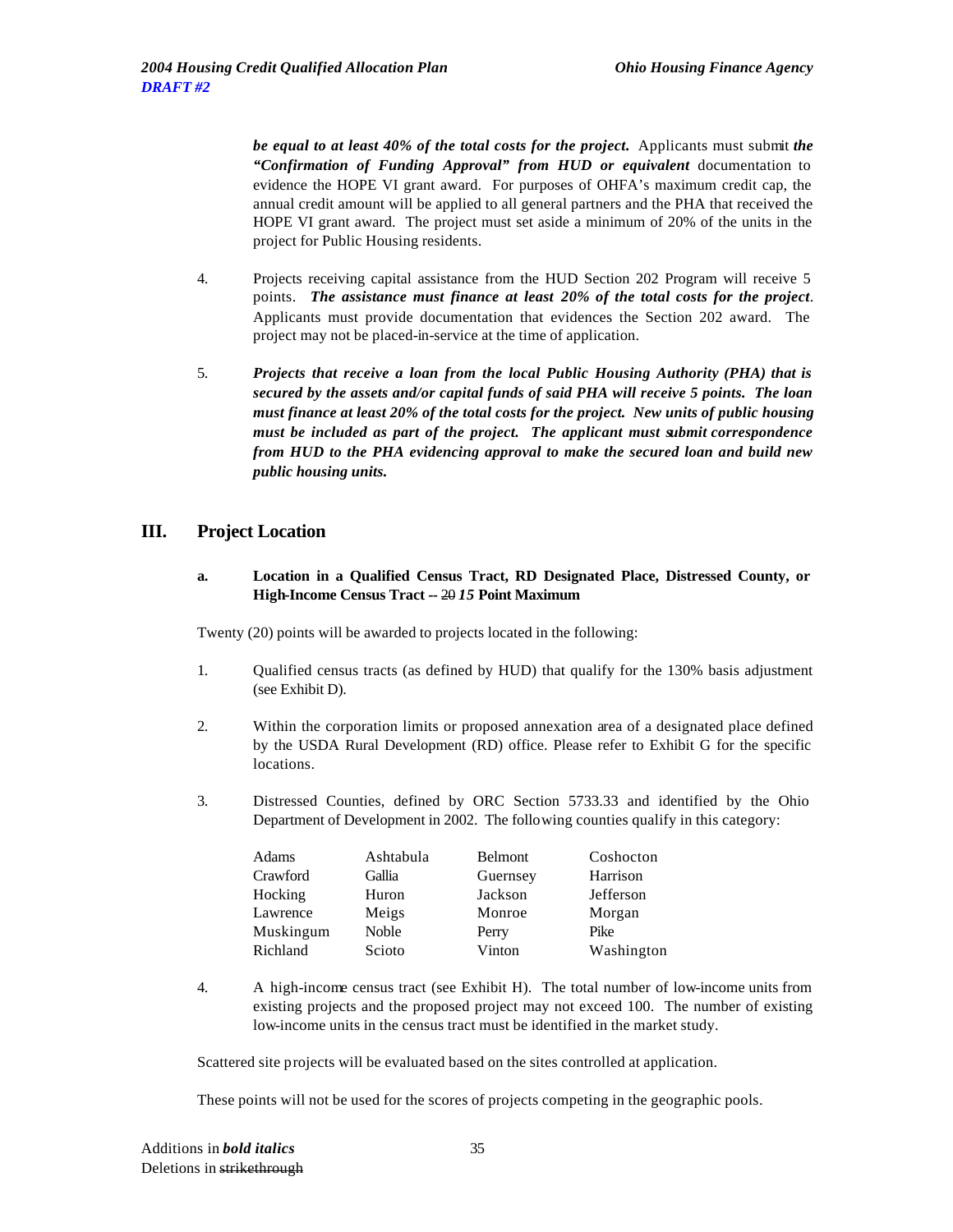### **IV. Local Government Support**

#### **a. Letters of Local Government Support -- 35 Point Maximum**

Applicants may receive points for only *ONE* of the following:

- 1. Thirty-five (35) points will be given to applicants who have obtained a resolution of support from the local government in which the project is located. For incorporated jurisdictions, the resolution would come from the council. For unincorporated jurisdictions, the resolution would come from the township trustees. A copy of the official resolution must be included with the application. The resolution must indicate the number of units in the project including a breakdown between low-income and market rate units and specifically mention any special needs populations to be served or indicate that the project is not targeted for a special needs population. If the local government withdraws its support *for good cause (as determined by OHFA)* during the 45-day public notification response period due to any inaccuracy in the original resolution, the project will lose local government support points. The resolution must be signed and dated on or before the application deadline *and no earlier than December 2003*.
- 2. Thirty (30) points will be given to applicants who provide a letter signed by the President of the city council for incorporated areas or a majority of the township trustees for unincorporated areas, when council or trustees  $\frac{1}{u} d\theta$  not pass a resolution. The letter must state that the local government *a majority of the council members or trustees* have voted in support of the proposed project. The letter must provide the location of the project with reasonable specificity and state specific support for the project. The letter of support must be on official letterhead or indicate in the letter that letterhead is not available, indicate the number of units in the project including a breakdown between lowincome and market rate units, and specifically mention any special needs populations to be served or indicate that the project is not targeted for a special needs population. The signature(s) must be notarized. If the local government withdraws its support *for good cause (as determined by OHFA)* during the 45-day public notification response period due to any inaccuracy in the original support letter, the project will lose local government support points. The letter must be signed and dated on or before the application deadline *and no earlier than December 2003*.
- 3. Twenty-five (25) points will be given to applicants who have obtained local government support for the proposed project through an affirmative letter by the highest-elected official of the most local jurisdiction in which the project is located. For incorporated jurisdictions, the letter must come from the mayor. For unincorporated jurisdictions, the president of the board of township trustees must sign the letter. The letter must provide the location of the project with reasonable specificity and state specific support for the project. The letter of support must be on official letterhead or indicate in the letter that letterhead is not available, indicate the number of units in the project including a breakdown between low-income and market rate units, and specifically mention any special needs populations to be served or indicate that the project is not targeted for a special needs population. The signature(s) of the local official(s) must be notarized. If the local government *official* withdraws its support *for good cause (as determined by OHFA*) during the 45-day public notification response period due to any inaccuracy in the original support letter, the project will lose local government support points. The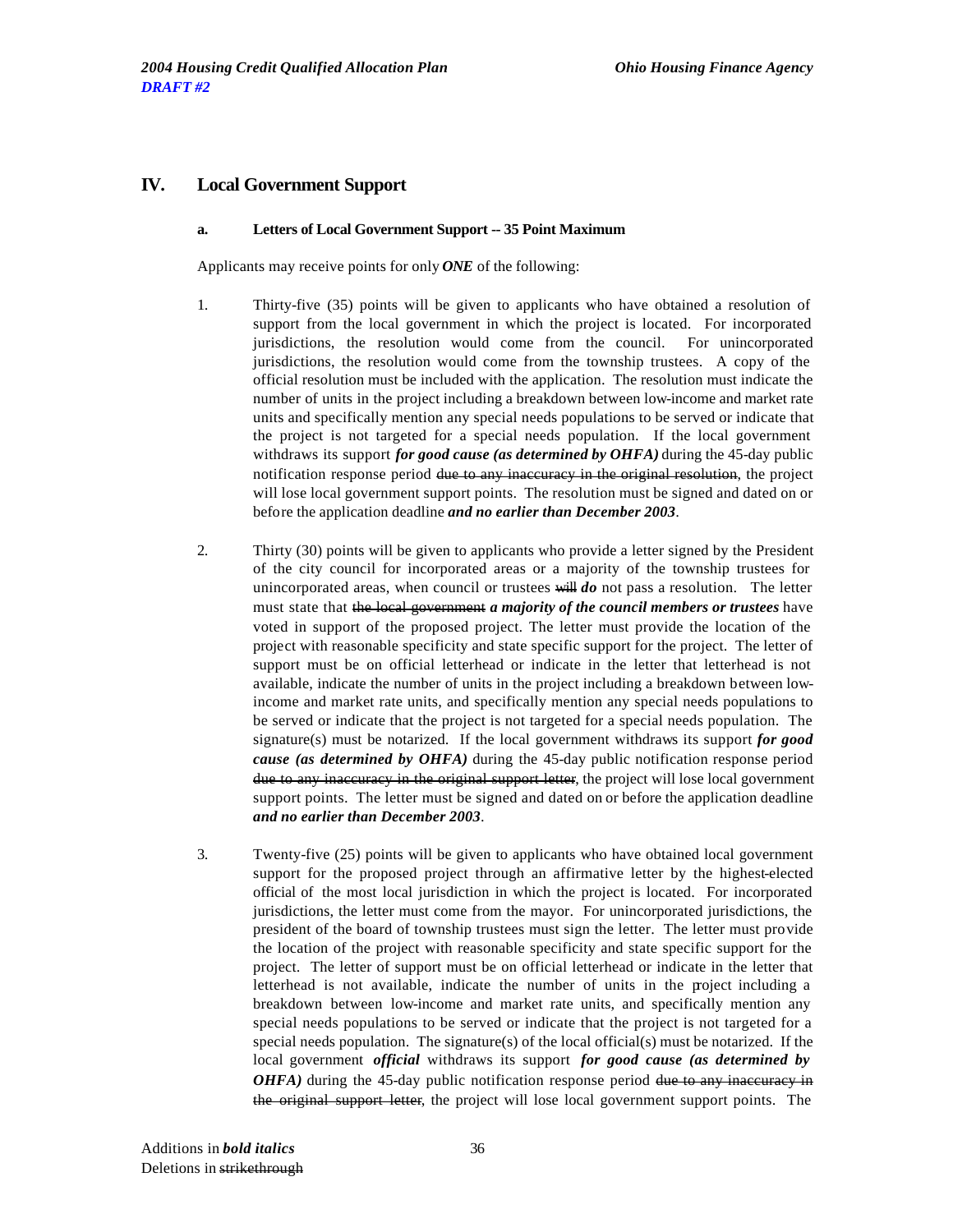letter must be signed and dated on or before the application deadline *and no earlier than December 2003*.

Housing credit applications for a project that will have units in more than one local government jurisdiction must provide resolutions or letters of support from all jurisdictions in which there are project units. Points for local government support letters will not be pro-rated. If different types of support are received for a single project, the lowest point value will be awarded.

#### **b. Letters of Other Local Support -- 35 Point Maximum**

Preference will be given to applicants who have obtained the support of other local officials, *or locally-based* groups or agencies that represent or serve the jurisdiction in which the project will be located. Five (5) points will be awarded, total not to exceed 35 points, for an affirmative signed letter of support from each of the following entities:

- 1. Neighborhood Association/Commission/Economic Development Organization (unless it is the applicant) - only one organization will be considered.
- 2. U.S. Congressional Representative
- 3. State Representative
- 4. State Senator
- 5. A local social services agency that provides services or service referrals to the project's target population (unless it is the applicant or is related to the applicant) - only one agency will be considered
- 6. Majority of the County Commissioners (10 points will be awarded for this entity)
- 7. Public Housing Authority (unless it is the applicant)
- 8. School Superintendent
- 9. Chamber of Commerce
- 10. City/County Engineer or City/County Planner
- 11. Community Action Agency (unless it is the applicant)

For projects with buildings in multiple jurisdictions/service areas, the letters must be from the jurisdictions/service areas in which the majority of the buildings will be located (e.g. a project will be located in three different state representative districts and therefore, OHFA will only award five points for a letter from the state representative of the jurisdiction in which the majority of buildings will be located). Letters must be specific to the project, contain a specific affirmative statement of support, and contain information (address, number of units, etc.) consistent with information in the application. *If an elected official withdraws their support for good cause (as determined by OHFA) during the 45-day public notification response period, the project will lose points for that particular official*. The letters must be signed and dated on or before the application deadline *and no earlier than December 2003*.

# **V. Project Costs**

#### **a. Developer Fees and Overhead -- 80 Point Maximum**

Preference will be given to projects whose developer fees and overhead percentage is below the maximum threshold figure of 15% (20% for projects with 32 units or less). Before calculating the fee percentage, OHFA will subtract one-half of the deferred developer fee from the total fee amount. In addition, developer fees and overhead includes any fees paid to consultants and is computed as a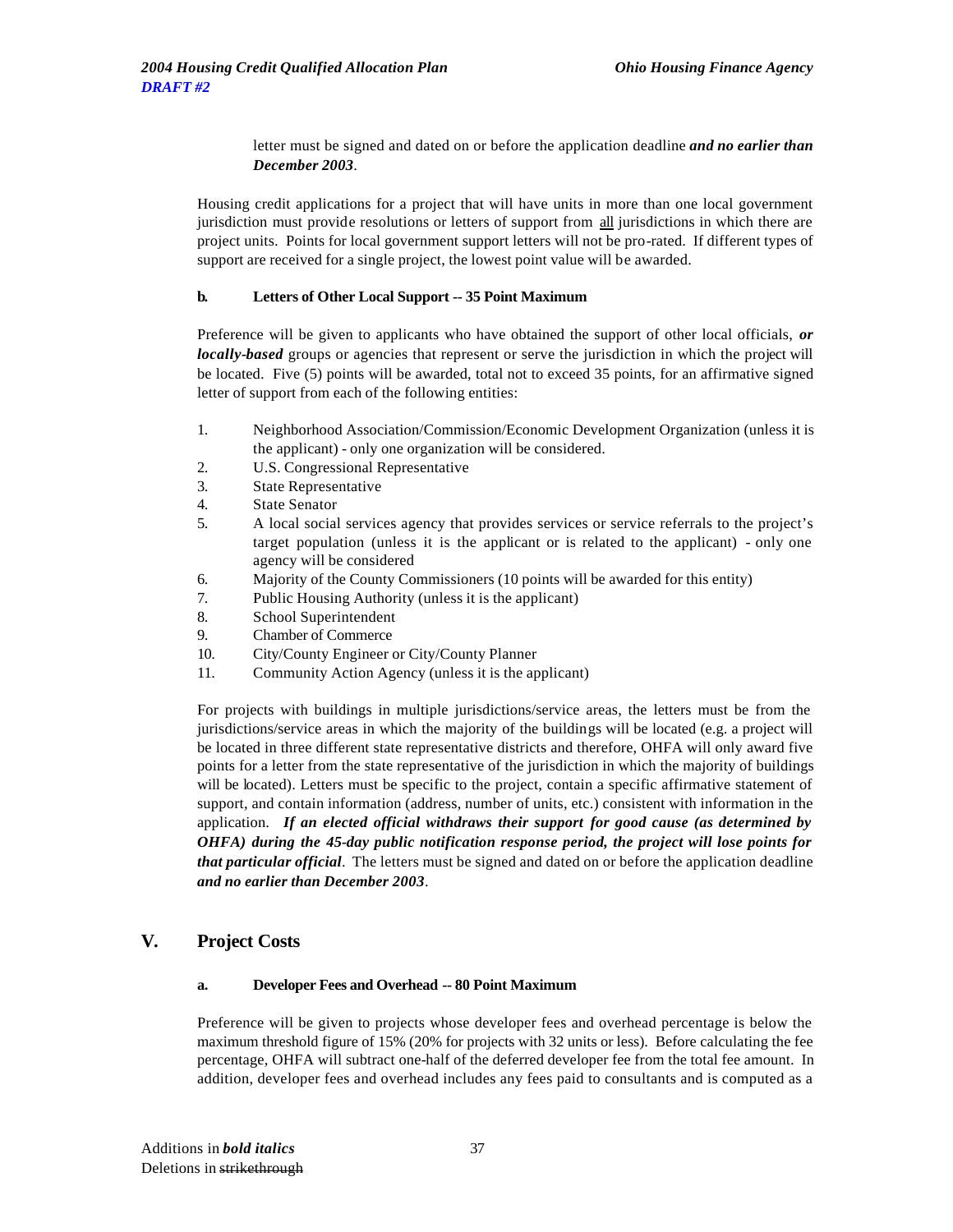percentage of total eligible basis. Sixteen (16) points will be awarded for each 1% below 15% (20% for projects with 32 units or less), up to a maximum of 80 points.

#### **b. Combined Contractor Profit, Overhead and General Requirements Fee Percentage -- 70 Point Maximum**

Preference will be given to projects whose combined contractor profit, overhead, and general requirements percentage is below the maximum threshold figure of 14%. This combined percentage is calculated as the percentage of total eligible basis. Ten points will be awarded for each 1% below 14%, up to a maximum of 70 points.

### **VI. Applicant Characteristics**

#### **a. Ability to Proceed -- 30 Point Maximum**

Preference will be given to applicants who have demonstrated that the project has completed certain steps in the development process. Applicants can receive points for the following development steps:

- 1. Completion of Phase I Environmental Review (ER): 20 Points
	- Must submit with application a copy of the executive summary(ies) of the ER(s).
	- ß The ER(s) must meet *specify compliance with* ASTM standard *E 1527-00 (or current standard)*.
	- ß The owner must *submit a narrative that* addresses any issues raised in the ER(s).

#### 2. Primary utilities are available to the site: 10 Points

For new construction projects only.

- ß Primary utilities include electricity, water, and sewer.
- $\blacksquare$  Must submit a letter(s) from the utility provider(s) indicating availability.
- 3. Appraisal: 10 Points

- ß For projects seeking acquisition credits.
- ß The appraisal must meet all carryover standards *the following requirements:*

a) Prepared by a third-party licensed (state does not matter) appraiser *licensed in the State of Ohio*. The name, address, and license number of the appraiser must be included.

b) States the estimated value of the property at or before the date of acquisition (the date of acquisition equals the date the deed or lease is recorded). The estimated value cannot include the value of the Housing Credit.

c) Adheres to the Uniform Standards of Appraisal Practice. A statement to this effect must be included in the report.

4. Capital Needs Assessment: 10 Points

- ß For rehabilitation projects only.
- ß The assessment must meet all carryover standards *the standards outlined in Exhibit N.*
- **For scattered site projects, an assessment must be performed for only 50% of the** *buildings under control at application.*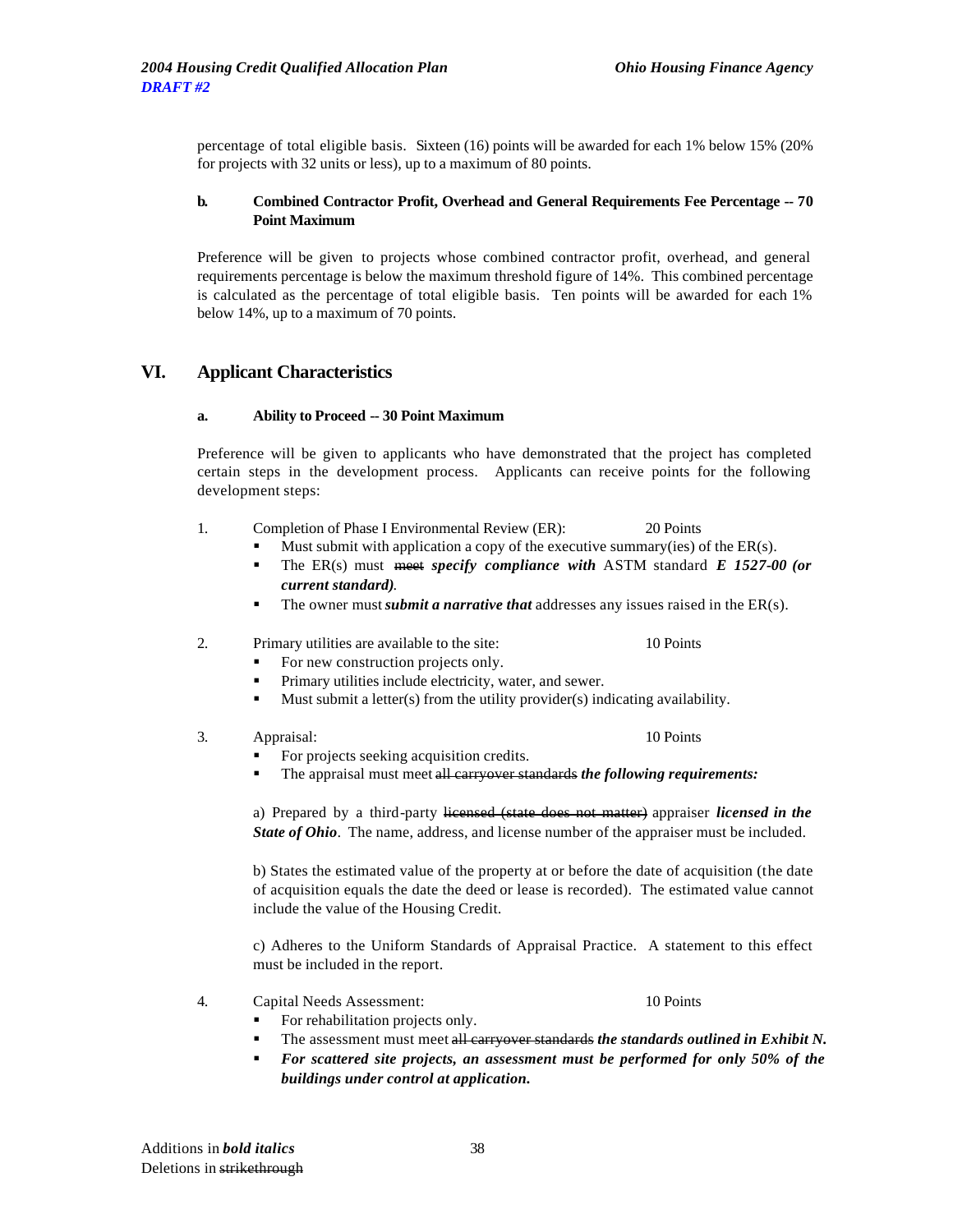All information including environmental study *items in this category* must be completed, signed, and dated on or before the application deadline. *All items must have been completed within one year prior to the application for Housing Credits*.

For scattered site projects, points will be based solely on the required number of sites under control at application. For projects that are a combination of new construction and substantial rehabilitation, OHFA will prorate points if necessary. All points will be prorated based on the number of units affected by the various items.

#### **b. General Partner Experience -- 30 Point Maximum**

Preference will be given to projects whose general partner/owner or parent organization has had previous experience developing affordable housing. Each eligible general partner will receive the highest score of the three criteria described below (b1. - General Partner Affordable Housing Funding Experience, b2. - General Partner Housing Credit Experience, or b3. - General Partner Combined Affordable Housing Funding and Housing Credit Experience). Points will be awarded to each general partner for only one of these criteria. The project will receive the total of the scores (prorated by ownership percentage) for each eligible general partner/owner.

Points will be prorated based on percentage of ownership. The minimum ownership share in the proposed project to be considered for points is 25%. In addition, to be eligible for points, the ownership of the proposed project must be maintained for 10 years. Each general partner must be a material participant in the proposed project as well as a material participant in the projects submitted for point consideration. Experience from other states may be considered.

*Projects with a general partner defined as a "new applicant" may receive up to 15 additional points. A general partner entity, including any parent organization or affiliate of such entity, will be considered as a "new applicant" if such entity has never received an allocation of Housing Credits; has developed and placed into service at least two other affordable housing projects consisting of 10 or more units using public funds; has had their central office located in Ohio for a minimum of one year prior to application; and will own at least 51% of the general partner interest in the proposed project. Another general partner that has placed-in-service at*  least two Housing Credit projects in Ohio must also own at least 25% of the general partner *interest in the proposed project.*

*These additional points will be awarded to the highest scoring qualifying project in the first funding round in each of the three geographic pools. The points will be awarded after OHFA reviews the scores of all projects, and OHFA will use its tie-breaking procedures (see Page 25) if necessary to determine the highest scores. The maximum score awarded in the General Partner Experience category will not exceed 30 points in any case.*

#### *b1. General Partner Affordable Housing Funding Experience -- 15 Point Maximum*

Preference will be given to projects whose general partner/owner or parent organization has had previous experience in the United States in securing public funds for the development of affordable housing. Local Community Housing Improvement Program (CHIP) administrators such as local governments or Community Action Agencies administering the CHIP program on behalf of the local government may also qualify for experience points. Points are based on years of experience as well as a minimum number of units:

1-2 Years 20 units: 5 Points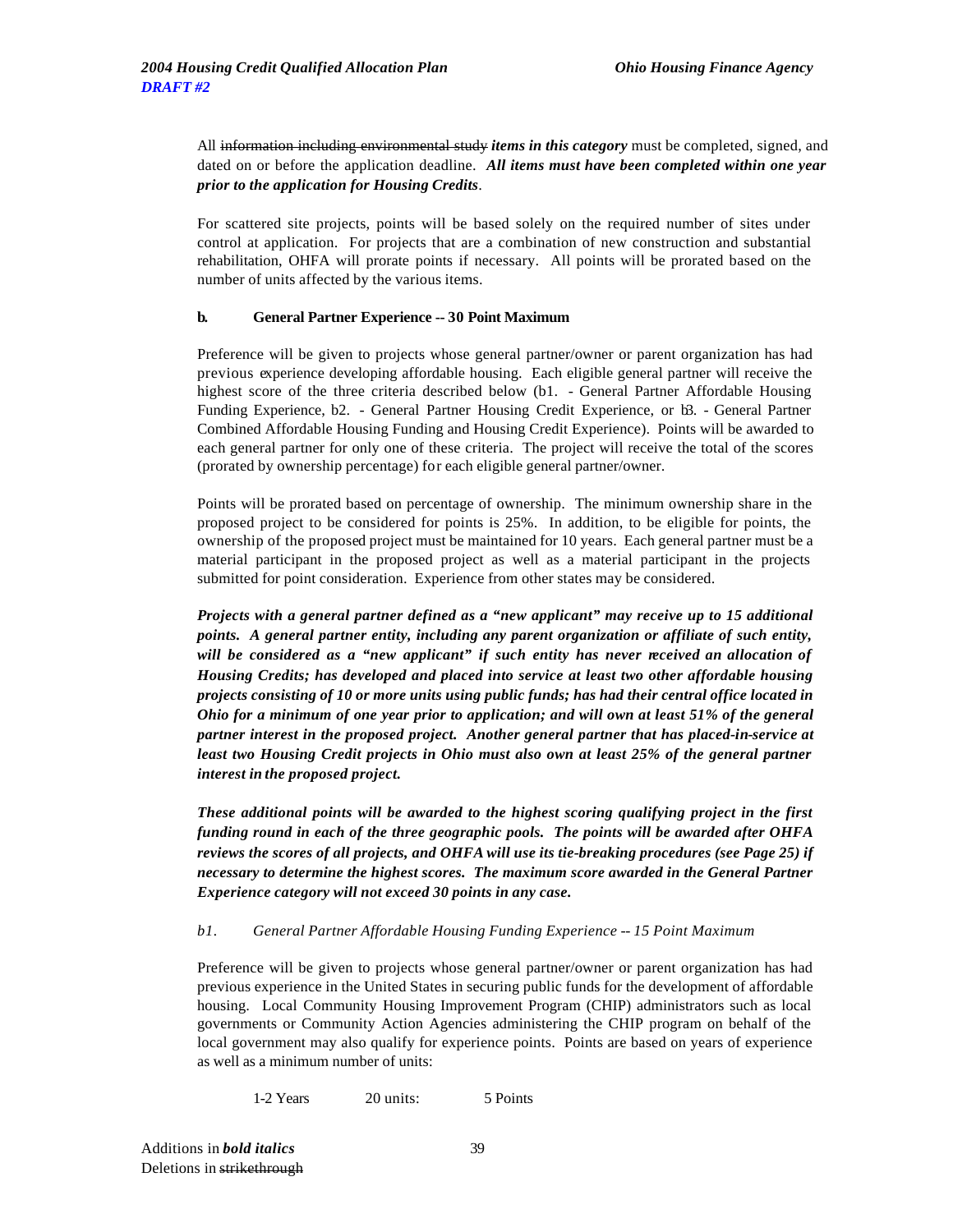| 3-4 Years            | 40 units: | 10 Points |
|----------------------|-----------|-----------|
| $5+$ Years 60 units: |           | 15 Points |

If the owner has no experience in Ohio, then the point scale will be as follows:

| 3-4 Years  | $40$ units: | 5 Points  |
|------------|-------------|-----------|
| $5+$ Years | $60$ units: | 10 Points |

Applicants will receive points based on the lesser of years of experience or units produced using public funding. Units must be completed and placed in service on or before the application deadline to be eligible for points.

Note that points will only be awarded for the construction and/or rehabilitation of affordable housing units based on public subsidy--weatherization is not included.

#### *b2. General Partner Housing Credit Experience -- 30 Point Maximum*

Preference will be given to projects whose general partner/owner or parent organization has had previous experience placing projects into service under the Housing Credit Program. In order to evidence out-of-state experience, applicants must submit a copy of an 8609 Form *signed by the allocating agency* for one building in each project (not every building in each project).

Points will be awarded as follows:

| 1-2 Projects | 10 Points |
|--------------|-----------|
| 3-4 Projects | 15 Points |
| 5-6 Projects | 20 Points |
| 7-8 Projects | 25 Points |
| 9+ Projects  | 30 Points |
|              |           |

If the owner has no experience in Ohio, then points will be awarded as follows:

| 2-3 Projects   | 5 Points  |
|----------------|-----------|
| 4-5 Projects   | 10 Points |
| 6-7 Projects   | 15 Points |
| 8-9 Projects   | 20 Points |
| $10+$ Projects | 25 Points |

A project must consist of at least 10 units in order to be considered for the points listed above.

Projects that count under this category must have received 8609 forms for all buildings at the time of application, or must have submitted a complete request for 8609 Forms, including evidence that all buildings have been placed into service on or before the application deadline.

#### *b3. General Partner Combined Affordable Housing Funding and Housing Credit Experience -- 25 Point Maximum*

Preference will be given to projects whose General Partner/Owner or parent organization has had previous experience in the United States in securing public funds for the development of affordable housing and also has had experience in placing projects in service under the Housing Credit Program. Local Community Housing Improvement Program (CHIP) administrators such as local governments or Community Action Agencies administering the CHIP program on behalf of the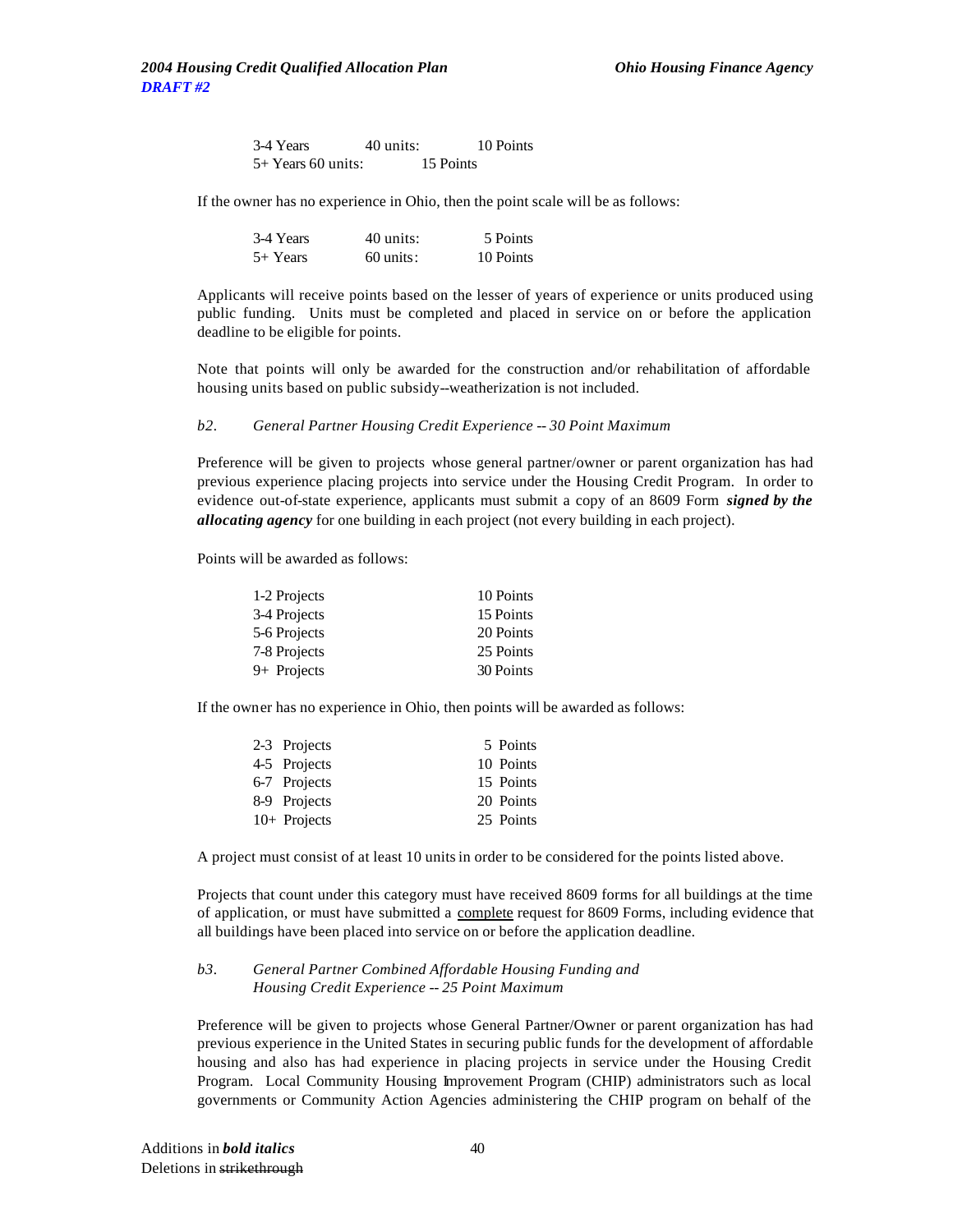local government may also qualify for experience points. In order to evidence out-of-state experience, applicants must submit a copy of an 8609 Form *signed by the allocating agency* for one building in each project (not every building in each project).

Points will be awarded as follows:

| Years of          | Affordable     | <b>Housing Credit</b> | Points  |
|-------------------|----------------|-----------------------|---------|
| <b>Experience</b> | Housing Units* | No. of Projects       | Awarded |
|                   |                |                       |         |
| 1-2 years         | 20-39          |                       | 15      |
| 3-4 years         | 40-59          | 3                     | 20      |
| $5+$ years        | 60 or more     | 5 or more             | 25      |

\* - Excluding units from the Housing Credit project(s).

If the owner has no experience in Ohio, then points will be awarded as follows:

| Years of   | Affordable     | <b>Housing Credit</b> | Points  |
|------------|----------------|-----------------------|---------|
| Experience | Housing Units* | No. of Projects       | Awarded |
| 3-4 years  | 40-59          |                       | 10      |
| $5+$ years | 60 or more     | 4 or more             | 20      |

\* - Excluding units from the Housing Credit project(s).

A Housing Credit project must consist of at least 10 units in order to be considered for the points listed above.

Applicants will receive points based on the lesser of years experience or units produced using public funding or number of housing credit projects. Units must be completed and placed into service on or before the application deadline to be eligible for points.

Housing credit projects that count under this category must have 8609 Forms for all buildings at the time of application**,** or must have submitted a complete request for 8609 Forms, including proper evidence that all buildings have been placed into service on or before the application deadline.

Note that points will only be awarded for the construction and/or rehabilitation of affordable housing units based on public subsidy -- weatherization is not included.

#### **c. Management Company Experience -- 20 Point Maximum**

Preference will be given to projects that contract with management companies that have experience with assisted or Housing Credit housing.

- 1. Three (3) points will be given for management companies who are currently a member of at least one of the following organizations:
	- National Assisted Housing Management Association
	- Midwest Assisted Housing Management Association
	- National Leased Housing Association
	- Council for Affordable Rural Housing (CARH)
	- Council for Rural Development of Ohio (CHRDO)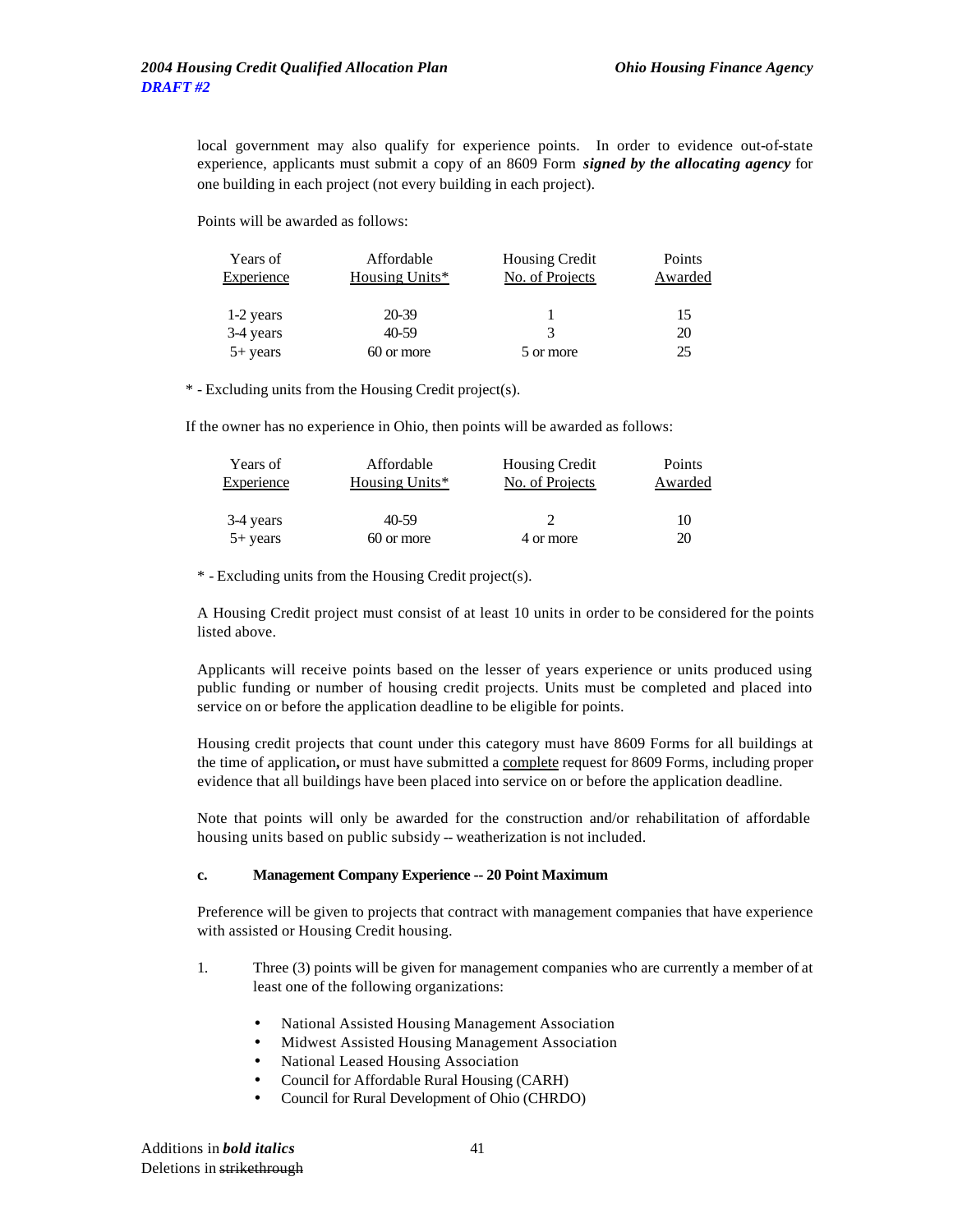- American Association for Homes and Services for the Aging (AAHSA)
- Association for Ohio Philanthropic Homes and Housing for the Aging (AOPHA)
- A special needs association with a focus on housing management training for that special needs population
- American Association of Service Coordinators
- 2. Five (5) points will be awarded if a representative of the management company attended the annual OHFA Compliance Monitoring Training in 2002 or one of the monthly Compliance Monitoring Training(s) *an OHFA-sponsored "LIHTC Basics & Fundamentals" or "Beyond Basics" seminar* held between January 2002 and May 2003 *March 2003 and June 2004*.
- 3. Two (2) points will awarded if a representative of the management company *has earned a certification as a Housing Credit professional from* is certified by the National Association of Home Builders (NAHB), or other nationally recognized consultant or association, as Housing Credit Certified Professionals *including but not limited to Affiliated Compliance & Consulting, Quadel Consulting, Salter Ltd., or Spectrum Seminars*.
- 4. *Up to ten (10) points will be awarded for a management company with demonstrated success managing subsidized affordable housing properties. Demonstrated success means that all properties are in compliance with the applicable subsidy program, and have no current or uncured non-compliance issues. Points will be awarded as follows:*

*(a)* Preference will be given for management companies with demonstrated success managing Section 42 projects that are placed in service and have received 8609 Forms for all buildings at the time of application. Projects will receive Two (2) points *will be awarded* for each project managed up to a maximum of 10 points. A project must consist of at least 10 units in order to be considered for points, Projects *and* may be located outside of Ohio.

Projects that were previously managed for at least two years or for the life of the project (whichever is less) may qualify for points. Evidence that such projects were in compliance while under management must be submitted. *Submit a copy of a contract between the property owner and management company to evidence this item. If the project is located outside Ohio, submit a letter from the appropriate housing finance agency to evidence that the project was in compliance during that time*.

The management company must evidence that they have the capacity to serve the proposed project. Demonstrated success means all projects are in compliance and have no current non-compliance issues or uncured non-compliance issues. If a project has current 8823 Forms, provide an explanation as to the circumstances. The Agency will decide if points will be given on a case-by-case basis regarding current 8823 Forms. For those projects located outside Ohio, the applicant must certify that there are no uncured 8823 Forms outstanding using ODOD Form 004. Such certification must be signed and notarized.

*(b) Pool C applications may receive points for* Management companies with demonstrated success managing non-housing credit *other* subsidized projects, i.e. Rural Development, HUD Section 8 and HUD Section 202. may be eligible for experience points for Pool C projects only. These projects will receive Two (2) points *will be awarded* for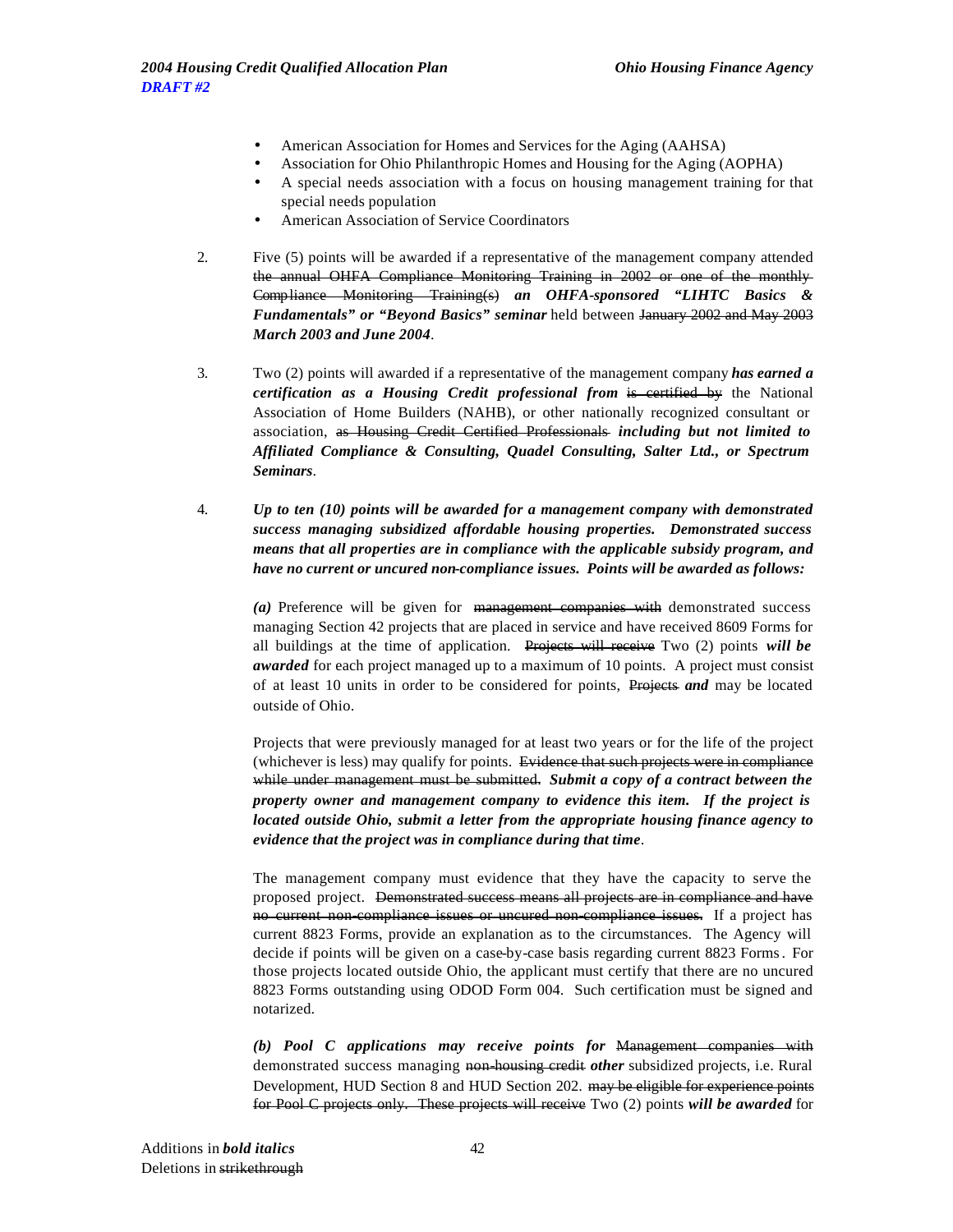each non-housing credit project managed, up to a maximum of 6 points if the management company lacks housing credit management experience. The maximum points awarded for managing Section 42 projects and managing other subsidized projects will not exceed 10 points. A project must consist of at least 10 units in order to be considered for points. The applicant must provide evidence that [1] the management company has qualified for and received the experience points awarded for attending one of OHFA's monthly or annual *an OHFA-sponsored* Compliance Monitoring Training, and [2] all projects are in compliance with and have no non-compliance *current* or uncured non-compliance issues under the *applicable subsidy* program for which the project is receiving the aforementioned subsidy. In order to obtain the points, the application must contain letters from BOTH Rural Development and HUD indicating that the management company is in good standing with the projects that are managed. If the management company does not manage either a HUD or RD project, a letter from that Agency stating that must be included in the application.

*(c) Permanent supportive housing applications may receive points for demonstrated success managing other subsidized supportive housing, i.e. HUD Section 811 or Shelter Plus Care. Two (2) points will be awarded for each project managed, up to a maximum of 6 points. A project must consist of at least 10 units in order to be considered for points. The applicant must provide evidence that [1] the management company has qualified for and received the points awarded for attending an OHFA-sponsored Compliance Monitoring Training, and [2] all projects are in compliance with and have no current or uncured non-compliance issues under the applicable subsidy program. In order to obtain the points, the application must contain a letter from HUD indicating that the management company is in good standing with the projects that are managed.*

#### **d. Ownership Value-Added -- 30** *25* **Point Maximum**

Projects with a non-profit general partner will receive 10 points. The non-profit must be a  $501(c)(3)$ or  $501(c)(4)$  organization; must own or control at least 25 percent of the general partnership interest; must materially participate in the development and operation of the project, as defined by the Internal Revenue Service, throughout the 15 year compliance period on a regular, continuous, and substantial basis; and must agree to receive credits from the Non-Profit Set-Aside as defined in IRC Section 42(h)(5)(B). ODOD Form 001 must be completed by the non-profit *during 2004* and submitted with the application. A newly formed non-profit must submit a signed copy of the Internal Revenue Service application. The IRS determination letter must be received by the Agency no later than issuance of Housing Credit Reservation. If the IRS does not issue a determination letter or the non-profit does not qualify as a  $501(c)(3)$  or  $501(c)(4)$  organization, the project *non-profit* will not be eligible for ownership value-added points. The competitive score will be adjusted accordingly which may result in the application not receiving a reservation of credit.

If the non-profit general partner is a State-certified CHDO *at the time of application*, will own or control at least 51% of the general partnership interest, and meets all of the requirements listed above, then the project will receive 15 points.

If one non-profit organization owns or controls 100% of the general partnership interest and meets all of the requirements listed above, then the project will receive 15 points.

If no more than two non-profit organizations own or control 100% of the general partnership interest (with both owning or controlling at least 25% of the general partnership interest), *and both*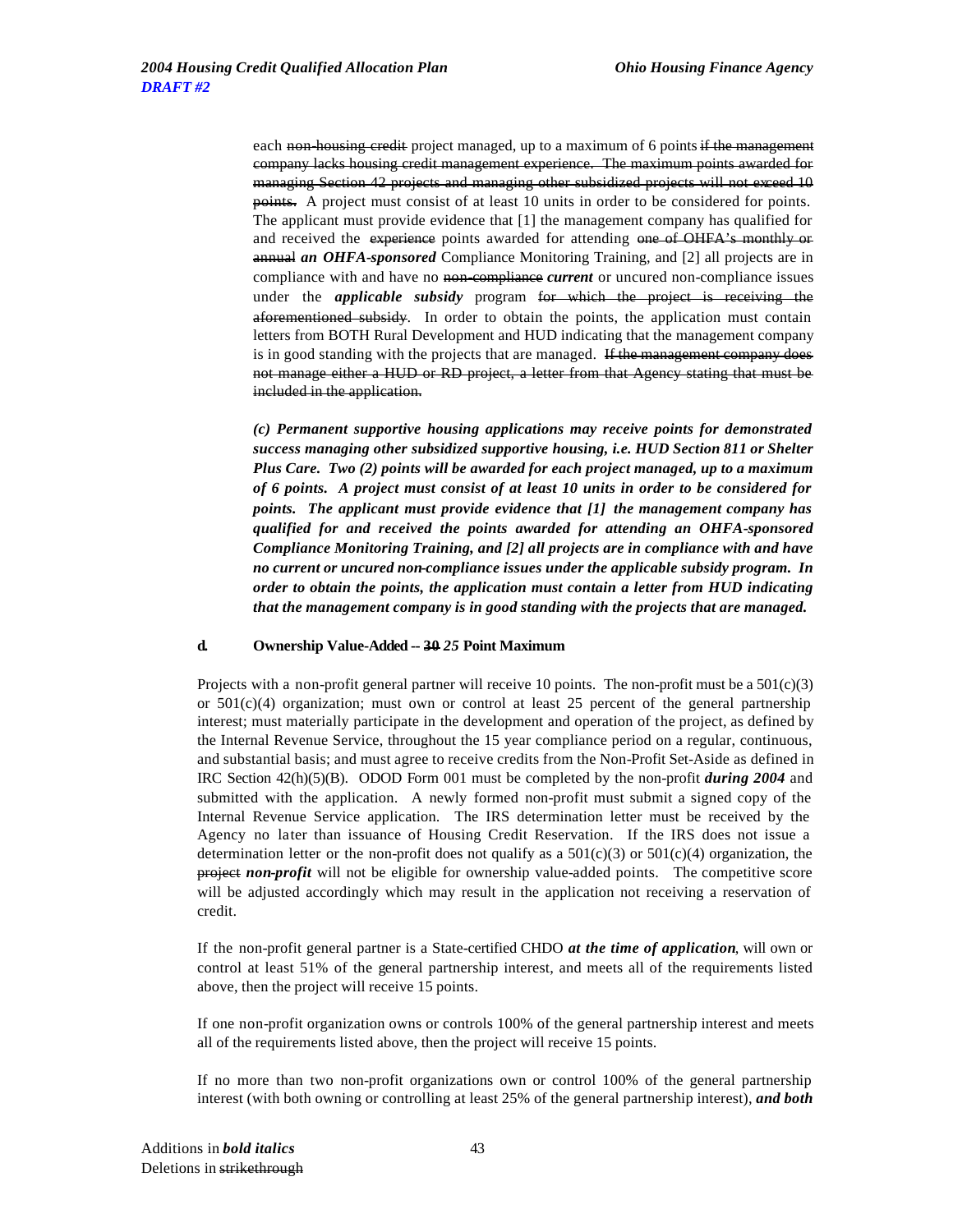*non-profits* meet all of the requirements listed above, are both material participants in the project then the project will receive 15 points.

*Projects may receive additional points based on different attributes of the general partners. Entities, either for-profit or non-profit, eligible for these value-added points must own or control at least 25% of the general partnership interest.* Five (5) points will be awarded up to a maximum of 15 points for each of the following characteristics:

1. One of the general partner entities is a local organization, defined as having a central office located in the same county in which the project will be developed. The central office must be the entity's main/corporate headquarters and must have been located in the project county for a minimum of one year prior to application.

A non-profit organization *An entity* that serves up to six contiguous *multiple* counties may also qualify for these points if the central office is not located in the project county. The proposed project must be located in the six county service area of the organization must qualify for inclusion only in Geographic Pools B or C, and *must be located in a county that is directly adjacent to* the county where the central office is located must be included in the six county service area of the organization.

The following entities will also be considered to be local organizations if the project is located in their particular service area *as defined in Exhibit P*:

- One of the Area Agencies on Aging or Community Action Agencies located in Ohio (see listing in Exhibit P).
- Other organizations created under the auspices or direction of one of the Area Agencies on Aging or Community Action Agencies referenced above.

Any of the entities listed above must document a history of developing, constructing, or managing affordable housing or providing supportive services in the project county to receive the five points.

- 2. One of the general partner entities is affiliated with the management company for the project. The general partner entity must be:
	- Wholly owned or controlled by the management company or the management company must be wholly owned by or controlled by the general partner entity. This common ownership must have been in place for at least one year prior to application. OR
	- There must be an identity of interest (e.g., common board member(s)) between the general partner entity and the management company. This identity of interest must have been in place for at least one year prior to application. Points will not be awarded if identity of interest members exceed the annual maximum credit cap.
- 3. For a project that will serve a special needs population (as defined on pages 24-25), one of the general partner entities is the lead supportive service provider. The entity must be providing and delivering at least 75% of the services listed in the supportive services plan for the project. The entity must have experience providing services in the county for at least one year prior to application. The general partner entity must execute ODOD Form 010 to certify that they intend to and have the capacity to provide and deliver the services to the residents. The services must be furnished directly to the residents by employees of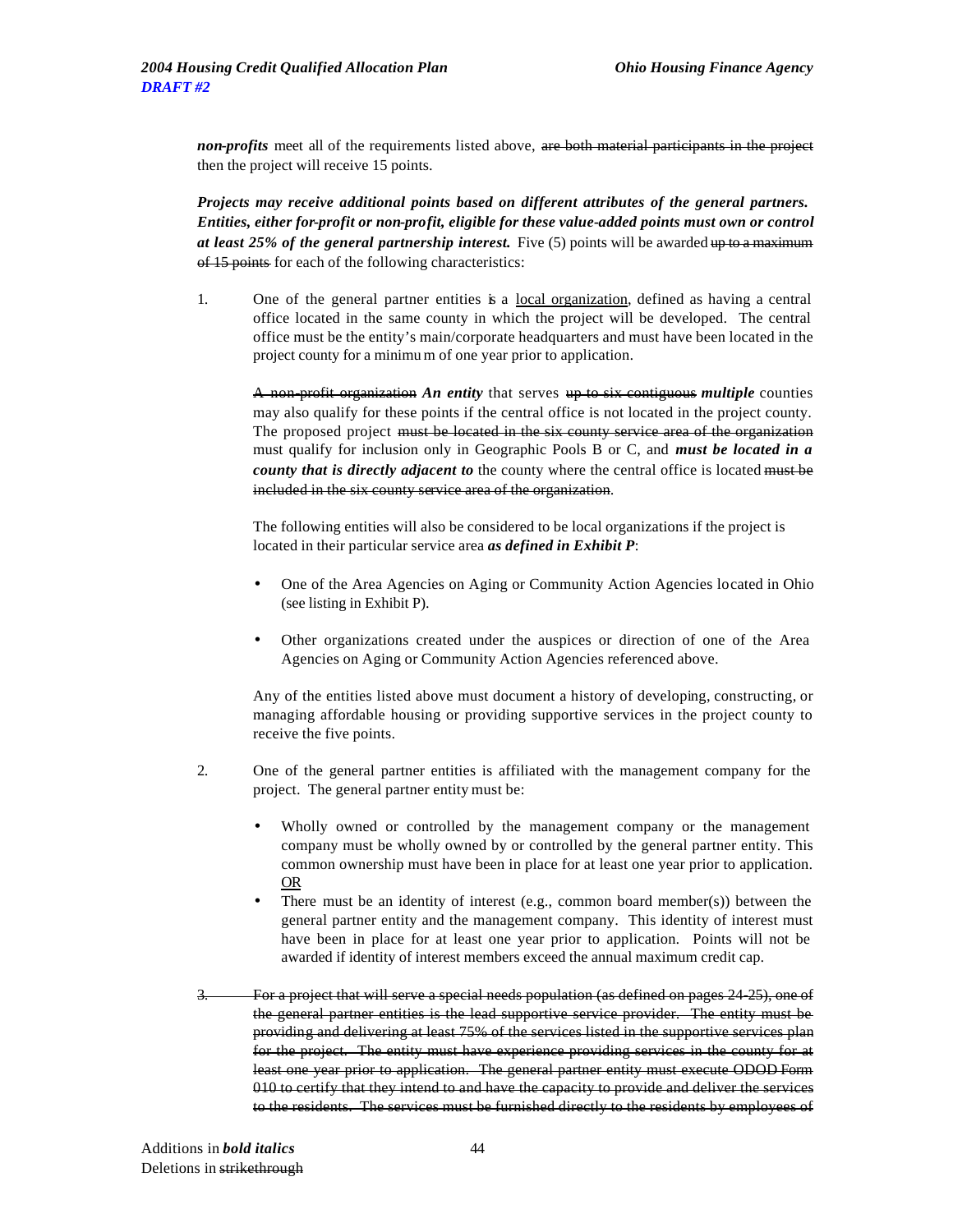the general partner entity or a subsidiary of the general partner entity at no additional cost to the residents. If a non-profit is a subsidiary of a MHA, the MHA's experience may be used for "experience points". However, the subsidiary non-profit must be the entity providing the supportive services to be considered the lead service provider for an award of these owner value-added points. The Agency will consider awarding these points to those projects where evidence is provided with the application that demonstrates that the required services are and have been provided on a continuous basis by the most local unit of government in which the project is located.

Applicants must provide a narrative that clearly describes how the project is eligible to receive points for the items listed above.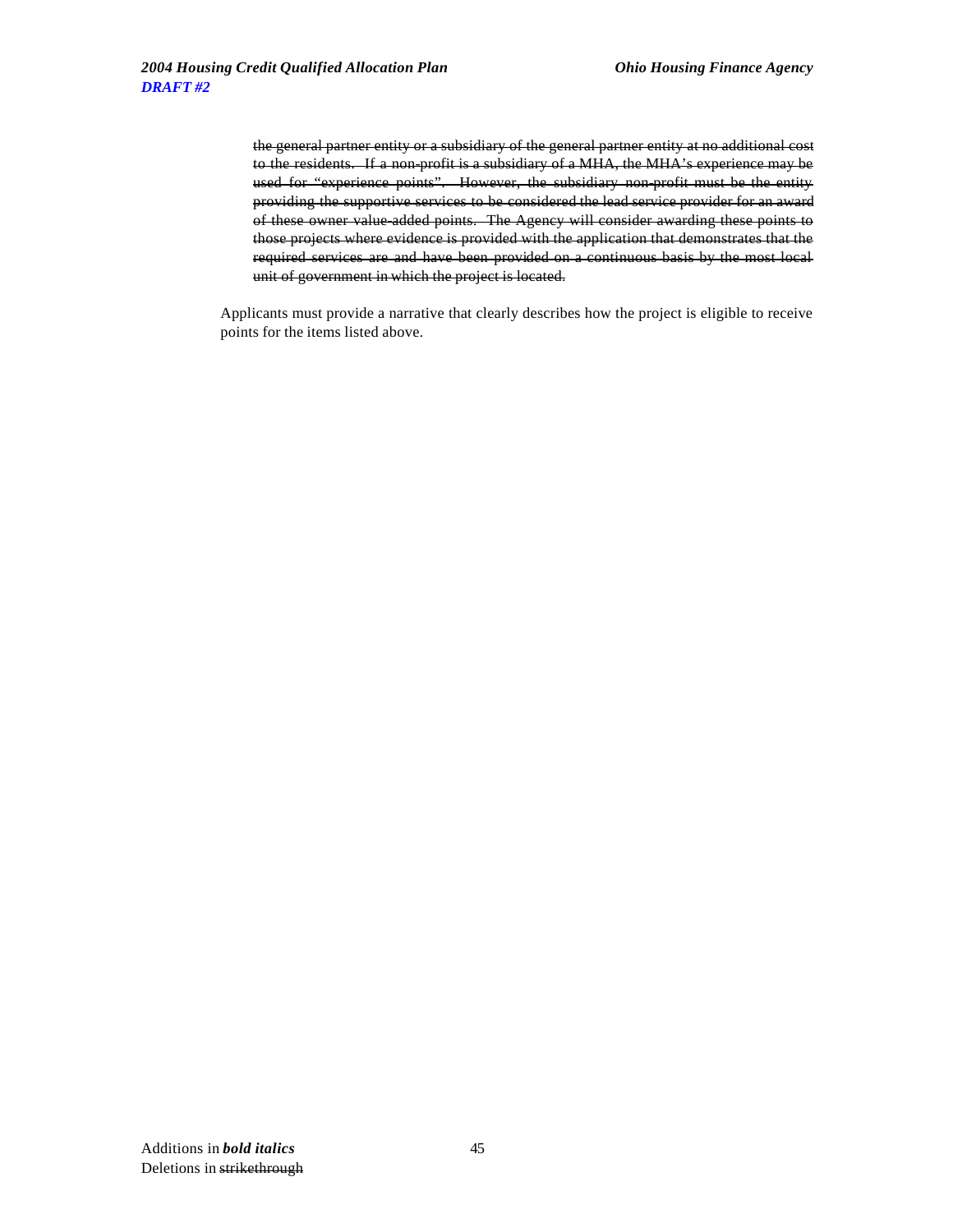### **E. Financial Underwriting**

If a project is selected to receive a reservation or allocation of Housing Credits, OHFA will underwrite each project to ensure that the project receives the minimum amount of Housing Credits necessary to assure project feasibility and viability throughout the Housing Credit period. This includes tax-exempt bond financed projects that are excluded from the state's Housing Credit allocation ceiling. The Agency is required to perform the Housing Credit evaluation three times:

1) prior to issuing a Binding Reservation Agreement or Letter of Eligibility;

2) at the time of allocation, i.e., Carryover or Form 8609 *prior to issuing a Carryover Allocation* 

#### *Agreement (does not apply to tax-exempt bond projects)*; and,

3) at the time the project is placed-in-service and requests IRS Form(s) 8609.

After the first underwriting analysis, OHFA will issue a Binding Reservation Agreement. The Agency's reservation will not necessarily equal the amount of Housing Credits requested in the application. In addition, the Housing Credit amount may be reduced at any underwriting stage.

If the credit percentage has not been elected, the Agency will use the current month's applicable Housing Credit Percentage at Binding Reservation and/or Carryover to calculate the value of the Housing Credit. The owner may elect to lock in the current month's applicable Housing Credit Percentage at reservation or at placed-in-service. HOWEVER, THE RESERVATION HOUSING CREDIT AMOUNT IS THE MAXIMUM AMOUNT THAT THE PROJECT CAN RECEIVE NO MATTER WHAT THE HOUSING CREDIT RATE MAY BE IN THE FUTURE.

An owner may appeal a reduction of credits resulting from a violation of  $\frac{any}{any}$  of the Agency's underwriting standards. The Agency will only consider an appeal if the owner can demonstrate that the reason(s) the project cannot meet Agency underwriting standards is outside the control of the owner and could not be reasonably anticipated before the initial application date. The Agency will review each appeal independently and will have discretion in its decisions. In order to appeal, an owner must submit their complete appeal in writing along with an appeal processing fee of \$250. These appeal requirements are retroactive to projects funded in prior years.

OHFA staff will review all projects receiving a Binding Reservation Agreement, Carryover Allocation Agreement, 8609 Forms, or Letter of Eligibility using the following procedures:

**1.** The applicant's determination of adjusted qualified basis will be reviewed. All non-eligible costs will be deducted from the basis.

- ♦ The Agency will verify the applicable fraction for each project. The applicable fraction is defined as the lesser of (a) the number of low-income units divided by the total number of units or (b) the residential low-income unit square footage divided by the total residential square footage.
- ♦ Owners of projects with market rate units must demonstrate in the application that all amenities (i.e. garages, community buildings, parking spaces, etc.) are available to ALL units. If certain amenities are only available to the market rate units, the costs for these amenities must be deducted from the eligible basis. Also, if the market rate units are larger and of higher quality than the low-income units, the basis for the market rate units will be reduced to match the basis for the low-income units. The Agency reserves the right to request additional information to clarify any issues regarding the market rate units.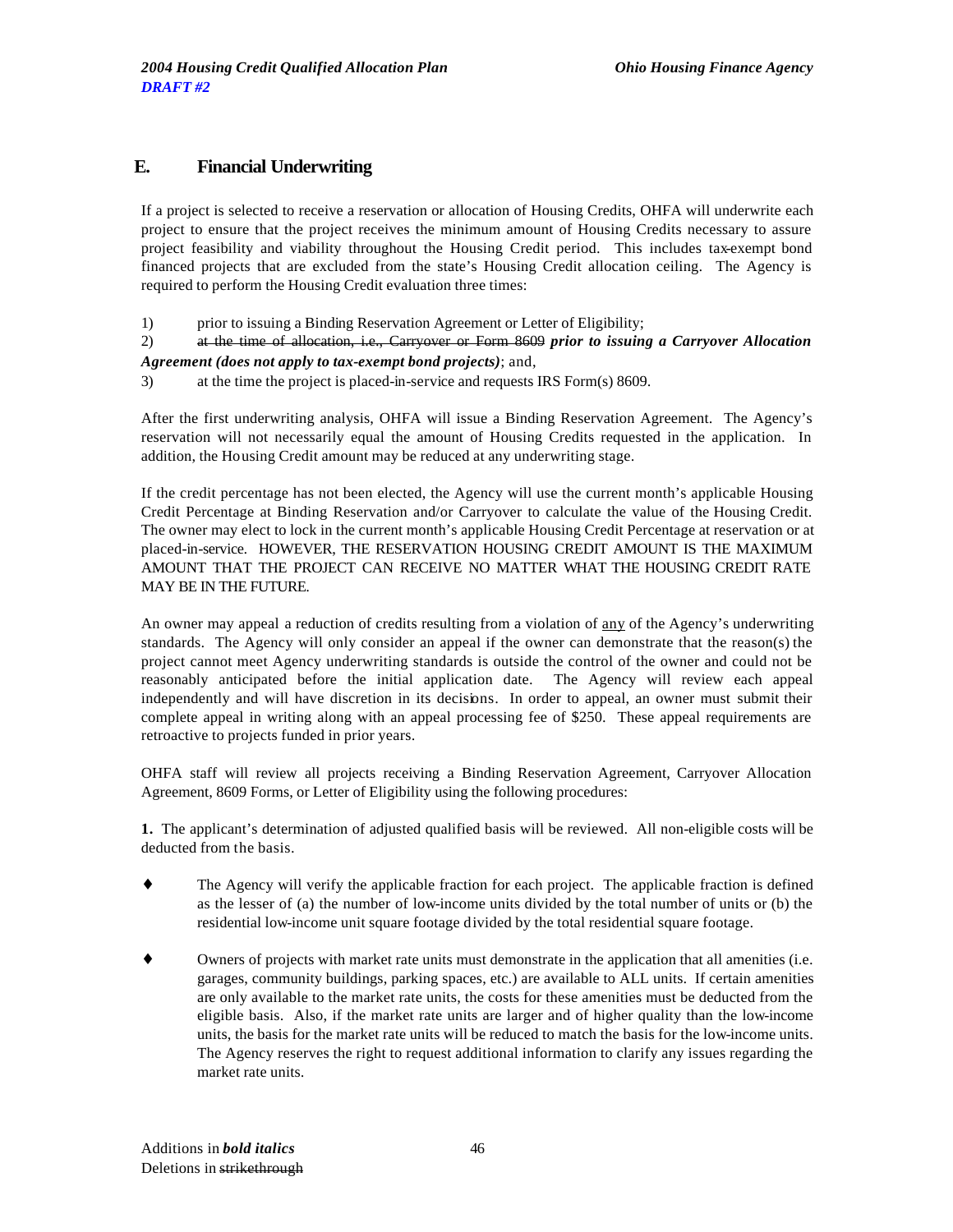- ♦ The acquisition eligible basis cannot exceed the value of the property at or before the date of acquisition (the date of acquisition equals the date the deed or lease is recorded) as determined by the appraisal of the property (see G. Carryover Allocation). The estimated value cannot include the value of the Housing Credits.
- For projects receiving "soft" loans (e.g. HOME, deferred fees, AHP, etc.), owners must adequately explain in their application and cost certification form the repayment schedule of these loans. Projects with deferred interest and principal exceeding the total project cost at the end of the 15th year must submit a legal opinion. The legal opinion must state whether the "soft" loans should be considered grants and be deducted from eligible basis.
- ♦ Applicants must include an operating reserve as part of the total project cost. The operating reserve must equal at least four months of operating expenses and hard debt payments. The maximum operating reserve allowable must be equal to or less than twelve months of operating expenses and hard debt payments. This reserve is not included as part of the project's eligible basis. Applicants who believe a reserve is unnecessary for their project may, upon clear demonstration to OHFA, request a waiver. The request and reasons for the waiver must in writing and must accompany the application. The Agency reserves the right to approve or disapprove requests and to exclude reserves from its unit cost analysis on a case-by-case basis.
- **2.** All fees, costs, and assumptions will be checked to determine if they meet Agency standards.
- ♦ OHFA will assume that all projects will receive no less than \$.70 per dollar of Housing Credit for equity. Applicants for projects located in a qualified census tract that have difficulty achieving the \$.70 per dollar of Housing Credit may, upon clear demonstration to OHFA, request a waiver. The request and reasons for the waiver must be in writing and must accompany the application. The Agency reserves the right to approve or disapprove requests on a case-by-case basis. The equity per dollar of tax credit will be evaluated based on the percentage of the limited partner ownership of the project. The Agency reserves the right to modify the equity standards at any time based on extreme fluctuations in the equity market. Updated equity standards will be published on OHFA's website at **http://www.housing.ohio.gov**.
- ♦ The developer fee and the combined contractor profit, contractor overhead, and general requirement percentages must not increase from date of application to the placed-in-service date. If any of the percentages increase at any time, the project's eligible basis may be reduced, potentially reducing the Housing Credit amount. The adjustment is calculated by multiplying the fee increase by the total eligible basis. The adjustment is then deducted proportionately from the acquisition, rehabilitation, and/or new construction basis.
- For acquisition and substantial rehabilitation projects, the developer's fee cannot exceed the sum of 5% of the acquisition eligible basis and 15% of the substantial rehabilitation eligible basis. For HUD-TPA projects, the total developer's fee cannot exceed the sum of 10% of the acquisition eligible basis and 15% of the substantial rehabilitation eligible basis.
- ♦ Total eligible soft costs may not exceed 35% of total eligible basis.
- ♦ The number of units and square footage in the project must remain constant from date of application to the placed-in-service date. If the number of units or square footage decrease at any time, the project's eligible basis may be proportionally reduced by the decrease in units or square footage, potentially reducing the Housing Credit amount.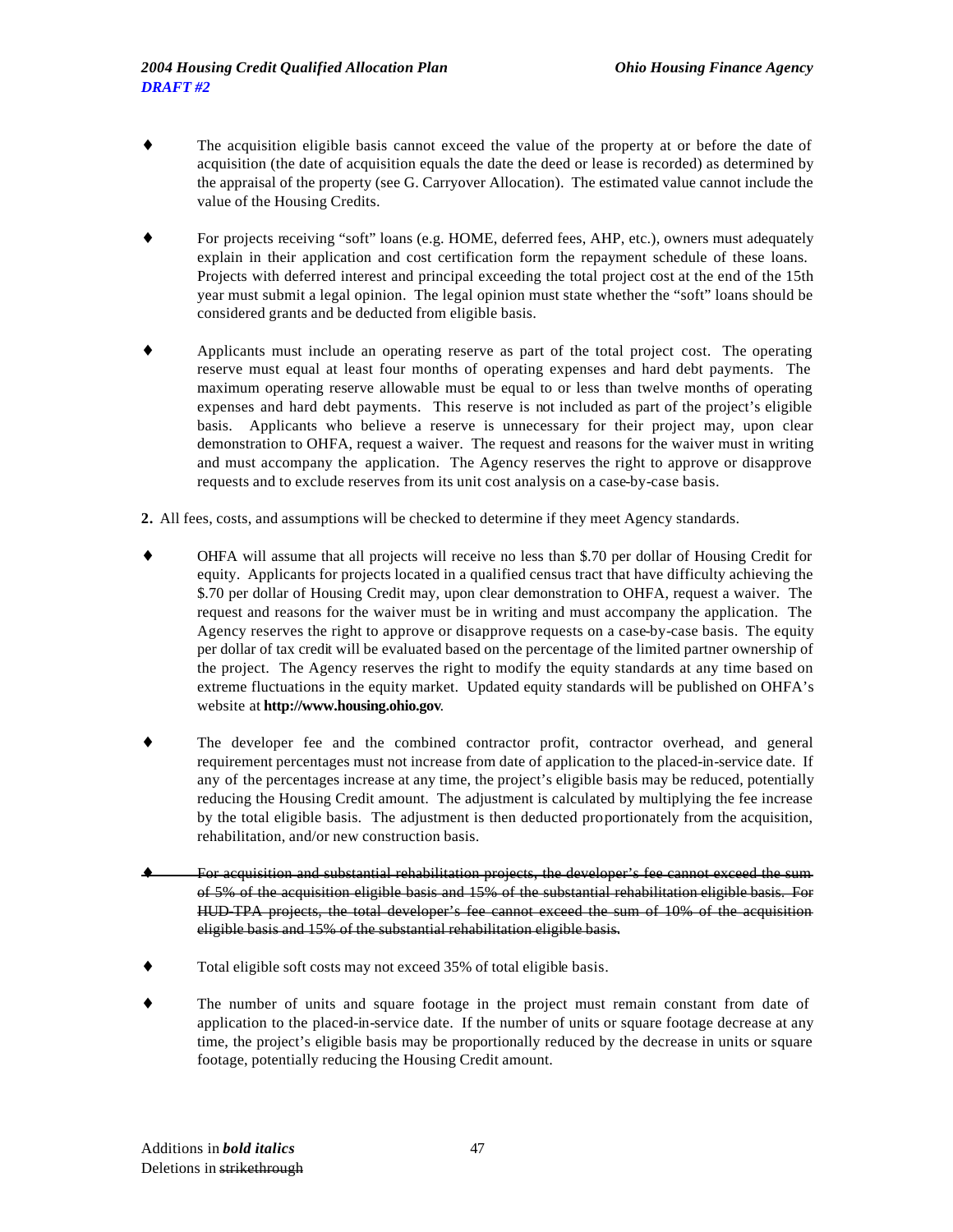♦ The evaluation of each type of basis is separately determined. Losses in one type of basis (e.g., acquisition) cannot be offset by increases in another type of basis (e.g., rehabilitation).

**3.** The project's total sources must always equal the total project cost. If the sources exceed the costs, the Agency will reduce the Housing Credit equity by reducing the annual Housing Credit allocation.

**4.** The Net Operating Income (NOI) is calculated according to OHFA standards, and is then compared to the annual debt service payments to make sure there is positive and adequate debt service coverage.

- ♦ The hard debt coverage ratio (DCR) must be above 1.15. Owners of projects with a hard debt coverage ratio lower than 1.15 must provide a written explanation from their lender(s) describing the reasons for their willingness to accept a low DCR. The Agency has the discretion to waive this requirement based on documentation provided by the owner.
- ♦ The DCR for all debt sources may be no higher than 1.25. If the DCR is too high, the following will happen:

A new loan amount will be calculated to reflect a lower DCR. The characteristics of the new loan will be rate = prime  $+3$  (published in the Wall Street Journal) and a term/amortization period = 25 years. The new loan will be added to the project's permanent sources. The new loan amount is an artificial gap created by the Agency. If the gap exceeds 10% of total project costs, the Agency will require that the owner obtain additional financing to cover the gap before issuing a reservation/allocation.

- ♦ For owners who are not syndicating the Housing Credits, the Agency will include the annual Housing Credit amount as part of the total cash flow in order to determine the DCR.
- ♦ Projects must maintain a positive cash flow for the first 15 years in the Agency's analysis or provide to OHFA a written explanation describing the strategies to overcome any shortfalls. The Agency reserves the right not to allocate Housing Credits to projects it believes are financially infeasible.
- The project's annual operating expenses per unit including replacement reserves, but excluding management fees, owner-paid utility costs, annual bond fees, and property taxes, may not exceed \$2,650 for non-elevator buildings, and \$3,150 for elevator buildings. Exceptions may be made for projects with special circumstances. Owners must provide persuasive evidence in order to secure a waiver of these standards.
- OHFA has adopted maximum and minimum annual replacement reserve standards.

| Project Type: | New Construction | Acquisition/Rehabilitation |
|---------------|------------------|----------------------------|
| Maximum:      | \$300 per unit   | \$350 per unit             |
| Minimum:      | \$200 per unit   | \$250 per unit             |

For Rural Development and FHA-financed projects, OHFA will use the reserve limits prescribed by those agencies. Exceptions may be made for projects with special circumstances. Owners must provide persuasive evidence in order to secure a waiver of these standards.

♦ The Agency will assume an annual income increase of 3% and an annual expense increase of 4%. The Agency will use the vacancy rate listed in the application and/or cost certification forms by the owner. The vacancy rate must be consistent with the project's market study unless the owner has supplied adequate supporting information.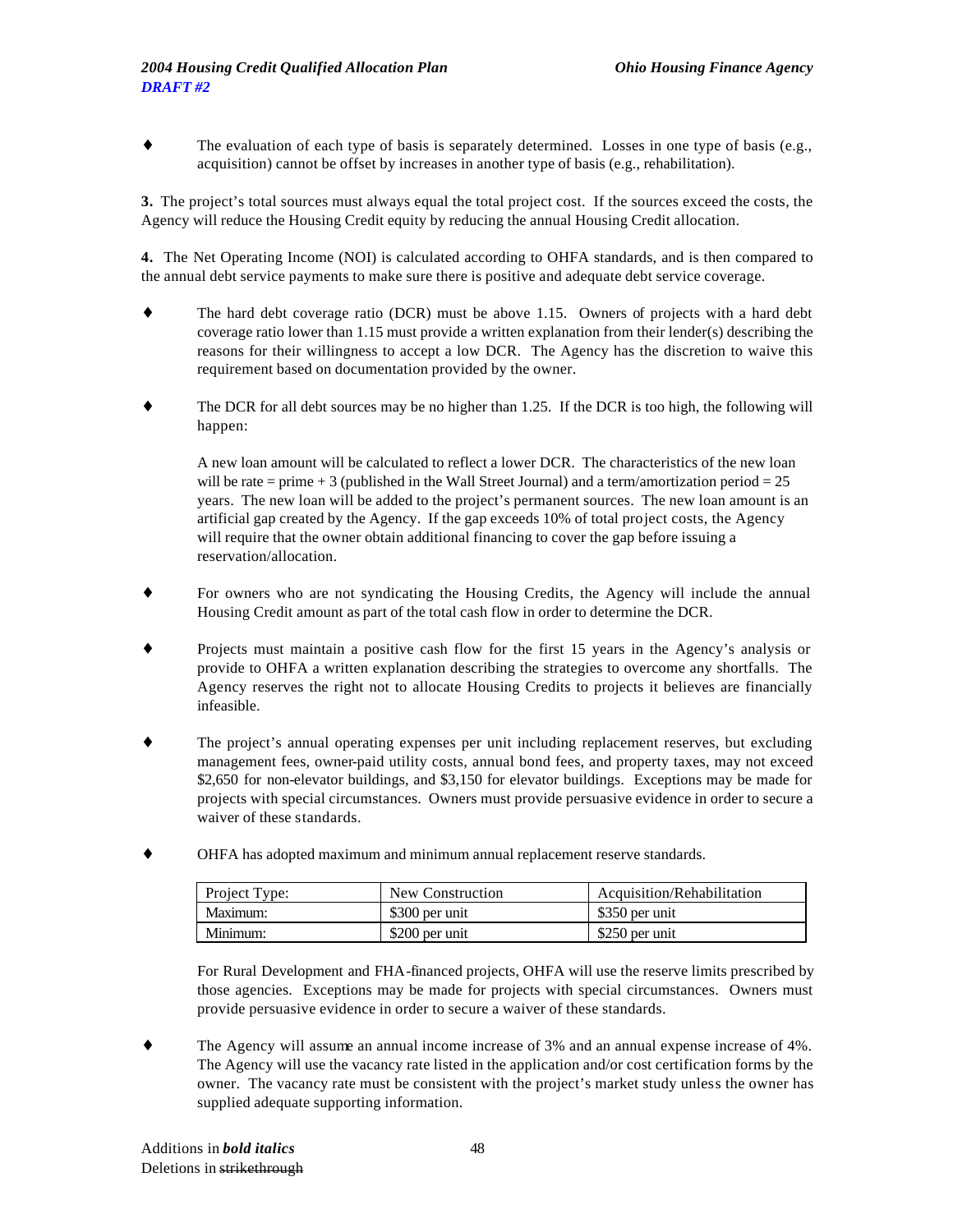- ♦ The gross rents for low-income units must be at or below the maximum rent limits for the year in which the Agency is analyzing the project. In addition the gross rents must be higher than 95% of the maximum rent limit. If the gross rents are lower than 95% of the maximum rent limit, the owner may reduce the rent election percentage or the Agency will use gross rents equal to 95% of the maximum rent limit in its analysis.
- ♦ OHFA will utilize the applicable utility allowances as referenced in Section 42 and Reg. 1.42-10.

Projects may receive an allocation of credit based upon 130% of the qualified basis for new construction or substantial rehabilitation if the project is located in designated high cost areas of the state. High cost areas are defined as qualified census tracts and difficult development areas. The U.S. Department of Housing and Urban Development publishes a list of qualified areas for 130% basis.

# **F. Binding Reservation Agreement**

After the OHFA has determined which projects to award Housing Credits and has performed the financial underwriting analysis, the Binding Reservation Agreement will be mailed to the primary project contact. The original Binding Reservation Agreement and Credit Rate Election form must be signed and notarized by the owner/general partner during the month the agreement was issued. The Binding Reservation Agreement, Credit Rate Election form and reservation fee that equals 4% *5%* of the reservation amount, and any additional documentation listed in the Agreement, must be sent to the Agency by the fifth day of the following month in which the agreement was issued, or the reservation of Housing Credits will be **invalid**.

# **G. Carryover Allocation**

All projects must meet all Carryover Allocation requirements as described in Section 42 of the Internal Revenue Code and in Treasury Regulation 1.42-6.

The following are required to be submitted for all projects by the Carryover submission deadline:

- 1. Completed OHFA Cost Certification forms (*the most current version*) signed by the owner and by the accountant or attorney. The forms and instructions are available on the OHFA website at **http://www.housing.ohio.gov**, or by contacting the Office of Planning, Preservation & Development at (614) 466-0400 or (800) 848-1300 extension 60400.
- 2. Federal Tax ID number for the owner.
- 3. The project owner must, at a minimum, acquire all property or have entered into a long-term leasehold agreement. Acquisition must be evidenced by a copy of a recorded deed or recorded long-term lease for each site. Owners must also provide legible legal description and permanent parcel numbers for each site. These items will be used to facilitate the production of the project's Restrictive Covenant.
- 4. Conditional commitment letters, including equity commitments, from non-OHFA lenders must be updated from those submitted with the application. This requirement may be waived for projects that receive a binding reservation agreement in the second funding round.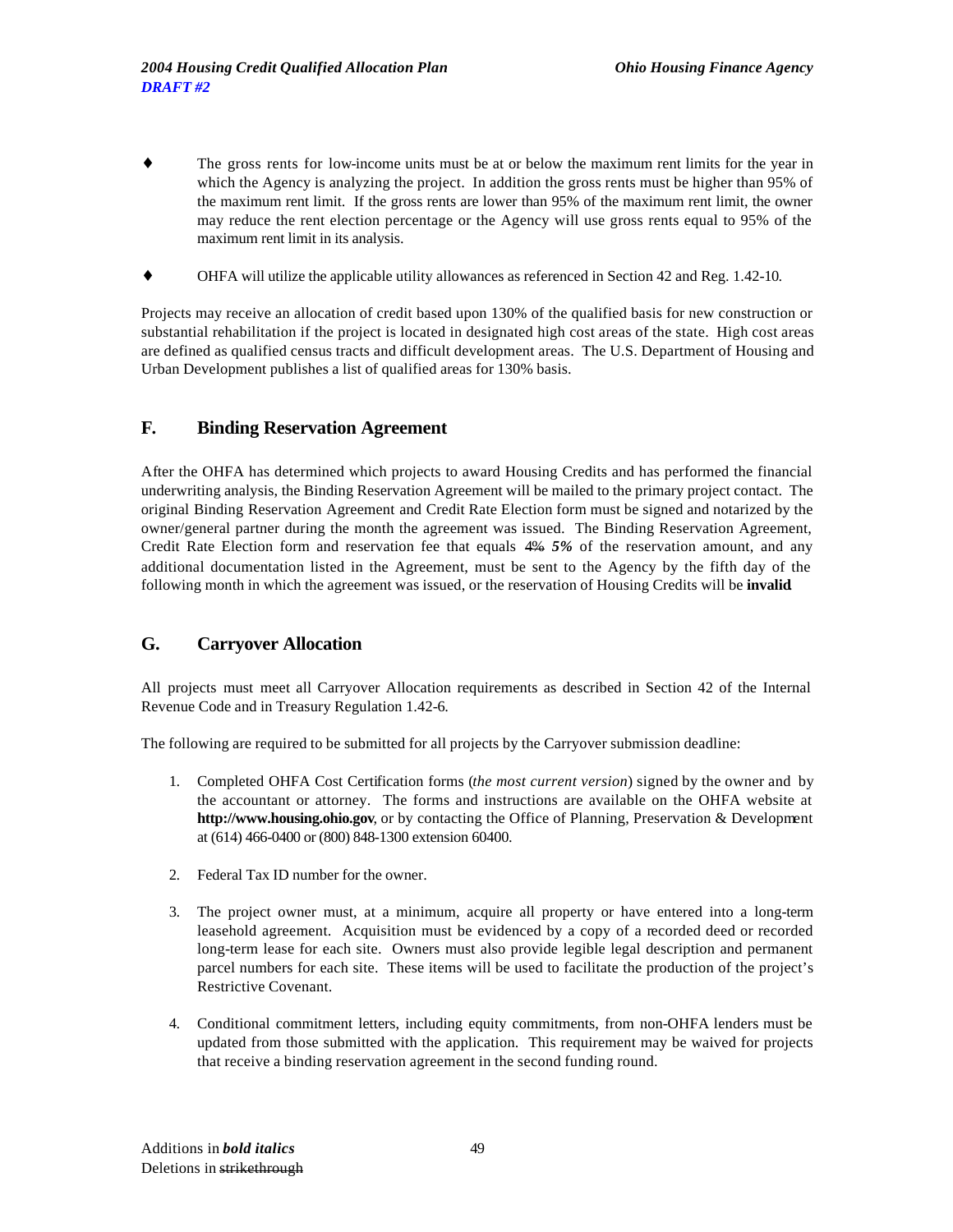- 5. An appraisal meeting OHFA requirements if the project is seeking acquisition credit. Those requirements include:
	- ◊ preparation by a third-party licensed (state does not matter) appraiser *licensed in the State of Ohio*. Name, address, and license number must be included;
	- $\Diamond$  statement of the estimated value of the property at or before the date of acquisition (the date of acquisition equals the date the deed or lease is recorded). The estimated value cannot include the value of the Housing Credit;
	- ◊ adherence to the Uniform Standards of Appraisal Practice. A statement to this effect must be included in the report;
	- $\Diamond$  conducted during 2004, although the Agency will consider earlier reports on a case-by-case basis. *An appraisal submitted with the original application that meets all other requirements will be accepted.*
- 6. All rehabilitation projects must submit a capital needs assessment performed by a third party professional. The assessment must meet the standards outlined in Exhibit N. For scattered site rehabilitation projects, a capital needs assessment must be performed for only 50% of the buildings. Based on the assessment the Agency reserves the right to adjust the project's total project costs and eligible basis that may affect the Agency's financial analysis of the project.
- 7. Any additional conditions that appeared on the reservation with a performance date by Carryover submission.

Projects that meet all requirements will be given a Carryover Allocation Agreement and a Building Identification Number (BIN) for each building in the project. Those buildings receiving credits for both acquisition and rehabilitation will receive one BIN for both Housing Credit types.

A Carryover Allocation Agreement is considered to be binding and will give the applicant 24 months from the end of the allocation year to complete the project and place the units in service. The Agency reserves the right to add conditions or require follow-up items in the Carryover Agreement that must be met before the Agency will issue 8609 Forms to the owner.

The Agency will charge an extension fee for any granted extension of the Carryover submission. Extension fees are 4% *5%* of the Binding Reservation fee. The Agency will not approve any extensions beyond November 18, 2004, unless the owner is unable to acquire the property until a later date and arrangements are made with the Agency in advance.

Projects that will be completed and placed-in-service in the same year in which they received a reservation should request 8609 form(s) and not a Carryover Allocation Agreement. The owner of the project must submit all appropriate request documentation by the Carryover submission deadline for that year.

# **H. Project Completion Stage / 8609 Request**

Upon project completion, the owner must notify the Agency of the placed-in-service date(s) of each building and submit:

1. Completed OHFA Cost Certification forms (*most current version*) signed by an independent accountant. The accountant will be required to conduct a complete audit of the project costs. The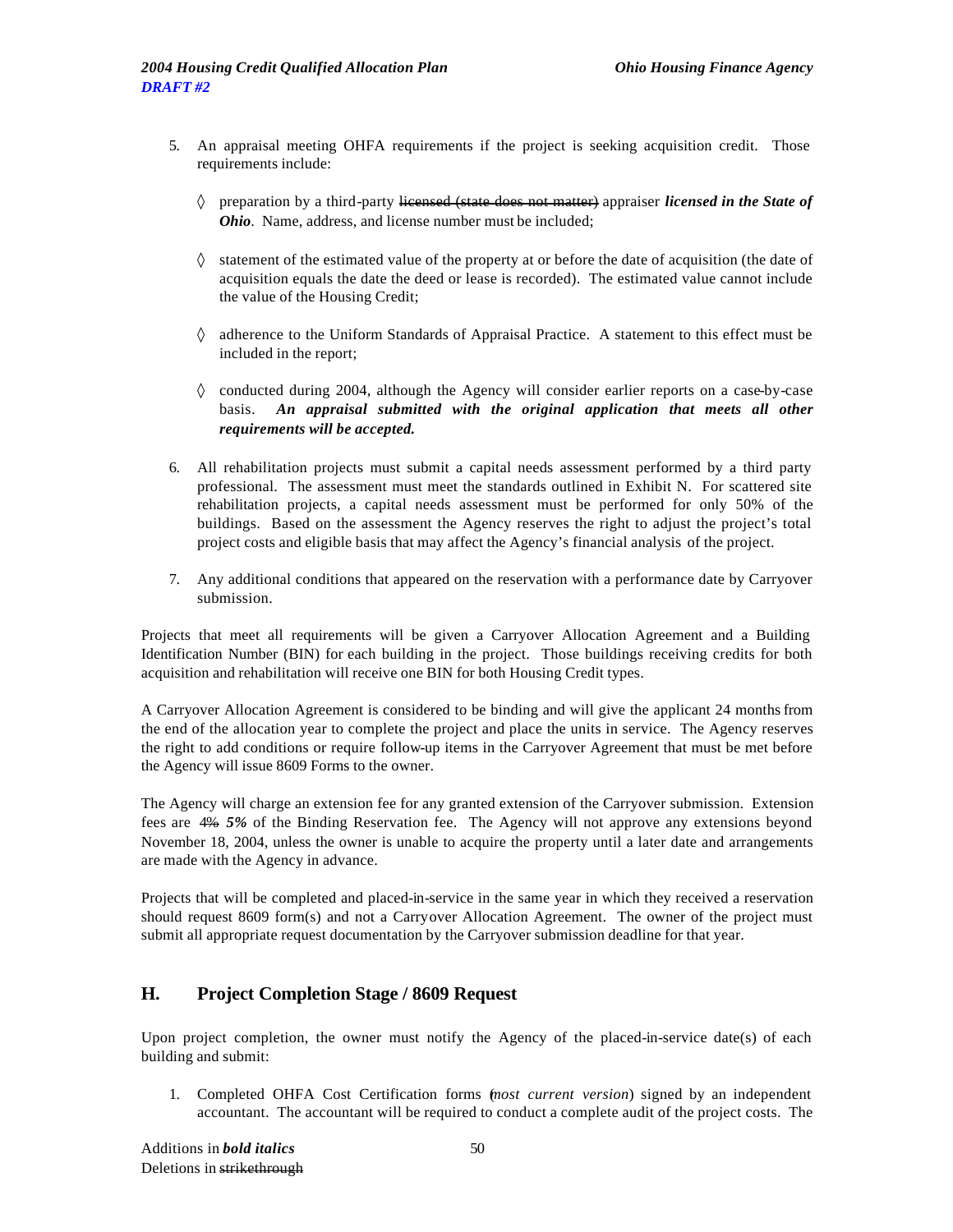required audit language is included on the forms. The forms and instructions are available on the OHFA website at **http://www.housing.ohio.gov**. An electronic copy of the forms must also be submitted.

- 2. Certificates of Occupancy, unconditional, from the issuer of the building permits. Certificates of Completion or similar information from the owner will be accepted for Rehabilitation projects. The Agency reserves the right to conduct a site visit of a property to verify completion before issuing the 8609 Form(s) to the owner.
- 3. All permanent financing sources except for the first or primary mortgage must be closed before the 8609 Forms are issued. An executed promissory note for each source must be submitted. In lieu of a note for the first or primary mortgage, a firm financing commitment signed by the lender and owner within 30 days of the request for the 8609 Forms may be submitted. This requirement is retroactive to projects that have not yet received 8609 Forms.
- 4. Partnership agreement, executed by the limited and general partners.
- 5. Recorded Restrictive Covenant and consent of recorded lienholder forms.
- 6. Payment of the compliance monitoring fee.
- 7. Evidence that the OHFA pre-occupancy training requirement has been completed.
- 8. Completion of the energy efficiency certification (if applicable).

The request for 8609 Forms must be made by the date listed in the Carryover Allocation Agreement. An extension of this deadline may be granted by the Agency. However, any extension will not apply to payment of the compliance monitoring fee.

The Agency will mail out 8609 Form(s) up to 90 working days after the request materials have been submitted to the Agency. Incomplete or insufficient request documentation will result in a delay of the 8609 Form issuance. The Agency reserves the right to defer processing 8609 Form requests that are received during a future competitive funding round.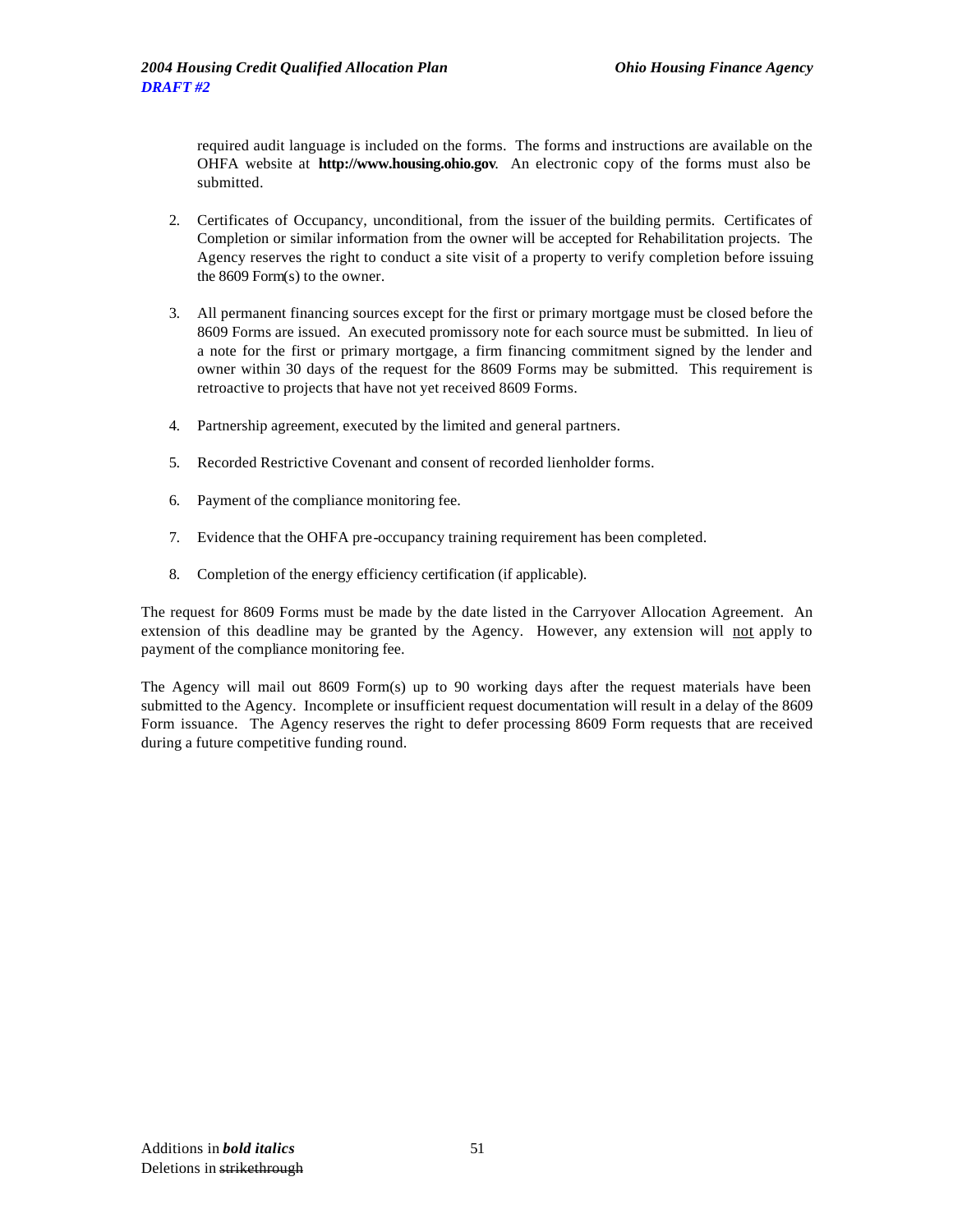# **III. MONITORING**

#### **A. Introduction**

The Revenue Reconciliation Act of 1990 mandated that beginning in 1992, housing finance agencies must actively monitor all Housing Credit properties to determine if they are complying with the requirements of the Housing Credit Program. In September 1992, the IRS issued final regulations with regard to the monitoring requirement. These regulations were effective June 30, 1993.

The monitoring process determines if the project is complying with requirements of the IRC. The Agency's internal monitoring process is outlined in the Low-Income Housing Tax Credit Program Compliance Manual, which will be provided to the owner/agent for each Housing Credit property. All residents must be income qualified, adjusted for family size prior to moving into the unit. All units must be rent restricted as provided for in the IRC. All units allocated Housing Credits must be safe, decent and sanitary housing units complying with local building, health, safety, and zoning codes.

Compliance with the requirements of the IRC is the sole responsibility of the owner of the building for which the Housing Credit was allocated.

#### **B. Monitoring Process**

ALL Housing Credit projects are required to comply with the following:

- 1. The owner/agent, prior to rent up, MUST complete a pre-occupancy training/meeting with the Agency *the OHFA Basic Tax Credit Compliance Training* unless the project is financed with tax-exempt bonds and did not receive an allocation from the competitive housing credit pool:
	- a) The owner/agent will be required to contact the Agency in writing within 120 days prior to leasing units to arrange a training/meeting with the Agency. *Prior to the placed-inservice date, the owner/agent individual(s) responsible for final approval of tenant files for buildings receiving 8609 Forms will be required to attend the OHFA Basic Tax Credit Compliance Training within the previous six (6) months. Registration can be made by contacting the Office of Housing Management.*
- 2. The owner of a Housing Credit project must keep records for each qualified low-income building in the project for each year of the compliance and extended use period. These records must include:
	- a) The total number of residential rental units in the building (including the number of bedrooms and the size in square feet of each residential rental unit);
	- b) The percentage of residential rental units in the building that are low-income units;
	- c) The rent charged on each residential rental unit in the building (including any utility allowances);
	- d) The number of occupants in each low-income unit, but only if rent is determined by the number of occupants in each unit under section  $42(g)(2)$  (as in effect before the amendments made by the Revenue Reconciliation Act of 1989);
	- e) The low-income unit vacancies in the building and information that shows when, and to whom, the next available units were rented;
	- f) The annual income certification of each low-income tenant per unit;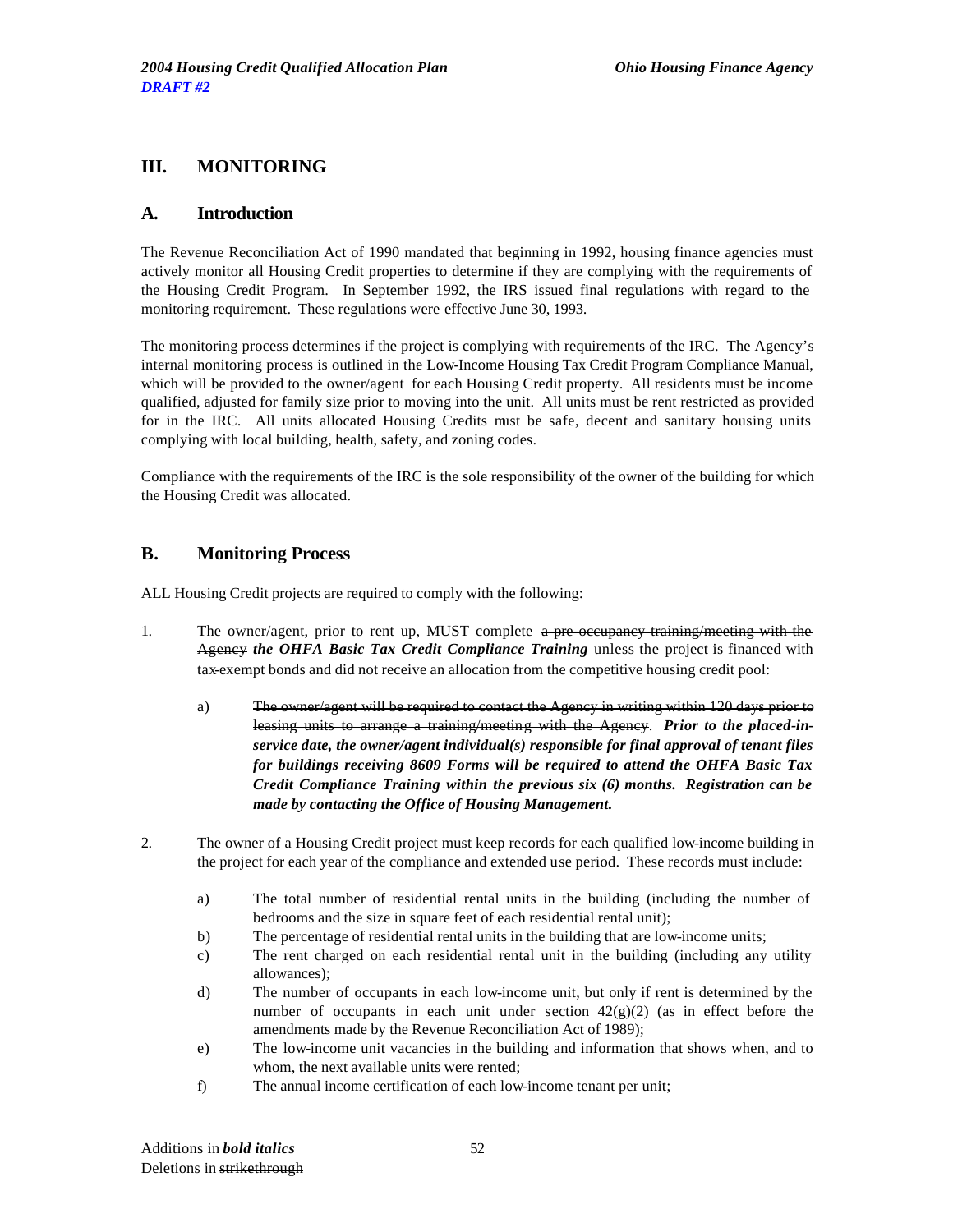- g) Documentation to support each low-income tenant's income certification. Tenant income is calculated in a manner consistent with the determination of annual income under Section 8 of the United States Housing Act of 1937 ("Section 8"), not in accordance with the determination of gross income for federal income tax liability;
- h) The eligible basis and qualified basis of the building at the end of the first year of the credit period; and
- i) The character and use of the non-residential portion of the building included in the building's eligible basis under section 42(d).
- 3. The owner of a Housing Credit project is required to retain the records described in Section 2 above for at least six years after the due date (with extensions) for filing the federal income tax return for that year. Records for the first year of the credit period must be retained for at least six years beyond the due date (with extensions) for filing the federal income tax return for the last year of the compliance period of the building (reference 26 CFR Par. 2. 1.42-5 (b)(2)).
- 4. The owner is responsible for reporting to the Agency annually in the form and manner the Agency specifies, the project's compliance with the Code and for certifying under penalty of perjury that the information provided is true, accurate, and in compliance with Section 42 of the IRC. The owner certifies that for the preceding 12-month period --:
	- a) The project met the requirements of: 1. The 20-50 test under section  $42(g)(1)(A)$ , the 40-60 test under section  $42(g)(1)(B)$ , whichever minimum set-aside test was applicable to the project; and 2. If applicable to the project, the 15-40 test under sections  $42(g)(4)$  and  $142(d)(4)(B)$  for "deep rent skewed" projects;
	- b) There was no change in the applicable fraction (as defined in section  $42(c)(1)(B)$ ) of any building in the project, or that there was a change, and a description of the change;
	- c) The owner has received an annual income certification from each low-income tenant, and documentation to support that certification; or, in the case of a tenant receiving Section 8 housing assistance payments, the statement from a public housing authority described in paragraph  $(b)(1)(vii)$  of this section;
	- d) Each low-income unit in the project was rent-restricted under section  $42(g)(2)$ ;
	- e) All units in the project were for use by the general public and used on a nontransitional basis (except for transitional housing for the homeless provided under section 42  $(i)(3)(B)(iii)$ ;
	- f) Each building in the project was suitable for occupancy, taking into account local health, safety, and building codes;
	- g) There was no change in the eligible basis (as defined in section 42(d)) of any building in the project, or if there was a change, the nature of the change (e.g. a common area has become commercial space, or a fee is now charged for a tenant facility formerly provided without charge);
	- h) All tenants facilities included in the eligible basis under section 42(d) of any building in the project, such as swimming pools, other recreational facilities, and parking areas, were provided on an comparable basis without charge to all tenants in the building;
	- i) If a low-income unit in the project became vacant during the year, that reasonable attempts were or are being made to rent that unit or the next available unit of comparable or smaller size to tenants having a qualifying income before any units in the project were or will be rented to tenants not having a qualifying income;
	- j) If the income of tenants of a low-income unit in the project increased above the limit allowed in section  $42(g)(2)(D)(ii)$ , the next available unit of comparable or smaller size in the project was or will be rented to tenants having a qualifying income;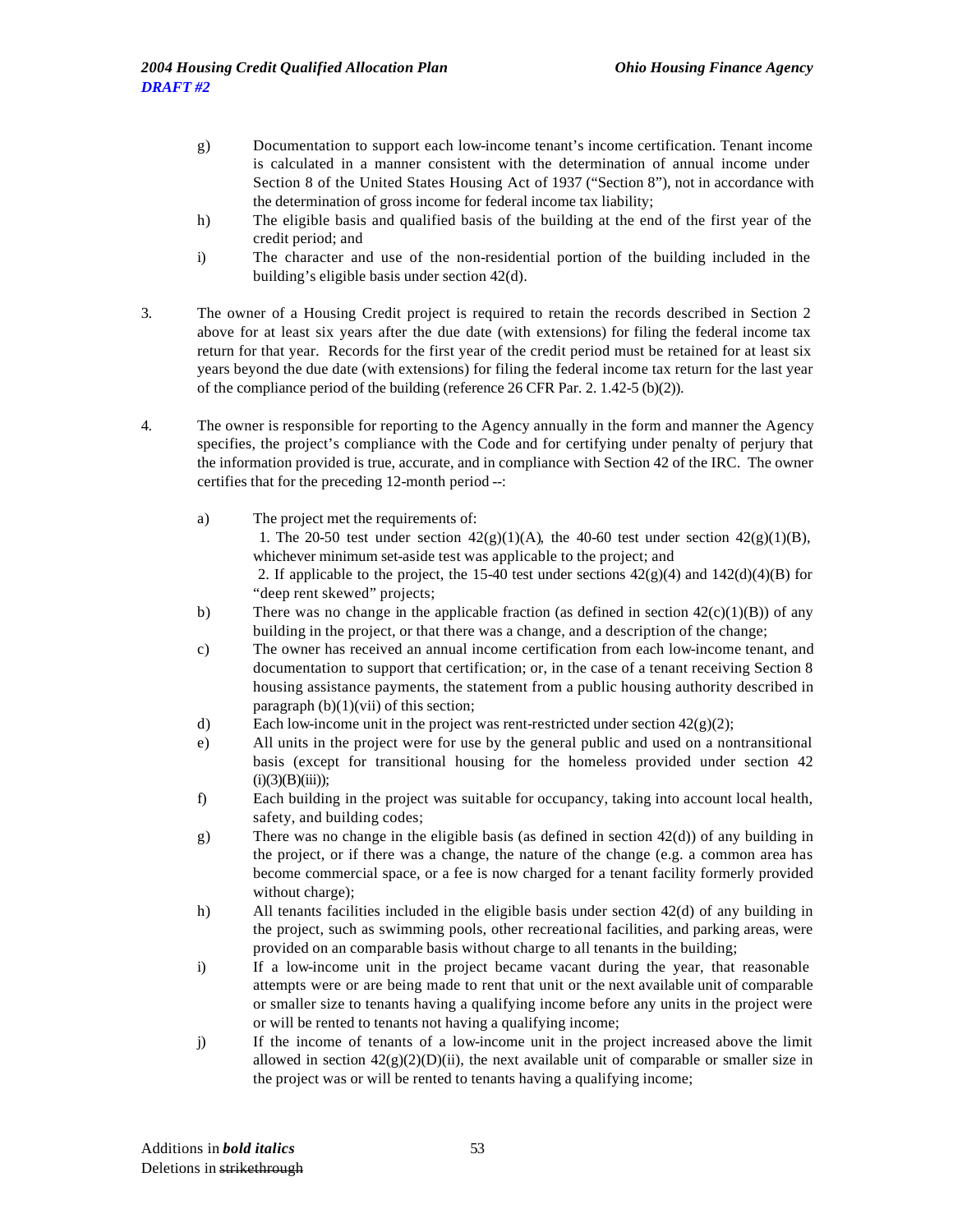- k) The owner has not refused to lease a unit in the project to a Section 8 applicant because the applicant holds a Section 8 voucher or certificate;
- l) No finding of discrimination under the Fair Housing Act has occurred for the project (a finding of discrimination includes an adverse final decision by HUD, an adverse final decision by a substantially equivalent state or local fair housing agency, or an adverse judgment from a Federal court); and
- m) An extended low-income housing commitment as described in Section 42(h)(6) was in effect (for buildings subject to Section 7108  $(c)(1)$  of the Revenue Reconciliation Act of 1989).
- 5. The Agency requires that the owner of a Housing Credit project annually certify the resident's income and assets.

The Agency reserves the right to make a determination at a later date regarding the Annual Income Recertification Waiver (Section 42 (g) (8) (B) of the IRC).

- 6. The Agency has the right to review tenant files throughout the 15-year compliance period plus extensions (up to an additional 15 years for a total of 30 years, based upon the extended use provision). The Agency has the right to perform on-site inspections of any low-income housing project at least through the end of the compliance period of the building(s) in the project (26 CFR Par.2. 1.42-5 (d)). New building(s) receiving allocations on or after January 1, 2002 will be on-site inspected no later than the end of the second calendar year following the year the last building in the project is placed in service.
- 7. The Agency will provide prompt written notice to the owner of a Housing Credit project if the Agency does not receive the required certification or discovers through inspection, review, or any other manner that the project is in non-compliance. The owner will have up to 60 days from date of the notification to correct any non-compliance issues found and give a written response to the Agency of corrective actions taken. The Agency may extend the correction period for up to six months, but only if the agency determines there is good cause for granting the extension. During the correction period, an owner must supply any missing certifications and bring the project into compliance with the provisions of the IRC.
- 8. The Agency is required to file Form 8823, "Low-Income Housing Credit Agencies Report of Non-Compliance" with the IRS no later than 45 days after the end of the correction period, including extensions, and no earlier than the end of the correction period, whether or not the non-compliance or failure to certify is corrected. The Agency must explain on Form 8823 the nature of the noncompliance or failure to certify (reference 26 CFR Par. 2. 1.42-5 (e)(3)).
- 9. Compliance with the requirements of Section 42 of the IRC is the responsibility of the owner of the building(s) for which the Housing Credit is allowable. The Agency's obligation to monitor for compliance does not make the Agency liable for owner/agent non-compliance.
- 10. If the Agency is unable to serve notice on the property owner by mail and/or telephone during the compliance period as defined by the IRS, the Agency will consider the property out of compliance and notify the IRS by filing Form 8823 of non-compliance.

a) The Agency will maintain one contact person per project. The owner/agent will agree upon the contact person and notify the Agency immediately of any change.

b) Recapture determinations are made by the IRS.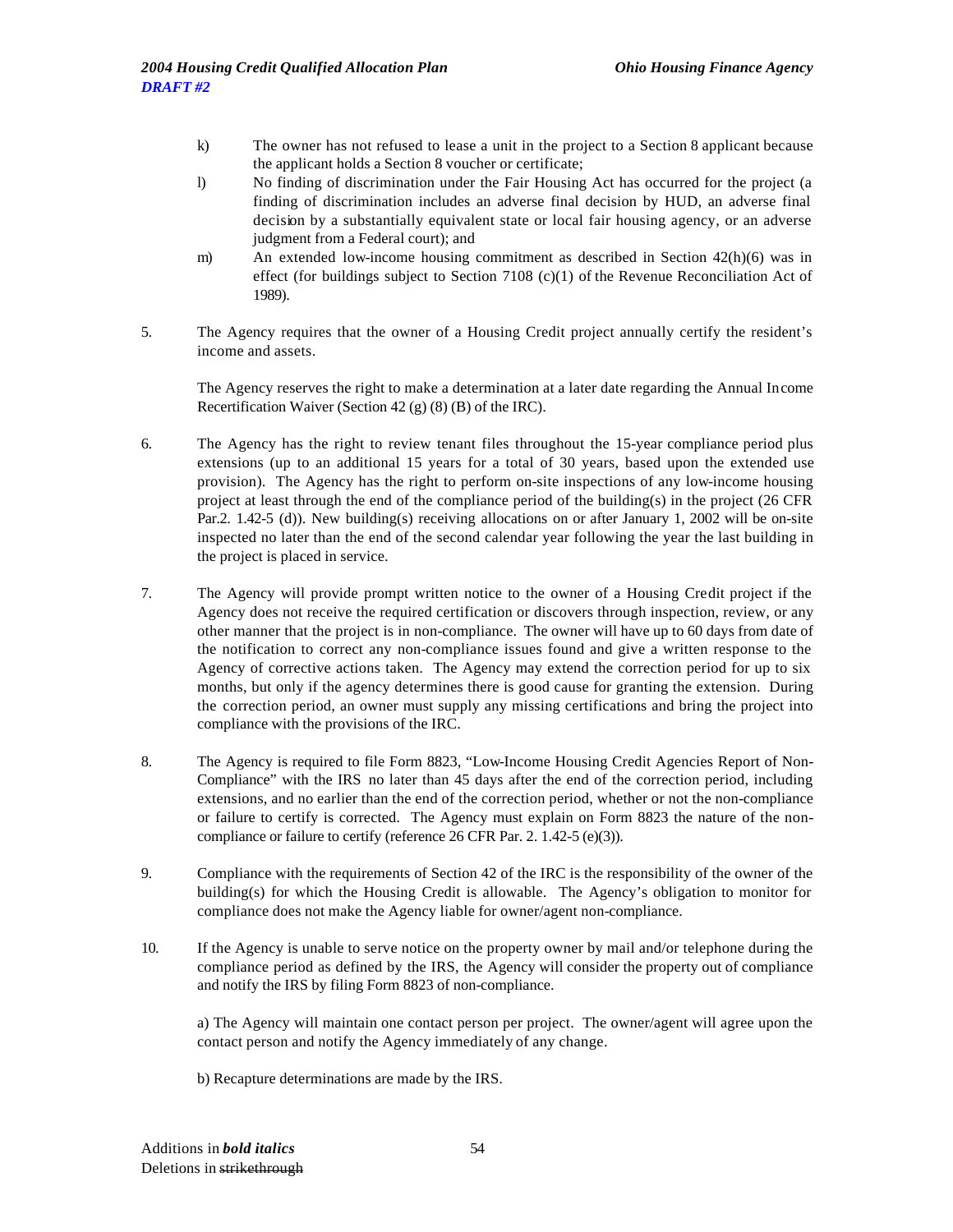11. OHFA requires Housing Credit owners to pay a one-time compliance monitoring fee. The fee amount for projects receiving a reservation in 2004 will be \$500 per unit. The fee must be submitted with the 8609 request.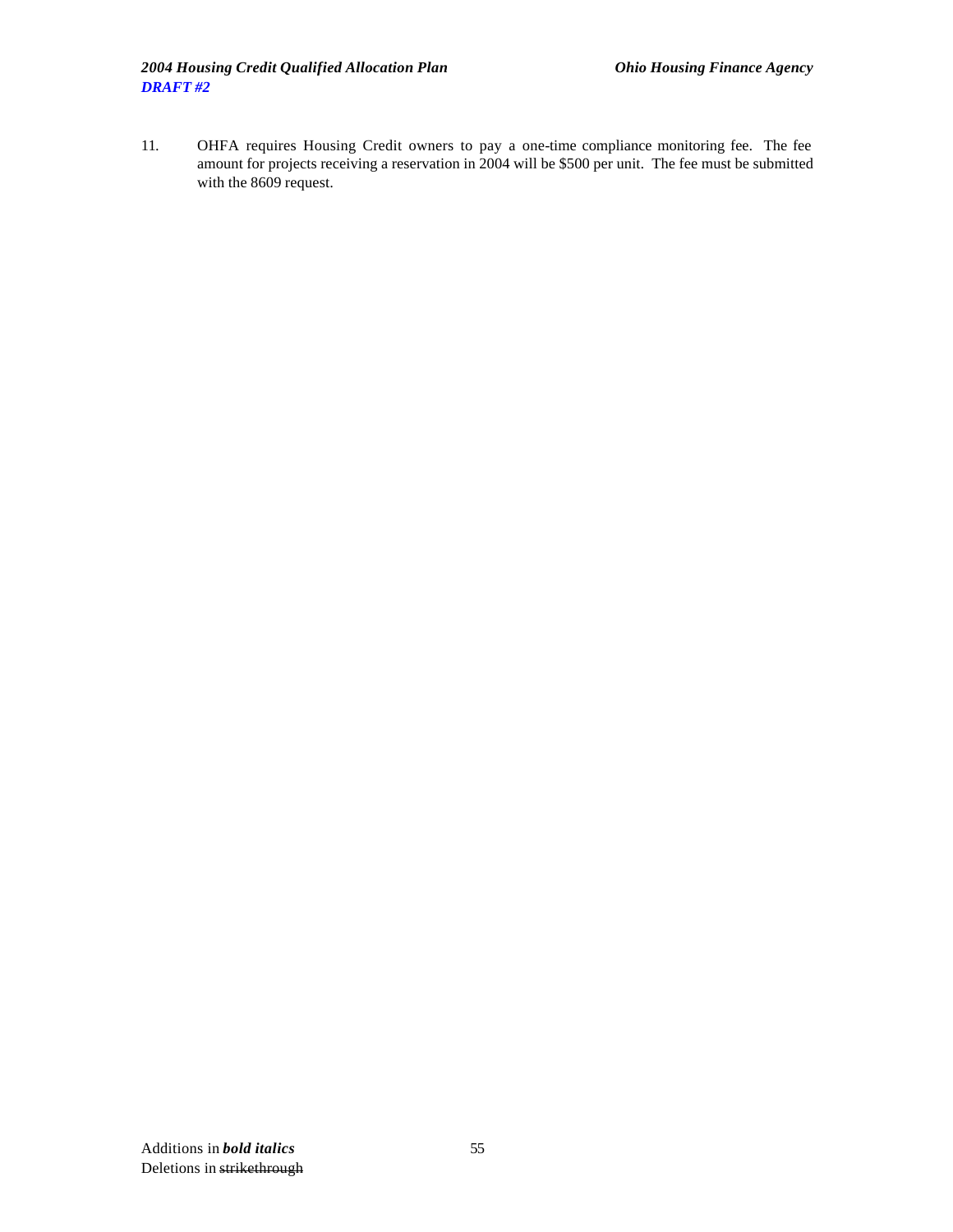# **IV. MISCELLANEOUS**

**Project Changes:** All project changes require Agency approval, and all changes will be reviewed by the Agency on a case-by-case basis. Any change in a project which reduces the project score, or that reduces the project score below the score of the last funded project in a particular funding round, may result in a reduction or revocation of the Housing Credit reservation or allocation. No changes in a project are allowed if it reduces the project's score in rent structure. A new application, fee, and Competitive review may be required if any project characteristics change.

Failure to inform OHFA of any changes in the applicant's situation or project structure at any time may cause the application to be rejected or the Housing Credit reservation to be revoked.

*OHFA may allow the admission of an additional general partner after Housing Credits are awarded in order to address a related-party loan issue. A letter from the owner's legal counsel that adequately explains the need for this action must be submitted. A letter signed by both the new general partner and the current controlling general partner must also be submitted to confirm the following:*

- *a. The new general partner will not own more than 24% of the general partner shares.*
- *b. The new general partner must agree to not materially participate in the project.*
- *c. The new general partner must gain little or no financial benefit from the project.*
- *d. The new general partner may not count the project toward experience points in future funding applications to OHFA.*

#### *OHFA will review and issue a decision for each request on a case-by-case basis. Approval of the OHFA Board may also be necessary for the AHL and HDAP programs.*

**Document Correction Fee:** The Agency will assess a correction fee of \$250 if a Carryover Allocation Agreement, Restrictive Covenant, or 8609 Form must be re-issued due to an error on the part of the owner or applicant.

**Agency Information Sources:** The OHFA web site contains important, easily accessible program information such as Housing Credit percentages, frequently asked questions, technical support, general tax credit information, important program dates, and downloadable files such as the QAP and Affordable Housing Funding Application. The web site address is **http://www.housing.ohio.gov**. It is the responsibility of the applicants to regularly browse the website to obtain current information on the Housing Credit and other Agency programs.

**Contacting the Applicant:** The Agency will only contact the person listed in the application as the project contact. The Agency asks other parties involved in the project to communicate with the project contact, prior to contacting the Agency.

**Requesting Information:** At the end of each allocation round, the Agency will make available a listing by score of all projects, along with a detailed report featuring the reserved projects of that round. Please visit the OHFA web site at **http://www.housing.ohio.gov** or contact the Agency to obtain this listing. Interested parties requesting project specific information will be required to use a Freedom of Information Request Form (forms are available from OHFA) and follow Ohio Department of Development procedures.

**Agency Participation Notification:** Project owner(s) and applicant(s) should coordinate with Agency personnel to provide the opportunity for public notification of the Agency's participation in a project.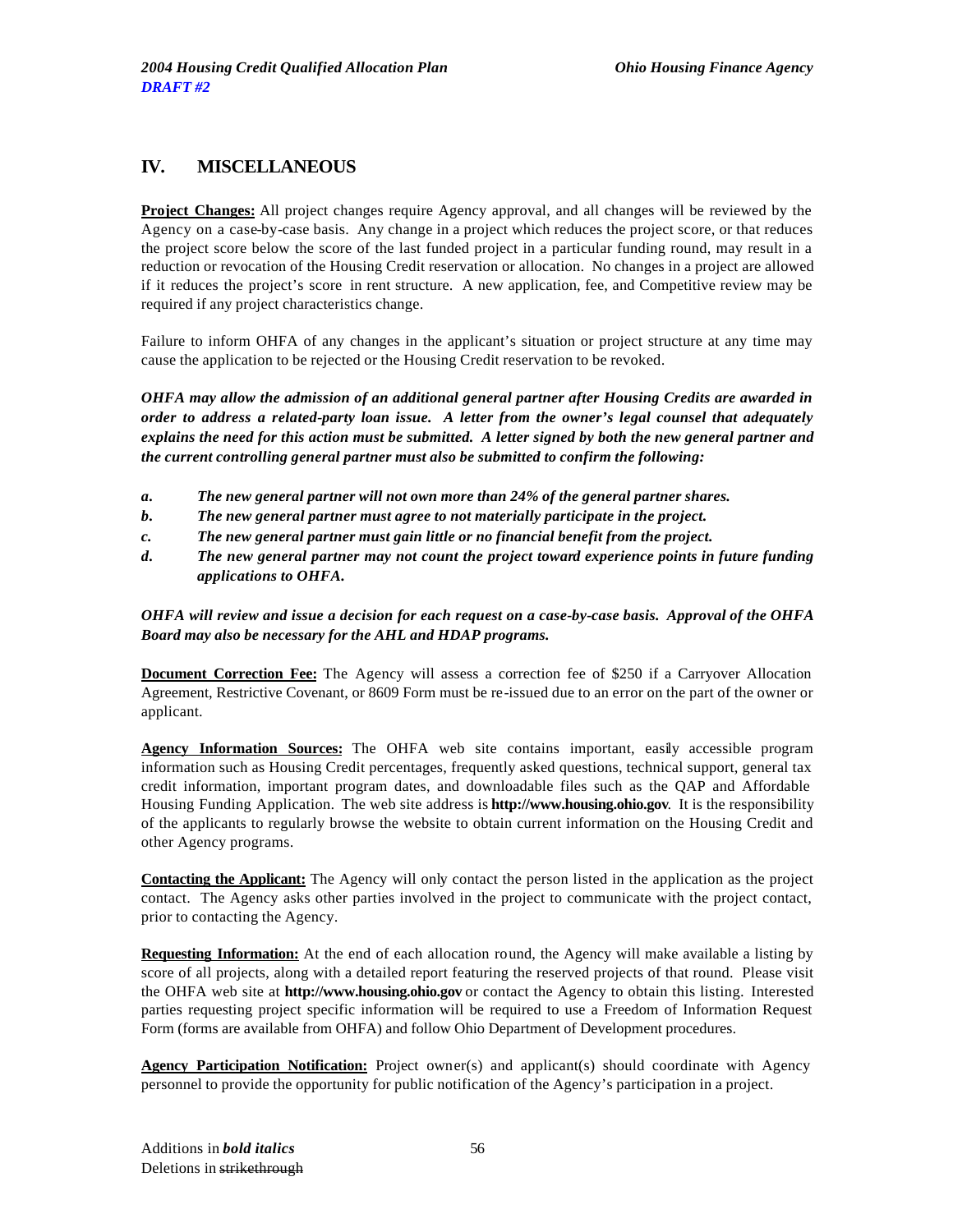**QAP Development:** OHFA receives input in the development of the QAP from the Housing Credit Advisory Committee and citizens at the public hearings. The Governor and the OHFA Board approve the QAP. OHFA encourages participation from interested parties during the public hearing and written comment process.

The Housing Credit Advisory Committee is a working group that meets periodically in Columbus to discuss the QAP and other program details. Interest groups represented on the committee include: lenders, equity providers, for-profit developers, non-profit developers, special needs advocates, rural development advocates, urban development advocates, local government officials, and others. The Agency always welcomes new representatives to replace retiring or inactive members. Anyone interested in joining or nominating someone for the committee should contact OHFA at (614) 466-0400.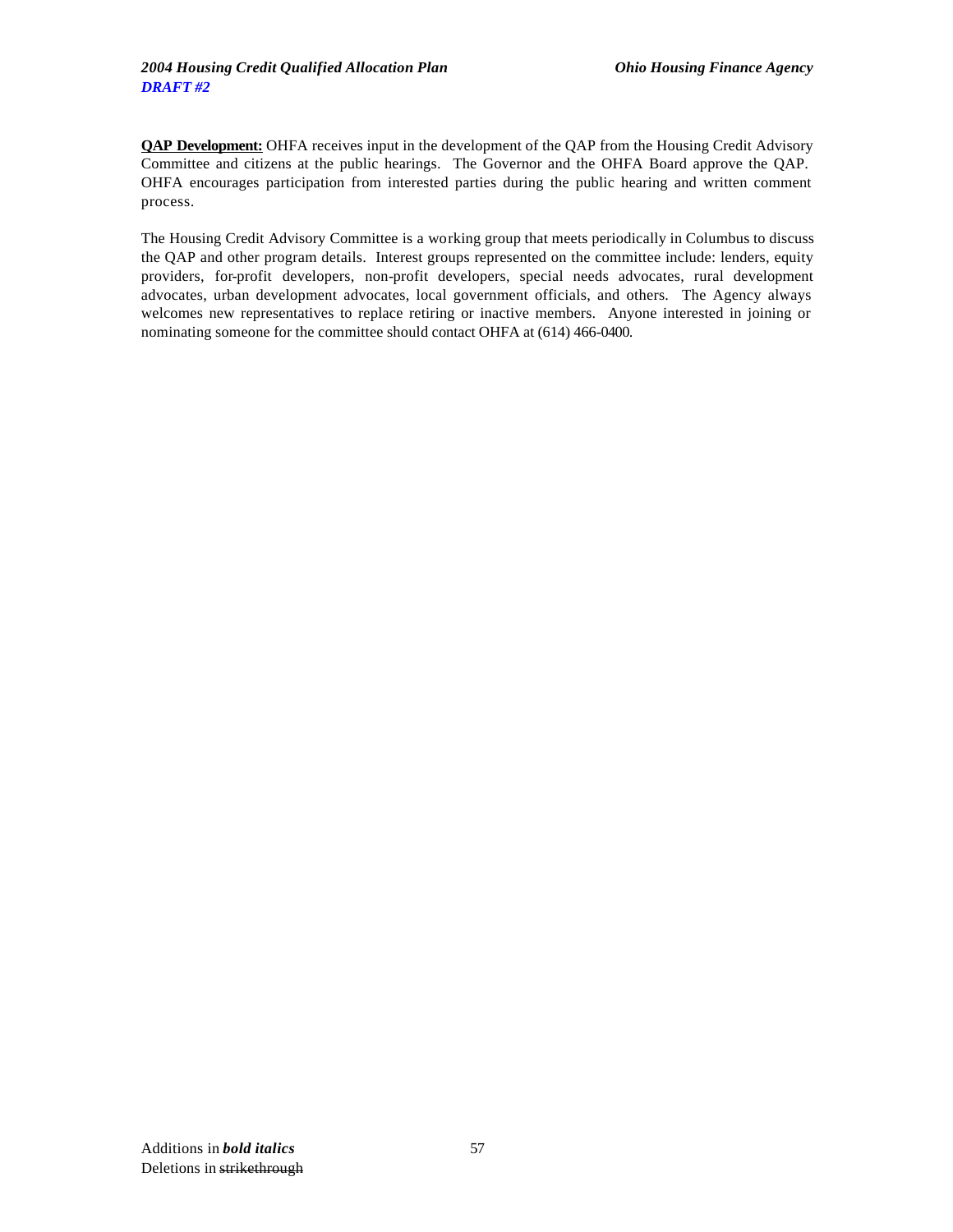# **V. 2004 QAP EXHIBITS**

NOTE: Updated Exhibits A and B are not available at the time of this printing. In early 2004 these exhibits will be published separately, and will also be included in the final Affordable Housing Funding Application (AHFA). Please contact OHFA or visit our web site located at www.odod.state.oh.us/ohfa to receive the updated exhibits.

| A.             | <b>RENT AND INCOME LIMITS</b>                                             |    | 56 |
|----------------|---------------------------------------------------------------------------|----|----|
| <b>B.</b>      | <b>INCOME ADJUSTMENT POINTS</b>                                           | 65 |    |
| $\mathbf{C}$ . | <b>MAXIMUM DEVELOPMENT COST PER UNIT</b>                                  |    | 66 |
| D.             | <b>QUALIFIED CENSUS TRACTS</b>                                            |    | 72 |
| E.             | <b>COMMUNITIES WITH A CONSOLIDATED PLAN</b>                               | 74 |    |
| F.             | AREAS WITH A COMMUNITY HOUSING<br><b>IMPROVEMENT STRATEGY (CHIS)</b>      |    | 75 |
| G.             | <b>RURAL DEVELOPMENT LIST OF DESIGNATED PLACES</b>                        | 76 |    |
| H.             | <b>HIGH INCOME CENSUS TRACTS</b>                                          | 78 |    |
| L              | MODEL LANGUAGE FOR LOCAL GOVERNMENT<br><b>NOTIFICATION</b>                | 81 |    |
| $\mathbf{J}$ . | <b>GEOGRAPHIC POOL AREAS AND AMOUNTS</b>                                  |    | 83 |
| К.             | <b>MARKET STUDY INDEX</b>                                                 | 84 |    |
| L.             | <b>SUPPORTIVE SERVICE PLAN INDEX &amp; REQUIREMENTS</b>                   | 86 |    |
| M.             | <b>GOVERNOR'S REGIONAL ECONOMIC DEVELOPMENT</b><br><b>REPRESENTATIVES</b> |    | 90 |
| N.             | <b>CAPITAL NEEDS ASSESSMENT STANDARDS</b>                                 |    | 92 |
| О.             | <b>GUIDE TO FEDERAL ACCESSIBILITY REQUIREMENTS</b>                        | 93 |    |
| <b>P.</b>      | LISTING OF AREA AGENCIES ON AGING AND<br><b>COMMUNITY ACTION AGENCIES</b> |    | 96 |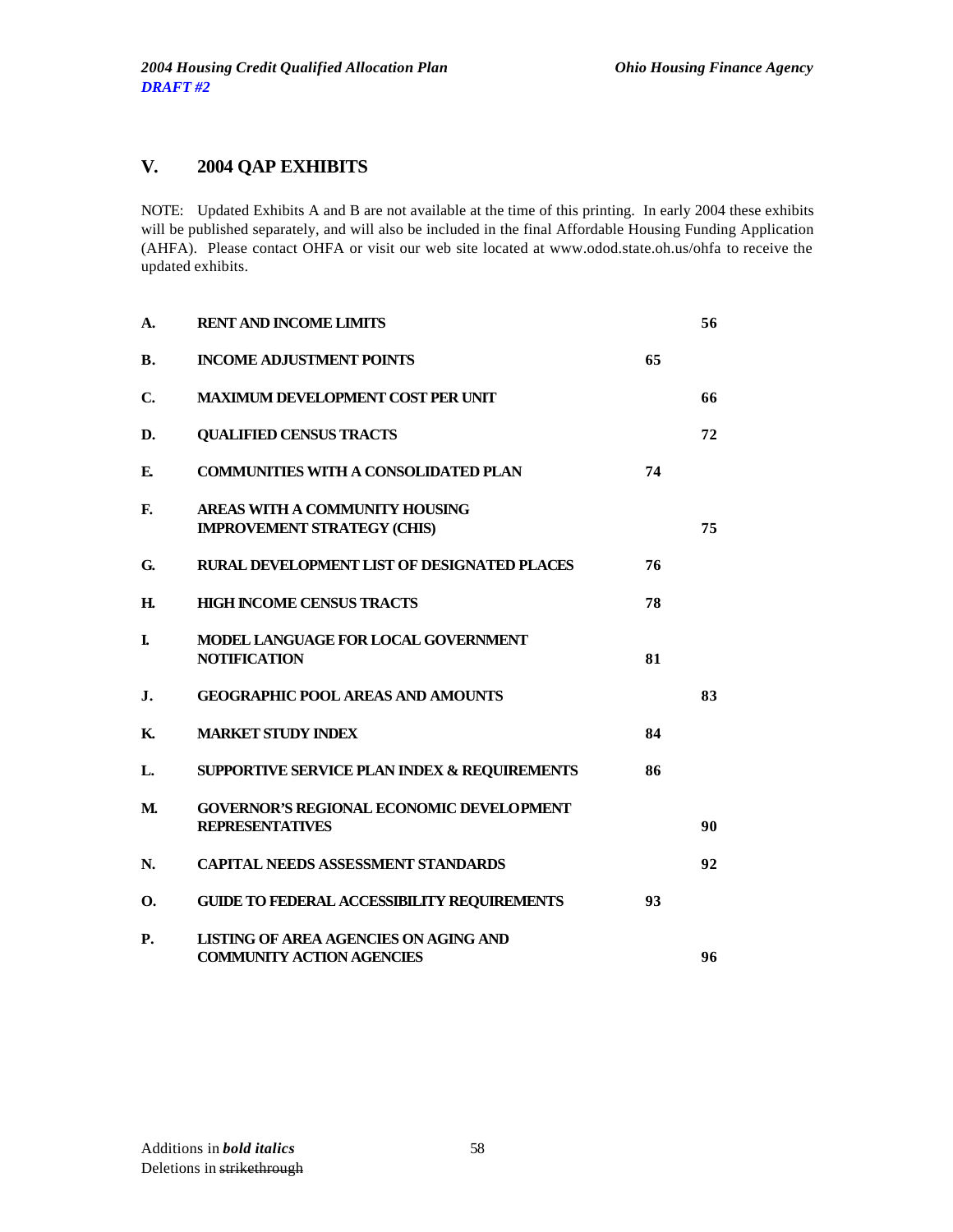### **A. RENT AND INCOME LIMITS**

#### *Instructions*

#### **Example:**

| County | (5.) Rent: Bedrooms (Residents) $Eff (1) 1 (1.5) 2 (3) 3 (4.5) 4 (6) 5 (7.5)$ |     |       |       |       |       |       | 6(9)  |       |       |
|--------|-------------------------------------------------------------------------------|-----|-------|-------|-------|-------|-------|-------|-------|-------|
|        | (2.) Income: Residents                                                        |     |       |       |       |       | b     |       |       |       |
| Adams  | $(6.) 50\%$ rent                                                              | 426 | 456   | 547   | 633   | 706   | 779   |       |       |       |
| (1.)   | $(3.)$ 50% income                                                             |     | 17050 | 19500 | 21900 | 24350 | 26300 | 28250 | 30200 | 32150 |
|        | $(7.) 60%$ rent                                                               | 511 | 548   | 657   | 759   | 847   | 935   |       |       |       |
|        | $(4.) 60\%$ income                                                            |     | 20460 | 23400 | 26280 | 29220 | 31560 | 33900 | 36240 | 38580 |

1. Name of County.

2. The number of residents in a household, used for the 50% and 60% income figures in the table.

3. The 50% Area Median Gross Income (AMGI) for the county, adjusted for the number of residents in a household. The source of these income figures are the HUD very low-income limits, which are updated and published annually.

4. The 60% Area Median Gross Income (AMGI) for the county, adjusted for the number of residents in a household. The 60% income figures are computed using the 50% income figures as follows:

[50% income]  $* 2 * 60\% = 60\%$  income]

5. The number of bedrooms in a unit, used for the 50% and 60% rent figures in the table. The number of residents in each type of unit (1 resident for SRO & efficiency units; 1.5 residents per bedroom for units with one or more bedrooms) are used to compute the rent figures in the table.

6. The 50% monthly rent figures for the county, adjusted for the number of bedrooms in a unit. The rents are computed using the 50% income figures, and the number of residents in each type of unit, as follows:

( $[50\%$  income for the number of residents] \* 30%) / 12 =  $[50\%$  monthly rent]

7. The 60% monthly rent figures for the county, adjusted for the number of bedrooms in a unit. The rents are computed using the 60% income figures, and the number of residents in each type of unit, as follows:

( $[60\%$  income for the number of residents] \* 30%) / 12 =  $[60\%$  monthly rent]

NOTE: The monthly rent for any percentage of income can be computed using the 50% income figures.

Example: Monthly rent figures for 45% Area Median Gross Income.

[50% income]  $* 2 * 45% = 145%$  income]

 $(5\%$  income for the number of residents] \* 30%) / 12 = [45% monthly rent]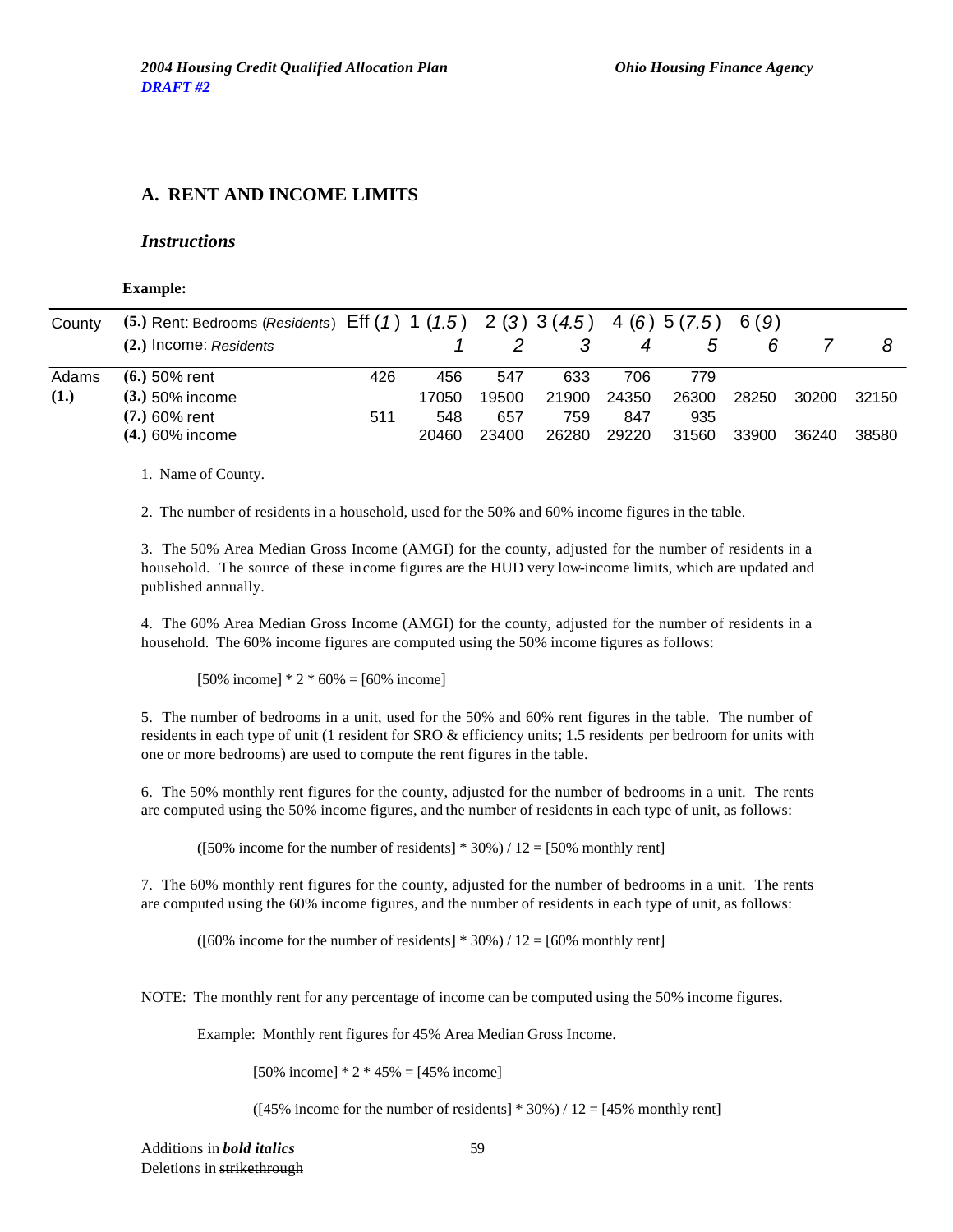If the income or monthly rent figures contain a decimal, always round down to compute the correct figure.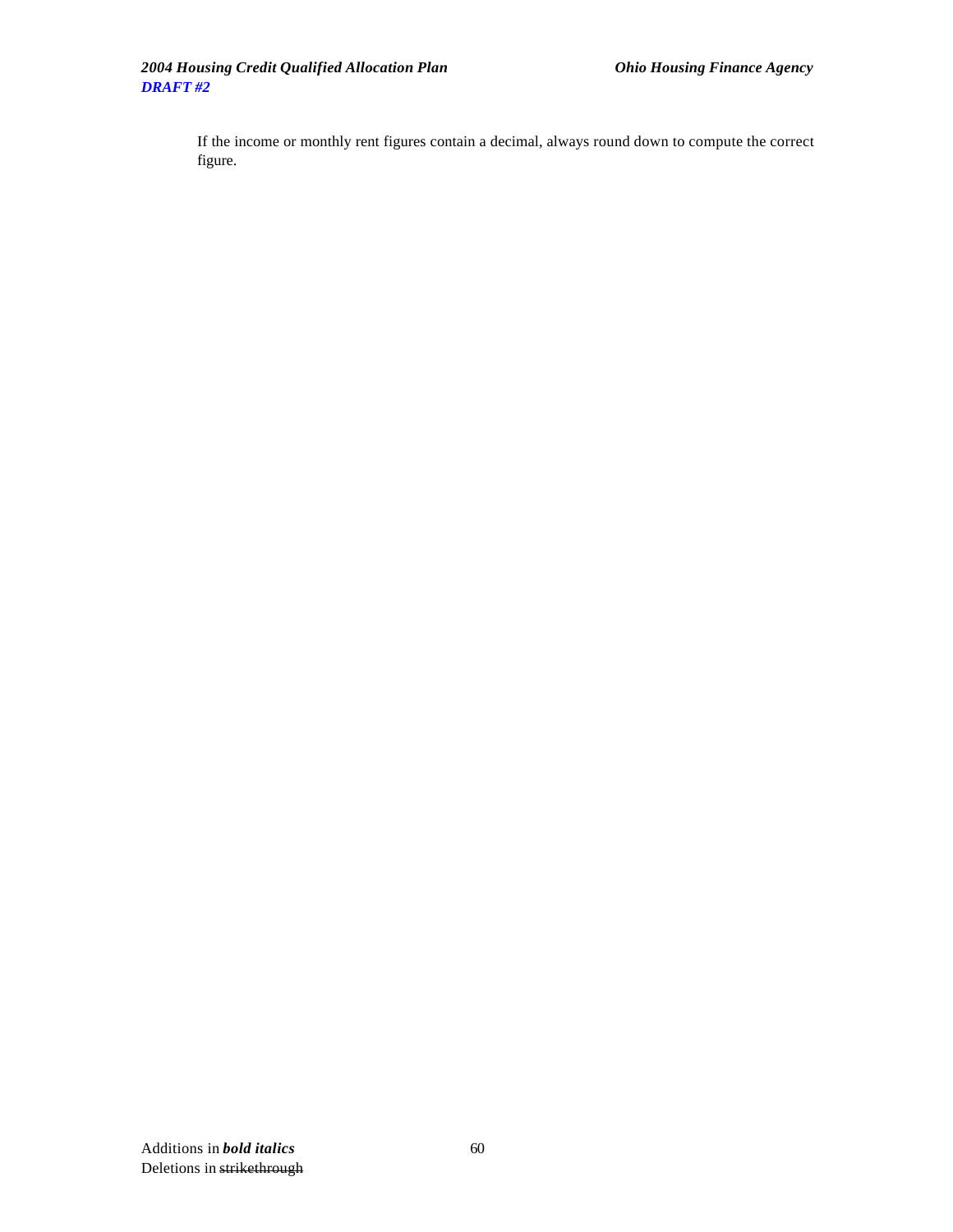*2004 Housing Credit Qualified Allocation Plan Ohio Housing Finance Agency DRAFT #2*

# **A. 2004 RENT AND INCOME LIMITS**

*(Will be published by HUD in early 2004)*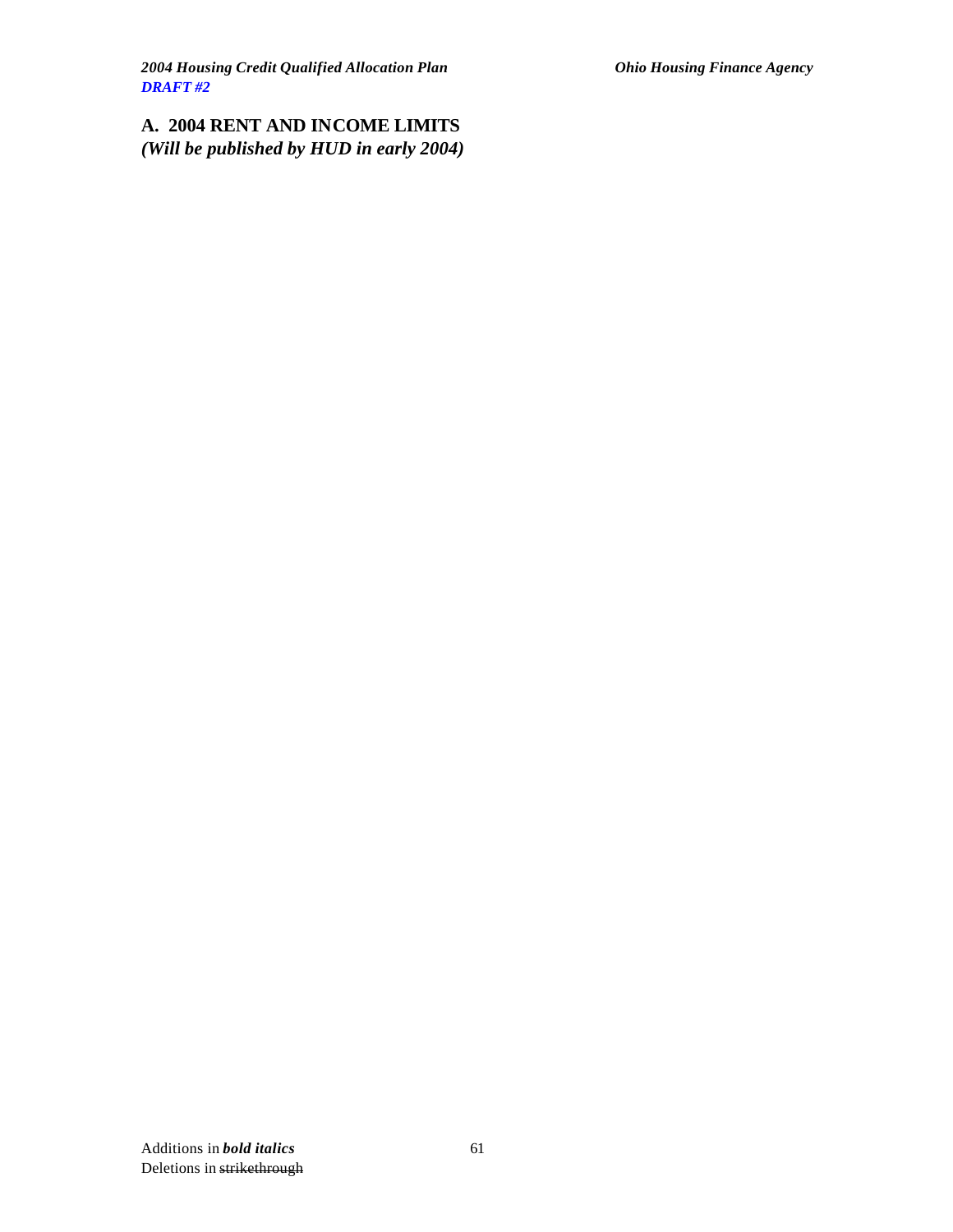# **B. 2004 INCOME ADJUSTMENT POINTS**

*(Will be determined when the 2004 Rent & Income Limits are published)*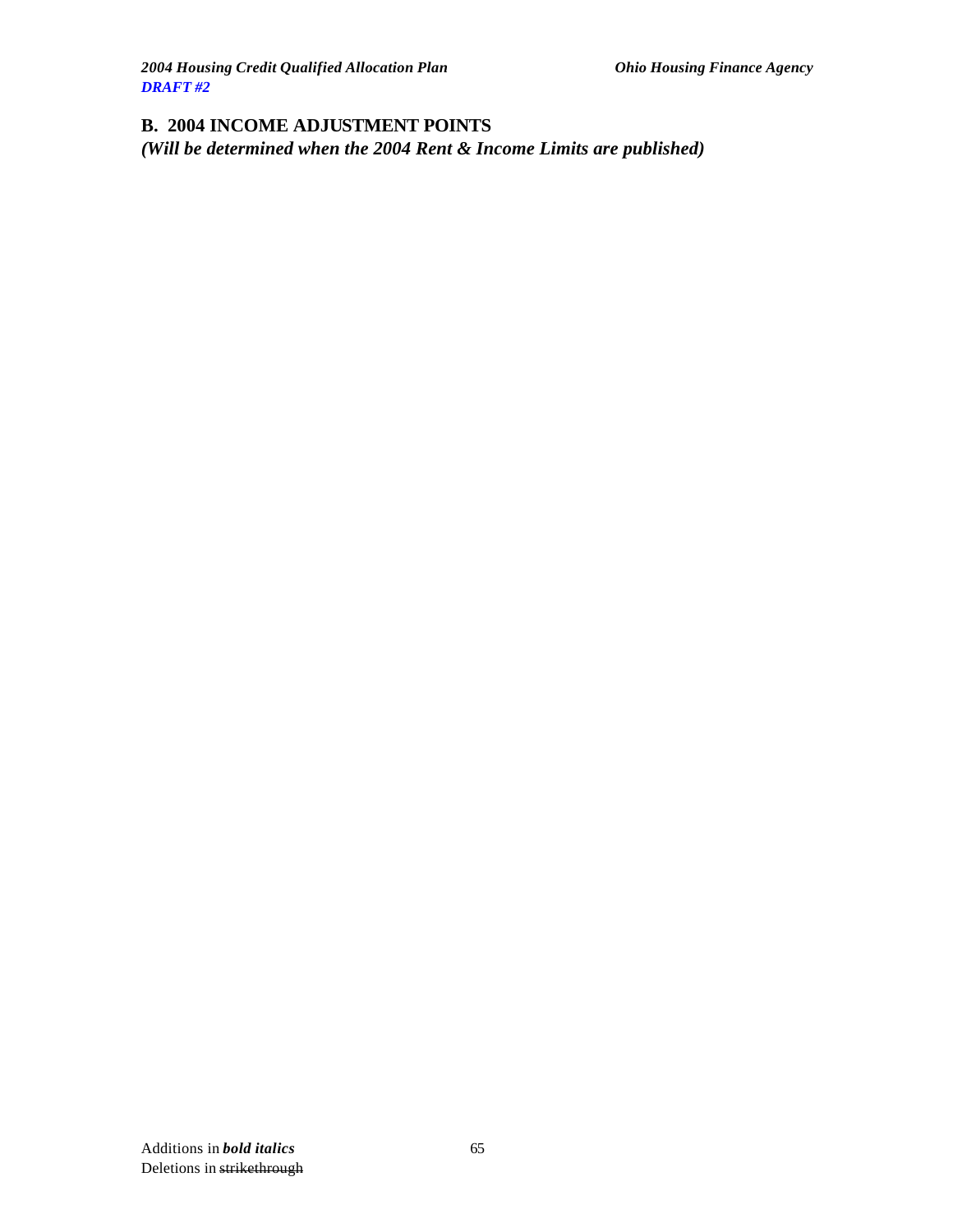# **C. MAXIMUM DEVELOPMENT COST PER UNIT** *(Will be determined based on the HUD 221(d)(3) Mortgage Limits)*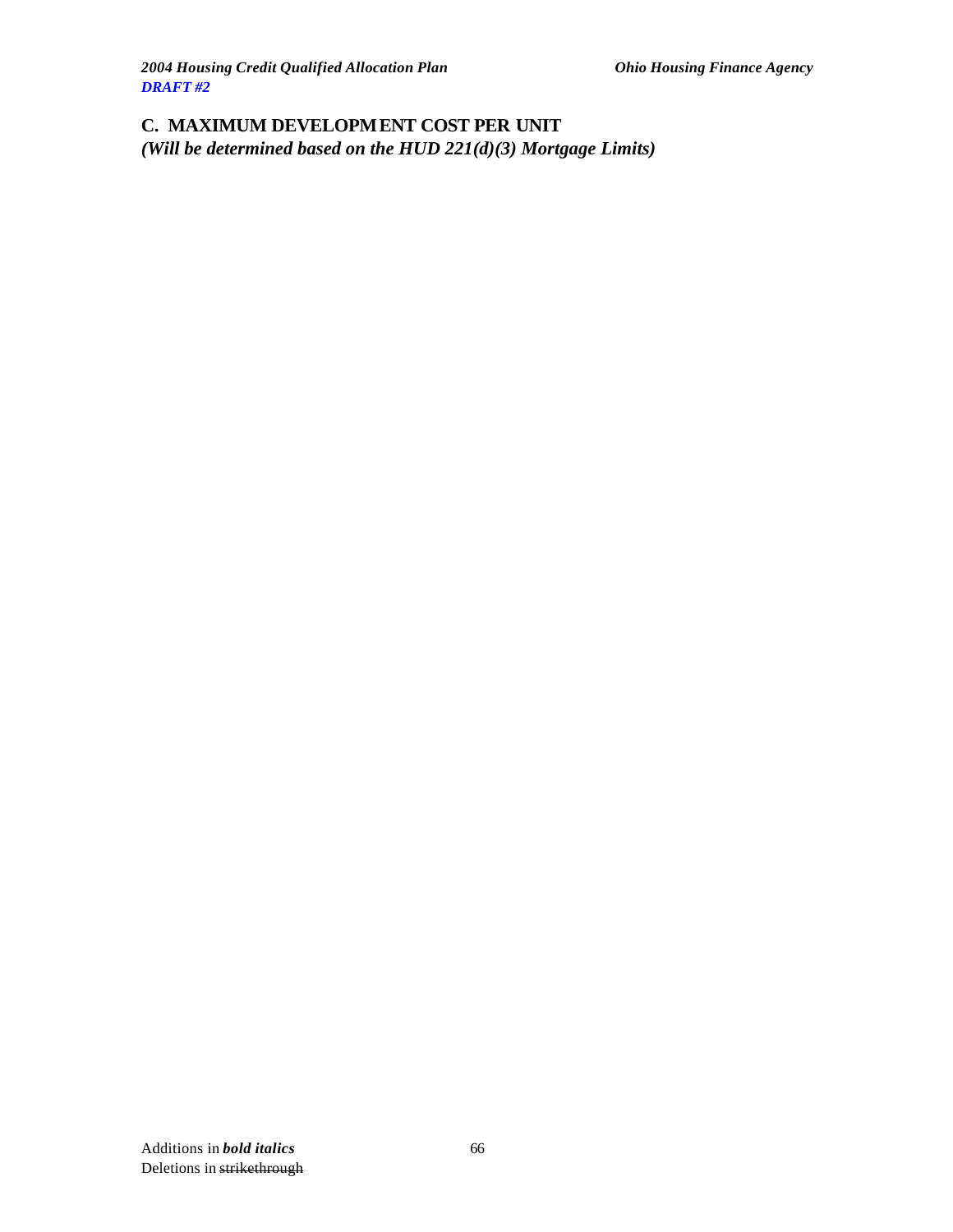*2004 Housing Credit Qualified Allocation Plan Ohio Housing Finance Agency DRAFT #2*

# **D. 2004 QUALIFIED CENSUS TRACTS**

*(Will be published by HUD in late 2003)*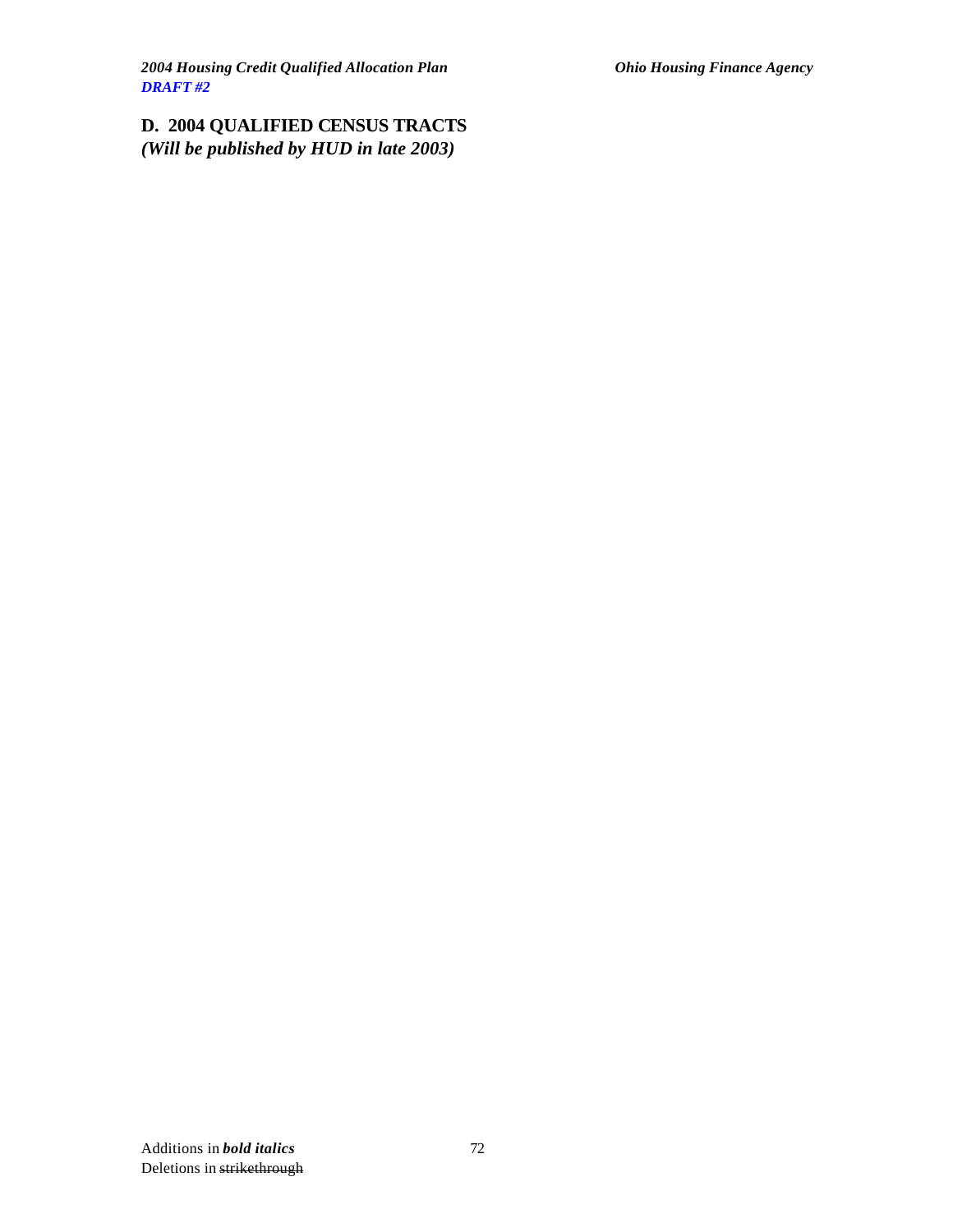# **E. COMMUNITIES WITH A CONSOLIDATED PLAN**

# **1. HUD Entitlement Cities**

| Akron                | Elyria        | Marietta      |
|----------------------|---------------|---------------|
| Alliance             | <b>Euclid</b> | Massillon     |
| <b>Barberton</b>     | Fairborn      | Mentor        |
| <b>Bowling Green</b> | Hamilton      | Middletown    |
| Canton               | Kent          | <b>Newark</b> |
| Cincinnati           | Kettering     | Parma         |
| Cleveland            | Lakewood      | Springfield   |
| Cleveland Heights    | Lancaster     | Steubenville  |
| Columbus             | Lima          | Toledo        |
| Dayton               | Lorain        | Warren**      |
| East Cleveland       | Mansfield     | Youngstown    |

*\*\*includes Trumbull County*

# **2. HUD Eligible Urban Counties**

Butler Cuyahoga Franklin Hamilton Lake Montgomery Stark Summit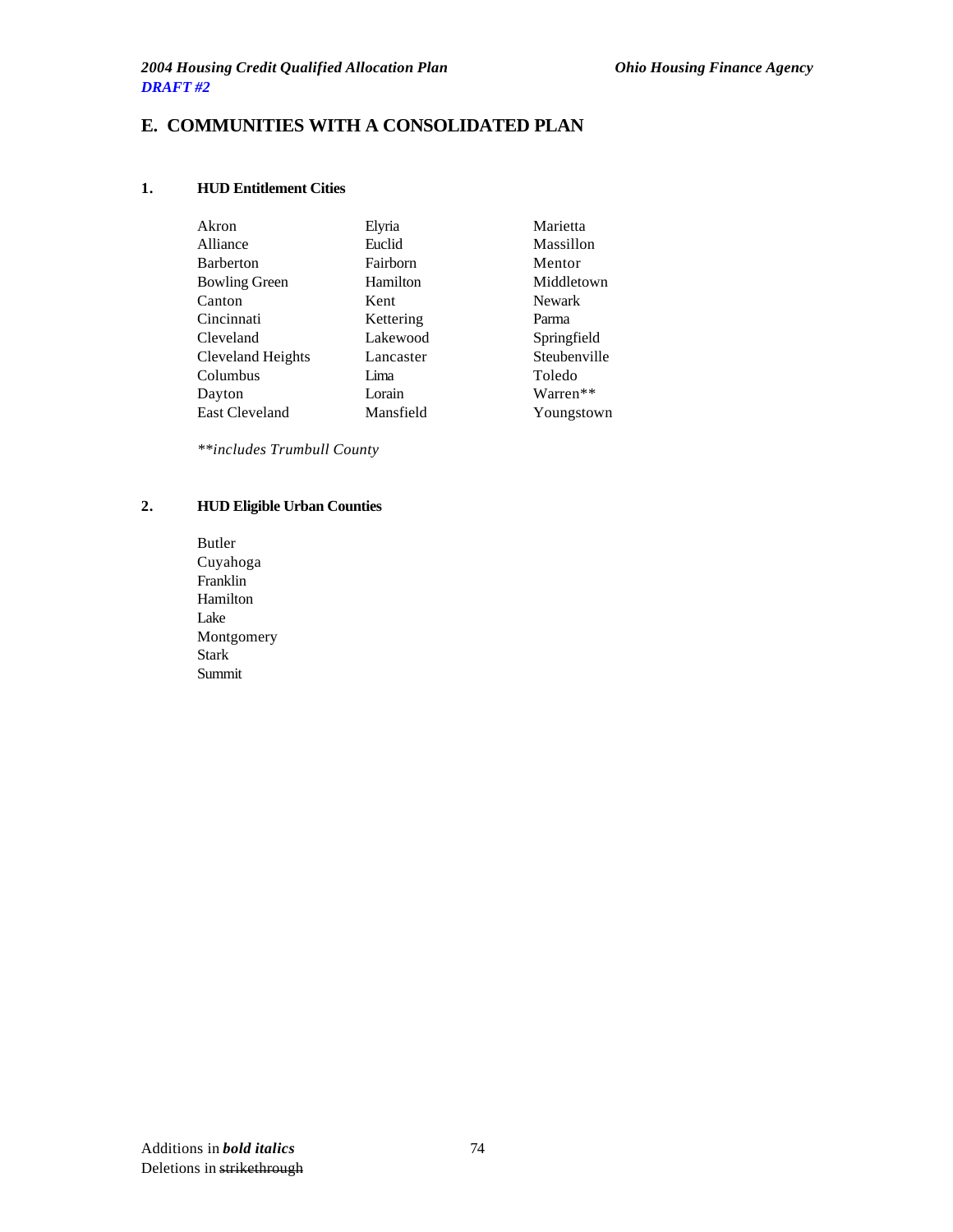# **F. AREAS WITH A COMMUNITY HOUSING IMPROVEMENT STRATEGY (CHIS)**

### *1. Counties*

| Adams      | Fairfield | Logan     | Portage    |
|------------|-----------|-----------|------------|
| Allen      | Fayette   | Lorain    | Preble     |
| Ashland    | Fulton    | Lucas     | Putnam     |
| Ashtabula  | Gallia    | Madison   | Richland   |
| Athens     | Geauga    | Mahoning  | Ross       |
| Auglaize   | Greene    | Medina    | Sandusky   |
| Belmont    | Guernsey  | Meigs     | Scioto     |
| Brown      | Hancock   | Mercer    | Seneca     |
| Butler     | Harrison  | Miami     | Shelby     |
| Carroll    | Henry     | Monroe    | Tuscarawas |
| Champaign  | Highland  | Morgan    | Union      |
| Clinton    | Hocking   | Morrow    | Van Wert   |
| Columbiana | Holmes    | Muskingum | Vinton     |
| Coshocton  | Huron     | Noble     | Warren     |
| Crawford   | Jackson   | Ottawa    | Washington |
| Darke      | Jefferson | Paulding  | Wayne      |
| Defiance   | Knox      | Perry     | Williams   |
| Delaware   | Lawrence  | Pickaway  | Wood       |
| Erie       | Licking   | Pike      | Wyandot    |

### *2. Cities*

| Amherst       | East Liverpool       | Mount Vernon     | <b>Sheffield Lake</b> |
|---------------|----------------------|------------------|-----------------------|
| Ashland       | Fairborn             | Napoleon         | Shelby                |
| Ashtabula     | Findlay              | New Philadelphia | Sidney                |
| Athens        | Fostoria             | <b>Niles</b>     | St. Clairsville       |
| Bellaire      | Fremont              | North Ridgeville | Tiffin                |
| Bellefontaine | Galion               | Northwood        | Toronto               |
| Cambridge     | Girard               | Norwalk          | Uhrichsville          |
| Campbell      | Greenfield           | Oberlin          | <b>Upper Sandusky</b> |
| Celina        | Hillsboro            | Oregon           | Urbana                |
| Chillicothe   | <b>Ironton</b>       | Oxford           | Van Wert              |
| Circleville   | Jackson              | Piqua            | Wadsworth             |
| Conneaut      | Logan                | Portsmouth       | Washington C.H.       |
| Coshocton     | London               | Ravenna          | Wellston              |
| Defiance      | Marion               | Rossford         | Wooster               |
| Delaware      | <b>Martins Ferry</b> | Salem            | Xenia                 |
| Dover         | Maumee               | Sandusky         | Zanesville            |
|               |                      |                  |                       |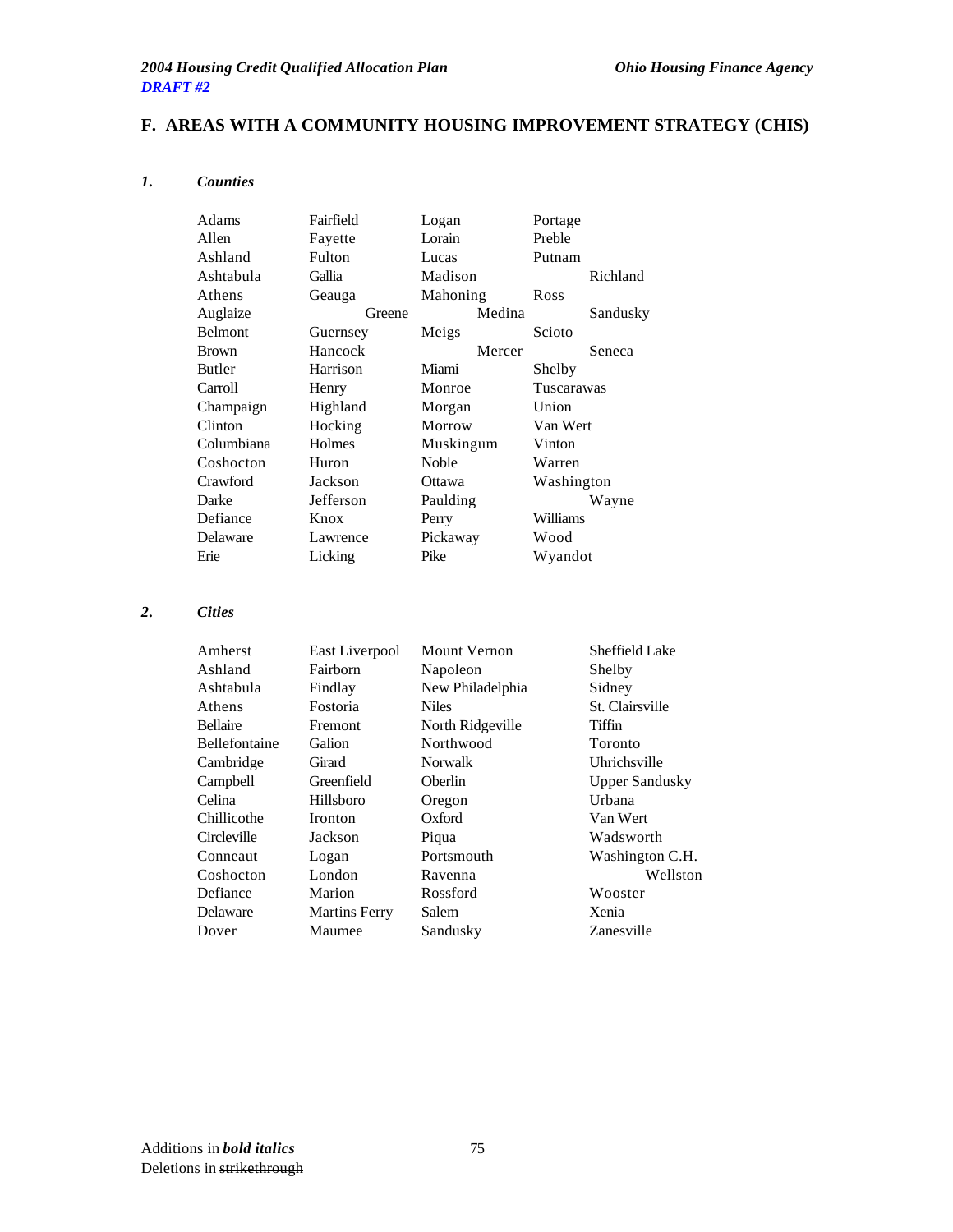**G. RURAL DEVELOPMENT LIST OF DESIGNATED PLACES** *(Will be determined by USDA Rural Development in late 2003)*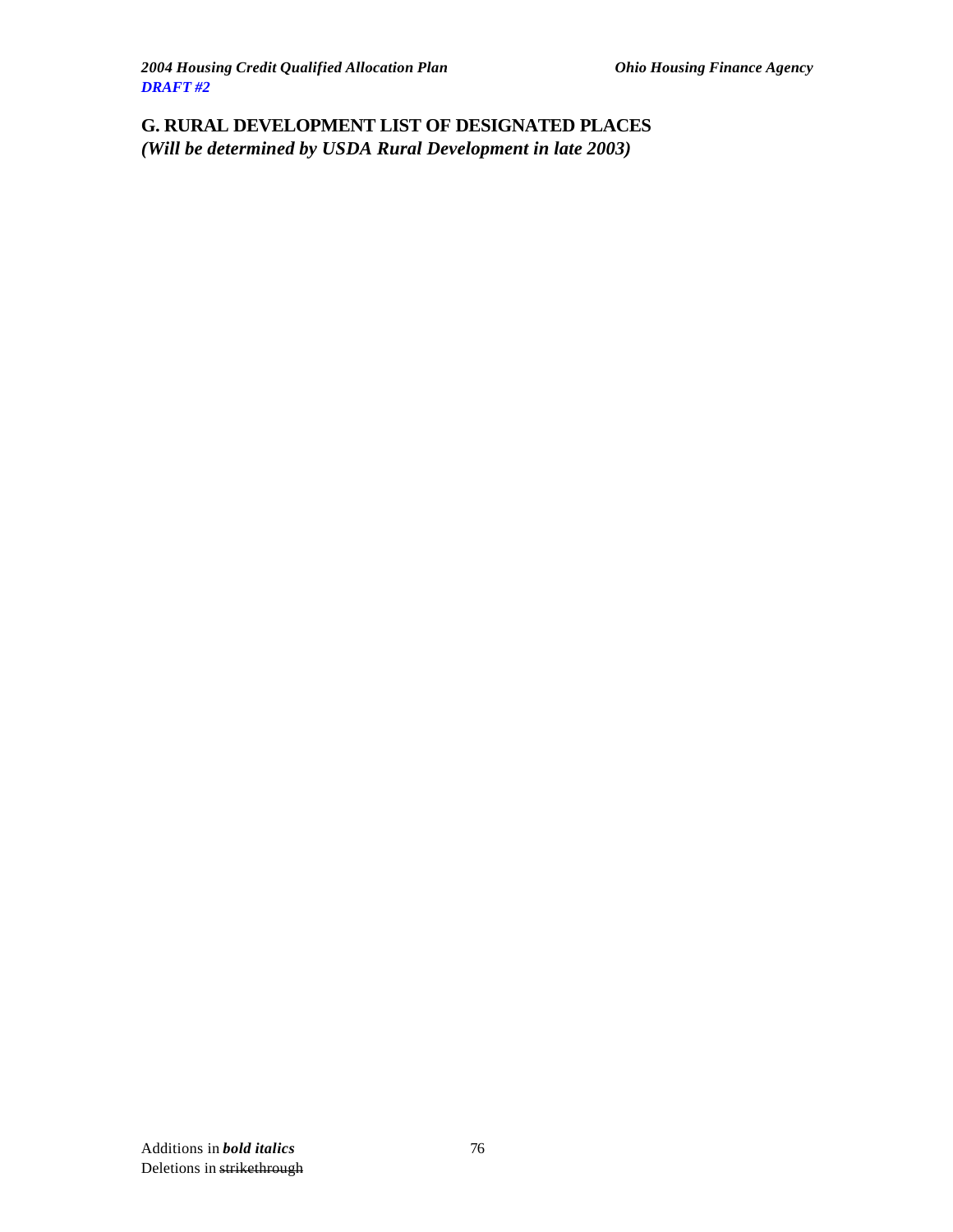# **H. HIGH INCOME CENSUS TRACTS**

*(Will be determined by OHFA based on 2000 Census data)*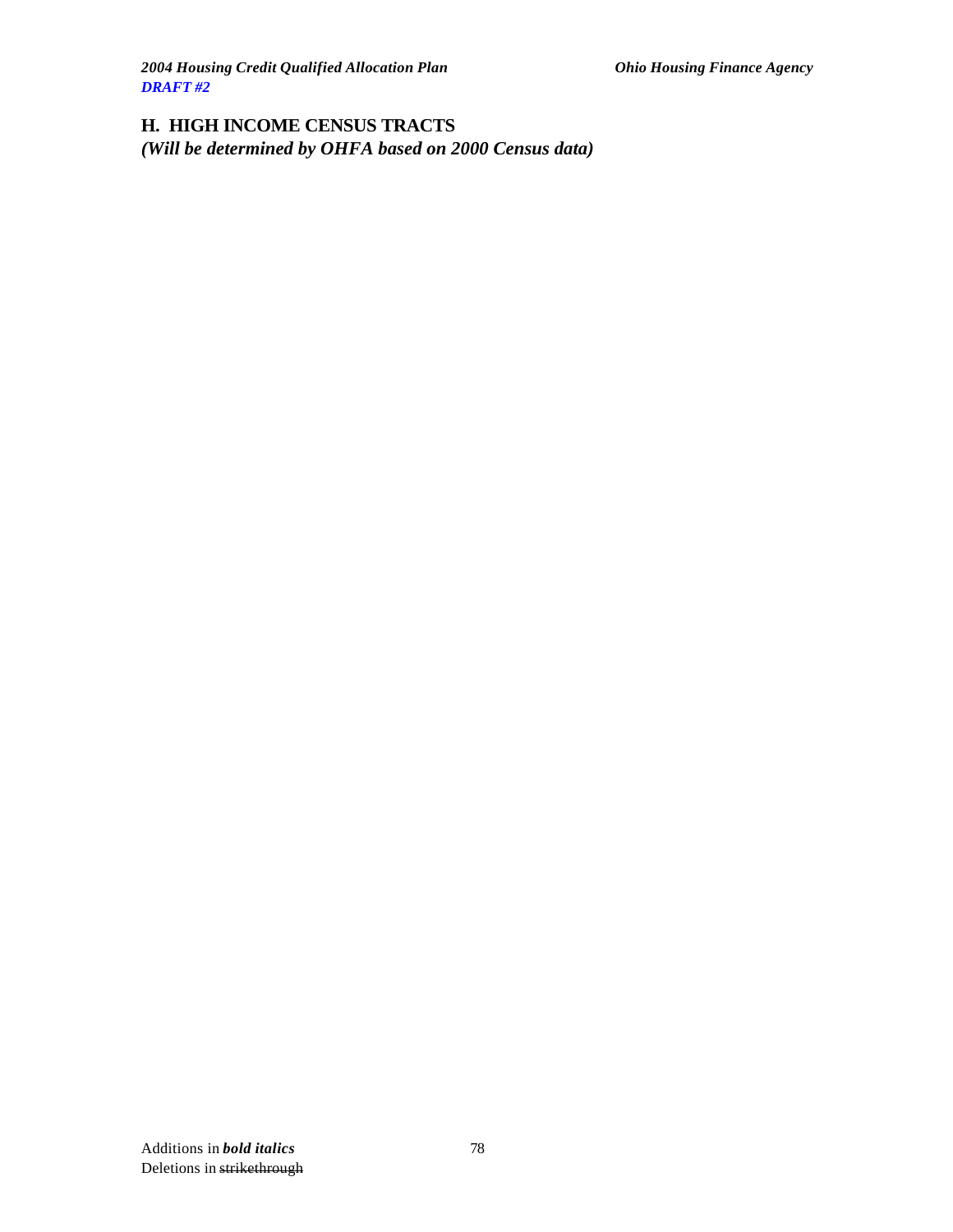# **I. MODEL LANGUAGE FOR LOCAL GOVERNMENT NOTIFICATION**

DATE

# CERTIFIED MAIL RETURN RECEIPT REQUESTED (Attach copies)

Applicable Person Title Name of Political Jurisdiction Address City, State Zip

RE: Name of Project

Dear Applicable Person:

The purpose of this letter is to apprise your office that (Name of General Partner, Managing Member, etc.) will be the (general partner, managing member, etc.) of a multifamily residential development located in or within a one-half mile radius of your political jurisdiction. The following describes the project and the multifamily funding programs of the Ohio Housing Finance Agency (OHFA) that will be utilized for the project and notifies you of your right to submit written comments to OHFA:

| Project Address:                       | Be as specific as possible; note city or township location as well as<br>county location.                                                                                                                                                                                                                                                                       |  |  |
|----------------------------------------|-----------------------------------------------------------------------------------------------------------------------------------------------------------------------------------------------------------------------------------------------------------------------------------------------------------------------------------------------------------------|--|--|
| Number of Units:                       | Total number of units; you may wish to do a breakdown on unit types,<br>i.e. 1BR, 2BR, 3BR.                                                                                                                                                                                                                                                                     |  |  |
| Nature of Project:                     | Such as new construction, acquisition $\&$ rehabilitation, substantial<br>rehabilitation, adaptive reuse. Note any other distinguishing<br>characteristics.                                                                                                                                                                                                     |  |  |
| Program(s) Utilized<br>in the Project: | Indicate that the project will utilize funding from the Housing Credit,<br>Affordable Housing Loans, and/or Multifamily Bond Programs.                                                                                                                                                                                                                          |  |  |
| <b>Right to Submit</b>                 |                                                                                                                                                                                                                                                                                                                                                                 |  |  |
| Comments:                              | You have the right to submit comments to OHFA regarding the<br>project's impact on the community. If you intend to submit a statement<br>of disapproval or objection, you must submit a written statement that is<br>signed by a majority of the voting members of the legislative body<br>governing your jurisdiction. The written objection must be forwarded |  |  |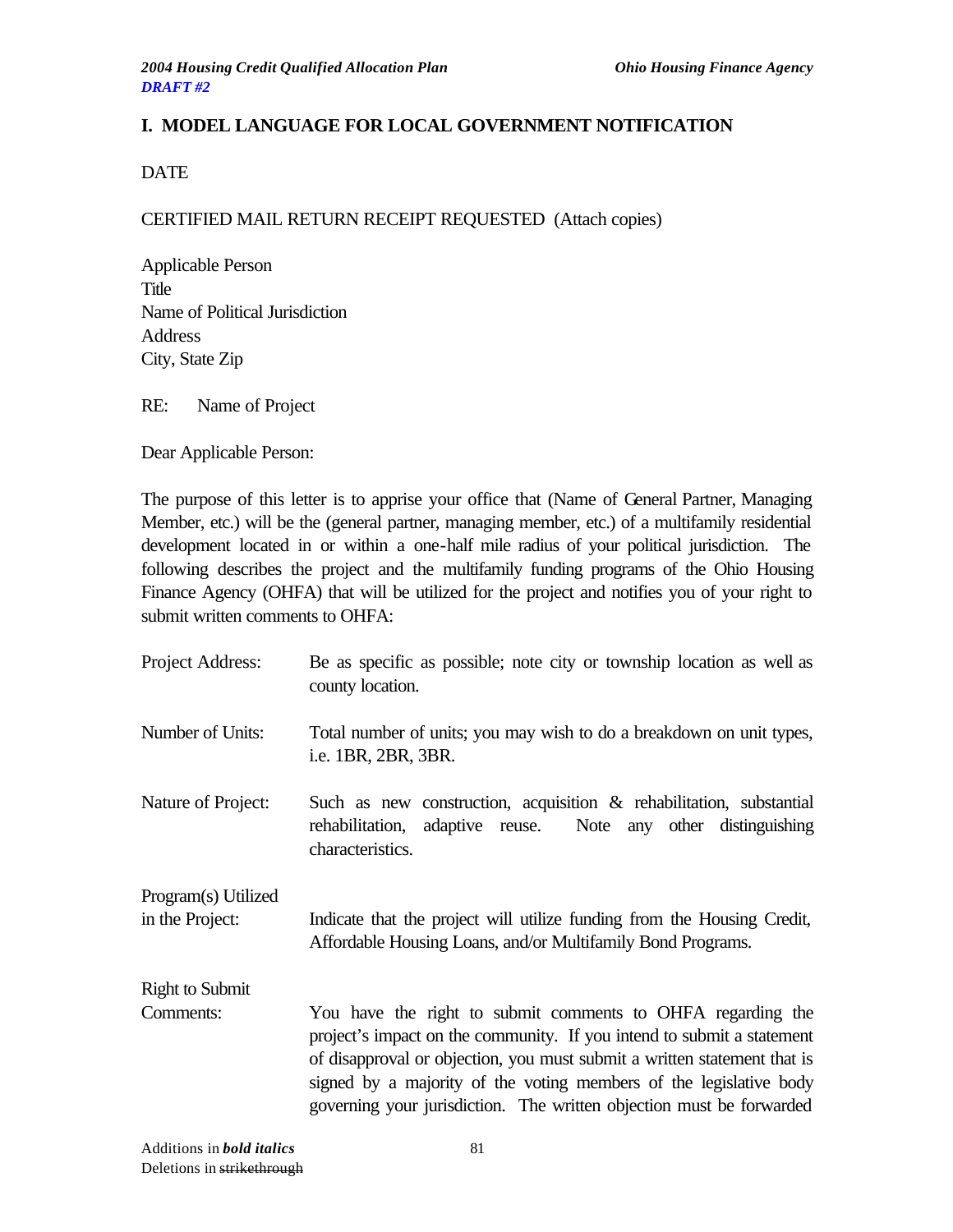separately to the Chairman of OHFA and to the Agency's Executive Director and be delivered by certified mail, return receipt requested. The persons and addresses to be notified at OHFA are:

# *Board Chair*

Ohio Housing Finance Agency 77 S. High Street, 29th Floor Columbus, OH 43215

# *Executive Director*

Ohio Housing Finance Agency 57 E. Main Street Columbus, OH 43215

The written objection must be submitted within 30 days of your receipt of this notice, and must be received by OHFA within 45 days of the date of the sponsor's or private developer's notice.

OHFA is required to respond to any written statement submitted by you under the terms outlined above.

Sincerely,

Name Title of Writer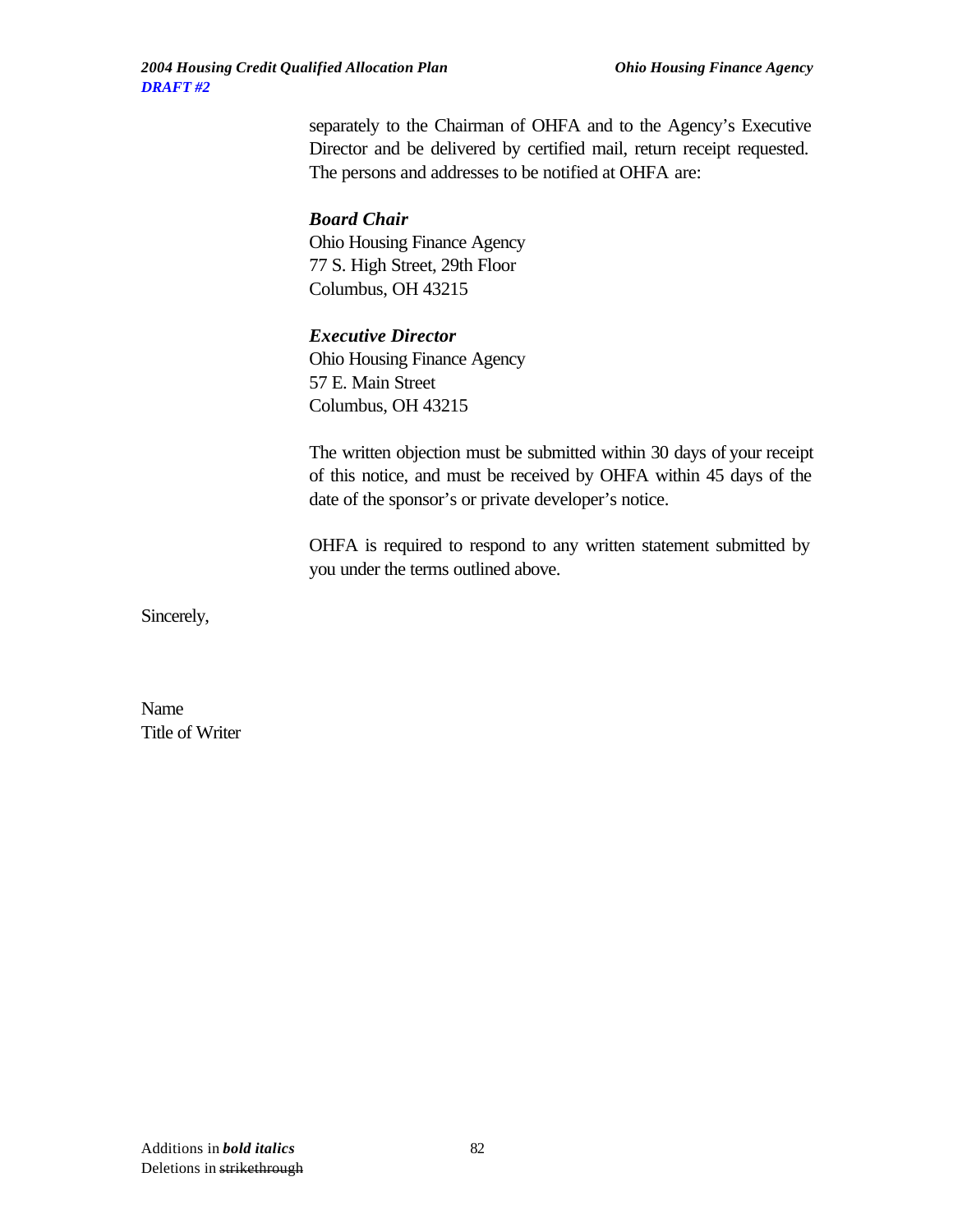# **J. GEOGRAPHIC POOL AREAS AND AMOUNTS**

| <b>Category A</b>             | <b>Category B</b> | <b>Category C</b> | <b>Category C</b><br>(continued) |
|-------------------------------|-------------------|-------------------|----------------------------------|
| % of 2004                     |                   |                   |                                  |
| Allocation <sup>*</sup> : 22% | 18%               | 20%               |                                  |
| Akron                         | Allen             | Adams             | Lawrence                         |
| Canton                        | <b>Butler</b>     | Ashland           | Logan                            |
| Cincinnati                    | Clark             | Ashtabula         | Madison                          |
| Cleveland                     | Clermont          | Athens            | Marion                           |
| Columbus                      | Cuyahoga          | Auglaize          | Meigs                            |
| Dayton                        | Delaware          | Belmont           | Mercer                           |
| Toledo                        | Fairfield         | <b>Brown</b>      | Monroe                           |
| Youngstown                    | Franklin          | Carroll           | Morgan                           |
|                               | Geauga            | Champaign         | Morrow                           |
|                               | Greene            | Clinton           | Muskingum                        |
|                               | Hamilton          | Columbiana        | <b>Noble</b>                     |
|                               | Jefferson         | Coshocton         | Ottawa                           |
|                               | Lake              | Crawford          | Paulding                         |
|                               | Licking           | Darke             | Perry                            |
|                               | Lorain            | Defiance          | Pike                             |
|                               | Lucas             | Erie              | Preble                           |
|                               | Mahoning          | Fayette           | Putnam                           |
|                               | Medina            | Fulton            | Ross                             |
|                               | Miami             | Gallia            | Sandusky                         |
|                               | Montgomery        | Guernsey          | Seneca                           |
|                               | Pickaway          | Hancock           | Scioto                           |
|                               | Portage           | Hardin            | Shelby                           |
|                               | Richland          | Harrison          | Tuscarawas                       |
|                               | <b>Stark</b>      | Henry             | Union                            |
|                               | Summit            | Highland          | Van Wert                         |
|                               | Trumbull          | Hocking           | Vinton                           |
|                               | Warren            | Holmes            | Wayne                            |
|                               | Washington        | Huron             | Williams                         |
|                               | Wood              | Jackson           |                                  |
|                               | Wyandot           |                   |                                  |
|                               |                   | Knox              |                                  |

*\* - Per Capita Credits Only - does not include returns or national pool credit.*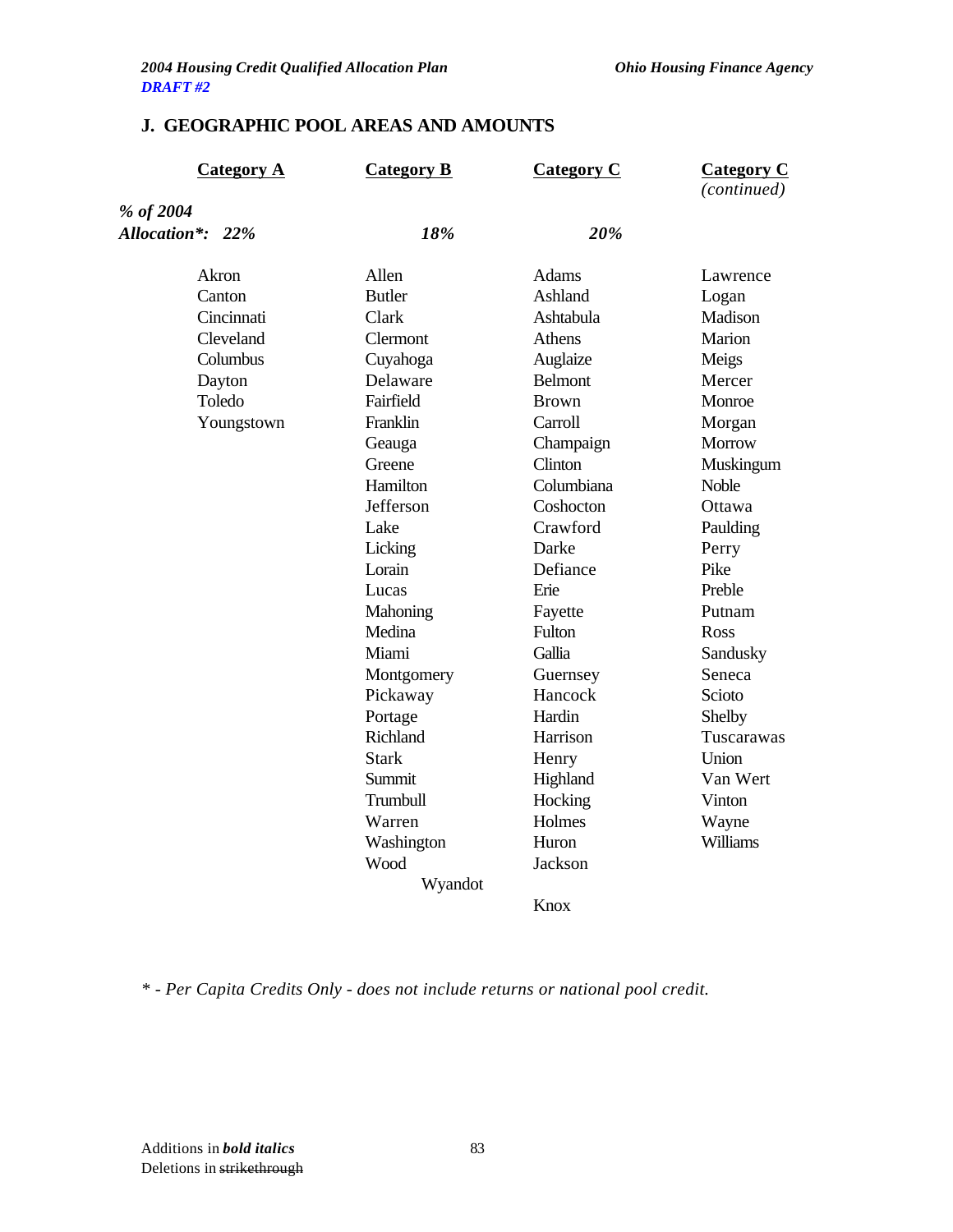# **K. MARKET STUDY INDEX**

The following information must be included in a market study. The market study author must organize the information using this index or provide the corresponding page number(s) for each item. Please refer to Pages 15-16 of the 2004 QAP for more details.

- **I.** Executive summary
	- **A.** Statement that a market exists for the proposed project
	- **B.** Estimated stable year vacancy rate for the proposed project
		- **1.** Explanation if greater than 7%
	- **C.** Estimated lease-up time for the proposed project
		- **1.** Explanation if greater than one year
- **II.** Description of the proposed project including location, number of units, amenities, population served, number of bedrooms, unit sizes, etc.
- **III.** Description of the effective market area for the project
	- **A.** Map of the effective market area
	- **B.** Explanation if greater than five mile radius
- **IV.** Rent comparison table
	- **A.** Rents for the proposed project
	- **B.** Market rents and methodology for calculation of market rents
- **V.** Number of income-eligible renter households in the effective market area
	- **A.** Percentage required to fully lease-up the project
		- **1.** Explanation if greater than 10%
- **VI.** Description and evaluation of services, including approximate distance to project
	- **A.** Public services
	- **B.** Infrastructure
	- **C.** Community services
	- **D.** Employers
- **VII.** Number of income-eligible special needs households in the effective market area
	- **A.** Percentage required to meet the special needs set-aside
	- **B.** Source of information
- **VIII.** List of federally subsidized and Housing Credit projects (including projects under construction) in the effective market area
	- **A.** Brief description of each project including number of units, rents, amenities, bedroom sizes, population served, etc.
	- **B.** Current vacancy rate for each existing project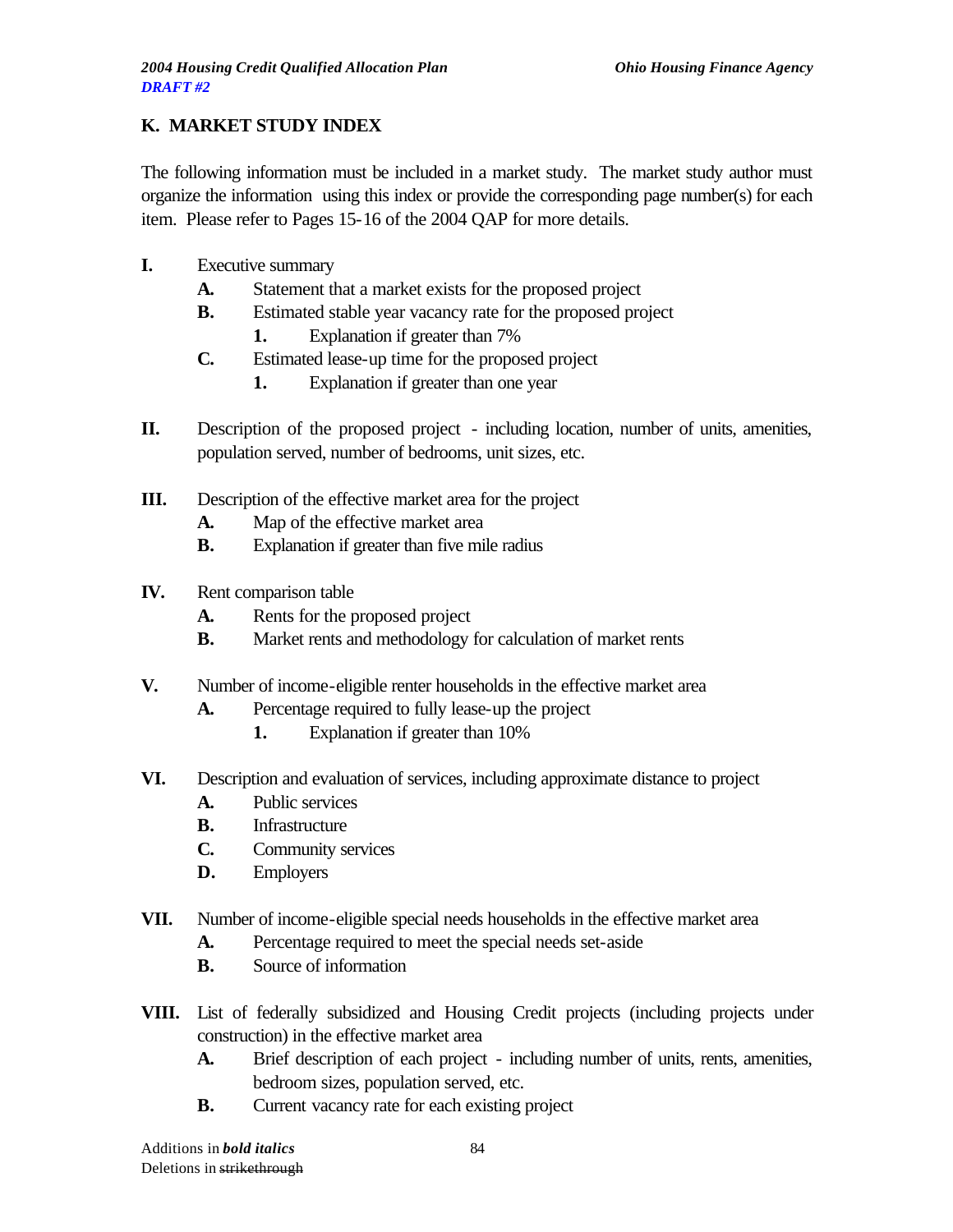- **C.** Contact name and method of contact for each project
- **D.** Ratio of all subsidized and Housing Credit units to the number of income-eligible renter households in the effective market area
- **E.** For Housing Credit projects only, calculate the estimated vacancy rate for each project (except those under construction) during the first stabilized year of the proposed project
	- **1.** Explanation for estimated vacancy rates greater than 10%
- **IX.** List of comparable market rate developments in the effective market area
	- **A.** Brief description of each project including number of units, rents, amenities, bedroom sizes, population served, etc.
	- **B.** Current vacancy rate for each existing project
	- **C.** Contact name and method of contact for each project
- **X.** Analysis of Public Housing Authority (PHA) concerns and issues
	- **A.** Copy of letter and certified mail receipt or details of interview
	- **B.** Copy of response(s) from PHA or transcript of interview
	- **C.** Narrative that evaluates and addresses any issues or concerns raised by the PHA
- **XI.** Original signed copy of ODOD Form 008 Market Study Certification
- **XII.** Listing of all data sources used in the study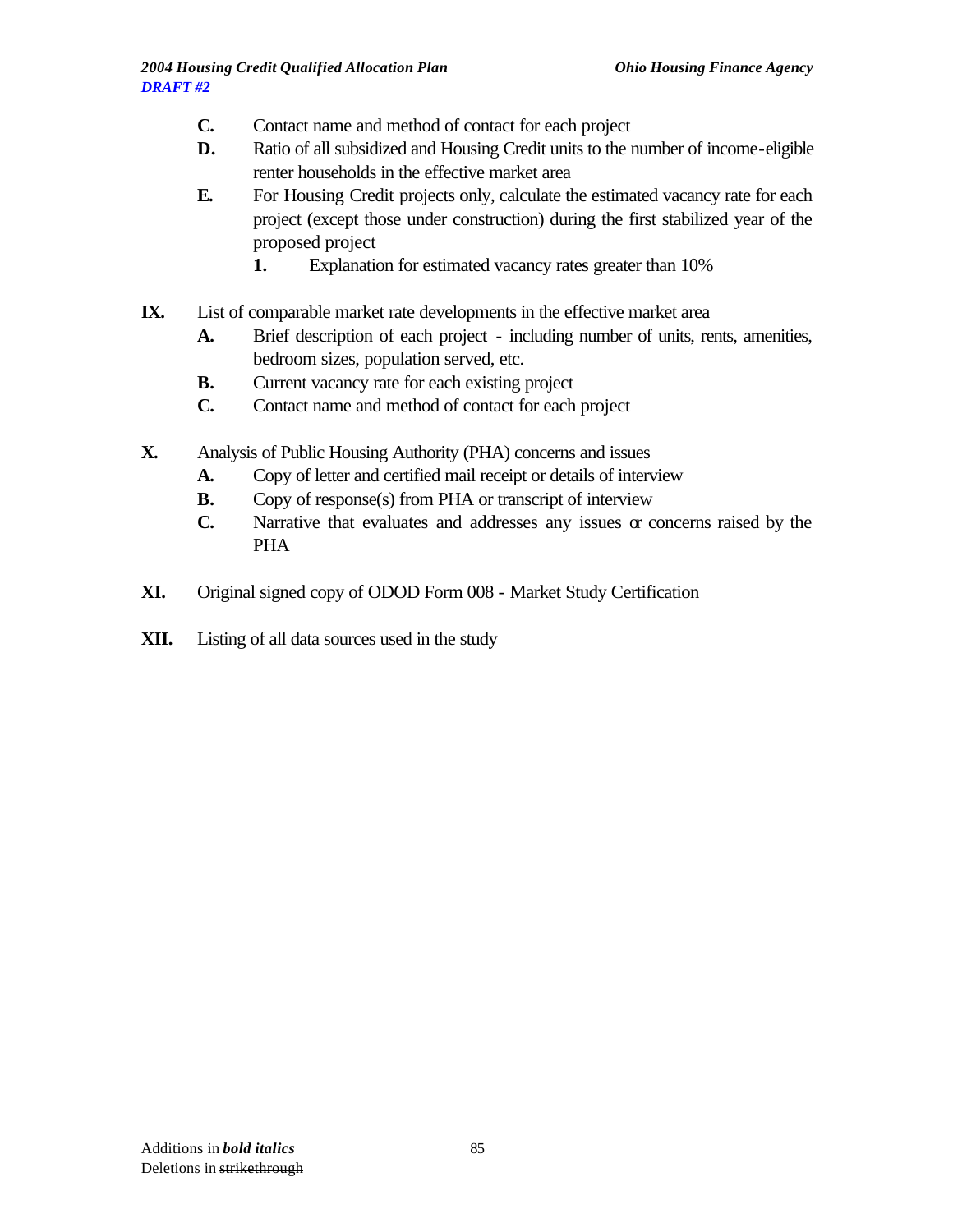# **L. SUPPORTIVE SERVICE PLAN INDEX & REQUIREMENTS**

Applicants for projects designed to serve a special needs population must submit a supportive services plan in order to qualify for competitive points. The supportive service plan must include the following elements in the order listed:

**I. Population Served -** Describe the population to be served and indicate the number of units to be set-aside for this population.

**II. Service Coordinator -** Describe the role of the supportive service coordinator. Include a copy of the coordinator's resume or if the coordinator is not known at application, a copy the coordinator's job description. List the experience in providing supportive services, including trainings that the coordinator may have attended. Identify the budget line item for the service coordinator's salary or document in-kind assistance with commitment letters per section **VI**. Detail the number of hours that the coordinator will spend at the site and working with residents from the project.

**III. Annual Budget -** List in detail the estimated annual costs of providing services including the coordinator's salary and equipment.

**IV. Description of Services -** Provide specific descriptions of the following services and explain how they will be made available to residents (see below for required services for each population).

**V. Support Letters -** (see below for required support letters for each population).

**VI. Commitment Letters -** Attach signed letters from agencies/organizations that have committed to provide or refer services to residents. Also, where services have been contracted, provide a signed letter from an agency/organization providing contracted service coordination. Commitment letters should contain a brief description and history of the agency/organization, a description of the services to be provided, and details of any funding to be provided to the project for services. Commitment letters must be provided for all agencies/organizations referred to in **IV. Description of Services**.

The supportive service plan must be specific to the proposed project. All requirements, including all population specific service requirements, must be listed in the plan. The descriptions of services must include enough details and information so that OHFA can determine what services are being provided, how are the services being provided, and who is providing the services.

### **Population Specific Requirements**

### **A. Persons Age 55 Years and Older**

### **Requirements**

- 1. Minimum set-aside of 100% of the total units.
- 2. All buildings must contain only one story unless an elevator is provided.
- 3. The project cannot receive points for lease-purchase of units.
- 4. Units may contain no more than two bedrooms.
- 5. All units and buildings must contain at least 20 universal design features as described on ODOD Form 005 in addition to grab bars in the bathrooms (in shower and around the toilet).
- 6. The project must contain common space equal to the lesser of 5% of the total residential square footage for the entire project or 20 square feet per number of units in entire project.
- 7. Project must annually set-aside at least \$100 per unit for service coordination.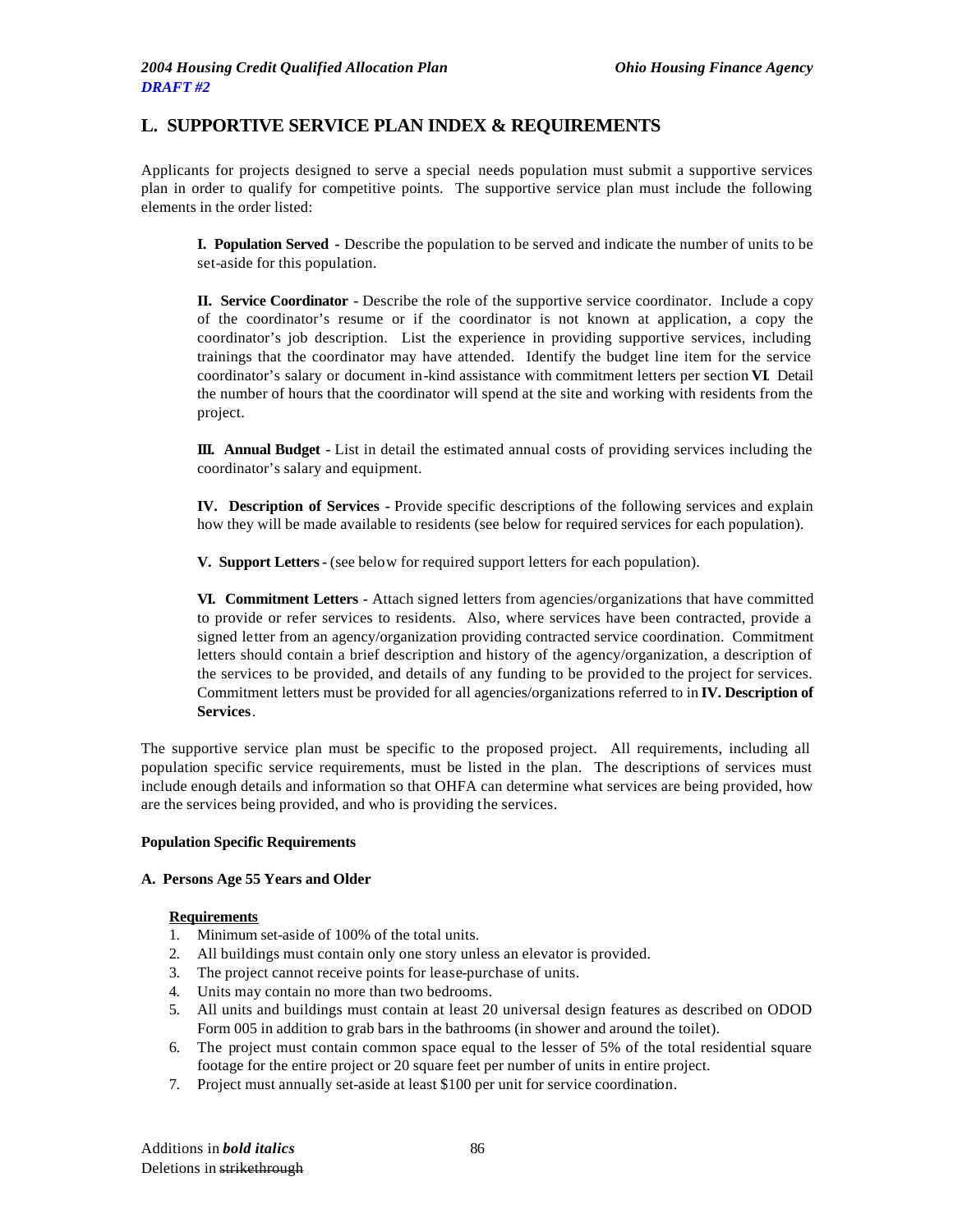## **Description of Services**

- 1. Make *at least one* meal *per day* available at or accessible to housing facility.
- 2. Make light housekeeping services available.
- 3. Ensure the availability to adequate transportation services for residents.
- 4. Provide information and referral to home health services.
- 5. Provide evidence of regularly scheduled activity programs reflecting the cultural, social, recreational, and health and wellness aspects of resident lives.
- 6. Provide accommodations for and support of a Resident Association.

## **Support Letters**

1. Submit a letter of support from local Area Agency on Aging (AAA). If a letter of support is unavailable from the AAA provide an explanation as to why, and then provide letters of support from local senior citizens centers, the public housing authority, or the Department of Aging.

## **B. Persons with Severe and Persistent Mental Illness**

### **Requirements**

- 1. OHFA requires a maximum target set-aside of 20% of the total units for this population in order to work toward the goal of integration. The final set-aside determined in collaboration with local ADAMHS or Mental Health Board must be greater than or equal to 5% of the total units. However, OHFA recognizes that circumstances may require projects to exceed the 20% target. In such instances, exceeding the 20% target set-aside will not be considered a non-compliance issue.
- 2. Acceptance of services should not be a condition of occupancy.

## **Description of Services**

- 1. The local ADAMHS or Mental Health Board must approve the level of services and service coordination to be provided. Projects targeting persons with severe and persistent mental illness have the option to not provide on-site services and service coordination if a local case management and community support services system are already in place. A service coordinator would not be required in these circumstances.
- 2. Demonstration of input from people with mental illness in the Housing Credit application and design and development of the project.
- 3. Residents must have control over the assistance they receive and who provides that assistance. Service coordinators must work directly with the local county board case management system.
- 4. Residents may choose to seek mental health services through public or private mental health providers. (All local mental health systems are required to have 24-hour mobile case management and crisis intervention services available and accessible to all people with mental illness; such services need not be housing project based).

# **Support Letters**

- 1. Letters of support from local Alliance for the Mentally Ill (AMI) and/or qualified consumer groups including their mission statement, agency goals, and a *specific* statement of support for the proposed project.
- 2. Written support from the Executive Director of the local ADAMHS or Mental Health Board. The support letter must describe how the number of set-aside units was determined and how this setaside will benefit the special needs population.
- 3. A copy of a letter from the applicant to the local ADAMHS or Mental Health Board stating that up to 20% of the units can be set-aside for persons with severe or persistent mental illness. The local ADAMHS or Mental Health Board will determine the exact set-aside. A copy of the certified mail receipt must be included.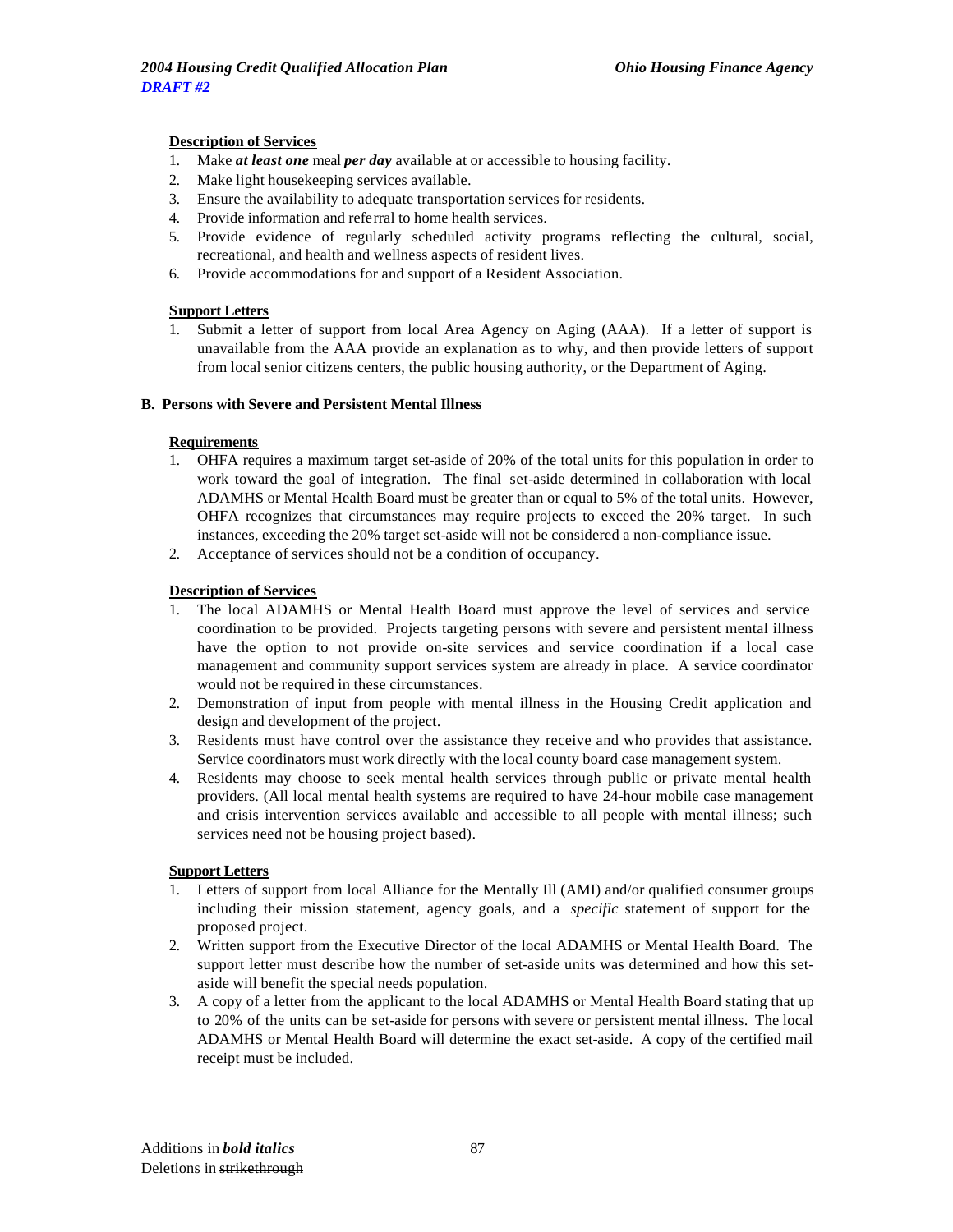## **C. Persons with Mental Retardation/Developmental Disabilities**

### **Requirements**

1. The percentage of units set-aside must be established in collaboration with the local MR/DD agency but cannot exceed 20% of the total units. The final set-aside determined in collaboration with local MR/DD agency must be greater than or equal to 5% of the total units. However, OHFA recognizes that circumstances may require projects to exceed the 20% target. In such instances, exceeding the 20% target set-aside will not be considered a non-compliance issue.

# **Description of Services**

- 1. The level of services and service coordination to be provided must be approved by the local MR/DD agency. Projects targeting persons with mental retardation/developmental disabilities have the option to not provide on-site services and service coordination if a local case management and community support services system are already in place. A service coordinator would not be required in these circumstances.
- 2. Ensure adequate education and awareness of community resources, intervention and support for residents experiencing a crisis, referral to resources and services in the community, development and support for resident participation with management.
- 3. Assistance to residents in identifying and accessing local resources and services.
- 4. Development and support of resident participation in the development of services, programs and activities.
- 5. Crisis intervention and short-term support or referral to outside resources.
- 6. Longer-term support for residents pursuing goals related to social and/or economic selfsufficiency.
- 7. Intervention and prevention of problems related to substance abuse, criminal activity, destruction of property or other issues harmful to residents.
- 8. Provide a continually updated notebook or bulletin board of neighborhood and community programs and resources.

### **Support Letters**

- 1. Letter from the local MR/DD agency indicating *specific* support and evidencing collaboration with the project related to the projected percentage of set-aside units for this population. The support letter must describe how the number of set-aside units was determined and how this set-aside will benefit the special needs population.
- 2. A copy of a certified letter from the applicant to the local MR/DD agency stating that up to 20% of the units can be set-aside for persons with severe or persistent mental illness. The exact set-aside will be determined by the local MR/DD agency. A copy of the certified mail receipt must be included.

## **D. Persons with a Mobility or Sensory Impairment**

#### **Requirements**

- 1. Minimum set-aside of 20% of the total units.
- 2. Projects must meet all ADA requirements.
- 3. All units and buildings must contain at least 20 universal design features as described on ODOD Form 005.

#### **Description of Services**

- 1. Assistance to residents in identifying and accessing local resources and services.
- 2. Development and support of resident participation in the development of services, programs and activities.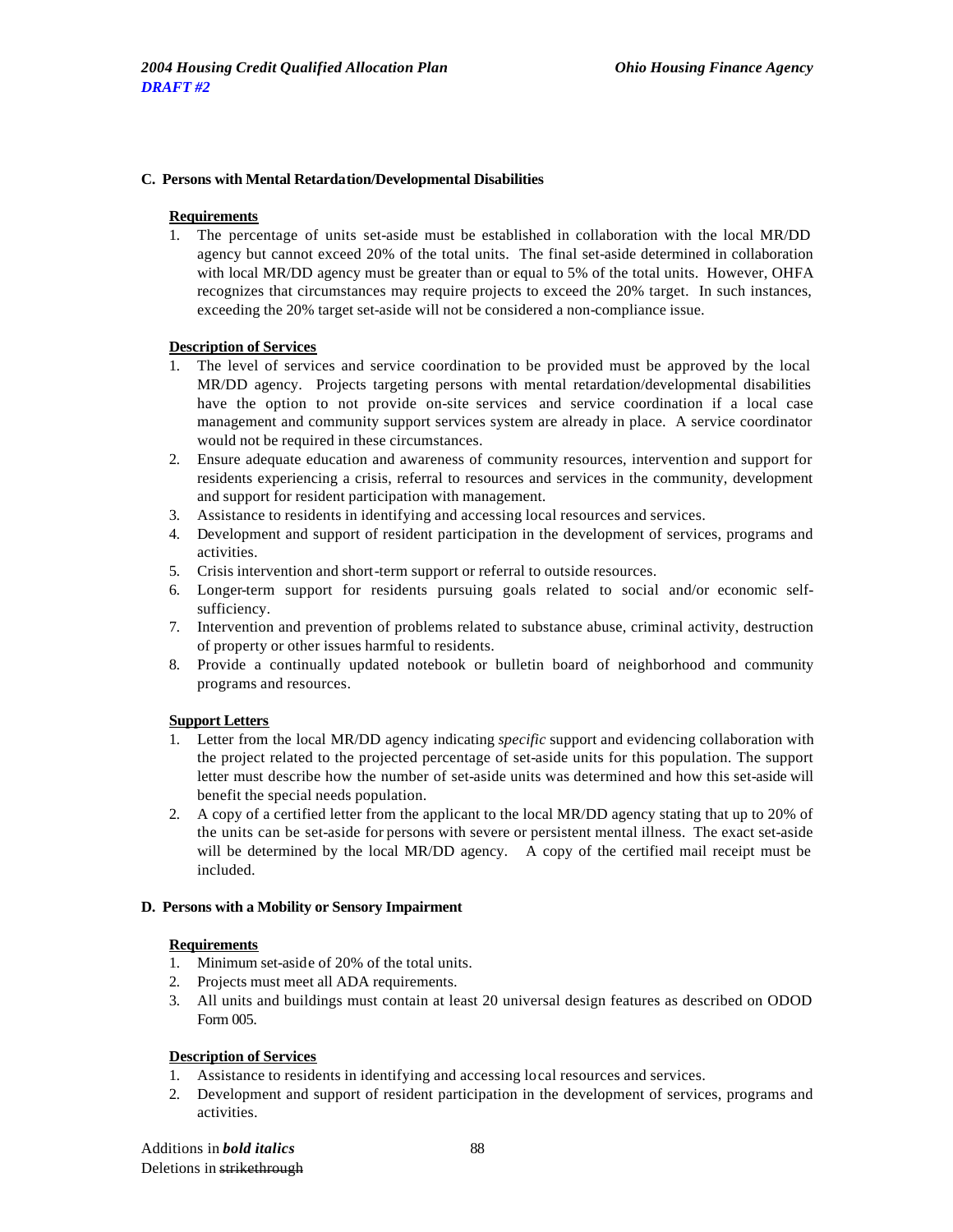3. Support for residents pursuing goals related to social and/or economic self-sufficiency.

# **Support Letters**

1. Letter of support from a local qualified consumer/social services group including their mission statement, agency goals, and a *specific* statement of support for the proposed project.

## **E. Extremely Low-Income Persons/Households**

## **Requirements**

- 1. Minimum set-aside of 20% of the total units.
- 2. Rents must be affordable to extremely low-income households (at or below 35% of AMGI) and must be evidenced in Section B (1) of the AHFA.

# **Description of Services**

- 1. Credit Counseling.
- 2. Personal finance training/planning.
- 3. Continuing Education/Job Training Opportunities.
- 4. Life Skills Training.
- 5. Healthcare Prevention and Community Outreach (i.e. drug/alcohol prevention, stress/anger management, AIDS awareness etc.).

## **Support Letters**

- 1. Letter of support from a local qualified consumer/social services group including their mission statement, agency goals, and a *specific* statement of support for the proposed project.
- 2. Provide a letter from the county Human Service/OBES Department or a designated Welfare-to-Work agency indicating a linkage with the county's Welfare-to-Work initiative.

# **F. Permanent Supportive Housing for the Homeless**

### **Requirements**

- 1. Minimum set-aside of 50% of the total units.
- 2. A comprehensive service plan that identifies the services to be provided, the anticipated sources of funding for such services, the physical space that will be used to provide such services, and the previous experience of the supportive services provider.
- 3. Provide a commitment for rental subsidy for at least 50% of the total units. Sources may include project-based vouchers or other assistance from the local PHA, McKinney-Vento Homelessness grant, or other federal, state or local government source.
- 4. The project is ineligible for mixed-income points.
- 5. Acceptance of services should not be a condition of occupancy.

### **Description of Services**

- 1. Services available on-site or through coordinated relationships with community-based providers shall be consistent with the population being served in the project (i.e. mental health services shall be available if the project targets persons with mental illness).
- 2. Residents must have control over the services they receive and who provides these services, and may choose to seek assistance through public or private community-based service providers.

# **Support Letters**

1. Letter of support from the primary funder and/or coordinator of homeless services, including a specific statement of support for the proposed project.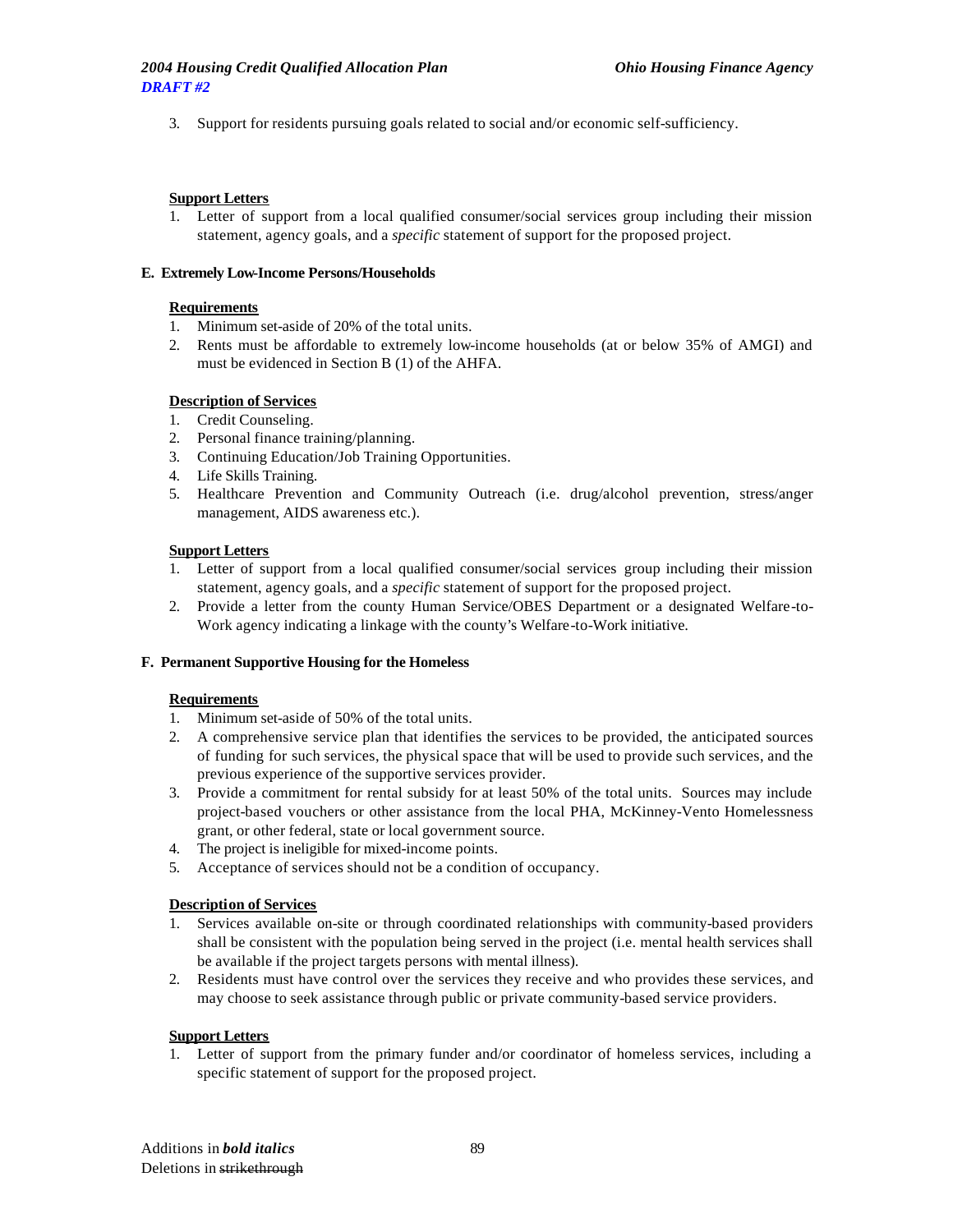- 2. Letter of support from the chair of the local Continuum of Care committee (or the state Continuum of Care if there is no local committee), including a statement indicating that the project is consistent with the consolidated plan.
- 3. Letter of support from the local government jurisdiction (city, village or township) in which the project is located.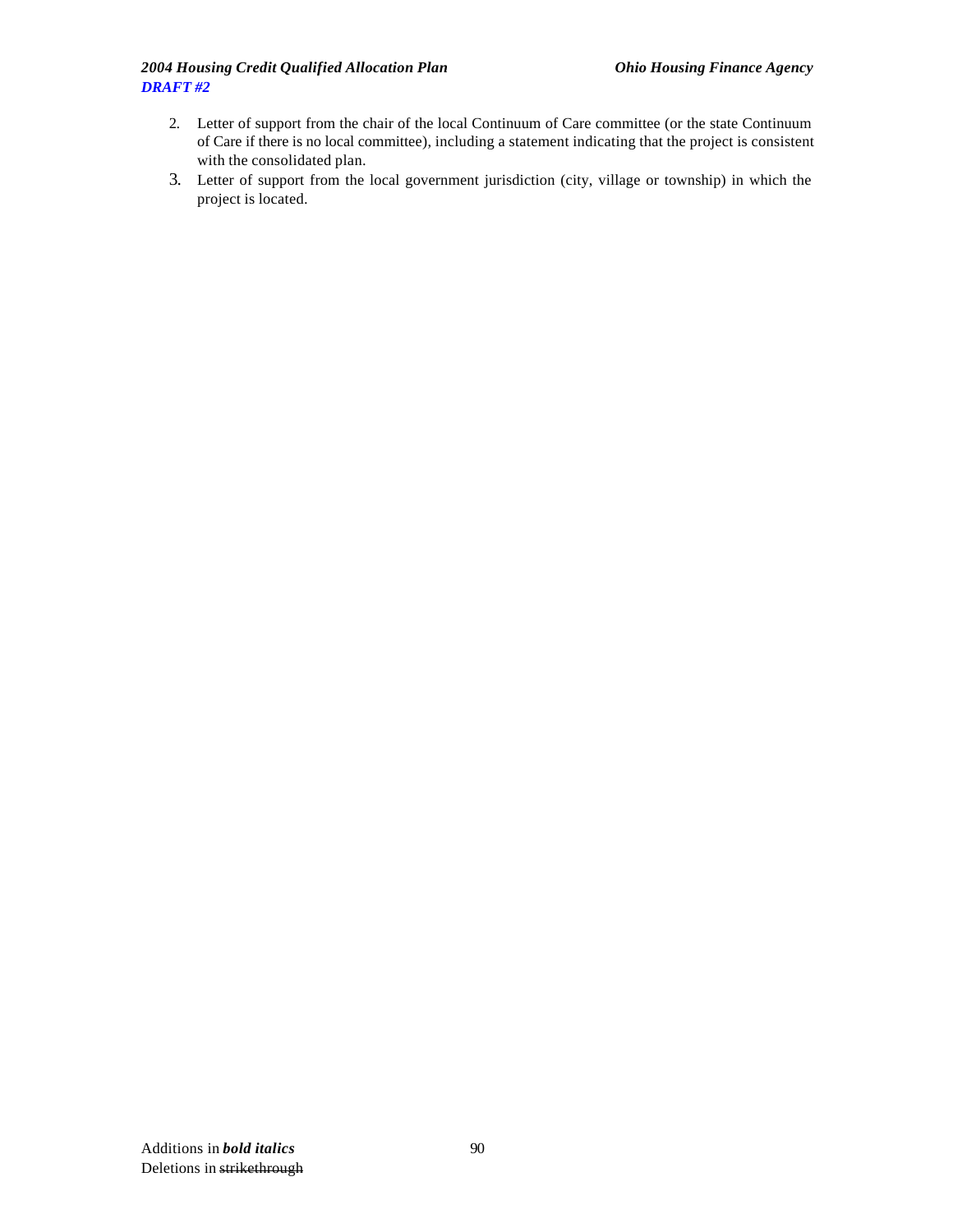Deputy Director Jean Carter Ryan Phone: 614- 466-9627 Fax: 614-752-4858 Riffe Center 77 S. High Street,  $29<sup>th</sup>$  Floor Columbus, OH 43215

Region 1 - Columbus Tonya Barnett Phone: 614-466-9627 Fax: 614-752-4858 Riffe Center 77 S. High Street, 29<sup>th</sup> Floor Columbus, OH 43215 Counties Represented: Delaware, Fairfield, Fayette, Franklin, Licking, Logan, Madison, Pickaway and Union

Region 2 - Toledo Wesley R. Fahrbach Phone: 419-245-2445 Fax: 419-245-2448 One Government Center, Suite 1520 Toledo, OH 43604-2205 Counties Represented: Defiance, Erie, Fulton, Henry, Lucas, Ottawa, Sandusky, Williams and Wood

Region 3 - Lima Judith M. *Cowan* Phone: 419-229-5320 Fax: 419-229-5424 Perry Building 545 W. Market Street, Suite 305 Lima, OH 45801-4717 Counties Represented: Allen, Auglaize, Hancock, Hardin, Mercer, Paulding, Putnam and Van Wert

Region 4 - Dayton *Stephen P. Lake* Phone: 937-285-6185 Fax: 937-285-6187 One Dayton Centre 1 S. Main Street, Suite 2060 Dayton, OH 45402-2016 Counties Represented: Champaign, Clark, Clinton, Darke, Greene, Miami, Montgomery, Preble and Shelby

Region 5 - Cincinnati *(VACANT)* Phone: 513-852-2826 Fax: 513-852-2840 414 Walnut Street, Suite 505 Cincinnati, OH 45202-3109 Counties Represented: Butler, Clermont, Hamilton and Warren

Region 6 - Mansfield David L. Williamson Phone: 419-522-2029 Fax: 419-522-2203 Walnut Building 24 W. Third Street, Suite 301 Mansfield, OH 44902-1235 Counties Represented: Ashland, Crawford, Huron, Knox, Marion, Morrow, Richland, Seneca and Wyandot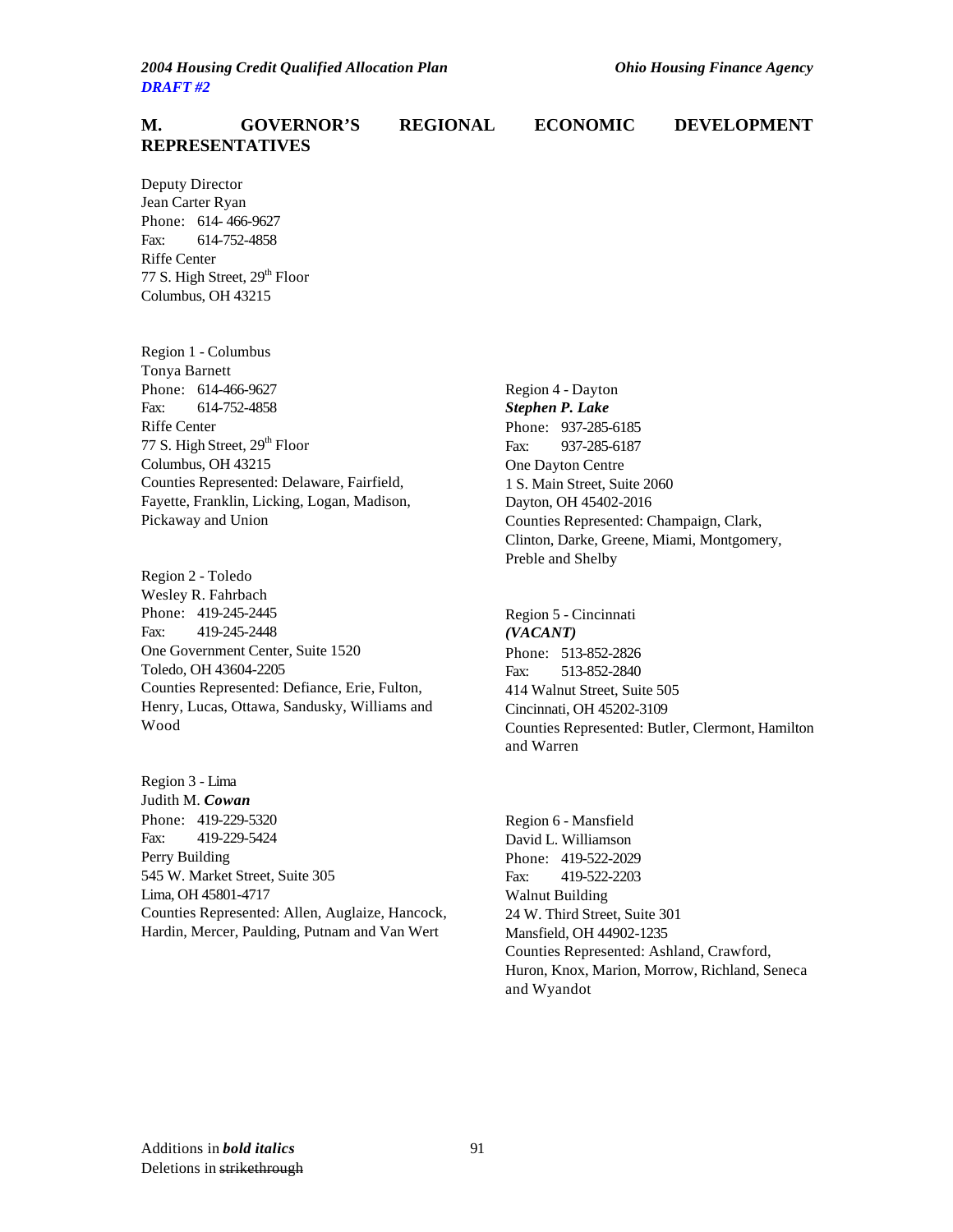Region 7 - Chillicothe T.J. Justice Phone: 740-775-0612 Fax: 740-775-0604 15 N. Paint Street, Suite 102 Chillicothe, OH 45601-3116 Counties Represented: Adams, Brown, Gallia, Highland, Jackson, Lawrence, Pike, Ross, Scioto and Vinton

Region 8 - Cleveland Fran Migliorino Phone: 216-787-3240 Fax: 216-787-3244 615 W. Superior Avenue,  $12^{th}$  Floor Cleveland, OH 44113-1187 Counties Represented: Cuyahoga, Geauga, Lake and Lorain

Region 9 - Akron Daryl Revoldt Phone: 330-643-3392 Fax: 330-643-3391 Ocasek Government Office Building 161 S. High Street, Room 404 Akron, OH 44308-1615

Counties Represented: Medina, Portage, Stark, Summit and Wayne

Region 10 - Cambridge William Gotschall Phone: 740-439-2263 Fax: 740-439-1524 2146 Southgate Parkway Cambridge, OH 43725-3082 Counties Represented: Belmont, Carroll, Columbiana, Coshocton, Guernsey, Harrison, Holmes, Jefferson, Muskingum and Tuscarawas

Region 11 - Marietta Michael Jacoby Phone: 740-373-5150 Fax: 740-373-2984 308 Front Street Marietta, OH 45750-2922 Counties Represented: Athens, Hocking, Meigs, Monroe, Morgan, Noble, Perry and Washington

Region 12 - Youngstown Julie Michael-*Smith* Phone: 330-797-6301 Fax: 330-797-6305 George V. Voinovich Government Center 242 Federal Plaza West, Suite 401 Youngstown, OH 44503 Counties Represented: Ashtabula, Mahoning and Trumbull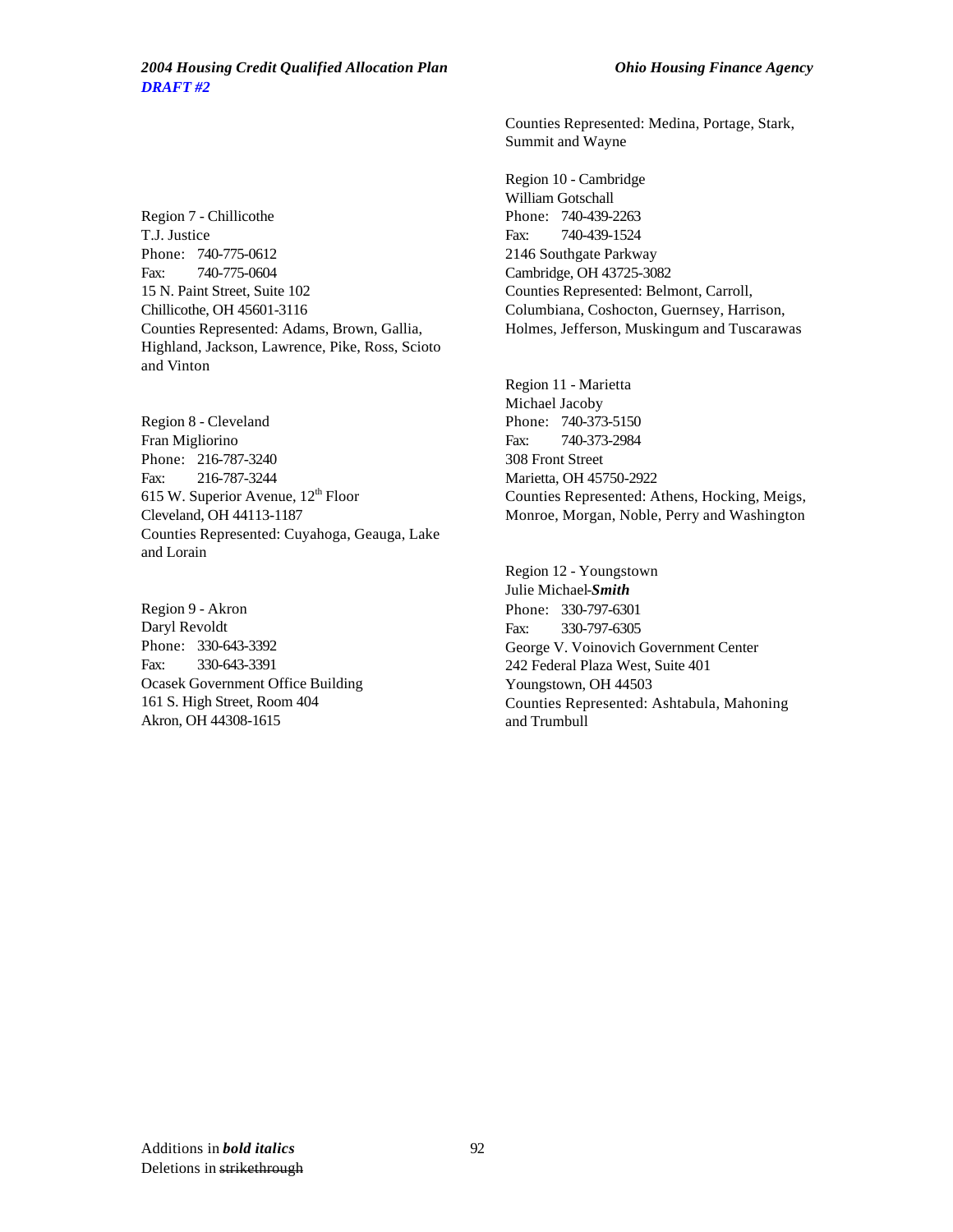# **N. CAPITAL NEEDS ASSESSMENT STANDARDS**

## **Purpose**

A capital needs assessment represents a qualified professional's opinion of a property's current overall physical condition and identifies significant deferred maintenance, existing deficiencies, and material building code violations that affect the property's use and its structural and mechanical integrity. The assessment should include an opinion as to the proposed budget for recommended improvements and should identify critical building systems or components that have reached or exceeded their expected useful lives.

The assessment should include a projection of recurring probable expenditures for significant systems and components impacting use and tenancy, which are not considered operation or maintenance expenses, in order to determine the appropriate replacement reserve deposits on a per unit per year basis.

### **Process**

- 1. Conduct site visit and physical inspection of interior and exterior of units and structures
- 2. Interview available on-site property management and maintenance personnel and inquire about past repairs/improvements, pending repairs and existing or chronic physical deficiencies

### **Components**

Components which should be examined and analyzed in order to prepare a comprehensive property condition report or capital needs assessment for rehabilitation projects:

Site, including:

- Topography and drainage
- Pavement, curbing, sidewalks and parking
- Landscaping and amenities
- Water, sewer, storm drainage, gas and electric utilities and lines

Structural system, both substructure and superstructure, including:

- Exterior walls and balconies
- Exterior doors and windows
- Roofing system and drainage

### Interiors, including:

- Unit and common area finishes (carpeting, vinyl tile, plaster walls, paint condition)
- Unit kitchen finishes and appliances
- Unit bathroom finishes and fixtures
- Common area lobbies and corridors

Mechanical systems, including:

- Plumbing and domestic hot water
- HVAC
- Electrical and fire protection
- **Elevators**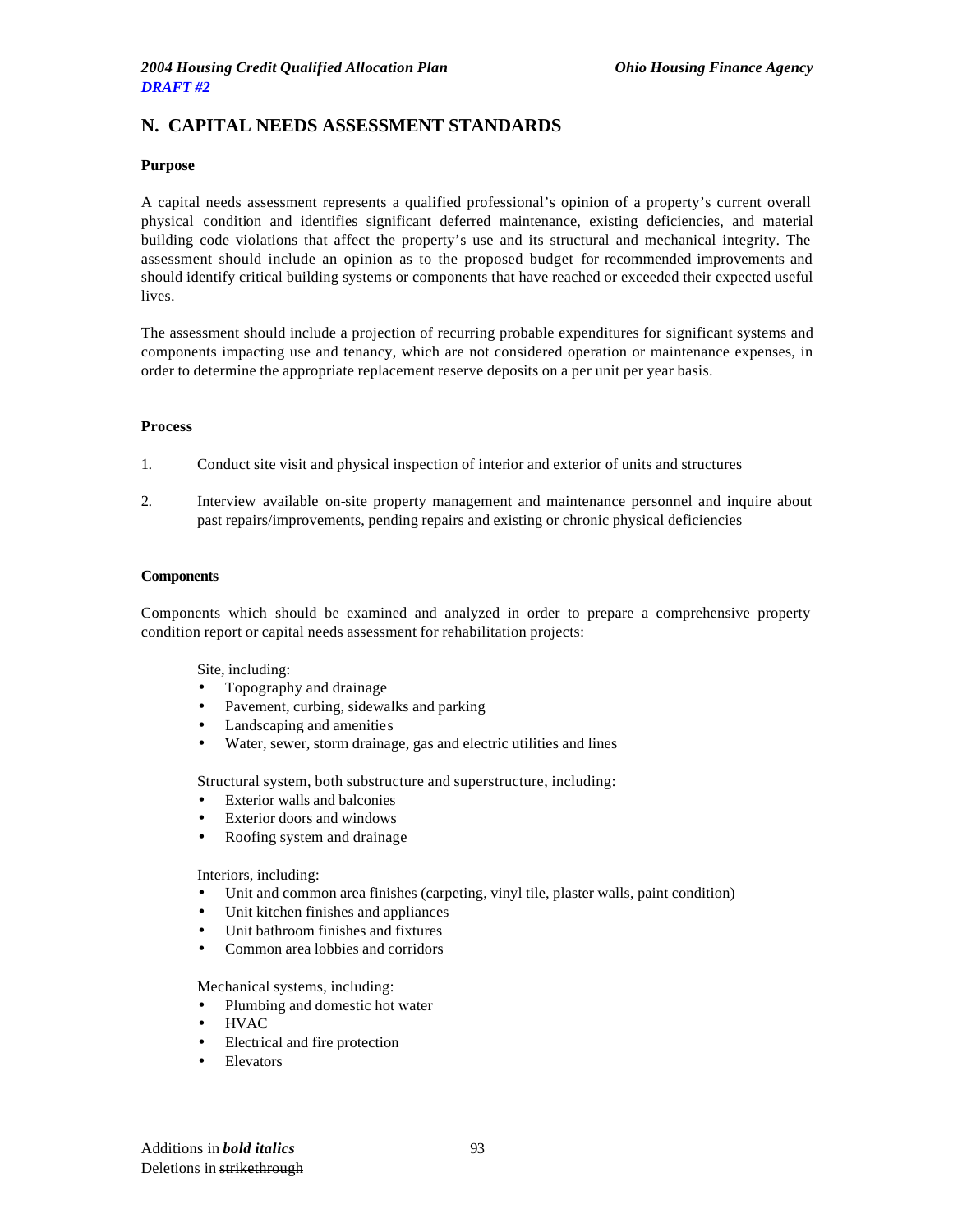# **O. GUIDE TO FEDERAL ACCESSIBILITY REQUIREMENTS**

The following is a checklist of design and construction requirements of the Fair Housing Act. This checklist represents many, but not all, of the requirements to the Act. This checklist is not intended to be exhaustive, rather, it is a helpful guide in determining if the major requirements of the Act have been met in designing and constructing a particular multifamily development. Projects may also be required to meet additional requirements included in Section 504 of the Rehabilitation Act of 1973, the Americans With Disabilities Act as well as any state and local Civil Rights legislation along with any required related codes and laws.

## General Requirements

- Affected projects are developments with buildings containing four (4) or more units that were designed and constructed for first occupancy on or after March 13, 1991.
- If it is an elevator building, all units are "covered units."
	- All units in buildings with elevators must have features required by the Act.
- If it is a non-elevator building, all ground-floor units are "covered units."
	- All ground-floor units in buildings without elevators must have features required by the Act.

**NOTE:** There is a narrow exception that provides that a non-elevator building in a development need not meet all of the Act's requirements if it is impractical to have an accessible entrance to the non-elevator building because of hilly terrain or other unusual characteristics of the site.

# *FEATURES REQUIRED BY THE FAIR HOUSING ACT*

### 1. ACCESSIBLE BUILDING ENTRANCE ON AN ACCESSIBLE ROUTE

- The accessible route is a continuous, unobstructed path (no stairs) through the development that connects all buildings containing covered units and all other amenities.
- The accessible route also connects to parking lots, public streets, public sidewalks, and to public transportation stops.
- All slopes are no steeper than 8.33%.
- All slopes between 5% and 8.33% have handrails.
- Covered units have at least one entrance on an accessible route.
- There are sufficient curb cuts for a person using a wheelchair to reach every building in the development.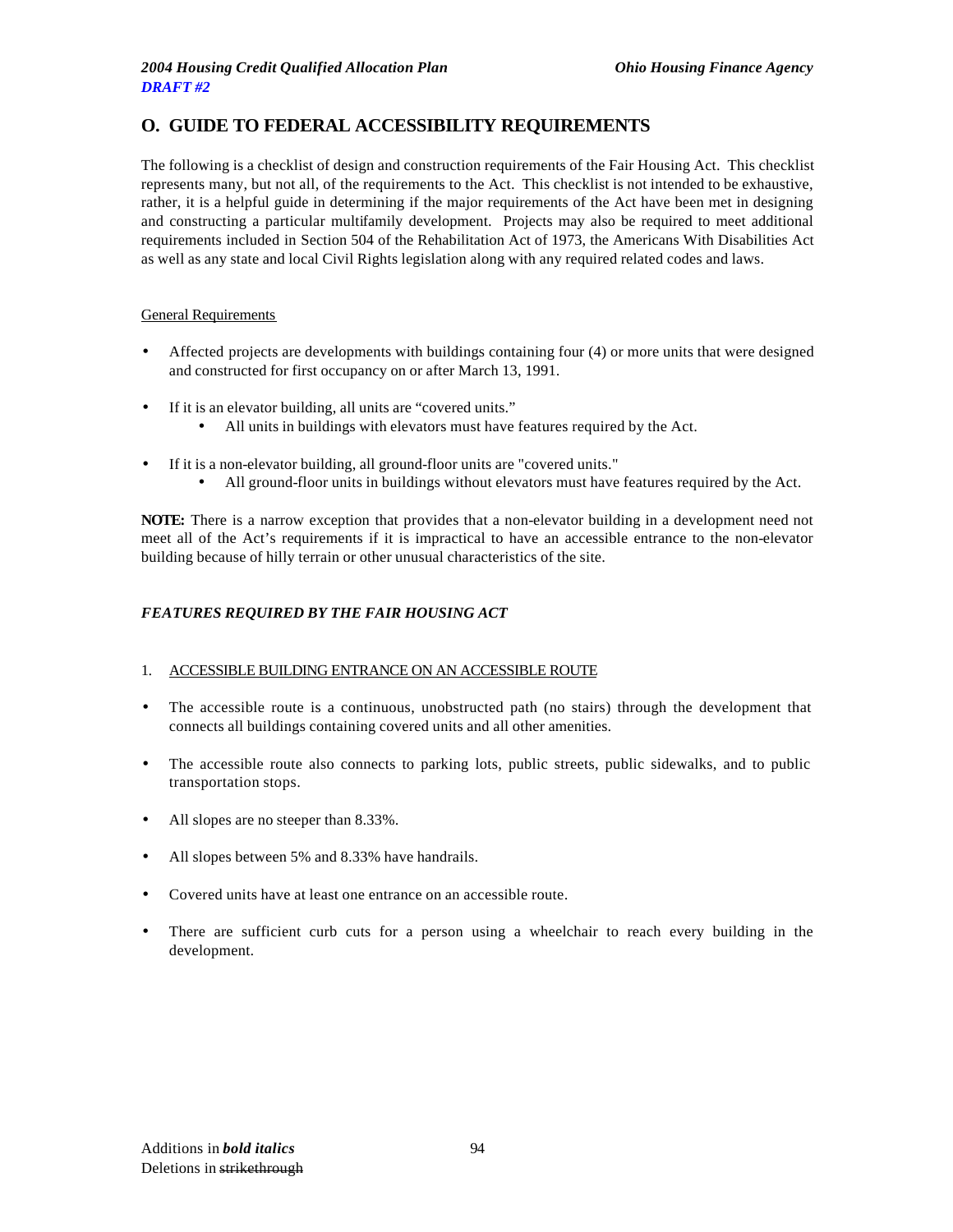## 2. COMMON AND PUBLIC USE AREAS

- At least two percent  $(2%)$  of all parking spaces are designated as handicapped parking.
- At least one (1) parking space at each common and public use amenity is designated as handicapped parking.
- All handicapped parking spaces are properly marked.
- All handicapped parking spaces are at least 96 inches wide with a 60-inch wide access aisle that can be shared between two spaces.
- The accessible aisle connects to a curb ramp and the accessible route.
- The rental or sales office is readily accessible and usable by persons with disabilities.
- All mailboxes, swimming pools, tennis courts, clubhouses, rest rooms, showers, laundry facilities, trash facilities, drinking fountains, public telephones, and other common and public use amenities offered by the development are readily accessible and usable by persons with disabilities.

## 3. USABLE DOORS

- All doors into and through covered units and common use facilities provide a clear opening of at least 32 inches nominal width.
- All doors leading into common use facilities have lover door handles that do not require grasping and twisting.
- Thresholds at doors to common use facilities are no greater than one-half  $(1/2)$  inch.
- All primary entrance doors to covered units have lever door handles that do not require grasping and twisting.
- Thresholds at primary entrance doors to covered units are no greater than three-quarter (3/4) inches and beveled.

### 4. ACCESSIBLE ROUTE INTO AND THROUGH THE COVERED UNIT

• All routes through the covered units are no less than 36 inches wide.

### 5. ACCESSIBLE ENVIORMENTAL CONTROLS

• All light switches, electrical outlets, thermostats, and other environmental controls must be no less than 15 inches and no greater than 48 inches from the floor.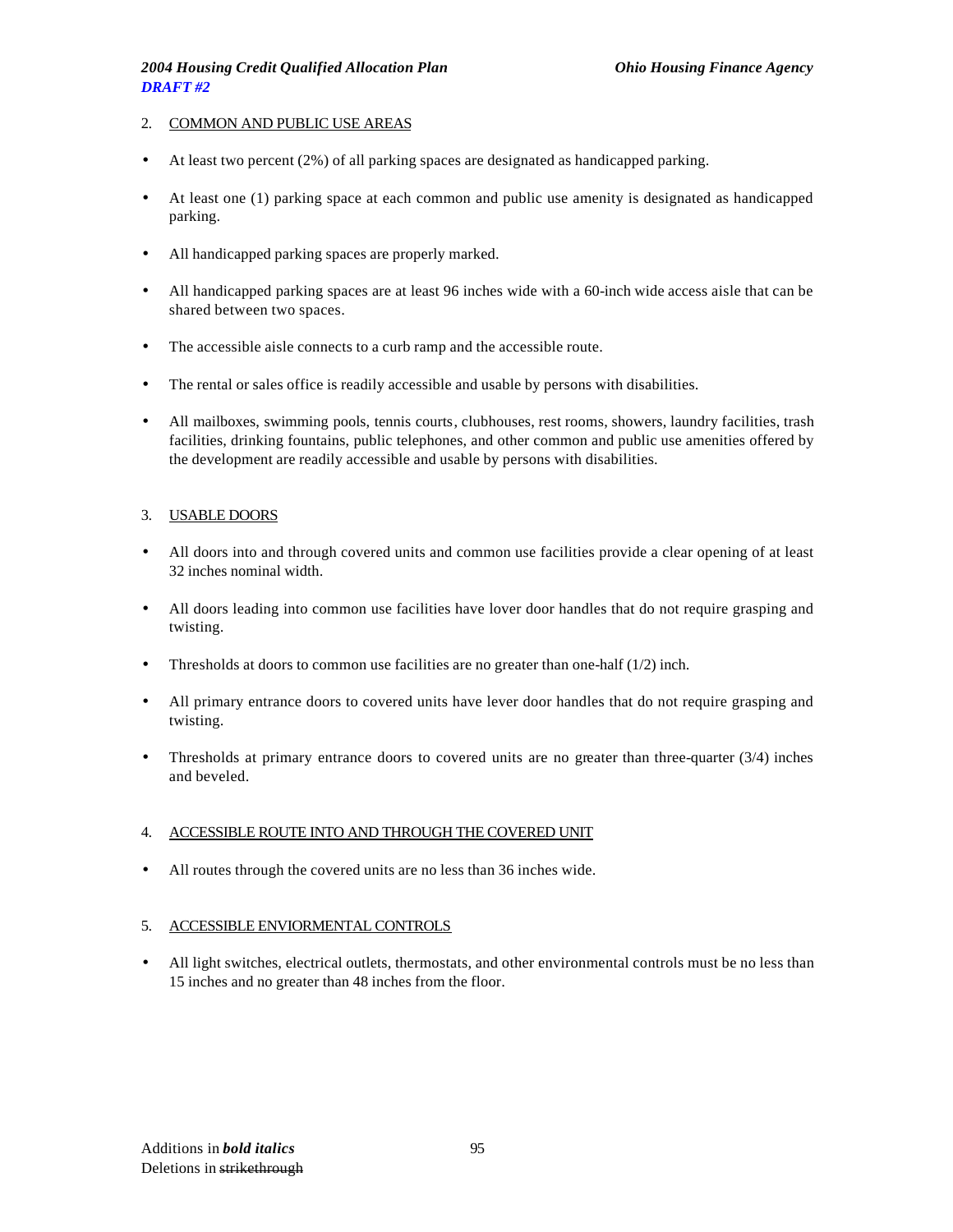# *2004 Housing Credit Qualified Allocation Plan Ohio Housing Finance Agency DRAFT #2*

## 6. REINFORCED BATHROOM WALLS FOR GRAB BARS

• Reinforcements are built into the bathroom walls surrounding toilets, showers, and bathtubs for the later installation of grab bars.

# 7. USABLE KITCHENS AND BATHROOMS

- At least 30" x 48" of clear floor space at each kitchen fixture and appliance.
- At least 40 inches between opposing cabinets and appliances.
- At least a 60-inch diameter turning circle in U-shaped kitchens unless the cooktop or sink at end of Ushaped kitchen has removable cabinets beneath for knee space.
- In bathroom, at least 30" x 48" of clear floor space outside swing of bathroom door.
- Sufficient clear floor space in front of and around sink, toilet, and bathtub for use by persons using wheelchairs.

## *For additional information, please visit the following web sites:*

| $\bullet$ | Accessible Home Page        | http://www.homemods.org                  |
|-----------|-----------------------------|------------------------------------------|
| $\bullet$ | Access Board                | http://www.access-board.gov              |
| $\bullet$ | ADA                         | http://www.usdoj.gov/crt/ada/adahom1.htm |
| $\bullet$ | Center for Universal Design | http://www.ncsu.edu/ncsu/design/cud      |
| $\bullet$ | HUD information             | http://www.hud.goc/fhe/fheacss.html      |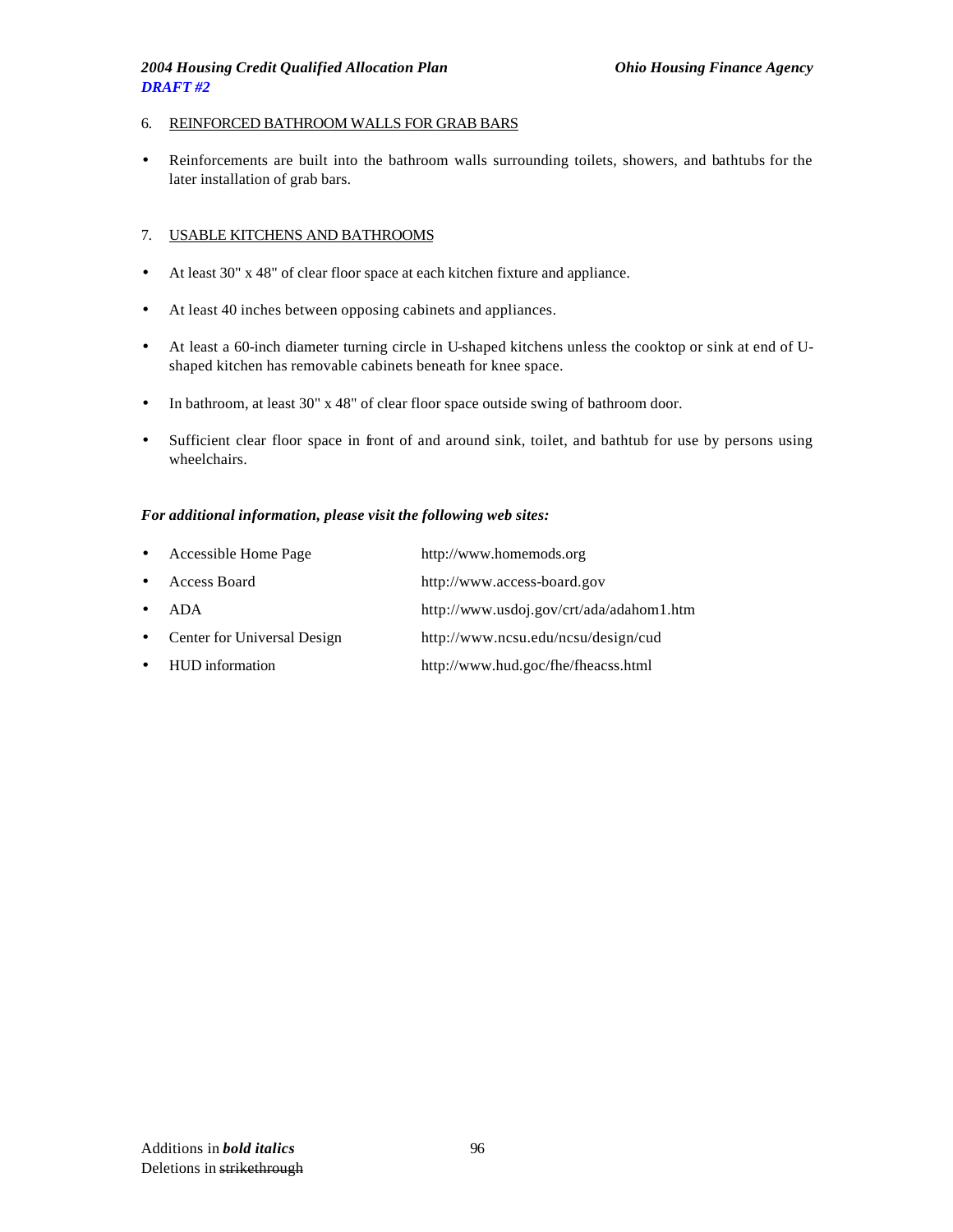# **P. LISTING OF AREA AGENCIES ON AGING & COMMUNITY ACTION AGENCIES**

# *Area Agencies on Aging*

| <b>Name</b>                                                                                                      |  | <b>Counties Served</b>                                                                       |  |
|------------------------------------------------------------------------------------------------------------------|--|----------------------------------------------------------------------------------------------|--|
| District 1 (Cincinnati Area)<br>Council on Aging of Southwestern Ohio, Inc.                                      |  | Butler, Clermont, Clinton, Hamilton, Warren                                                  |  |
| District 2 (Dayton Area)<br>Area Agency on Aging, PSA 2                                                          |  | Champaign, Clark, Darke, Greene, Logan, Miami,<br>Montgomery, Preble, Shelby                 |  |
| District 3 (Lima Area)<br>Area Agency on Aging, PSA 3                                                            |  | Allen, Auglaize, Hancock, Hardin, Mercer, Putnam,<br>Van Wert                                |  |
| District 4 (Toledo Area)<br>Area Office on Aging of Northwestern Ohio, Inc.                                      |  | Defiance, Erie, Fulton, Henry, Lucas, Ottawa,<br>Paulding, Sandusky, Williams, Wood          |  |
| District 5 (Mansfield Area)<br>Ohio District 5 Area Agency on Aging, Inc.                                        |  | Ashland, Crawford, Huron, Knox, Marion, Morrow,<br>Richland, Seneca, Wyandot                 |  |
| District 6 (Columbus Area)<br>Central Ohio Area Agency on Aging                                                  |  | Delaware, Fairfield, Fayette, Franklin, Licking,<br>Madison, Pickaway, Union                 |  |
| District 7 (Rio Grande Area)<br>Area Agency on Aging District 7, Inc.                                            |  | Adams, Brown, Gallia, Highland, Jackson,<br>Lawrence, Pike, Ross, Scioto, Vinton             |  |
| District 8 (Marietta Area)<br>Area Agency on Aging Buckeye Hills-Hocking<br>Valley Regional Development District |  | Athens, Hocking, Meigs, Monroe, Morgan, Noble,<br>Perry, Washington                          |  |
| District 9 (Cambridge Area)<br>Area Agency on Aging Region 9                                                     |  | Belmont, Carroll, Coshocton, Guernsey, Harrison,<br>Holmes, Jefferson, Muskingum, Tuscarawas |  |
| District 10A (Cleveland Area)<br>Western Reserve Area Agency on Aging                                            |  | Cuyahoga, Geauga, Lake, Lorain, Medina                                                       |  |
| District 10B (Akron Area)<br>Area Agency on Aging, PSA 10B                                                       |  | Portage, Stark, Summit, Wayne                                                                |  |
| District 11 (Youngstown Area)<br>District XI Area Agency on Aging                                                |  | Ashtabula, Columbiana, Mahoning, Trumbull                                                    |  |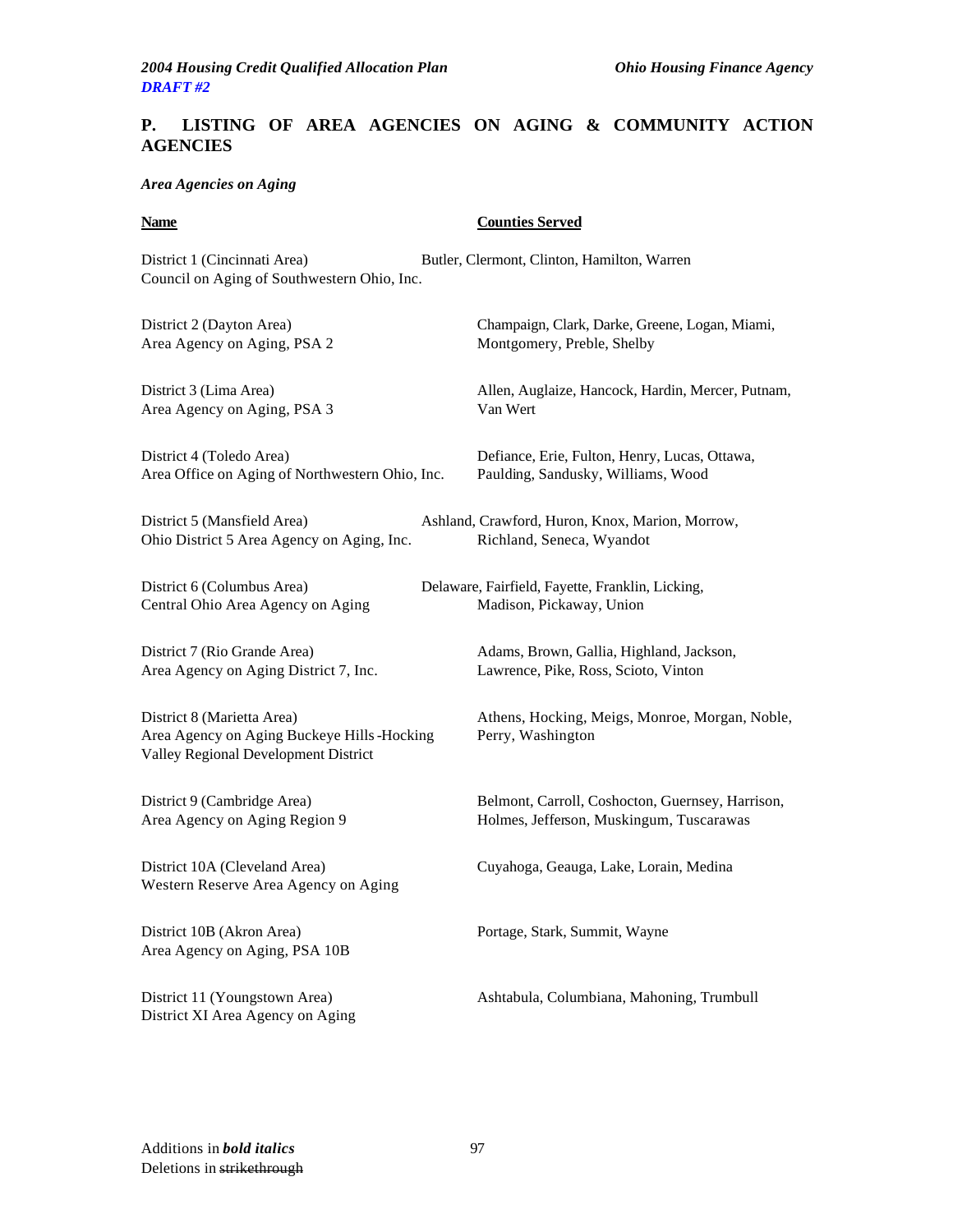# *Community Action Agencies*

|    | <b>Name</b>                                                                   | <b>Counties Served</b>                         |
|----|-------------------------------------------------------------------------------|------------------------------------------------|
| 1. | Adams -Brown Counties Economic Opportunities, Inc.                            | Adams, Brown                                   |
| 2. | Lima/Allen Council on Community Affairs                                       | Allen                                          |
| 3. | Kno-Ho-Co Community Action Commission                                         | Ashland, Coshocton, Holmes,<br>Knox            |
| 4. | Ashtabula County Community Action Agency                                      | Ashtabula                                      |
| 5. | Tri-County (Hocking-Athens-Perry)<br><b>Community Action Agency</b>           | Athens, Hocking, Perry                         |
| 6. | <b>SOURCES Community Network Services</b>                                     | Auglaize, Mercer                               |
| 7. | <b>Community Action Commission of Belmont County</b>                          | Belmont                                        |
| 8. | Supports to Encourage Low-Income Families (SELF)                              | Butler                                         |
| 9. | Har-Ca-Tus Tri-County Community Action Organization                           | Carroll, Harrison, Tuscarawas                  |
|    | 10. Tri-County Community Action Agency of<br>Champaign-Logan-Shelby Counties  | Champaign, Logan, Shelby                       |
|    | 11. Opportunities Industrialization Center of Clark County                    | Clark                                          |
|    | 12. Clermont County Community Services                                        | Clermont                                       |
|    | 13. Clinton County Community Action Program                                   | Clinton                                        |
|    | 14. Community Action Agency of Columbiana County                              | Columbiana                                     |
|    | 15. Ohio Heartland (Marion-Crawford)<br><b>Community Action Commission</b>    | Crawford, Marion                               |
|    | 16. Council for Economic Opportunities in Greater Cleveland<br>(CEOGC)        | Cuyahoga                                       |
|    | 17. Supportive Council of Preventive Effort (SCOPE)                           | Darke, Greene, Montgomery,<br>Preble, Warren   |
|    | 18. Northwestern Ohio Community Action Commission, Inc.                       | Defiance, Fulton, Henry, Paulding,<br>Williams |
|    | 19. Community Action Organization of<br>Delaware/Madison/Union Counties, Inc. | Delaware, Madison, Union                       |
|    | 20. Erie-Huron Counties Community Action Commission                           | Erie, Huron                                    |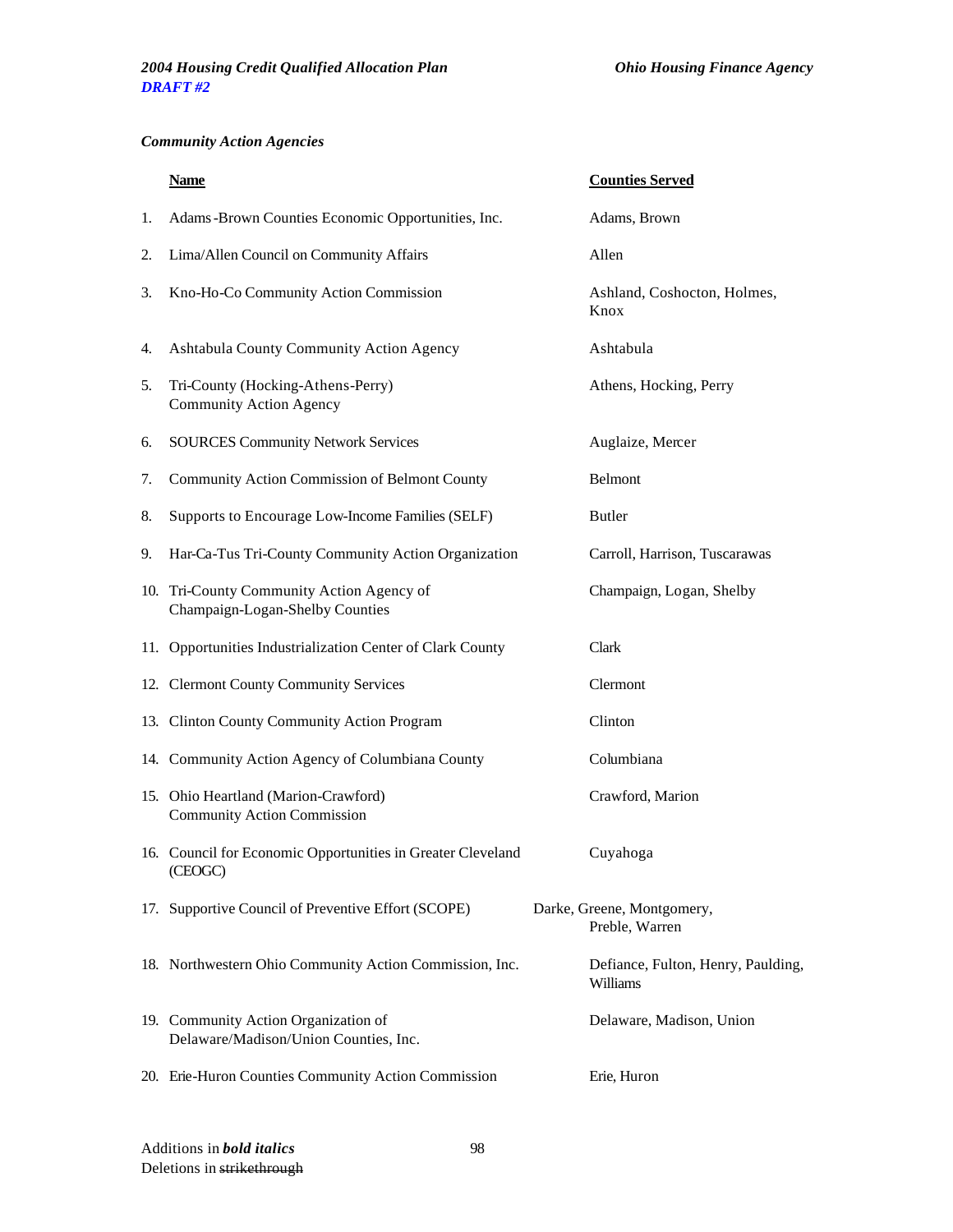# *Community Action Agencies* (continued)

| <b>Name</b>                                                                     | <b>Counties Served</b>              |
|---------------------------------------------------------------------------------|-------------------------------------|
| 21. Community Action Program Commission of the<br>Lancaster-Fairfield Area      | Fairfield                           |
| 22. Community Action Commission of Fayette County                               | Fayette                             |
| 23. Columbus Metropolitan Area Community Action<br>Organization (CMACAO)        | Franklin                            |
| 24. Community Action Program Committee of<br>Meigs & Gallia Counties, Inc.      | Gallia, Meigs                       |
| 25. Geauga Community Action, Inc.                                               | Geauga                              |
| 26. G-M-N Tri-County Community Action Committee                                 | Guernsey, Monroe, Noble             |
| 27. Cincinnati/Hamilton County Community Action Agency                          | Hamilton                            |
| 28. HHWP Community Action Commission                                            | Hancock, Hardin, Putnam,<br>Wyandot |
| 29. Highland County Community Action Organization                               | Highland                            |
| 30. Jackson-Vinton Community Action, Inc.                                       | Jackson, Vinton                     |
| 31. Jefferson County Community Action Council                                   | Jefferson                           |
| 32. Lifeline for the Empowerment and Development of<br>Consumers, Inc.          | Lake                                |
| 33. Ironton-Lawrence County Area Community Action<br>Organization               | Lawrence                            |
| 34. Licking County Economic Action Development Study<br>(LEADS)                 | Licking                             |
| 35. Lorain County Community Action Agency, Inc.                                 | Lorain                              |
| 36. Economic Opportunity Planning Association of<br>Greater Toledo, Inc. (EOPA) | Lucas                               |
| 37. Youngstown Area Community Action Council                                    | Mahoning                            |
| 38. Wayne-Medina Community Action Agency                                        | Medina, Wayne                       |
| 39. Miami County Community Action Council                                       | Miami                               |
| 40. Community Action Program Corporation of<br>Washington-Morgan Counties, Inc. | Morgan, Washington                  |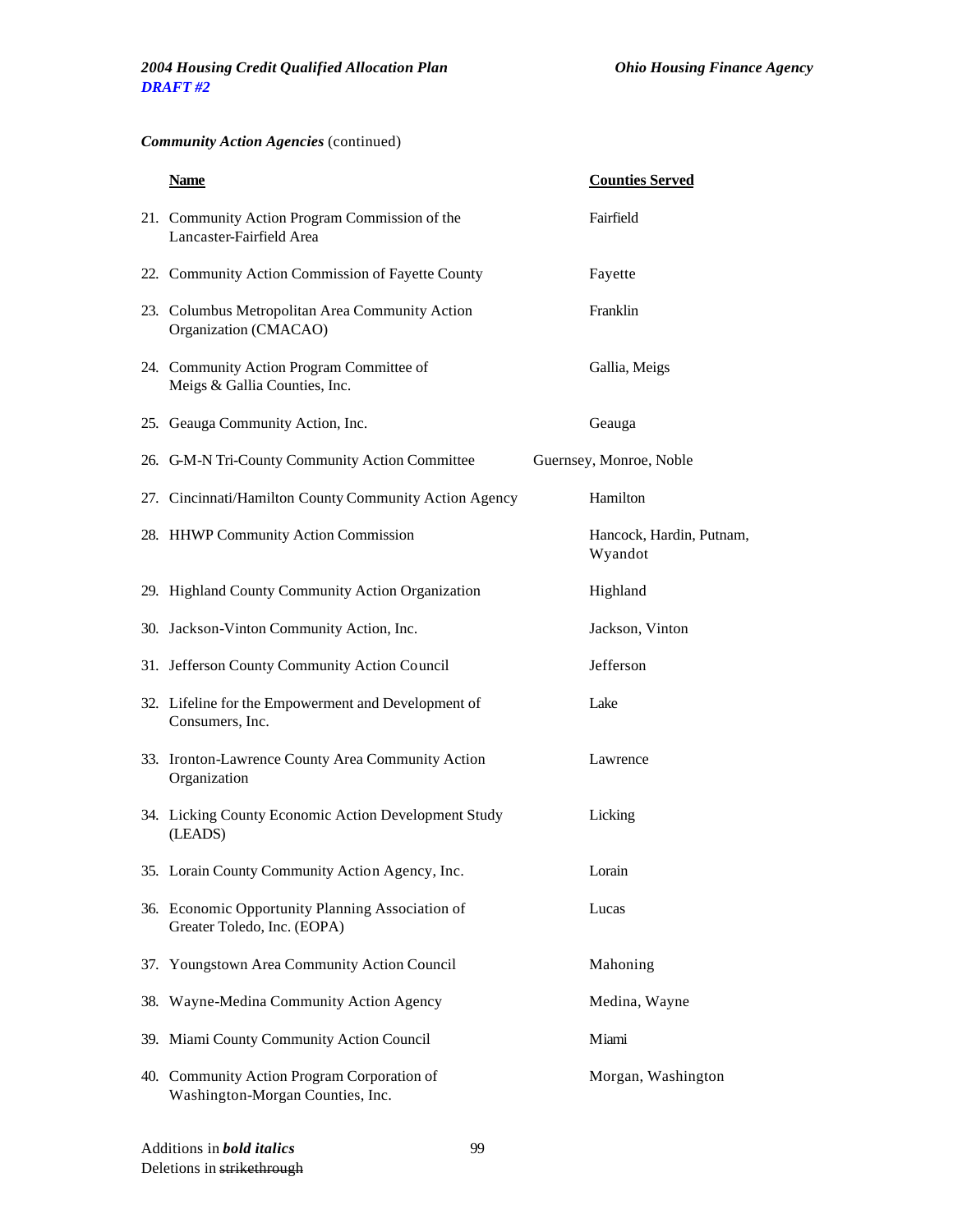# *Community Action Agencies* (continued)

| <b>Name</b>                                            | <b>Counties Served</b>         |
|--------------------------------------------------------|--------------------------------|
| 41. Mansfield/Richland/Morrow Community Action Program | Morrow, Richland               |
| 42. Muskingum Economic Opportunity Action Group, Inc.  | Muskingum                      |
| 43. WSOS Community Action Commission, Inc.             | Ottawa, Sandusky, Seneca, Wood |
| 44. Pickaway County Community Action Organization      | Pickaway                       |
| 45. Community Action Committee of Pike County          | Pike                           |
| 46. Community Action Council of Portage County         | Portage                        |
| 47. Ross County Community Action Commission, Inc.      | Ross                           |
| 48. Community Action Organization of Scioto County     | Scioto                         |
| 49. Stark County Community Action Agency               | <b>Stark</b>                   |
| 50. Akron-Summit Community Action Agency               | Summit                         |
| 51. Trumbull Community Action Program                  | Trumbull                       |
| 52. Van Wert County Community Action Commission        | Van Wert                       |